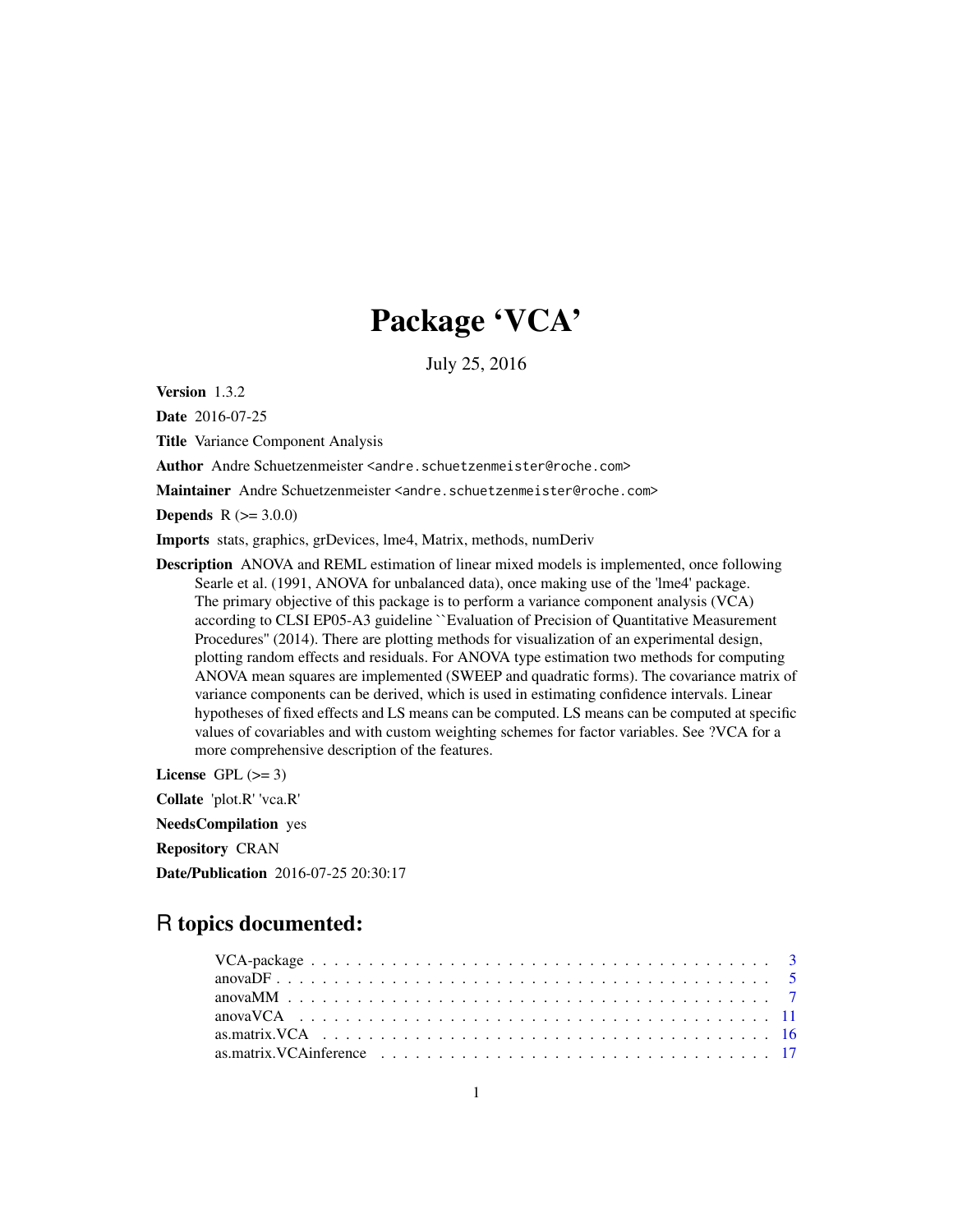|                                                                                                              | - 18 |
|--------------------------------------------------------------------------------------------------------------|------|
|                                                                                                              | 19   |
|                                                                                                              | 20   |
|                                                                                                              | 21   |
|                                                                                                              | 21   |
|                                                                                                              | 22   |
|                                                                                                              | 23   |
|                                                                                                              | - 24 |
|                                                                                                              | - 25 |
|                                                                                                              | 25   |
| $dataEPO5A3_MS_2 \ldots \ldots \ldots \ldots \ldots \ldots \ldots \ldots \ldots \ldots \ldots \ldots \ldots$ | - 26 |
|                                                                                                              |      |
|                                                                                                              |      |
|                                                                                                              |      |
|                                                                                                              |      |
|                                                                                                              |      |
|                                                                                                              |      |
|                                                                                                              |      |
|                                                                                                              |      |
|                                                                                                              |      |
|                                                                                                              |      |
|                                                                                                              |      |
|                                                                                                              |      |
|                                                                                                              |      |
|                                                                                                              |      |
|                                                                                                              |      |
|                                                                                                              |      |
|                                                                                                              |      |
|                                                                                                              |      |
|                                                                                                              |      |
|                                                                                                              |      |
|                                                                                                              |      |
|                                                                                                              |      |
|                                                                                                              |      |
|                                                                                                              |      |
|                                                                                                              |      |
|                                                                                                              |      |
| <b>ImerMatrices</b>                                                                                          | 48   |
|                                                                                                              | 49   |
| load if installed                                                                                            | 50   |
| <i>s</i> means                                                                                               | 51   |
| <b>lsmMat</b>                                                                                                | 53   |
|                                                                                                              | 54   |
|                                                                                                              | 55   |
| plot.VCA                                                                                                     | 56   |
|                                                                                                              | 57   |
|                                                                                                              | 58   |
|                                                                                                              | 59   |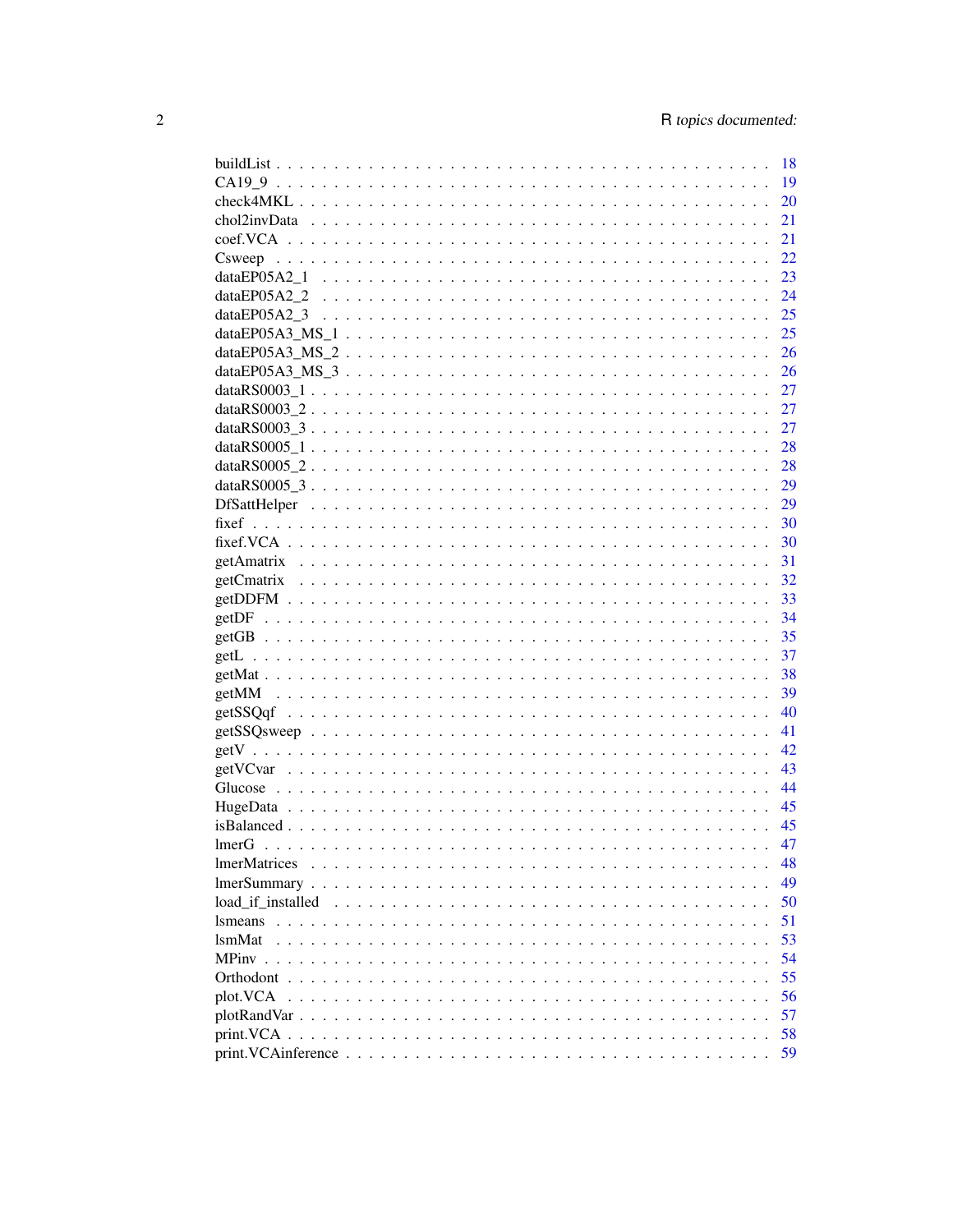# <span id="page-2-0"></span>VCA-package 3

|       |          | 60  |
|-------|----------|-----|
|       |          | -61 |
|       |          |     |
|       |          | -62 |
|       |          | -65 |
|       |          | 68  |
|       |          | 68  |
|       |          | -70 |
|       |          | 71  |
|       |          | -72 |
|       | Solve    | 73  |
|       | solveMME | -74 |
|       |          | 75  |
|       |          | -76 |
|       |          | 79  |
|       | Trace    | -80 |
|       |          | 81  |
|       |          | 87  |
|       |          | 88  |
|       |          | 93  |
|       |          | 94  |
|       | vcovVC   | 95  |
|       |          |     |
| Index |          | 97  |
|       |          |     |
|       |          |     |

VCA-package *(V)ariance (C)omponent (A)nalysis.*

#### Description

This package implements ANOVA-type estimation of variance components (VC) for linear mixed models (LMM), and provides Restricted Maximum Likelihood (REML) estimation incorporating functionality of the lme4 package. For models fitted by REML the typical VCA-table is derived, also containing the variances of VC, which are approximated by the method outlined in Giesbrecht & Burns (1985). REML-estimation is available via functions [remlVCA](#page-64-1) for variance component analysis (VCA) and [remlMM](#page-61-1) for fitting general LMM. ANOVA-methodology is a special method of moments approach for estimating (predicting) variance components implemented in functions [anovaMM](#page-6-1) and [anovaVCA](#page-10-1). The former represents a general, unrestricted approach to fitting linear mixed models, whereas the latter is tailored for performing a VCA on random models. Experiments of this type frequently occur in performance evaluation analyses of diagnostic tests or analyzers (devices) quantifying various types of precision (see e.g. guideline EP05-A2/A3 of the Clinical and Laboratory Standards Institute - CLSI).

The general Satterthwaite approximation of denominator degrees of freedom for tests of fixed effects ([test.fixef](#page-75-1)) and LS Means ([test.lsmeans](#page-78-1)) is implemented as used in SAS PROC MIXED. Results differ for unbalanced designs because of the different approaches to estimating the covariance matrix of variance components. Here, two algorithms are implemented for models fitted via ANOVA, 1<sup>st</sup> the "exact" method described in Searle et. al (1992),  $2^{nd}$  an approximation described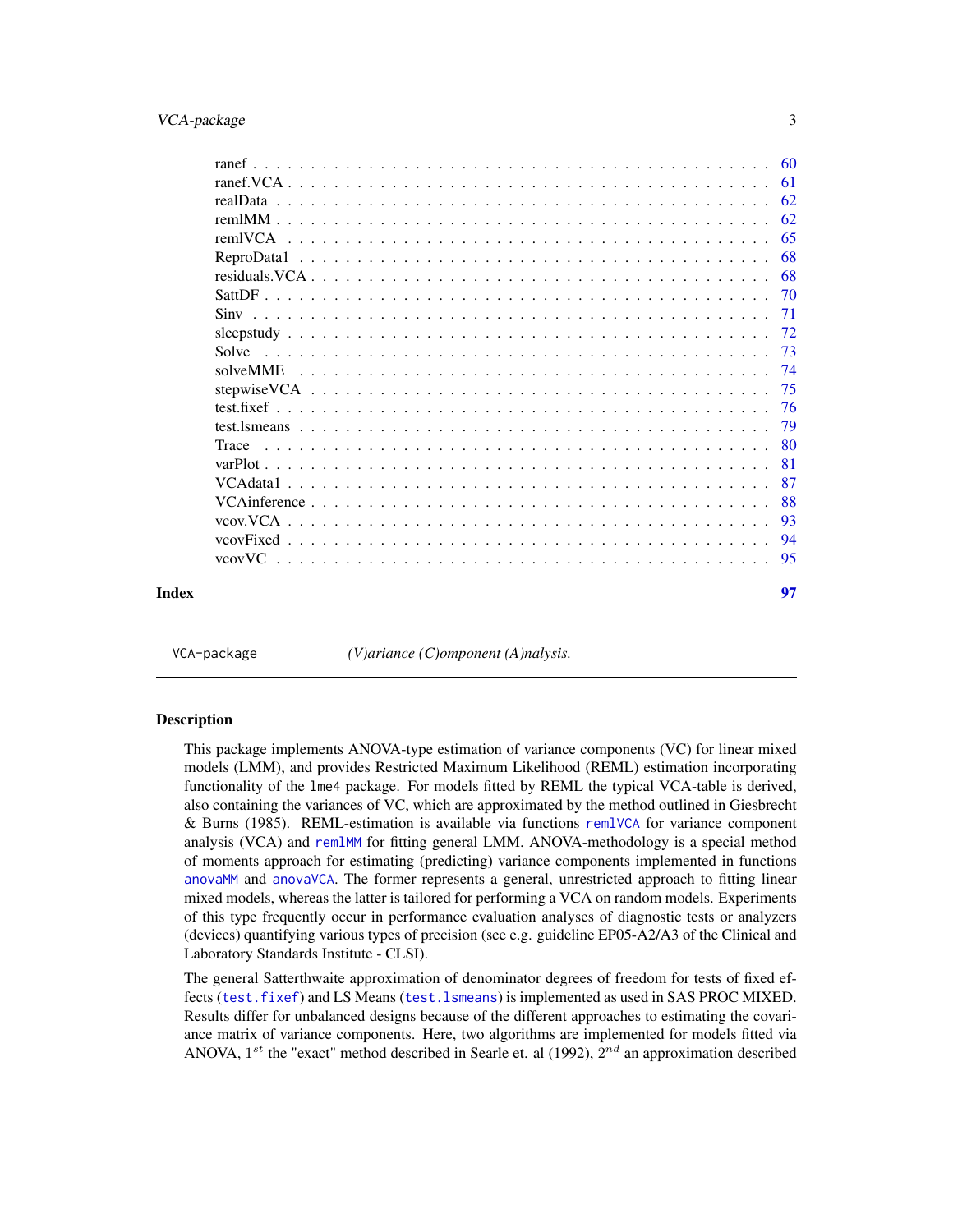in Giesbrecht & Burns (1985). The latter is also used for models fitted by REML. See [test.fixef](#page-75-1) and [getGB](#page-34-1) for details on this topic.

Furthermore, the Satterthwaite approximation of degrees of freedom for individual VCs and total variance is implemented. These are employed in Chi-Squared tests of estimated variances against a claimed value (total, error), as well as in Chi-Squared based confidence intervals (CI) (see [VCAinference](#page-87-1)). Whenever ANOVA-type estimated VCs become negative, the default is to set them equal to 0. ANOVA mean squares used within the Satterthwaite approximation will be adapted to this situation by re-computing ANOVA mean squares  $(s_{MS})$  as  $s_{MS} = C * \sigma^2$ , where C is a coefficient matrix and a function of the design matrix and  $\sigma^2$  is the column-vector of adapted variance components. Total variance corresponds to a conservative estimate of the total variability in these cases, i.e. it will be larger than e.g. the total variance of the same model fitted by REML, because the negative VC will not contribute to total variance. See the documentation [anovaVCA](#page-10-1) and [anovaMM](#page-6-1) for details, specifically argument NegVC.

Additionally to fitting linear mixed models and performing VCA-analyses, various plotting methods are implemented, e.g. a variability chart visualizing the variability in sub-classes emerging from an experimental design ([varPlot](#page-80-1)). Random effects and residuals can be transformed and plotted using function [plotRandVar](#page-56-1). Standardization and studentization are generally available, Pearson-type transformation is only available for residuals. Plotting (studentized) random variates of a LMM should always be done to reveal potential problems of the fitted model, e.g. violation of model assumptions and/or whether there are outlying observations.

There are two approaches to estimating ANOVA sums (SSQ) of squares. Method 1) constructs SSQ employing quadratic forms in  $y$ , the column vector of observations. For sufficiently complex designs, i.e. large design matrices, unbalanced data, etc., this approach is significantly faster than using anova.lm instead. These matrices are also required in computing the covariance matrix of VCs following the "scm" method (see Searle et al. 1992). These quadratic forms are such that  $s_i^{SS} = y^T A_i y$ , where  $s_i^{SS}$  is the sum of squares of the i-th factor,  $A_i$  is the  $(N \times N)$  matrix generating the quadratic form corresponding to the i-th factor, and  $y$  is the column-vector of observations. For these quadratic forms holds  $X^T A_i X = 0$  for mixed models, and  $1^T A_i 1 = 0$  for random models  $(X$  is the design matrix of fixed effects, reducing to a column-vector of 1s in the random model case). All this can be read in Searle et. al (1992), chapter 5. Method 2) for constructing ANOVA-SSQ makes use of the SWEEP-operator (Goodnight 1979) reducing the computational time dramatically compared to method 1). It is the default method for ANOVA-type estimation. See the examples in [anovaVCA](#page-10-1) for a comparison of methods.

Further reduction of the computation time can be achieved using Intel's Math Kernel Library (MKL). When the package is loaded it will be automatically checked whether this is the case or not.

In LS Means computation of fitted LMM it is possible to compute LS Means using specific values of covariables, which is equivalent to using option 'AT' in the 'lsmeans'-statement of SAS PROC MIXED. It is also possible to apply other than the default weighting scheme for (fixed) factorvariables. See the details section in 1smeans and the description of argument at.

Note: The 'UnitTests' directory within the package-directory contains a pre-defined test-suite which can be run by sourcing 'RunAllTests.R' for user side testing (installation verification). It requires the 'RUnit' package and checks the numerical equivalence to reference results (SAS PROC MIXED method=type1/reml, SAS PROC VARCOMP) for balanced and unbalanced data and different experimental designs.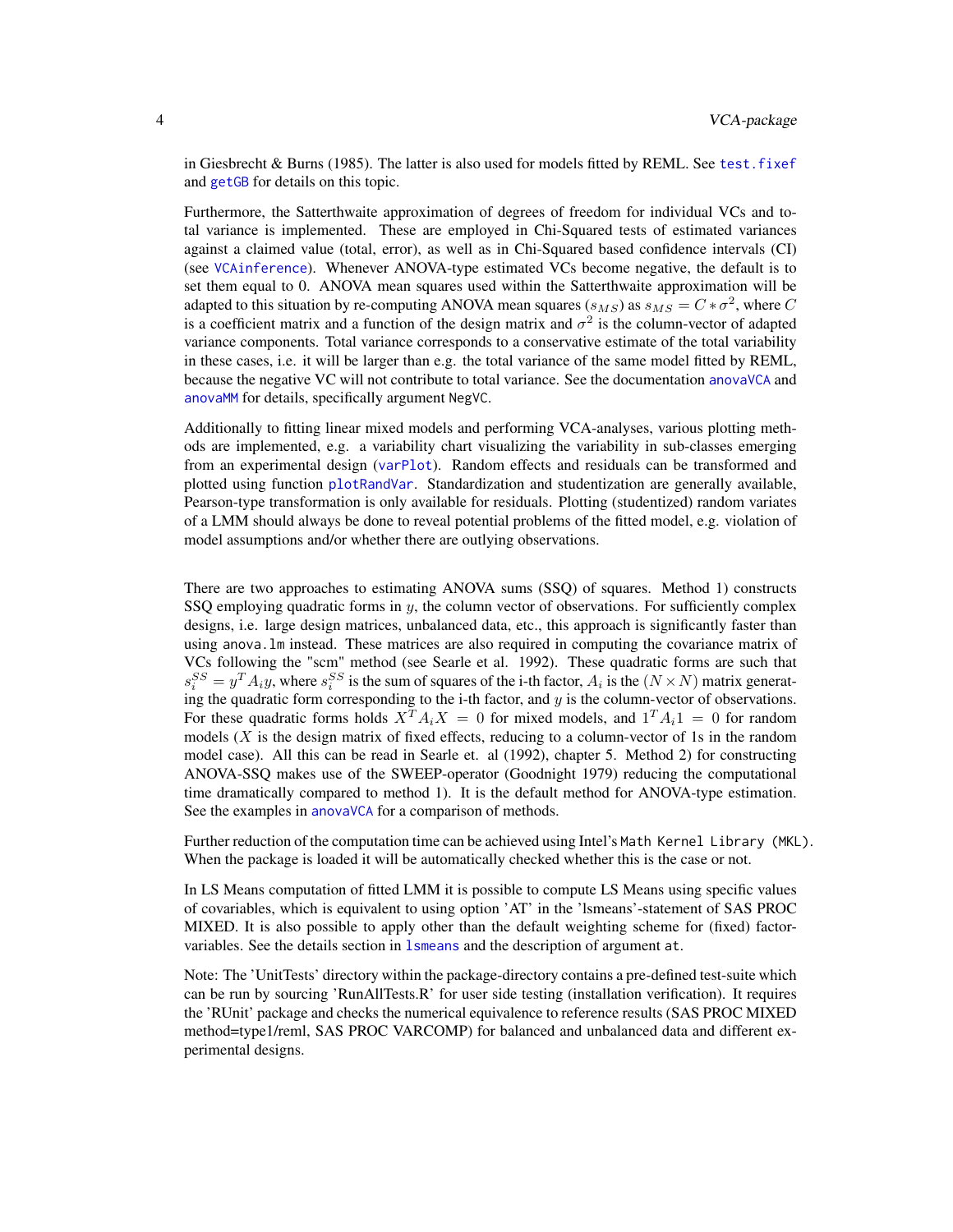#### <span id="page-4-0"></span>anova $DF$  5

# Details

| Package:  | <b>VCA</b> |
|-----------|------------|
| Type:     | Package    |
| Version:  | 1.3.2      |
| Date:     | 2016-07-25 |
| License:  | $GPL (=3)$ |
| LazyLoad: | yes        |

# Author(s)

Andre Schuetzenmeister <andre.schuetzenmeister@roche.com>

#### References

Searle, S.R, Casella, G., McCulloch, C.E. (1992), Variance Components, Wiley New York

Goodnight, J.H. (1979), A Tutorial on the SWEEP Operator, The American Statistician, 33:3, 149- 158

Giesbrecht, F.G. and Burns, J.C. (1985), Two-Stage Analysis Based on a Mixed Model: Large-Sample Asymptotic Theory and Small-Sample Simulation Results, Biometrics 41, p. 477-486

Satterthwaite, F.E. (1946), An Approximate Distribution of Estimates of Variance Components., Biometrics Bulletin 2, 110-114

Gaylor,D.W., Lucas,H.L., Anderson,R.L. (1970), Calculation of Expected Mean Squares by the Abbreviated Doolittle and Square Root Methods., Biometrics 26 (4): 641-655

SAS Help and Documentation PROC MIXED, SAS Institute Inc., Cary, NC, USA

<span id="page-4-1"></span>anovaDF *ANOVA Type-I Degrees of Freedom.*

### Description

Depending on the type of model, e.g. fully-nested, crossed-nested, etc. algorithms are applied which are believed to be reasonably fast for the respective type of model, whenever ANOVA sums of squares are constructed via quadradic forms in y (SSQ.method="qf").

# Usage

anovaDF(form, Data, Zmat, Amat, tol = 1e-08)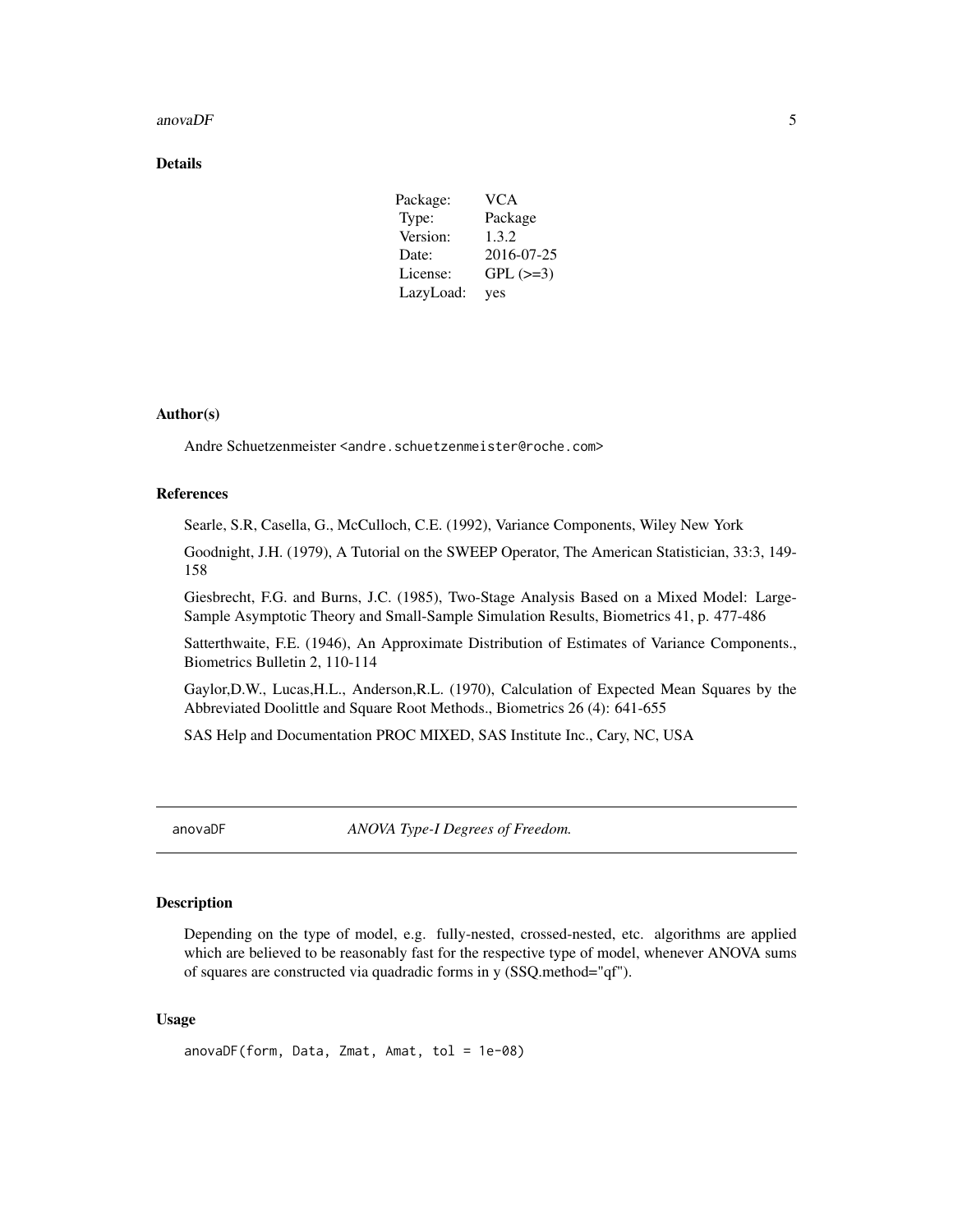#### Arguments

| form | (formula) object specifying the model for which ANOVA DFs are requested                                                                                            |
|------|--------------------------------------------------------------------------------------------------------------------------------------------------------------------|
| Data | (data.frame) with all variables appearing in 'form'                                                                                                                |
| Zmat | (list) of Z-matrices, representing the design matrices of all model-terms, inter-<br>preted as fixed effects (number of columns represent number of unique levels) |
| Amat | (list) of A-matrices, generating ANOVA sums of squares as quadratic forms in<br>$y$ , see anovaVCA for details                                                     |
| tol  | (numeric) constant, representing a numeric tolerance used in computing the rank<br>of A-matrices                                                                   |

# Details

This function is not meant to be called directly. It is invoked by functions [anovaVCA](#page-10-1) and [anovaMM](#page-6-1).

Computing the rank of a corresponding A-matrix, which generates ANOVA sum of squares as quadratic form in  $y$  is a general method applicable to all types of models. This usually envokes a singular value decomposition of  $A$  which makes it rather slow. Here, we try to speed up things by differentiating three classes of models, 1) fully-nested models where DFs are computed as the number of factor-levels minus the sum of higher order terms minus 1, 2) models with only main factors (in this case [anova.lm](#page-0-0) is used), 3) models with main factors and interaction terms. Main factors DFs are computed employing function [anova.lm](#page-0-0). DFs for interaction terms are computed by determining the rank of A-matrices. There are certain designs for which anova.lm becomes very fast (see examples section of [anovaMM](#page-6-1)).

#### Author(s)

Andre Schuetzenmeister <andre.schuetzenmeister@roche.com>

#### Examples

```
## Not run:
# fully-nested design
data(realData)
datP1 <- realData[realData$PID==1,]
system.time(anova.lm.Tab1 <- anova(lm(y~lot/calibration/day/run, datP1)))
system.time(anovaMM.Tab1 <- anovaMM(y~lot/calibration/day/run, datP1))
anova.lm.Tab1
anovaMM.Tab1
# use SSQ.method="qf" (based on quadratic forms)
system.time(anovaMM.Tab1.qf <- anovaMM(y~lot/calibration/day/run, datP1, SSQ.method="qf"))
# compute degrees of freedom
VCA:::anovaDF( y~lot/calibration/day/run, datP1,
 Zmat=anovaMM.Tab1.qf$Matrices$Z,
 Amat=anovaMM.Tab1.qf$Matrices$A)
# design with only main-factors
system.time(anova.lm.Tab2 <- anova(lm(y~lot+calibration+day+run, datP1)))
system.time(anovaMM.Tab2 <- anovaMM(y~lot+calibration+day+run, datP1))
```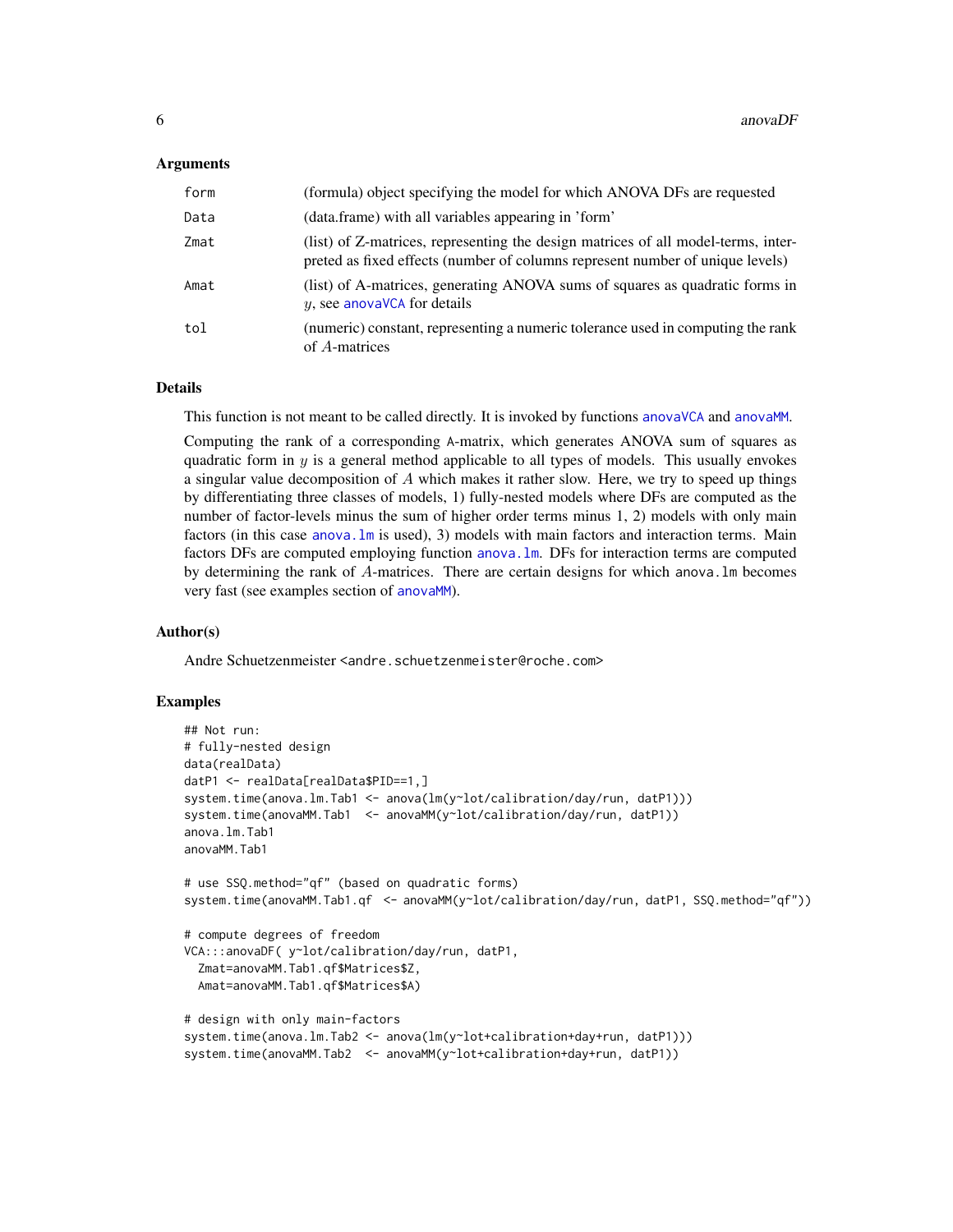#### <span id="page-6-0"></span>anova $MM$  7

```
anova.lm.Tab2
anovaMM.Tab2
# use SSQ.method="qf" (based on quadratic forms)
system.time(anovaMM.Tab2.qf <- anovaMM(y~lot+calibration+day+run, datP1, SSQ.method="qf"))
# compute degrees of freedom
VCA:::anovaDF( y~lot+calibration+day+run, datP1,
 Zmat=anovaMM.Tab2.qf$Matrices$Z,
 Amat=anovaMM.Tab2.qf$Matrices$A)
# design with main-factors and interactions
system.time(anova.lm.Tab3 <- anova(lm(y~(lot+calibration)/day/run, datP1)))
system.time(anovaMM.Tab3 <- anovaMM( y < (lot+calibration)/day/run, datP1))
anova.lm.Tab3
anovaMM.Tab3
# use SSQ.method="qf" (based on quadratic forms)
system.time(anovaMM.Tab3.qf <- anovaMM(y~(lot+calibration)/day/run, datP1, SSQ.method="qf"))
# compute degrees of freedom
VCA:::anovaDF( y~(lot+calibration)/day/run, datP1,
 Zmat=anovaMM.Tab3.qf$Matrices$Z,
 Amat=anovaMM.Tab3.qf$Matrices$A)
## End(Not run)
```
<span id="page-6-1"></span>anovaMM *ANOVA-Type Estimation of Mixed Models.*

# Description

Estimate/Predict random effects employing ANOVA-type estimation and obtain generalized least squares estimates of fixed effects for any linear mixed model including random models and linear models.

#### Usage

```
anovaMM(form, Data, by = NULL, VarVC.method = c("gb", "scm"),
  SSQ.method = c("sweep", "qf"), NegVC = FALSE, quiet = FALSE)
```
#### Arguments

form (formula) specifying the linear mixed model (fixed and random part of the model), all random terms need to be enclosed by round brackets. Any variable not being bracketed will be considered as fixed. Interaction terms containing at least one random factor will automatically be random (Piepho et al. 2003). All terms appearing in the model (fixed or random) need to be compliant with the regular expression "^[^[\.]]?[[:alnum:]\_\.]\*\$", i.e. they may not start with a dot and may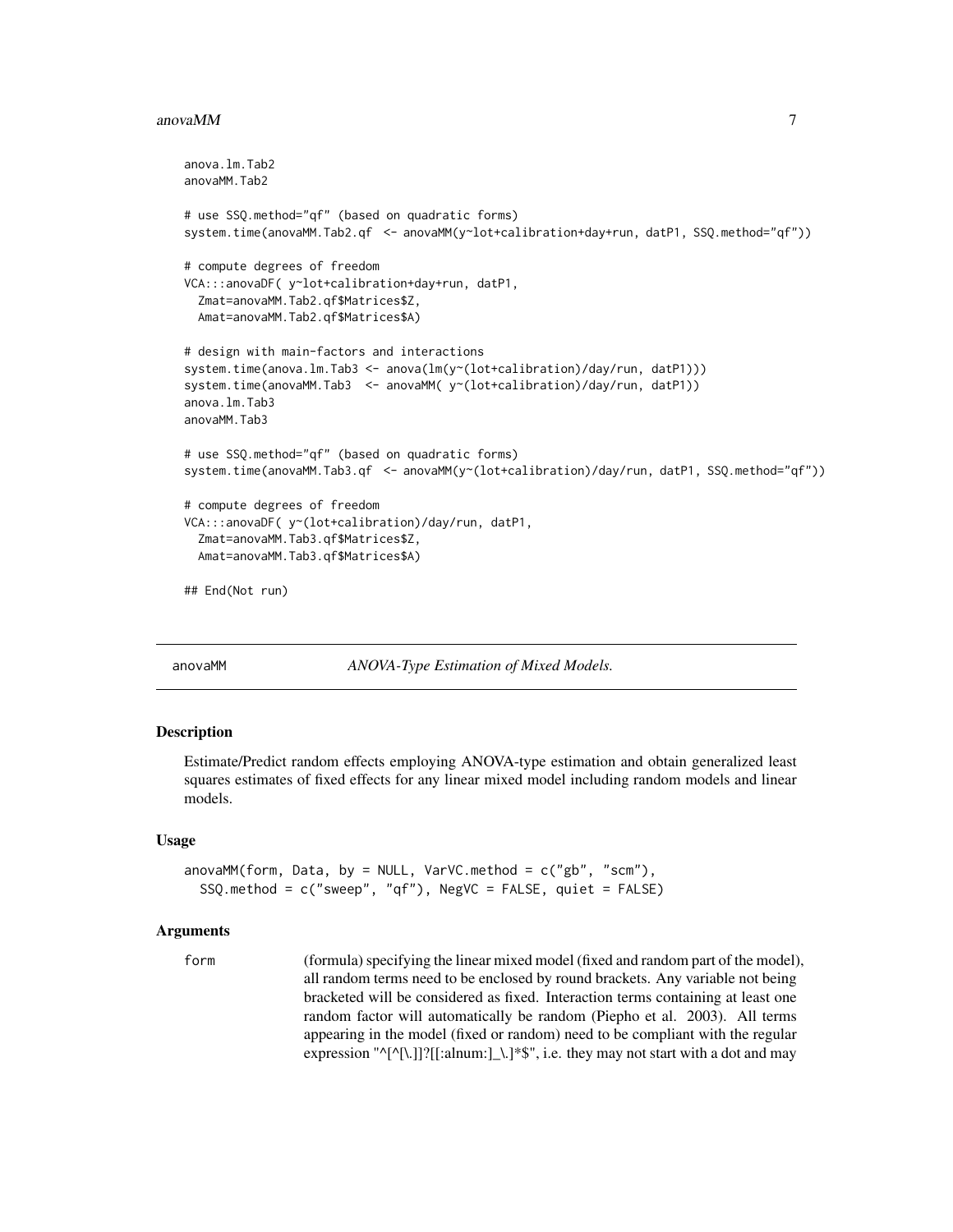|              | then only consist of alpha-numeric characters, dot and underscore. Otherwise,<br>an error will be issued.                                                                                                                                                                                                                                                                                                                                                                                                                                                                                                                                 |
|--------------|-------------------------------------------------------------------------------------------------------------------------------------------------------------------------------------------------------------------------------------------------------------------------------------------------------------------------------------------------------------------------------------------------------------------------------------------------------------------------------------------------------------------------------------------------------------------------------------------------------------------------------------------|
| Data         | (data.frame) containing all variables referenced in 'form', note that variables can<br>only be of type "numeric", "factor" or "character". The latter will be automati-<br>cally converted to "factor".                                                                                                                                                                                                                                                                                                                                                                                                                                   |
| by           | (factor, character) variable specifying groups for which the analysis should be<br>performed individually, i.e. by-processing                                                                                                                                                                                                                                                                                                                                                                                                                                                                                                             |
| VarVC.method | (character) string specifying whether to use the algorithm given in Searle et al.<br>(1992) which corresponds to VarVC.method="scm" or in Giesbrecht and Burns<br>(1985) which can be specified via "gb". Method "scm" (Searle, Casella, Mc-<br>Culloch) is the exact algorithm but slower, "gb" (Giesbrecht, Burns) is termed<br>"rough approximation" by the authors, but sufficiently exact compared to e.g.<br>SAS PROC MIXED (method=type1) which uses the inverse of the Fisher-Information<br>matrix as approximation. For balanced designs all methods give identical re-<br>sults, only in unbalanced designs differences occur. |
| SSQ.method   | (character) string specifying the method used for computing ANOVA Type-1<br>sum of squares and respective degrees of freedom. In case of "sweep" funtion<br>getSSQsweep will be called, otherwise, function getSSQqf                                                                                                                                                                                                                                                                                                                                                                                                                      |
| NegVC        | (logical) FALSE = negative variance component estimates $(VC)$ will be set to<br>0 and they will not contribute to the total variance (as done e.g. in SAS PROC<br>NESTED, conservative estimate of total variance). The original ANOVA esti-<br>mates can be found in element 'VCoriginal'. The degrees of freedom of the total<br>variance are based on adapted mean squares (MS) (see details). TRUE = nega-<br>tive variance component estimates will not be set to 0 and they will contribute<br>to the total variance (original definition of the total variance).                                                                  |
| quiet        | (logical) $TRUE = will$ suppress any warning, which will be issued otherwise                                                                                                                                                                                                                                                                                                                                                                                                                                                                                                                                                              |
|              |                                                                                                                                                                                                                                                                                                                                                                                                                                                                                                                                                                                                                                           |

#### Details

A Linear Mixed Model, noted in standard matrix notation, can be written as  $y = Xb + Zg + e$ , where y is the column vector of observations,  $X$  and  $Z$  are design matrices assigning fixed (b), respectively, random  $(g)$  effects to observations, and e is the column vector of residual errors. Whenever there is an intercept in the model, i.e. the substring "-1" is not part of the model formula, the same restriction as in SAS PROC MIXED is introduced setting the last fixed effect equal to zero. Note, that the results of an linear contrasts are not affected by using an intercept or not, except that constrained fixed effects cannot be part of such contrasts (one could use the intercept estimated instead).

Here, no further restrictions on the type of model are made. One can fit mixed models as well as random models, which constitute a sub-set of mixed models (intercept being the only fixed effect). Variables must be either of type "numeric" or "factor". "character" variables are automatically converted to factors and the response variable has to be numeric, of course. In case that 'class(Data[,i])' is neither one of these three options, an error is issued. Even simple linear models can be fitted, i.e. models without a random part (without  $Zg$ ) besides the residual errors. In this case, an Analysis of Variance (ANOVA) table is computed in the same way as done by function 'anova.lm'.

One drawback of using ANOVA-type estimation of random effects is, that random effects are independent, i.e they have zero covariance by definition  $cov(g_i, g_j) = 0$ . Another one is that estimated variance components may become negative under certain conditions. The latter situation is addressed by setting negative variance estimates equal to zero and adapting ANOVA mean squares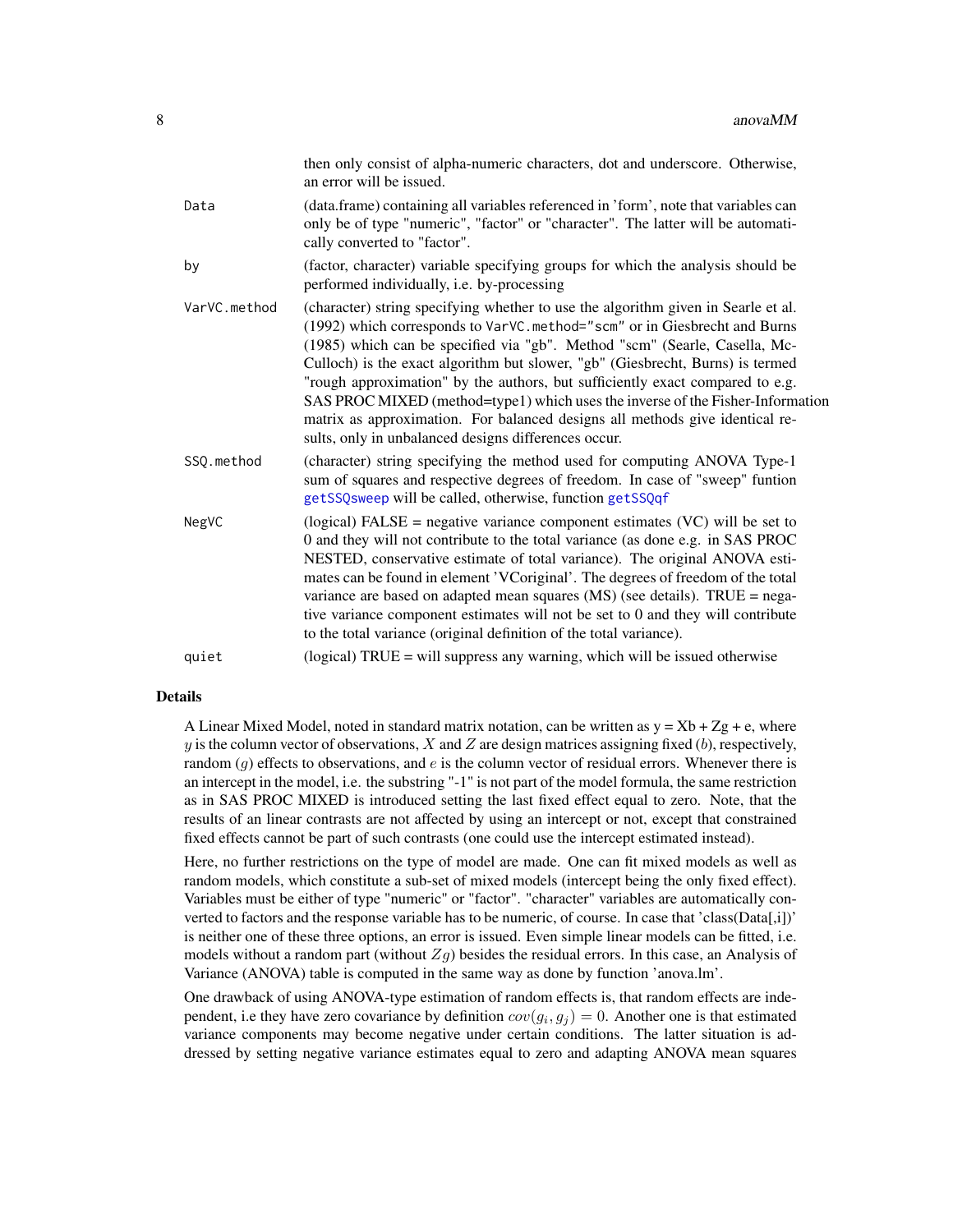#### anovaMM 9

(MS) as  $MS = C * VC$ , where C is a coefficient matrix and a function of the design matrix [XZ] and  $VC$  is the column-vector of adapted variance components. The Satterthwaite approximation of total degrees of freedom (DF for total variance) will use adapted  $MS$ -values.

Note, that setting negative VCs equal to zero results in a conservative estimate of the total variance, i.e. it will be larger than the estimate including the negative  $VC(s)$ . Use parameter 'NegVC=TRUE' to explicitly allow negative variance estimates.

For further details on ANOVA Type-I estimation methods see [anovaVCA](#page-10-1).

#### Value

(VCA) object

#### Author(s)

Andre Schuetzenmeister <andre.schuetzenmeister@roche.com>

# References

Searle, S.R, Casella, G., McCulloch, C.E. (1992), Variance Components, Wiley New York

Goodnight, J.H. (1979), A Tutorial on the SWEEP Operator, The American Statistician, 33:3, 149- 158

Giesbrecht, F.G. and Burns, J.C. (1985), Two-Stage Analysis Based on a Mixed Model: Large-Sample Asymptotic Theory and Small-Sample Simulation Results, Biometrics 41, p. 477-486

H.P.Piepho, A.Buechse and K.Emrich (2003), A Hitchhiker's Guide to Mixed Models for Randomized Experiments, J.Agronomy & Crop Science 189, p. 310-322

Gaylor,D.W., Lucas,H.L., Anderson,R.L. (1970), Calculation of Expected Mean Squares by the Abbreviated Doolittle and Square Root Methods., Biometrics 26 (4): 641-655

SAS Help and Documentation PROC MIXED, SAS Institute Inc., Cary, NC, USA

#### See Also

#### [anovaVCA](#page-10-1)

[anovaVCA](#page-10-1), [VCAinference](#page-87-1), [remlVCA](#page-64-1), [remlMM](#page-61-1) [ranef](#page-59-1), [fixef](#page-29-1), [vcov](#page-0-0), [vcovVC](#page-94-1), [test.fixef](#page-75-1), [test.lsmeans](#page-78-1), [plotRandVar](#page-56-1)

#### Examples

```
## Not run:
```
data(dataEP05A2\_2)

# assuming 'day' as fixed, 'run' as random anovaMM(y~day/(run), dataEP05A2\_2)

```
# assuming both as random leads to same results as
# calling anovaVCA
anovaMM(y~(day)/(run), dataEP05A2_2)
anovaVCA(y~day/run, dataEP05A2_2)
```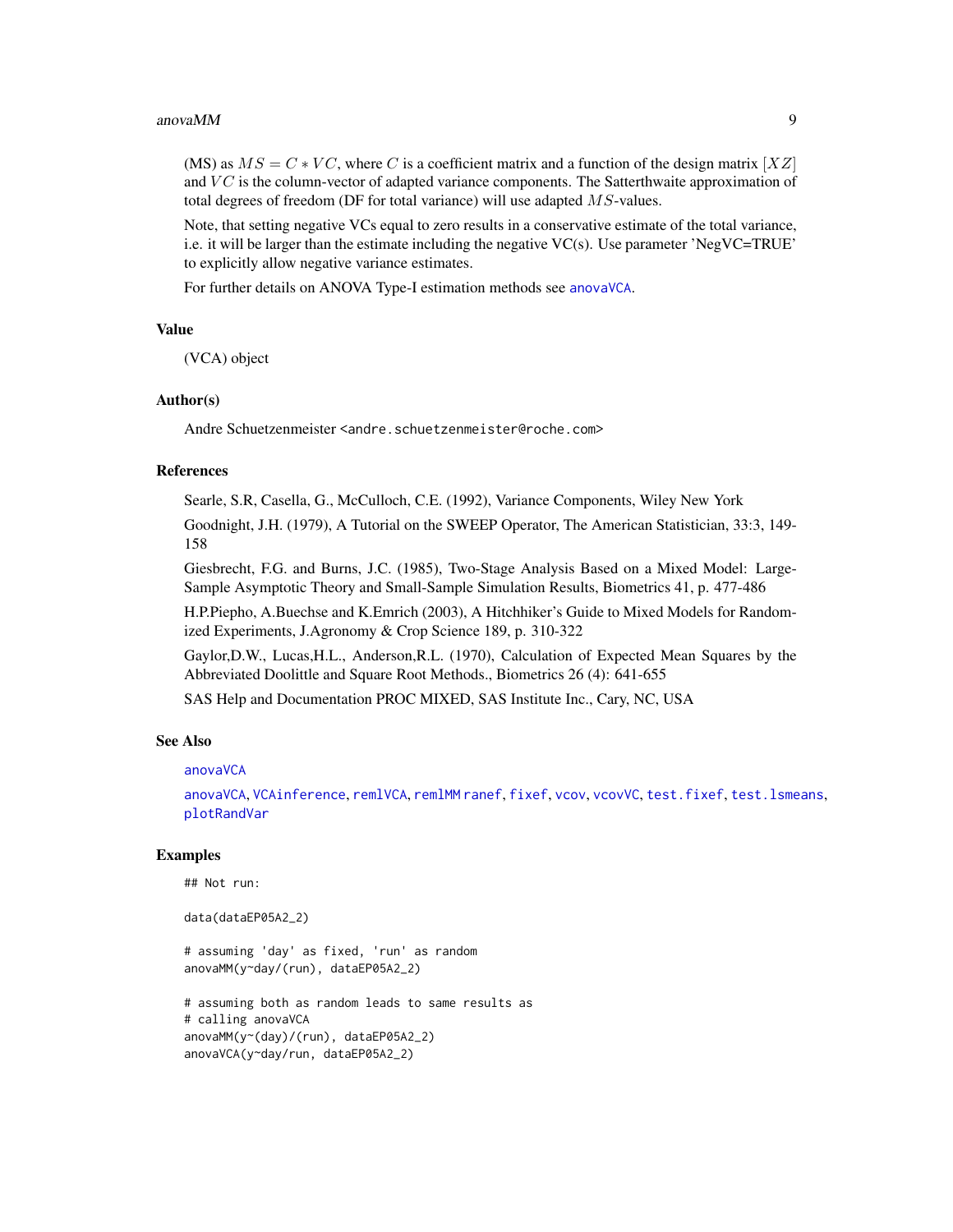```
# use different approaches to estimating the covariance of
# variance components (covariance parameters)
dat.ub <- dataEP05A2_2[-c(11,12,23,32,40,41,42),] # get unbalanced data
m1.ub <- anovaMM(y~day/(run), dat.ub, SSQ.method="qf", VarVC.method="scm")
m2.ub <- anovaMM(y~day/(run), dat.ub, SSQ.method="qf", VarVC.method="gb") # is faster
V1.ub <- round(vcovVC(m1.ub), 12)
V2.ub <- round(vcovVC(m2.ub), 12)
all(V1.ub == V2.ub)# make it explicit that "gb" is faster than "scm"
# compute variance-covariance matrix of VCs 10-times
system.time(for(i in 1:500) vcovVC(m1.ub)) # "scm"
system.time(for(i in 1:500) vcovVC(m2.ub)) # "gb"
# fit a larger random model
data(VCAdata1)
fitMM1 <- anovaMM(y~((lot)+(device))/(day)/(run), VCAdata1[VCAdata1$sample==1,])
fitMM1
# now use function tailored for random models
fitRM1 <- anovaVCA(y~(lot+device)/day/run, VCAdata1[VCAdata1$sample==1,])
fitRM1
# there are only 3 lots, take 'lot' as fixed
fitMM2 <- anovaMM(y~(lot+(device))/(day)/(run), VCAdata1[VCAdata1$sample==2,])
# the following model definition is equivalent to the one above,
# since a single random term in an interaction makes the interaction
# random (see the 3rd reference for details on this topic)
fitMM3 <- anovaMM(y~(lot+(device))/day/run, VCAdata1[VCAdata1$sample==2,])
# fit same model for each sample using by-processing
lst <- anovaMM(y~(lot+(device))/day/run, VCAdata1, by="sample")
lst
# fit mixed model originally from 'nlme' package
library(nlme)
data(Orthodont)
fit.lme <- lme(distance~Sex*I(age-11), random=~I(age-11)|Subject, Orthodont)
# re-organize data for using 'anovaMM'
Ortho <- Orthodont
Ortho$age2 <- Ortho$age - 11
Ortho$Subject <- factor(as.character(Ortho$Subject))
fit.anovaMM1 <- anovaMM(distance~Sex*age2+(Subject)*age2, Ortho)
# use simplified formula avoiding unnecessary terms
fit.anovaMM2 <- anovaMM(distance~Sex+Sex:age2+(Subject)+(Subject):age2, Ortho)
# and exclude intercept
```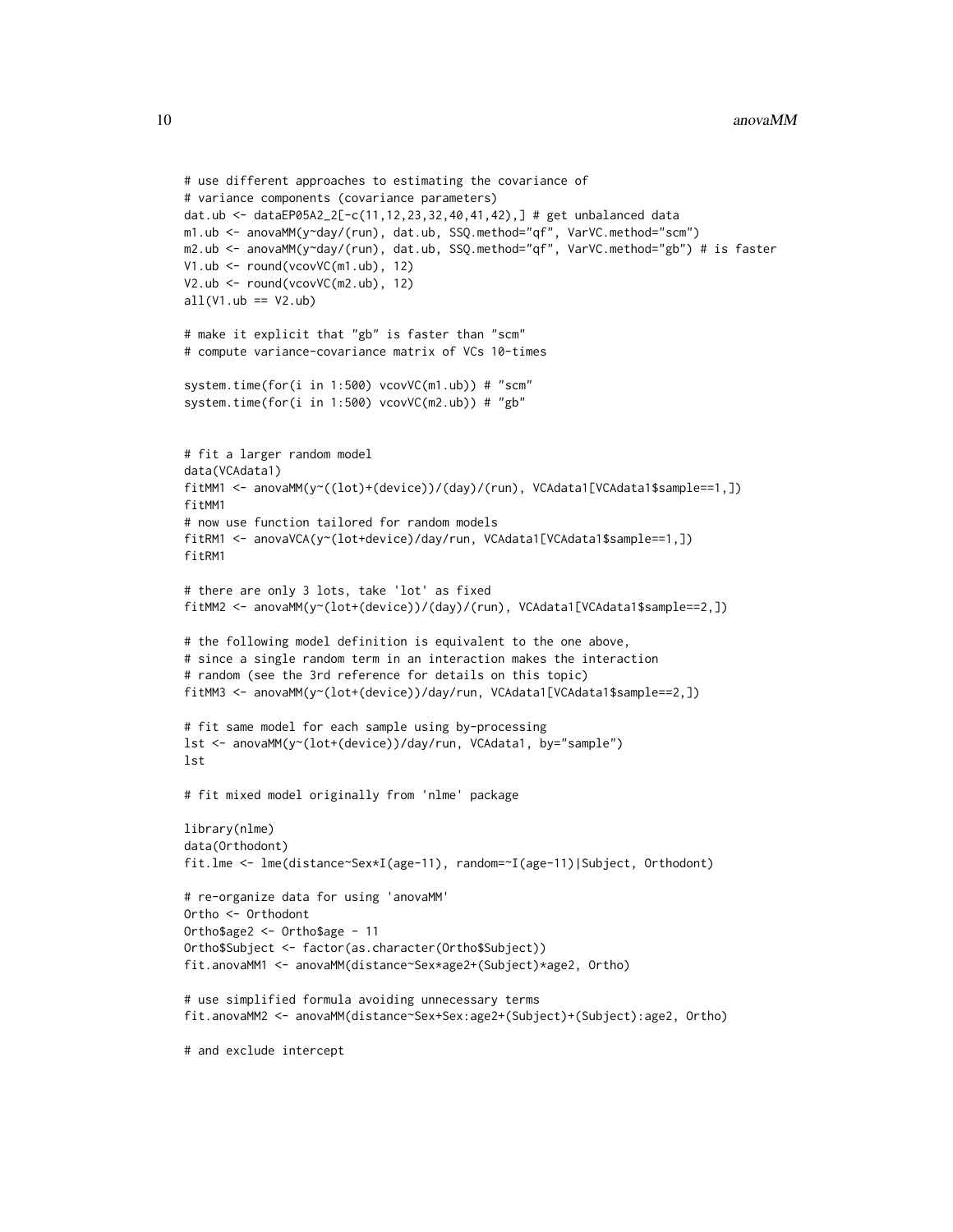#### <span id="page-10-0"></span> $anovaVCA$  11

```
fit.anovaMM3 <- anovaMM(distance~Sex+Sex:age2+(Subject)+(Subject):age2-1, Ortho)
# compare results
fit.lme
fit.anovaMM1
fit.anovaMM2
fit.anovaMM3
# are there a sex-specific differences?
cmat <- getL(fit.anovaMM3, c("SexMale-SexFemale", "SexMale:age2-SexFemale:age2"))
cmat
test.fixef(fit.anovaMM3, L=cmat)
# former versions of the package used R-function 'lm' and 'anova',
# which is significantly slower for sufficiently large/complex models
data(realData)
datP1 <- realData[realData$PID==1,]
system.time(anova.lm.Tab <- anova(lm(y~lot/calibration/day/run, datP1)))
# using the quadratic forms approach for estimating ANOVA Type-1 sums of squares
system.time(anovaMM.Tab1 <- anovaMM(y~lot/calibration/day/run, datP1, SSQ.method="qf"))
# using the sweeping approach for estimating ANOVA Type-1 sums of squares
# this is now the default setting (Note: only "gb" method works as VarVC.method)
# Also see ?anovaVCA for a comparison of the computational efficiency of "qf" and "sweep".
system.time(anovaMM.Tab2 <- anovaMM(y~lot/calibration/day/run, datP1, SSQ.method="sweep"))
# compare results, note that the latter corresponds to a linear model,
# i.e. without random effects. Various matrices have already been computed,
# e.g. "R", "V" (which are identical in this case).
anova.lm.Tab
anovaMM.Tab1
anovaMM.Tab2
## End(Not run)
```
<span id="page-10-1"></span>anovaVCA *ANOVA-Type Estimation of Variance Components for Random Models.*

#### **Description**

This function equates observed ANOVA Type-I sums of squares (SS) to their expected values and solves the resulting system of linear equations for variance components.

#### Usage

```
anovaVCA(form, Data, by = NULL, NegVC = FALSE, SSQ.method = c("sweep",
  "qf"), VarVC.method = c("gb", "scm"), MME = FALSE, quiet = FALSE)
```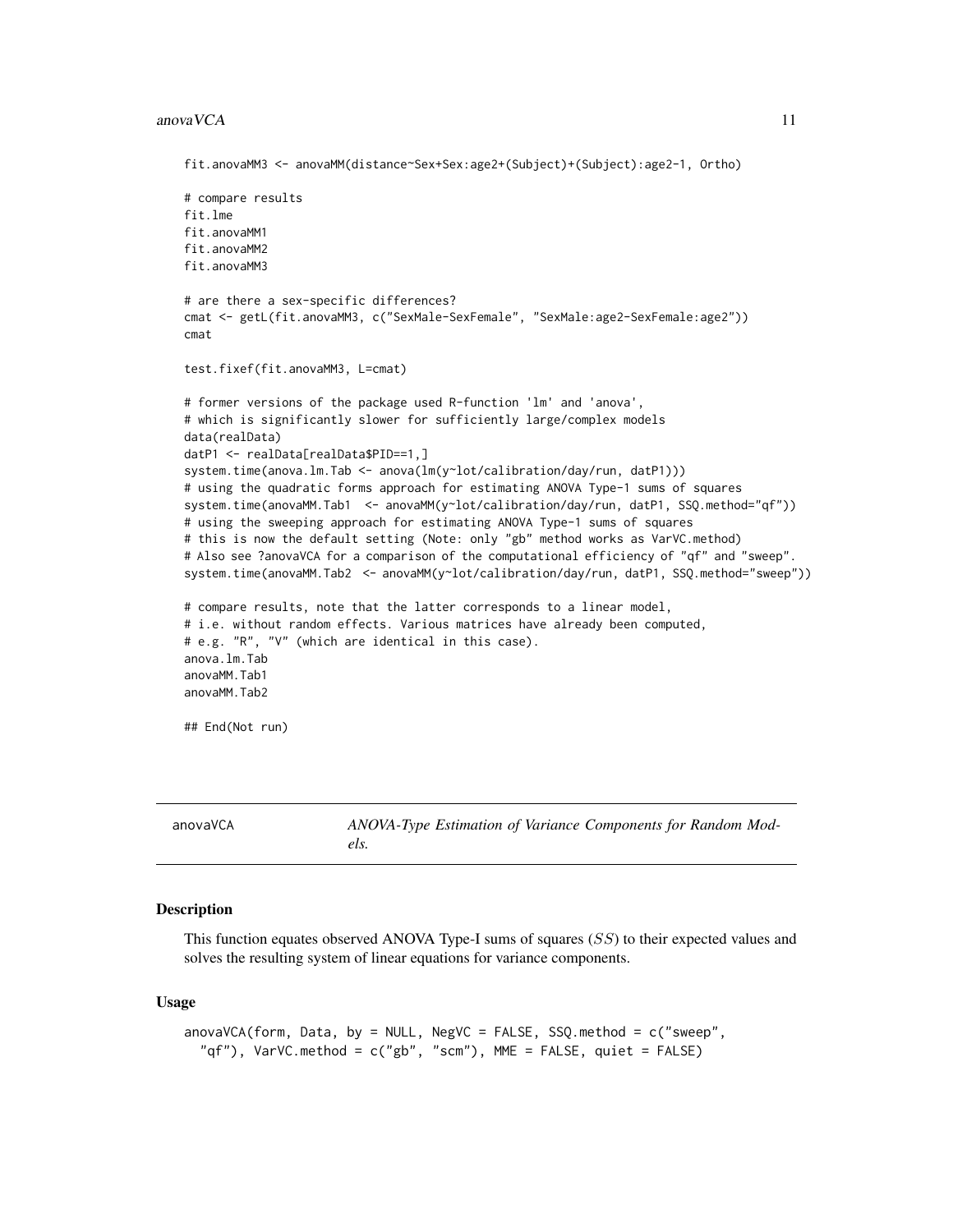# Arguments

| form         | (formula) specifying the model to be fit, a response variable left of the $\sim$ is<br>mandatory                                                                                                                                                                                                                                                                                                                                                                                                                                                                                                                                                                             |
|--------------|------------------------------------------------------------------------------------------------------------------------------------------------------------------------------------------------------------------------------------------------------------------------------------------------------------------------------------------------------------------------------------------------------------------------------------------------------------------------------------------------------------------------------------------------------------------------------------------------------------------------------------------------------------------------------|
| Data         | (data.frame) containing all variables referenced in 'form'                                                                                                                                                                                                                                                                                                                                                                                                                                                                                                                                                                                                                   |
| by           | (factor, character) variable specifying groups for which the analysis should be<br>performed individually, i.e. by-processing                                                                                                                                                                                                                                                                                                                                                                                                                                                                                                                                                |
| NegVC        | (logical) FALSE = negative variance component estimates $(VC)$ will be set to<br>0 and they will not contribute to the total variance (as done in SAS PROC<br>NESTED, conservative estimate of total variance). The original ANOVA es-<br>timates can be found in element 'VCoriginal'. The degrees of freedom of the<br>total variance are based on adapted mean squares (MS), i.e. adapted MS are<br>computed as $D * VC$ , where VC is the column vector with negative VCs set to<br>$\overline{0}$ .<br>TRUE = negative variance component estimates will not be set to 0 and they<br>will contribute to the total variance (original definition of the total variance). |
| SSQ.method   | (character) string specifying the method used for computing ANOVA Type-1<br>sum of squares and respective degrees of freedom. In case of "sweep" funtion<br>getSSQsweep will be called, otherwise, function getSSQqf                                                                                                                                                                                                                                                                                                                                                                                                                                                         |
| VarVC.method | (character) string specifying whether to use the algorithm given in Searle et al.<br>(1992) which corresponds to VarVC.method="scm" or in Giesbrecht and Burns<br>(1985) which can be specified via "gb". Method "scm" (Searle, Casella, Mc-<br>Culloch) is the exact algorithm but slower, "gb" (Giesbrecht, Burns) is termed<br>"rough approximation" by the authors, but sufficiently exact compared to e.g.<br>SAS PROC MIXED (method=type1) which uses the inverse of the Fisher-Information<br>matrix as approximation. For balanced designs all methods give identical re-<br>sults, only in unbalanced designs differences occur.                                    |
| <b>MME</b>   | (logical) TRUE = $(M)$ ixed $(M)$ odel $(E)$ quations will be solved, i.e. 'VCA' ob-<br>ject will have additional elements "RandomEffects", "FixedEffects", "VarFixed"<br>(variance-covariance matrix of fixed effects) and the "Matrices" element has ad-<br>dional elements corresponding to intermediate results of solving MMEs. FALSE<br>= do not solve MMEs, which reduces the computation time for very complex<br>models significantly.                                                                                                                                                                                                                              |
| quiet        | (logical) $TRUE =$ will suppress any warning, which will be issued otherwise                                                                                                                                                                                                                                                                                                                                                                                                                                                                                                                                                                                                 |
|              |                                                                                                                                                                                                                                                                                                                                                                                                                                                                                                                                                                                                                                                                              |

# Details

For diagnostics, a key parameter is "precision", i.e. the accuracy of a quantification method influenced by varying sources of random error. This type of experiments is requested by regulatory authorities to proof the quality of diagnostic tests, e.g. quantifying intermediate precision according to CLSI guideline EP5-A2/A3. No, fixed effects are allowed besides the intercept. Whenever fixed effects are part of the model to be analyzed, use function [anovaMM](#page-6-1) instead.

Function anovaVCA is tailored for performing Variance Component Analyses (VCA) for random models, assuming all VCs as factor variables, i.e. their levels correspond to distinct columns in the design matrix (dummy variables). Any predictor variables are automatically converted to factor variables, since continuous variables may not be used on the right side of the formula 'form'.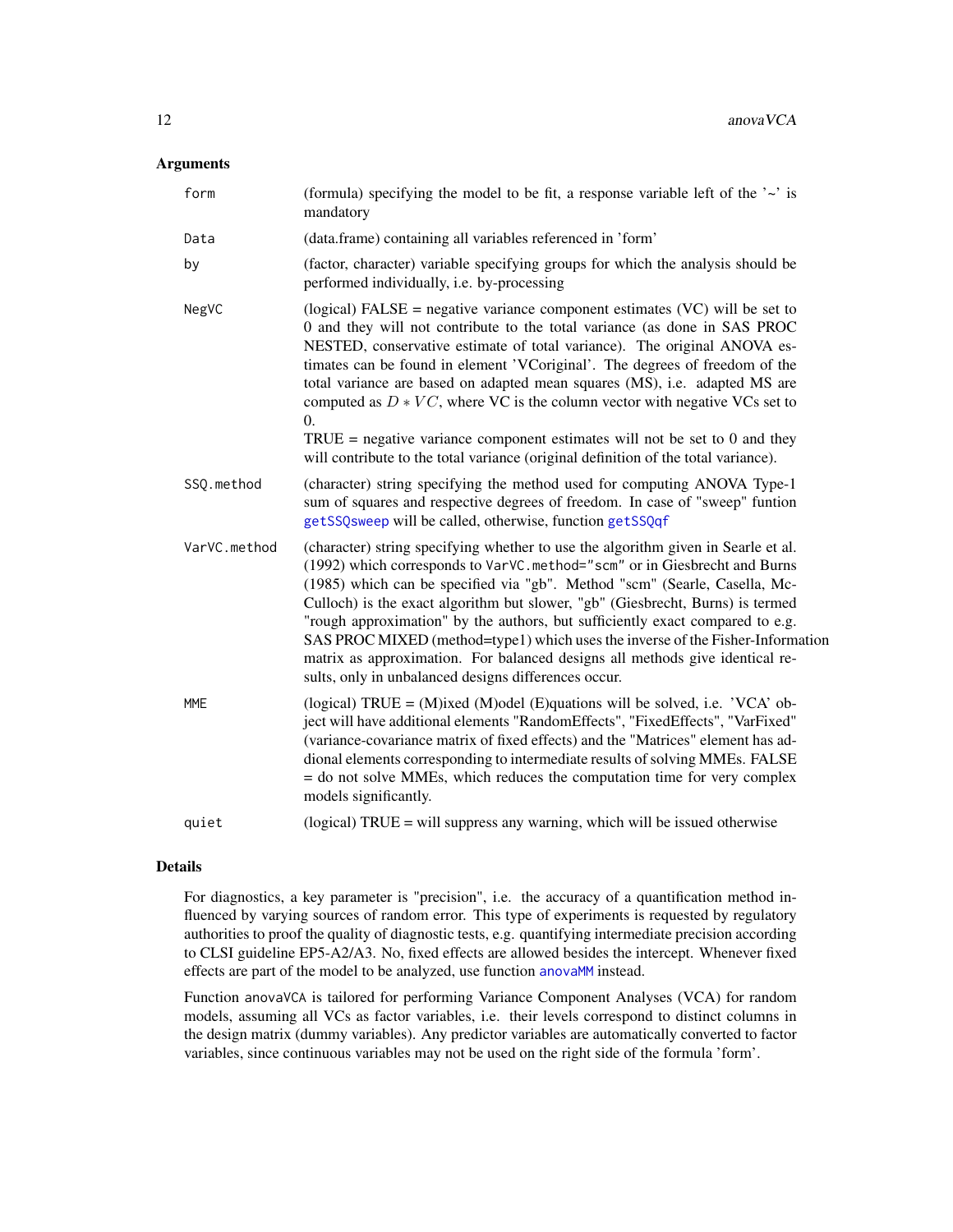#### anova VCA  $13$

ANOVA SS are either computed employing the SWEEP-operator (Goodnight 1979, default) or by finding matrices  $A_i$  expressing them as quadratic forms in y as  $ss_i = y^T A_i y$ . Matrices  $A_i$  are also used to compute the variance-coveriance matrix of variance components (VC) according to Searle et al. (1992) which corresponds to VarVC.method="scm". Whenever the SWEEP-operator is used, which is way faster and therefore the default method, the approximation according to Giesbrecht and Burns (1985) is automatically set (VarVC.method="gb").

Function anovaVCA represents a special form of the "method of moments" approach applicable to arbitrary random models either balanced or unbalanced. The system of linear equations, which is built from the ANOVA Type-I sums of squares, is closely related to the method used by SAS PROC VARCOMP, where ANOVA mean squares  $(MS)$  are used (see [getCmatrix](#page-31-1)). The former can be written as  $ss = C * s$  and the latter as  $ms = D * s$ , where C and D denote the respective coefficient matrices, s the column-vector of variance components (VC) to be estimated/predicted, and ss and  $ms$  the column vector of ANOVA sum of squares, respectively, mean squares. Mutliplying element  $d_i$  of matrix D by element  $c_i$  of matrix  $C$   $(i, j = 1, ..., n)$ , results in matrix C. Thus, C can easily be converted to  $D$  by the inverse operation. Matrix  $D$  is used to estimate total degrees of freedom (DF) according to Satterthwaite (1946).

Both methods for computing ANOVA Type-I SS are much faster than fitting the linear model via [lm](#page-0-0) and calling function [anova](#page-0-0) on the 'lm' object for complex models, where complex refers to the number of columns of the design matrix and the degree of unbalancedness. Degrees of freedom for the i-th term are obtained by function [anovaDF](#page-4-1) in case of VarVC.method="scm". Otherwise,  $DF$ are directly derived from the SWEEP-operator as the number of linearly independent columns of the partial design matrix corresponding to a specific  $VC$ .

#### Value

(object) of class 'VCA'

# Author(s)

Andre Schuetzenmeister <andre.schuetzenmeister@roche.com>

#### References

Searle, S.R, Casella, G., McCulloch, C.E. (1992), Variance Components, Wiley New York

Goodnight, J.H. (1979), A Tutorial on the SWEEP Operator, The American Statistician, 33:3, 149- 158

Giesbrecht, F.G. and Burns, J.C. (1985), Two-Stage Analysis Based on a Mixed Model: Large-Sample Asymptotic Theory and Small-Sample Simulation Results, Biometrics 41, p. 477-486

Satterthwaite, F.E. (1946), An Approximate Distribution of Estimates of Variance Components., Biometrics Bulletin 2, 110-114

Gaylor,D.W., Lucas,H.L., Anderson,R.L. (1970), Calculation of Expected Mean Squares by the Abbreviated Doolittle and Square Root Methods., Biometrics 26 (4): 641-655

SAS Help and Documentation PROC MIXED, SAS Institute Inc., Cary, NC, USA

SAS Help and Documentation PROC VARCOMP, SAS Institute Inc., Cary, NC, USA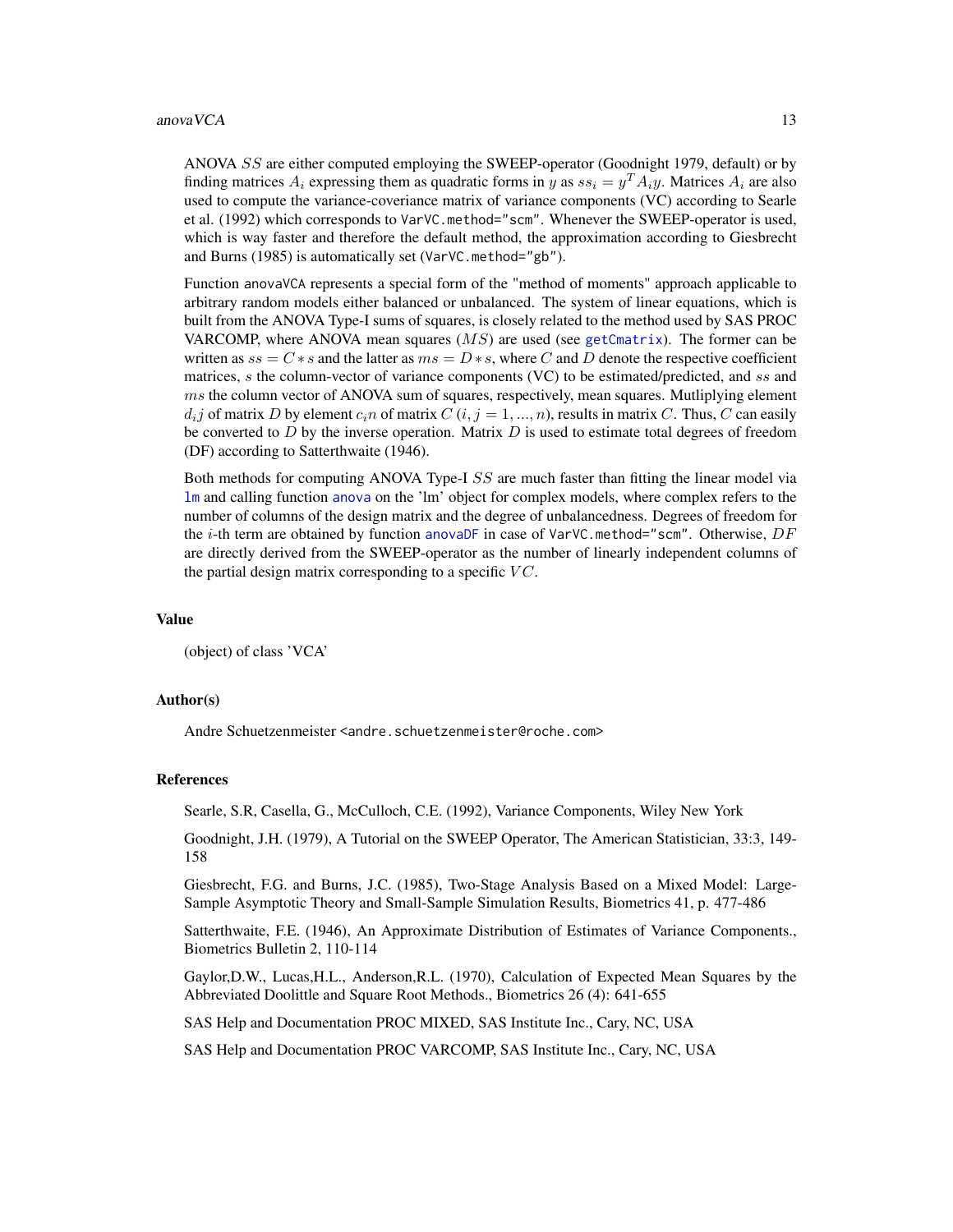#### See Also

[anovaMM](#page-6-1), [remlVCA](#page-64-1), [remlMM](#page-61-1), [print.VCA](#page-57-1), [VCAinference](#page-87-1), [getCmatrix](#page-31-1), [ranef](#page-59-1), [plotRandVar](#page-56-1), [stepwiseVCA](#page-74-1)

#### Examples

## Not run:

```
# load data (CLSI EP05-A2 Within-Lab Precision Experiment)
data(dataEP05A2_2)
```

```
# perform ANOVA-estimation of variance components
res <- anovaVCA(y~day/run, dataEP05A2_2)
res
```

```
# desing with two main effects (ignoring the hierarchical structure of the design)
anovaVCA(y~day+run, dataEP05A2_2)
```

```
# compute confidence intervals, perform F- and Chi-Squared tests
INF <- VCAinference(res, total.claim=3.5, error.claim=2)
INF
```

```
### load data from package
data(VCAdata1)
```

```
data_sample1 <- VCAdata1[VCAdata1$sample==1,]
```

```
### plot data for visual inspection (there is no variance between runs on a day)
varPlot(y~lot/day/run, data_sample1)
```

```
### estimate VCs for 4-level hierarchical design (error counted) for sample_1 data
anovaVCA(y~lot/day/run, data_sample1)
```

```
### using different model (ignoring the hierarchical structure of the design)
anovaVCA(y~lot+day+lot:day:run, data_sample1)
```

```
### same model with unbalanced data
anovaVCA(y~lot+day+lot:day:run, data_sample1[-c(1,11,15),])
```

```
### use the numerical example from the CLSI EP05-A2 guideline (p.25)
data(Glucose)
res.ex <- anovaVCA(result~day/run, Glucose)
```

```
### also perform Chi-Squared tests
### Note: in guideline claimed SD-values are used, here, claimed variances are used
VCAinference(res.ex, total.claim=3.4^2, error.claim=2.5^2)
```

```
### now use the six sample reproducibility data from CLSI EP5-A3
### and fit per sample reproducibility model
data(CA19_9)
fit.all <- anovaVCA(result~site/day, CA19_9, by="sample")
```

```
reproMat <- data.frame(
```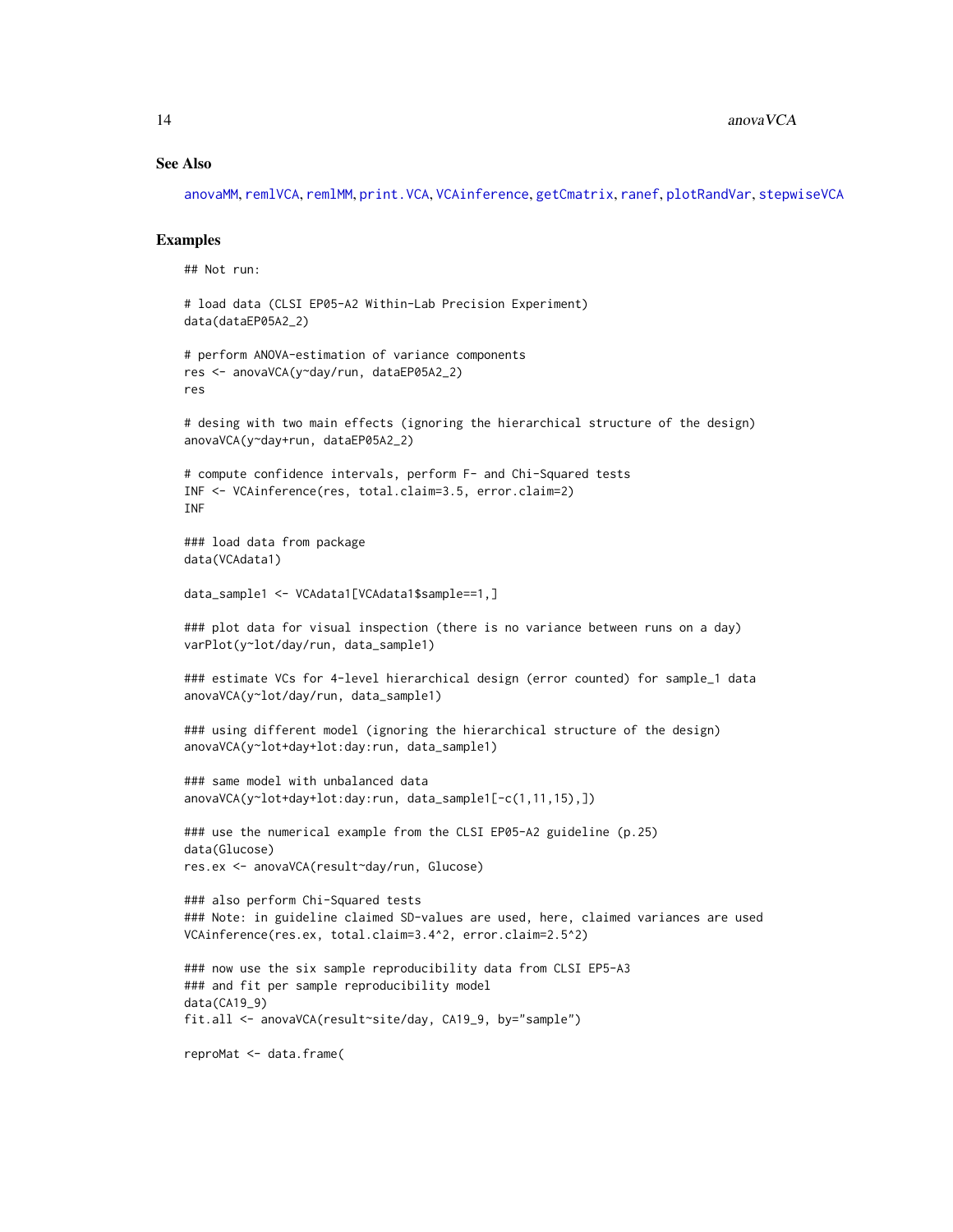```
Sample=c("P1", "P2", "Q3", "Q4", "P5", "Q6"),
 Mean= c(fit.all[[1]]$Mean, fit.all[[2]]$Mean, fit.all[[3]]$Mean,
        fit.all[[4]]$Mean, fit.all[[5]]$Mean, fit.all[[6]]$Mean),
Rep_SD=c(fit.all[[1]]$aov.tab["error","SD"], fit.all[[2]]$aov.tab["error","SD"],
         fit.all[[3]]$aov.tab["error","SD"], fit.all[[4]]$aov.tab["error","SD"],
          fit.all[[5]]$aov.tab["error","SD"], fit.all[[6]]$aov.tab["error","SD"]),
Rep_CV=c(fit.all[[1]]$aov.tab["error","CV[%]"],fit.all[[2]]$aov.tab["error","CV[%]"],
          fit.all[[3]]$aov.tab["error","CV[%]"],fit.all[[4]]$aov.tab["error","CV[%]"],
          fit.all[[5]]$aov.tab["error","CV[%]"],fit.all[[6]]$aov.tab["error","CV[%]"]),
WLP_SD=c(sqrt(sum(fit.all[[1]]$aov.tab[3:4,"VC"])),sqrt(sum(fit.all[[2]]$aov.tab[3:4, "VC"])),
        sqrt(sum(fit.all[[3]]$aov.tab[3:4,"VC"])),sqrt(sum(fit.all[[4]]$aov.tab[3:4, "VC"])),
        sqrt(sum(fit.all[[5]]$aov.tab[3:4,"VC"])),sqrt(sum(fit.all[[6]]$aov.tab[3:4, "VC"]))),
 WLP_CV=c(sqrt(sum(fit.all[[1]]$aov.tab[3:4,"VC"]))/fit.all[[1]]$Mean*100,
          sqrt(sum(fit.all[[2]]$aov.tab[3:4,"VC"]))/fit.all[[2]]$Mean*100,
          sqrt(sum(fit.all[[3]]$aov.tab[3:4,"VC"]))/fit.all[[3]]$Mean*100,
          sqrt(sum(fit.all[[4]]$aov.tab[3:4,"VC"]))/fit.all[[4]]$Mean*100,
          sqrt(sum(fit.all[[5]]$aov.tab[3:4,"VC"]))/fit.all[[5]]$Mean*100,
          sqrt(sum(fit.all[[6]]$aov.tab[3:4,"VC"]))/fit.all[[6]]$Mean*100),
 Repro_SD=c(fit.all[[1]]$aov.tab["total","SD"],fit.all[[2]]$aov.tab["total","SD"],
            fit.all[[3]]$aov.tab["total","SD"],fit.all[[4]]$aov.tab["total","SD"],
            fit.all[[5]]$aov.tab["total","SD"],fit.all[[6]]$aov.tab["total","SD"]),
Repro_CV=c(fit.all[[1]]$aov.tab["total","CV[%]"],fit.all[[2]]$aov.tab["total","CV[%]"],
            fit.all[[3]]$aov.tab["total","CV[%]"],fit.all[[4]]$aov.tab["total","CV[%]"],
           fit.all[[5]]$aov.tab["total","CV[%]"],fit.all[[6]]$aov.tab["total","CV[%]"]))
 for(i in 3:8) reproMat[,i] <- round(reproMat[,i],digits=ifelse(i%%2==0,1,3))
 reproMat
# now plot the precision profile over all samples
plot(reproMat[,"Mean"], reproMat[,"Rep_CV"], type="l", main="Precision Profile CA19-9",
xlab="Mean CA19-9 Value", ylab="CV[%]")
grid()
points(reproMat[,"Mean"], reproMat[,"Rep_CV"], pch=16)
# load another example dataset and extract the "sample==1" subset
data(VCAdata1)
sample1 <- VCAdata1[which(VCAdata1$sample==1),]
# generate an additional factor variable and random errors according to its levels
sample1$device <- gl(3,28,252)
set.seed(505)
sample1$y <- sample1$y + rep(rep(rnorm(3,,.25), c(28,28,28)),3)
# fit a crossed-nested design with main factors 'lot' and 'device'
# and nested factors 'day' and 'run' nested below
res1 <- anovaVCA(y~(lot+device)/day/run, sample1)
res1
# fit same model for each sample using by-processing
lst <- anovaVCA(y~(lot+device)/day/run, VCAdata1, by="sample")
lst
```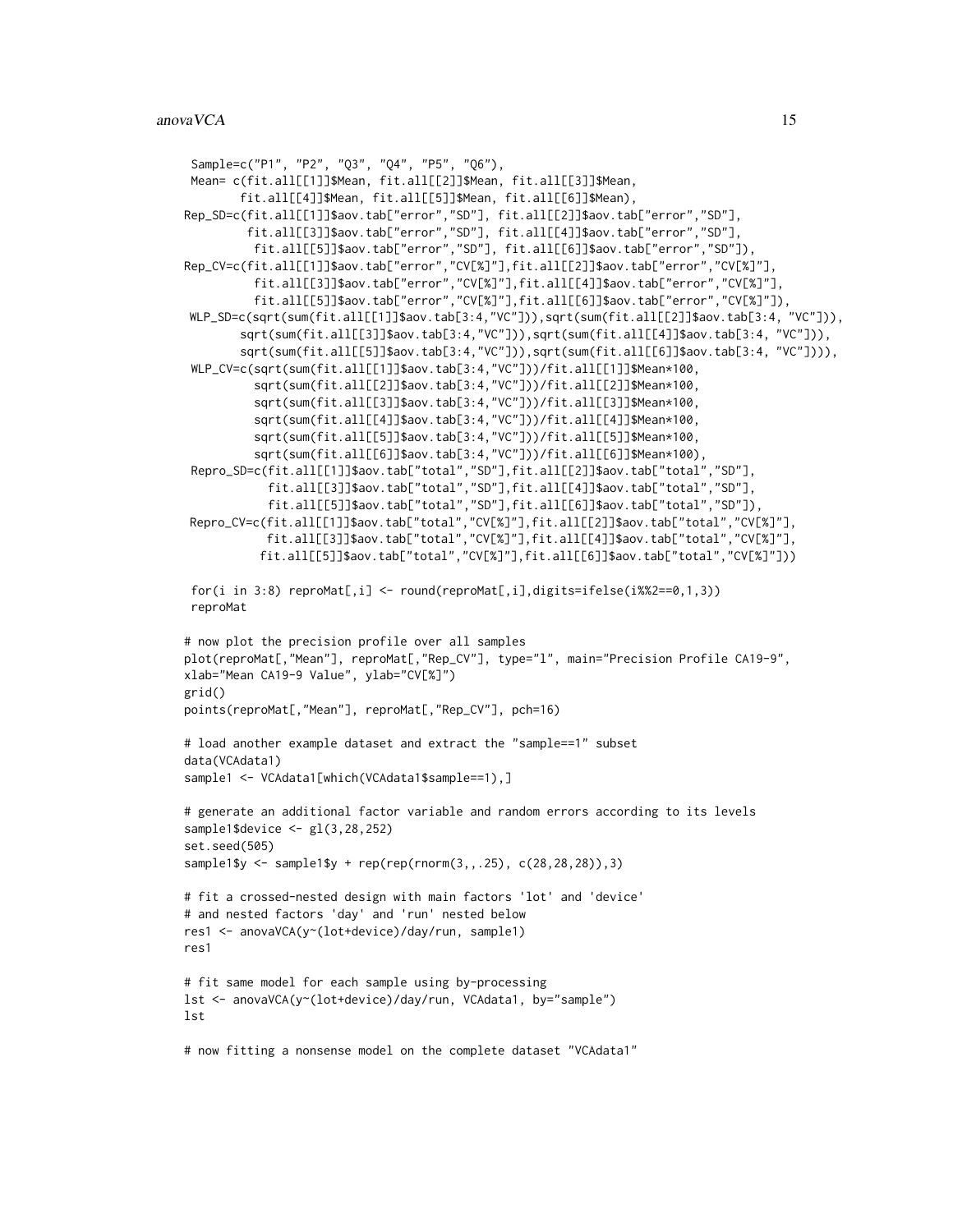```
# using both methods for fitting ANOVA Type-1 sum of squares
# SSQ.method="qf" used to be the default up to package version 1.1.1
# took ~165s on a Intel Xeon E5-2687W (3.1GHz) in V1.1.1, now takes ~95s
system.time(res.qf <- anovaVCA(y~(sample+lot+device)/day/run, VCAdata1, SSQ.method="qf"))
# the SWEEP-operator is the new default since package version 1.2
# takes ~5s
system.time(res.sw <- anovaVCA(y~(sample+lot+device)/day/run, VCAdata1, SSQ.method="sweep"))
# applying functions 'anova' and 'lm' in the same manner takes ~ 265s
system.time(res.lm <- anova(lm(y~(sample+lot+device)/day/run, VCAdata1)))
res.qf
res.sw
res.lm
## End(Not run)
```
<span id="page-15-1"></span>as.matrix.VCA *Standard 'as.matrix' Method for 'VCA' S3-Objects.*

# Description

Standard 'as.matrix' Method for 'VCA' S3-Objects.

#### Usage

## S3 method for class 'VCA' as.matrix $(x, \ldots)$ 

#### Arguments

|   | (VCA) object                                          |
|---|-------------------------------------------------------|
| . | additional arguments to be passed to or from methods. |

#### Value

(matrix) equal to x\$aov.tab with additional attributes "Mean" and "Nobs"

#### Author(s)

Andre Schuetzenmeister <andre.schuetzenmeister@roche.com>

# See Also

[as.matrix.VCAinference](#page-16-1)

<span id="page-15-0"></span>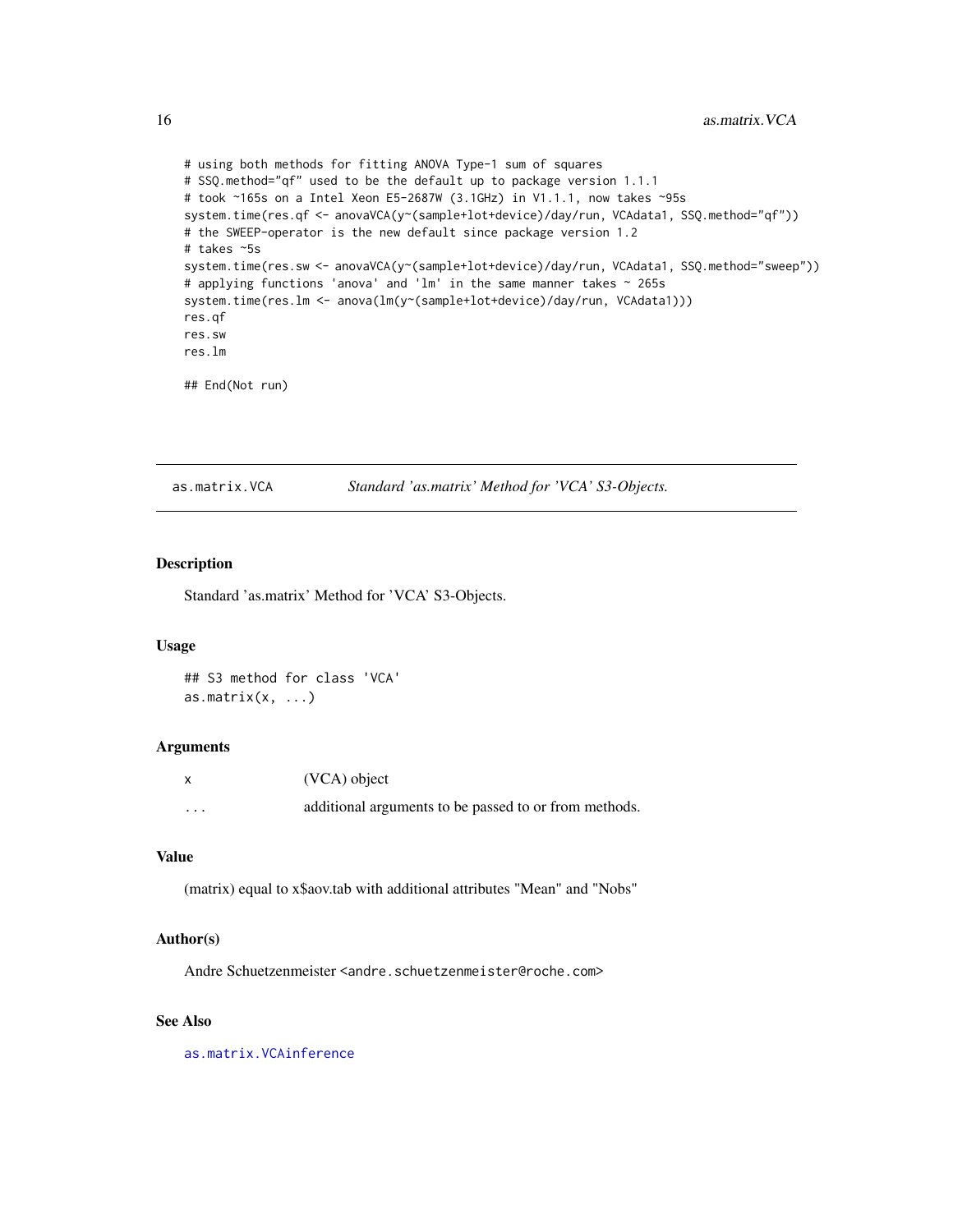# <span id="page-16-0"></span>as.matrix. VCAinference 17

#### Examples

```
## Not run:
data(dataEP05A2_1)
fit <- anovaVCA(y~day/run, dataEP05A2_1)
as.matrix(fit)
## End(Not run)
```
<span id="page-16-1"></span>as.matrix.VCAinference

*Standard 'as.matrix' Method for 'VCAinference' S3-Objects.*

# Description

This function makes use of the hidden feature of function [print.VCAinference](#page-58-1) which invisibly returns character matrices of estimated variance components expressed as "VC" (variance component), "SD" (standard deviation) or "CV" (coefficient of variation). If argument "what" is not specified, a named list will be returned with all three matrices.

#### Usage

```
## S3 method for class 'VCAinference'
as.matrix(x, what = c("VC", "SD", "CV"), digits = 6,
  ...)
```
# Arguments

| x         | (VCAinference) object                                                                                                               |
|-----------|-------------------------------------------------------------------------------------------------------------------------------------|
| what      | (character) one or multiple choices from "VC" (variance component), "SD"<br>(standard deviation) or "CV" (coefficient of variation) |
| digits    | (integer) number of decimal digits to be used                                                                                       |
| $\ddotsc$ | additional arguments to be passed to or from methods.                                                                               |

# Value

(matrix) with point estimates, one- and two-sided confidence intervals and variances of the estimated variance components

#### Author(s)

Andre Schuetzenmeister <andre.schuetzenmeister@roche.com>

# See Also

[print.VCAinference](#page-58-1), [as.matrix.VCA](#page-15-1)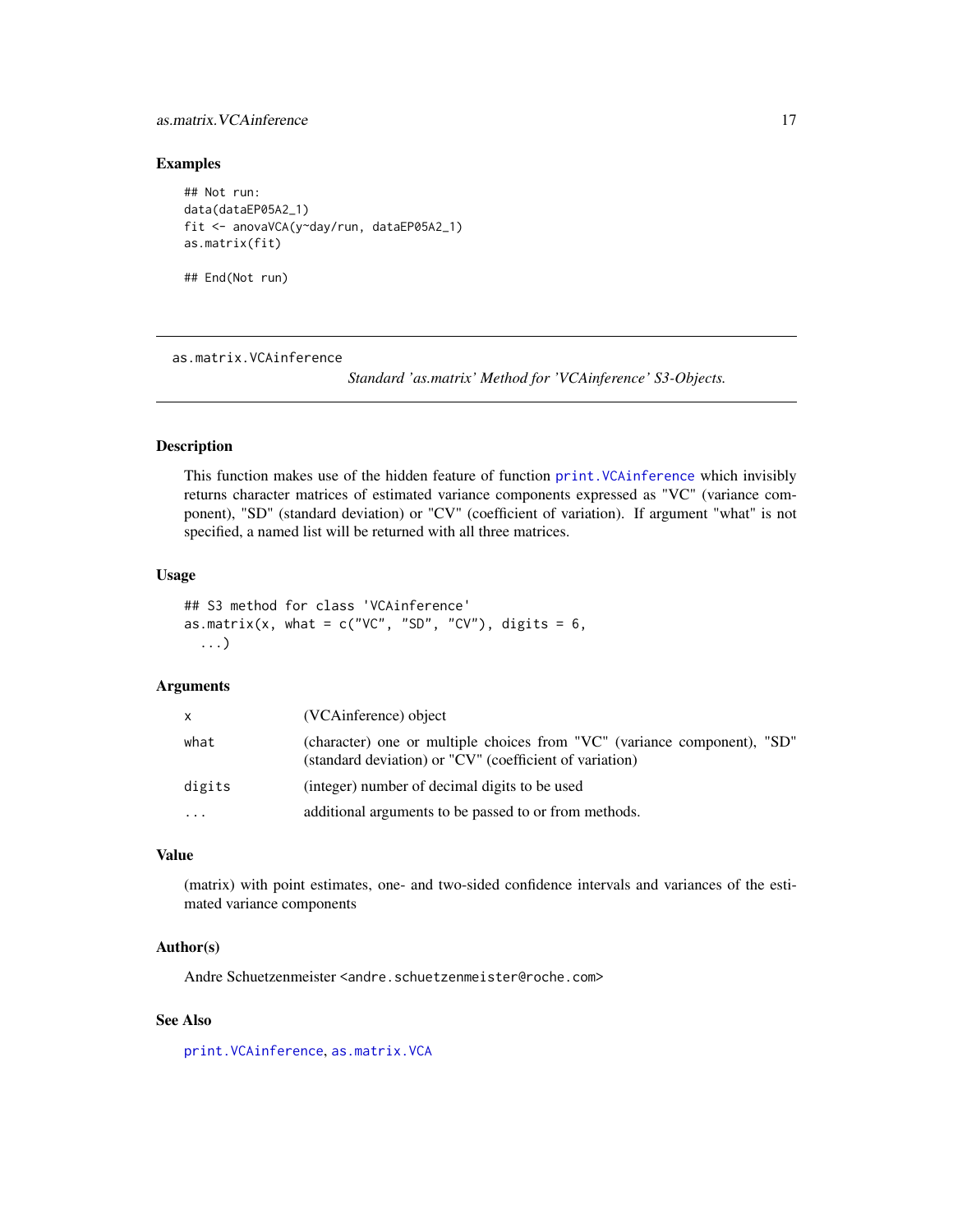# Examples

```
## Not run:
data(dataEP05A2_1)
fit <- anovaVCA(y~day/run, dataEP05A2_1)
inf <- VCAinference(fit, VarVC=TRUE)
as.matrix(inf, what="VC", digits=6)
as.matrix(inf, what="SD", digits=6)
as.matrix(inf, what="CV", digits=2)
# request list of matrices
as.matrix(inf)
## End(Not run)
```
# buildList *Build a Nested List.*

# Description

Function buildList creates a nested-list reflecting the hierarchical structure of a fully-nested model, respectively, the imputed hierarchical structure of the data (see details).

# Usage

```
buildList(Data, Nesting, Current, resp, keep.order = TRUE, useVarNam = TRUE,
  sep = "", na.rm = TRUE, Points = list(pch = 16, cex = 0.5, col =
  "black"))
```
# Arguments

| Data       | (data.frame) with the data                                                                                                                                                                                                                                                                                                                                                            |
|------------|---------------------------------------------------------------------------------------------------------------------------------------------------------------------------------------------------------------------------------------------------------------------------------------------------------------------------------------------------------------------------------------|
| Nesting    | (character) vector specifying the nesting structure with the top-level variable<br>name as 1st element and the variance component one above the residual error as<br>last element                                                                                                                                                                                                     |
| Current    | (character) string specifying the current level which has to be processed                                                                                                                                                                                                                                                                                                             |
| resp       | (character) string specifying the name of the response variable (column in 'Data')                                                                                                                                                                                                                                                                                                    |
| keep.order | (logical) TRUE = the ordering of factor-levels is kept as provided by 'Data',<br>$FALSE = factor-levels$ are sorted on and within each level of nesting                                                                                                                                                                                                                               |
| useVarNam  | (logical) TRUE = each factor-level specifier is pasted to the variable name of the<br>current variable and used as list-element name, FALSE = factor-level specifiers<br>are used as names of list-elements; the former is useful when factor levels are<br>indicated as integers, e.g. days as 1,2,, the latter is useful when factor levels<br>are already unique, e.g. day1, day2, |
| sep        | (character) string specifying the separator-string in case use VarNam=TRUE                                                                                                                                                                                                                                                                                                            |

<span id="page-17-0"></span>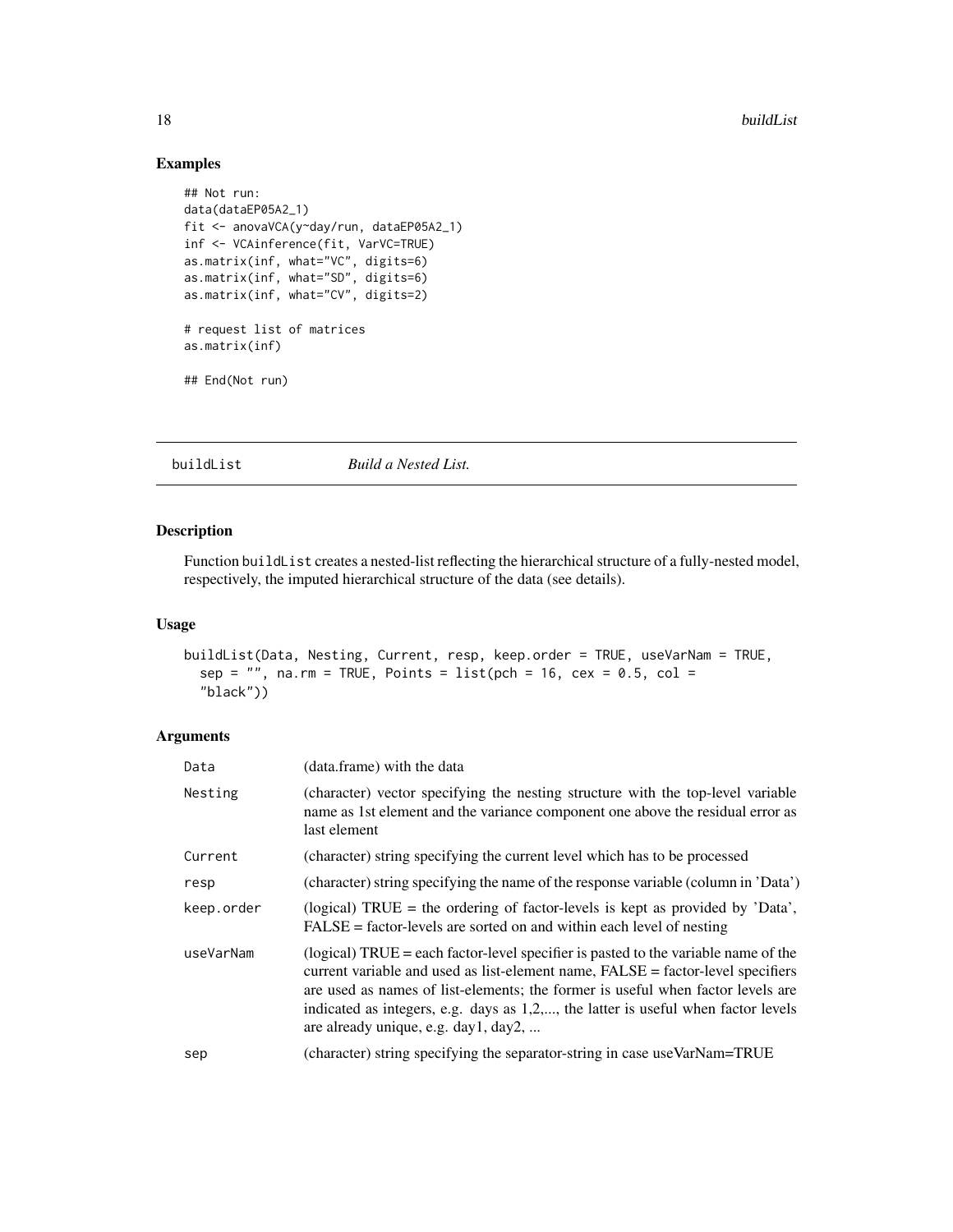<span id="page-18-0"></span>

| na.rm  | (logical) $TRUE =$ NAs will be removed before computing the descriptive statis-<br>tics AND NAs will be omitted when counting number of elements, $FALSE = if$<br>there are NAs, this will result in NAs for the descriptive statistics                                                                                                                                                                                                                                             |
|--------|-------------------------------------------------------------------------------------------------------------------------------------------------------------------------------------------------------------------------------------------------------------------------------------------------------------------------------------------------------------------------------------------------------------------------------------------------------------------------------------|
| Points | (list) specifying all parameters applicable to function 'points', used to specify<br>scatterplots per lower-end factor-level (e.g. run/part in EP05-A2 experiments).<br>If list-element "col" is itself a list with elements "var" and "col", where the<br>former specifies a variable used for assigning colors "col" according to the class-<br>level of "var", point-colors can be used for indicating specific sub-classes not<br>addressed by the model/design (see examples). |

# Details

This function is not intended to be used directly and serves as helper function for [varPlot](#page-80-1). Each factor-level, on each level of nesting is accompanied with a set of descriptive statistics, such as mean, median, var, sd, ... which can be evaluated later on. These information are used in function varPlot, which implements a variability chart. Note, that this function is also used if data does not correspond to a fully-nested design, i.e. the hierarchical structure is inferred from the model formula. The order of main factors (not nested within other factors) appearing in the model formula determines the nesting structure imputed in order to plot the data as variability chart.

# Value

(list) which was recursively built, representing the data of the fully-nested as hierarchy

# Author(s)

Andre Schuetzenmeister <andre.schuetzenmeister@roche.com>

#### Examples

```
# load data (CLSI EP05-A2 Within-Lab Precision Experiment)
data(dataEP05A2_3)
# build a list representing the hierarichal structure of a fully-nested model
# there needs to be a distinct hierarchy for being able to plot the data
# as variability chart (this function is not exported)
## Not run:
lst <- VCA:::buildList(Data=dataEP05A2_3, Nesting=c("day", "run"), Current="day", resp="y")
```
## End(Not run)

CA19\_9 *Reproducibility Example Dataset from CLSI EP05-A3*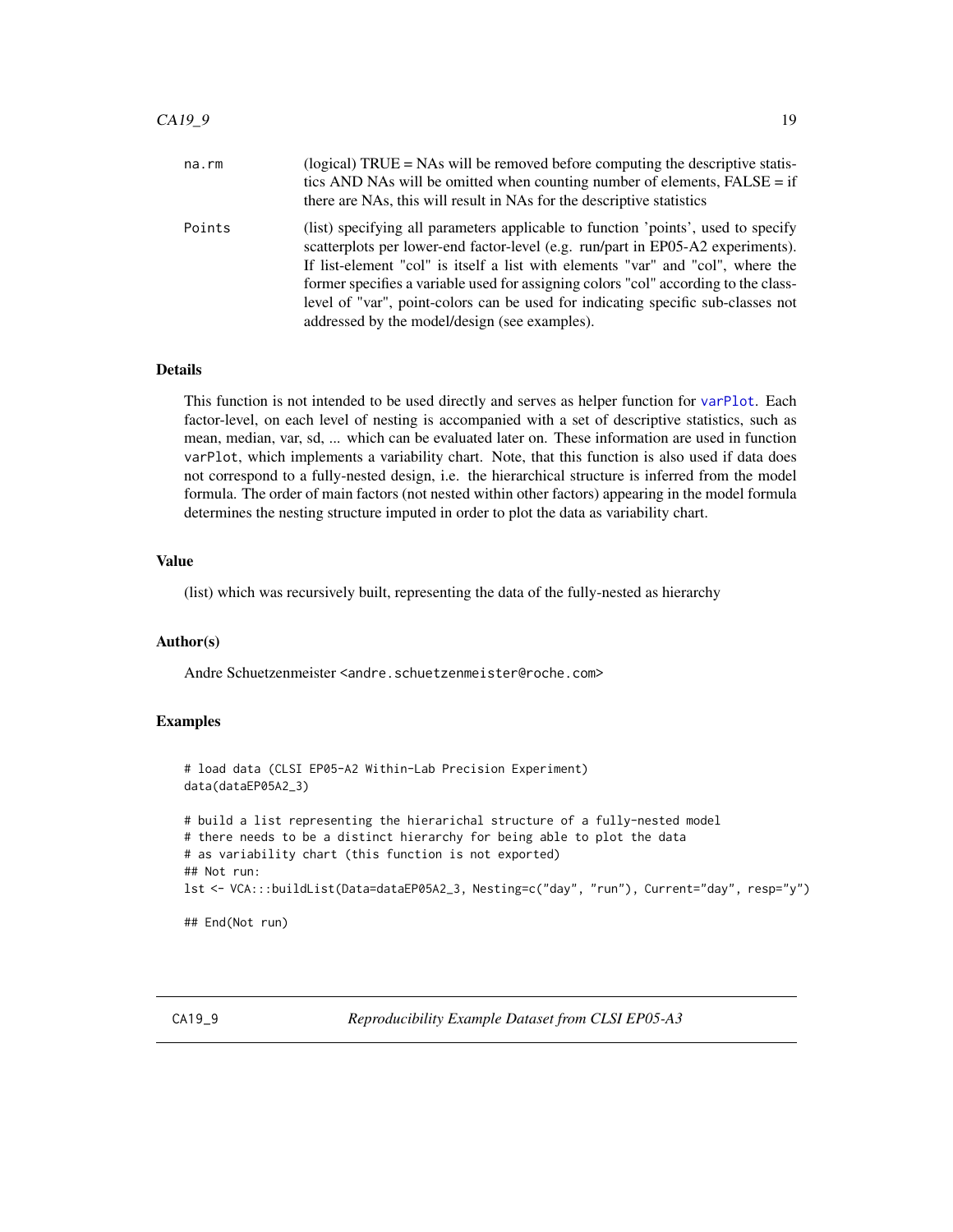This data set consists of the example data of a complete three-site, multisample reproducibility study as presented in the CLSI EP5-A3 guideline. It shows quantitative results of an automated immunometric assay measuring parameter CA19-9. This dataset is described in Appendix B of this guideline consisting of 6 samples, each measured on one of three sites, at five days with five replicates per day.

# Usage

CA19\_9

# Format

data.frame with 450 rows and 4 variables.

#### References

CLSI EP05-A3 - Evaluation of Precision of Quantitative Measurement Procedures; Approved Guideline - Third Edition. <www.clsi.org>

check4MKL *Check for Availability of Intel's Math Kernel Library.*

# Description

Majority of the code is borrowed from the Microsoft R Open Rprofile.site file. In case MKL can be detected this information will be stored in a separate envrionment, which other function know about. If so, an optimized version of function [getGB](#page-34-1) will be used which used ordinary matrixobjects instead of matrices defined by the Matrix-package. This seems to accelerate computation time for large datasets by up to factor 30.

#### Usage

check4MKL()

# Details

This function is for internal use only and therefore not exported.

# Value

variable 'MKL' in envir "msgEnv" will be set to TRUE/FALSE

#### Author(s)

Authors of the Rprofile.site file in Microsoft R Open, Andre Schuetzenmeister <andre.schuetzenmeister@roche.com>

<span id="page-19-0"></span>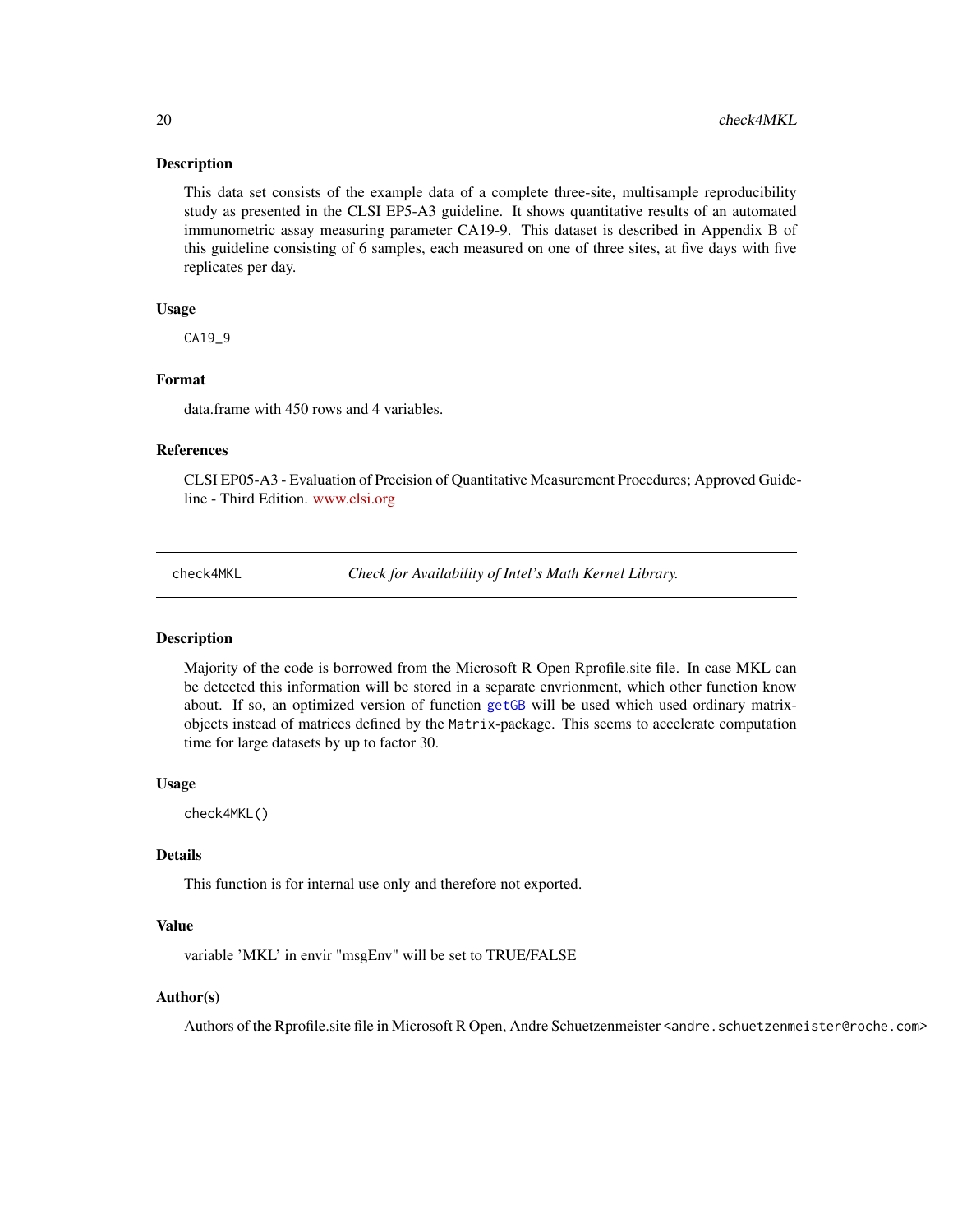<span id="page-20-0"></span>

This dataset was added because it generates an error in function 'chol2inv' when trying to invert the variance-covariance matrix 'V' of the mixed model 'value~ID+(Site)'. This dataset and the associated mixed model are part of the unit-test collection of the package.

#### Usage

chol2invData

# Format

A data frame with 158 observations on the following 3 variables.

• value

The response variable.

• ID

Variable with 6 levels corresponding to samples.

• Site

Variable with 3 levels corresponding to sites/devices.

coef.VCA *Extract Fixed Effects from 'VCA' Object.*

# Description

For conveniently using objects of class 'VCA' with other packages expecting this function, e.g. the 'multcomp' package for general linear hypotheses for parametric models (currently not fully implemented).

#### Usage

```
## S3 method for class 'VCA'
coef(object, quiet = FALSE, ...)
```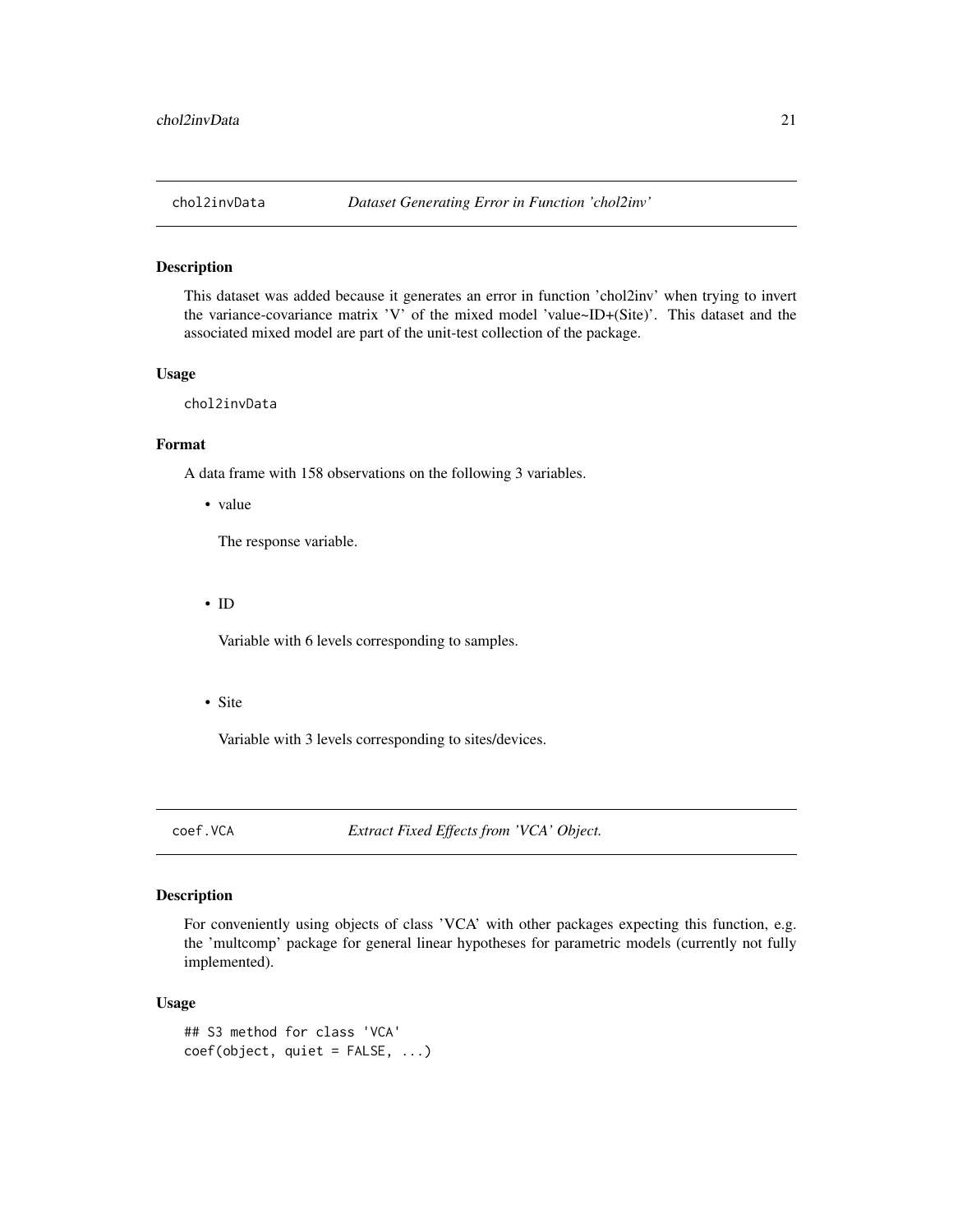# <span id="page-21-0"></span>Arguments

| object   | (VCA) object where fixed effects shall be extracted                          |
|----------|------------------------------------------------------------------------------|
| quiet    | (logical) TRUE $=$ will suppress any warning, which will be issued otherwise |
| $\cdots$ | additional parameters                                                        |

# Examples

```
## Not run:
data(dataEP05A2_1)
fit1 <- anovaMM(y~day/(run), dataEP05A2_1)
coef(fit1)
fit2 <- anovaVCA(y~day/run, dataEP05A2_1)
coef(fit2)
## End(Not run)
```
Csweep *Calling C-implementation of the SWEEP-Operator*

# Description

Function calls a fast C-implementation of the SWEEP operator using the transpose of the original augmented matrix  $X'X$  (see [getSSQsweep](#page-40-1)).

# Usage

Csweep(M, asgn, thresh =  $1e-12$ , tol =  $1e-12$ , Ncpu = 1)

# Arguments

| M      | (matrix) matrix, representing the augmented matrix $X'X$                                                                                                                                                                              |
|--------|---------------------------------------------------------------------------------------------------------------------------------------------------------------------------------------------------------------------------------------|
| asgn   | (integer) vector, identifying columns in $M$ corresponding to variables, respec-<br>tively, to their coefficients                                                                                                                     |
| thresh | (numeric) value used to check whether the influence of the a coefficient to reduc-<br>ing the error sum of squares is small enough to conclude that the corresponding<br>column in $X'X$ is a linear combination of preceding columns |
| tol    | (numeric) value used to check numerical equivalence to zero                                                                                                                                                                           |
| Ncpu   | (integer) number of cores to be used for parallel processing (not yet used)                                                                                                                                                           |

# Details

Transposing prior to applying the SWEEP-operator speeds up things since the complete matrix is stored in memory in consecutive manner.

This is an utility-function not intended to be called directly.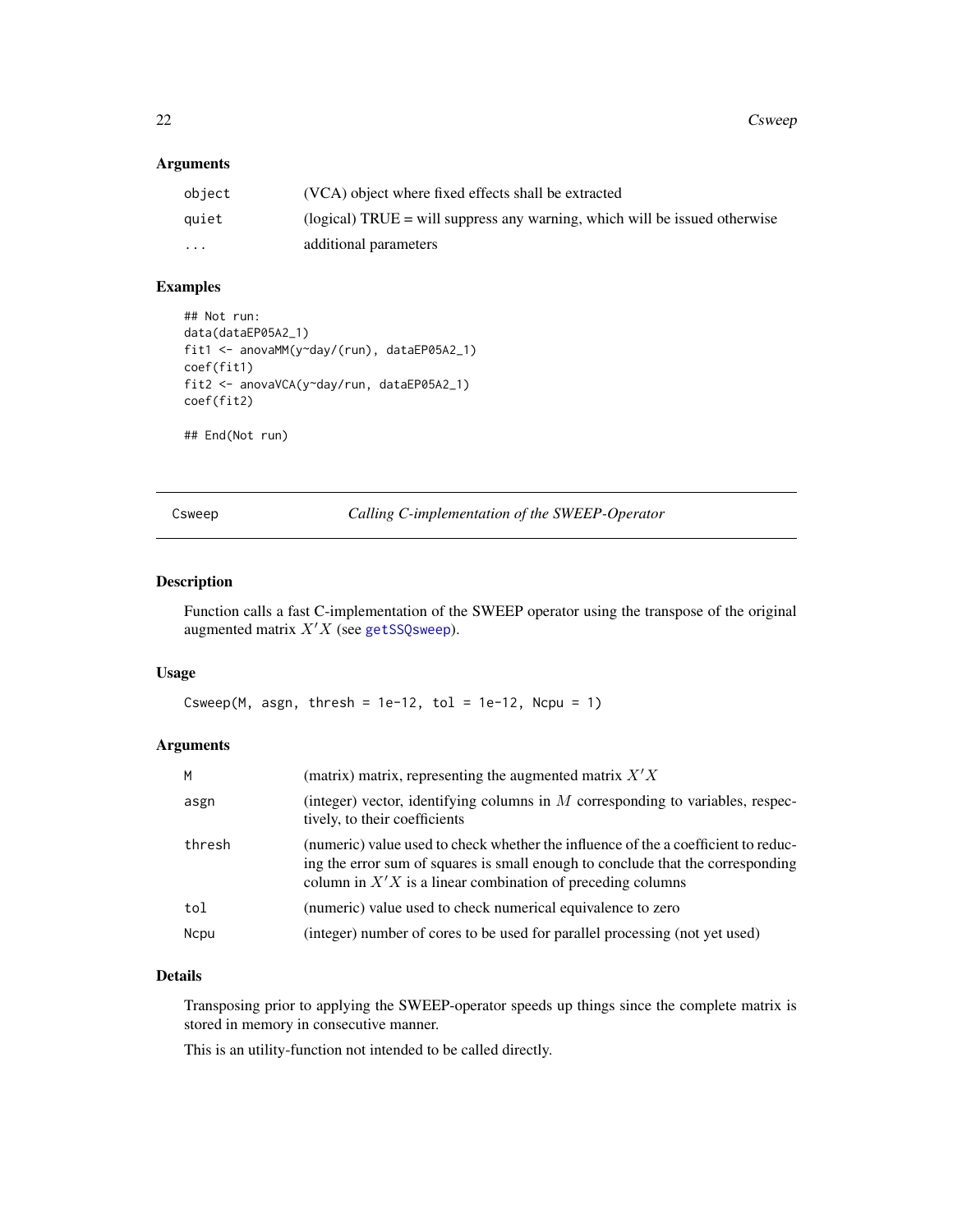# <span id="page-22-0"></span>dataEP05A2\_1 23

# Value

(list) with two elements:

| SS <sub>0</sub> | (numeric) vector of ANOVA sum of squares                     |
|-----------------|--------------------------------------------------------------|
| LC              | (integer) vector indicating linear dependence of each column |

# Author(s)

Andre Schuetzenmeister <andre.schuetzenmeister@roche.com>

# References

Goodnight, J.H. (1979), A Tutorial on the SWEEP Operator, The American Statistician, 33:3, 149- 158

#### Examples

```
## Not run:
# use example from 'lm' Rdoc
ctl <- c(4.17,5.58,5.18,6.11,4.50,4.61,5.17,4.53,5.33,5.14)
trt <- c(4.81,4.17,4.41,3.59,5.87,3.83,6.03,4.89,4.32,4.69)
group \leq gl(2, 10, 20, labels = c("Ctl","Trt"))
weight <- c(ctl, trt)
lm.D9 < - lm(weight \sim group)anova(lm.D9)
# create augmented matrix
X <- model.matrix(lm.D9)
Xt \leftarrow t(X)y <- matrix(weight, ncol=1)
yt \leftarrow t(y)M <- rbind( cbind(as.matrix(Xt%*%X), as.matrix(Xt%*%y)),
        cbind(as.matrix(yt%*%X), as.matrix(yt%*%y)))
swept <- VCA:::Csweep(M, asgn=c(0,1))
LC <- swept$LC
SS <- swept$SSQ
SSQ <- abs(diff(SS))
SSQ <- c(SSQ, tail(SS,1))
SSQ # compare to column "Sum Sq" in 'anova(lmD9)' output
## End(Not run)
```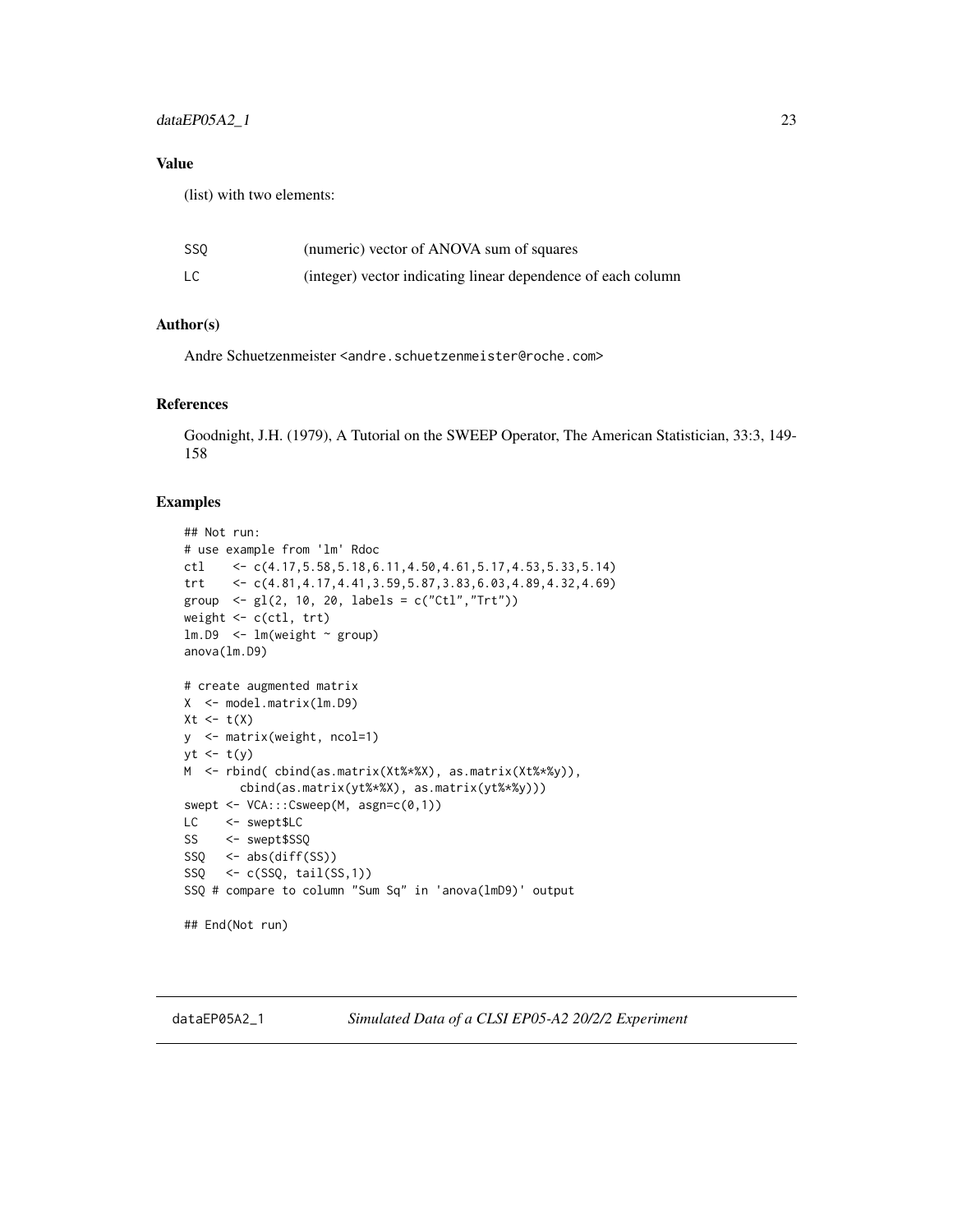<span id="page-23-0"></span>This data set consists of simulated measurements for an experiment conducted to evaluate the precision performance of measurement methods. On 20 days two separate runs with two replicates of the same sample are measured. Thus, factor 'day' is the top-level random factor (variance component), factor 'run' is nested within 'day'.

#### Usage

dataEP05A2\_1

#### Format

data.frame with 80 rows and 3 variables.

# References

CLSI EP05-A2 - Evaluation of Precision Performance of Quantitative Measurement Methods. <www.clsi.org>

dataEP05A2\_2 *Simulated Data of a CLSI EP05-A2 20/2/2 Experiment*

#### Description

This data set consists of simulated measurements for an experiment conducted to evaluate the precision performance of measurement methods. On 20 days two separate runs with two replicates of the same sample are measured. Thus, factor 'day' is the top-level random factor (variance component), factor 'run' is nested within 'day'.

#### Usage

dataEP05A2\_2

#### Format

data.frame with 80 rows and 3 variables.

# References

CLSI EP05-A2 - Evaluation of Precision Performance of Quantitative Measurement Methods. <www.clsi.org>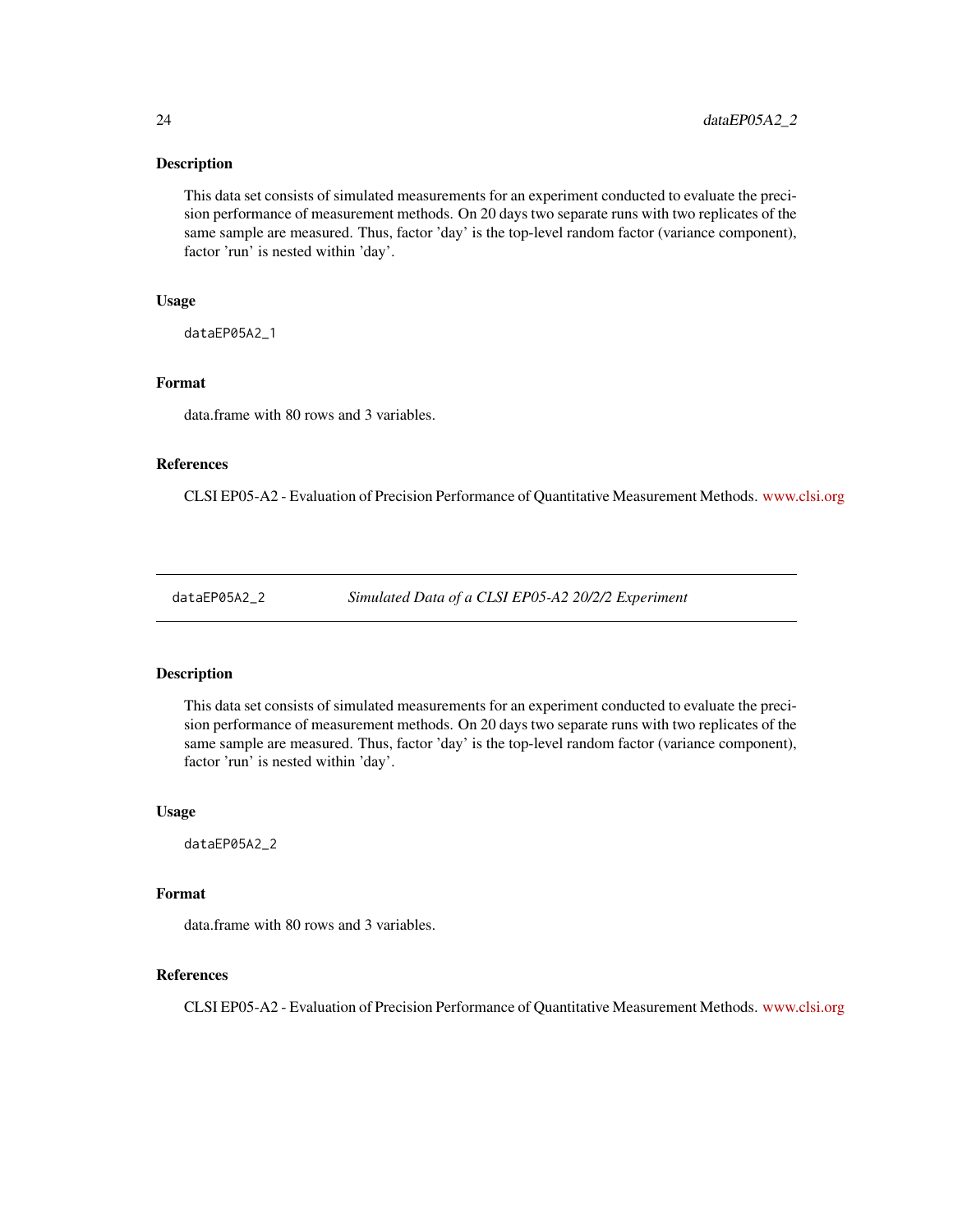<span id="page-24-0"></span>

This data set consists of simulated measurements for an experiment conducted to evaluate the precision performance of measurement methods. On 20 days two separate runs with two replicates of the same sample are measured. Thus, factor 'day' is the top-level random factor (variance component), factor 'run' is nested within 'day'.

#### Usage

dataEP05A2\_3

#### Format

data.frame with 80 rows and 3 variables.

# References

CLSI EP05-A2 - Evaluation of Precision Performance of Quantitative Measurement Methods. <www.clsi.org>

dataEP05A3\_MS\_1 *Simulated Data of a CLSI EP05-A3 3/5/5 Multi-Site Experiment*

#### Description

This data set consists of simulated measurements for an experiment to be conducted for evaluation of the precision performance of measurement methods. On 3 sites, on 5 days 5 replicates of the same sample are measured. Thus, factor 'site' is the top-level random factor (variance component), factor 'day' is nested within 'site'.

#### Usage

```
dataEP05A3_MS_1
```
# Format

data.frame with 75 rows and 3 variables.

# References

Draft of CLSI EP05-A3 - Evaluation of Precision Performance of Quantitative Measurement Methods. <www.clsi.org>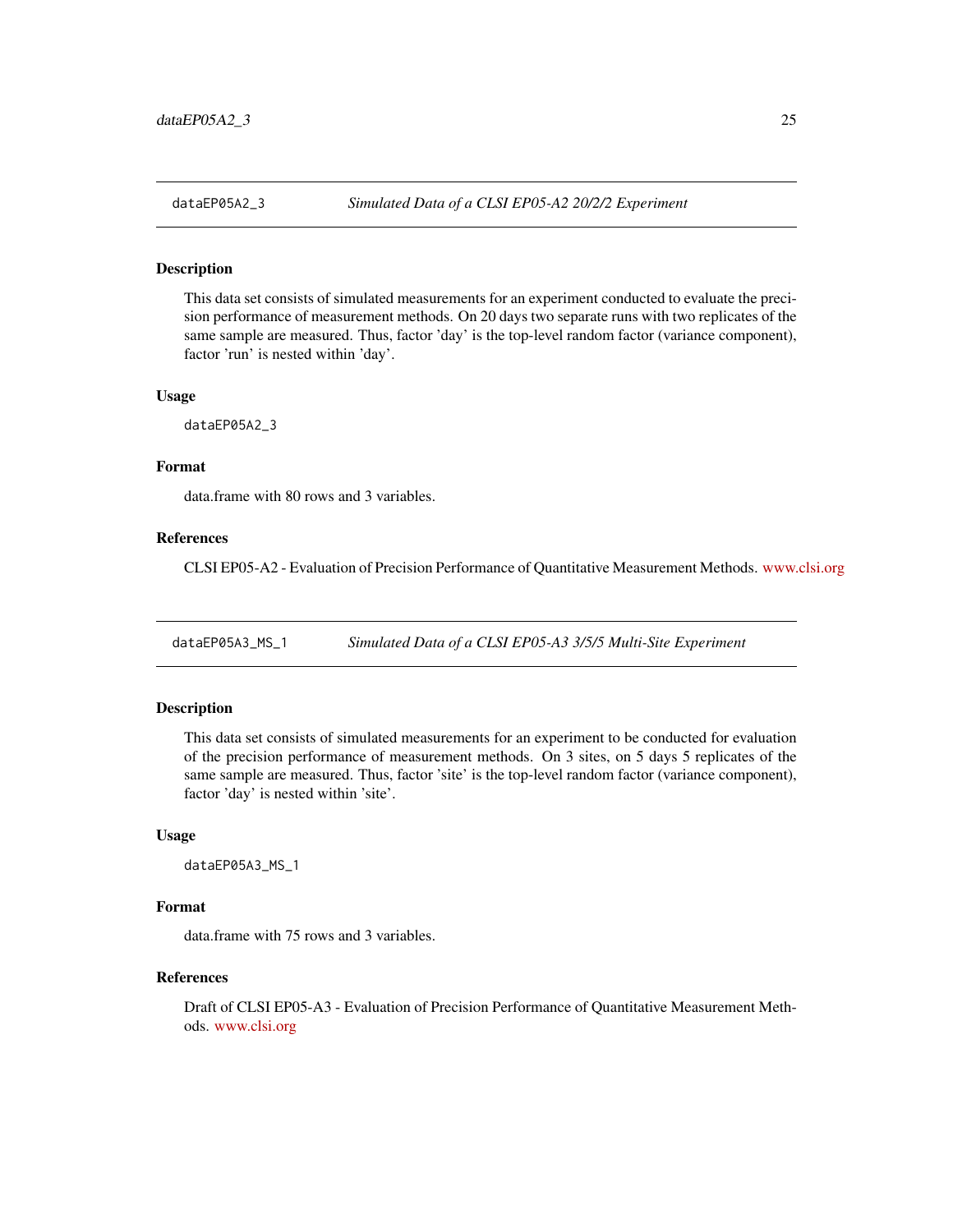<span id="page-25-0"></span>

This data set consists of simulated measurements for an experiment to be conducted for evaluation of the precision performance of measurement methods. On 3 sites, on 5 days 5 replicates of the same sample are measured. Thus, factor 'site' is the top-level random factor (variance component), factor 'day' is nested within 'site'.

#### Usage

dataEP05A3\_MS\_2

## Format

data.frame with 75 rows and 3 variables.

#### References

Draft of CLSI EP05-A3 - Evaluation of Precision Performance of Quantitative Measurement Methods. <www.clsi.org>

dataEP05A3\_MS\_3 *Simulated Data of a CLSI EP05-A3 3/5/5 Multi-Site Experiment*

# Description

This data set consists of simulated measurements for an experiment to be conducted for evaluation of the precision performance of measurement methods. On 3 sites, on 5 days 5 replicates of the same sample are measured. Thus, factor 'site' is the top-level random factor (variance component), factor 'day' is nested within 'site'.

#### Usage

dataEP05A3\_MS\_3

#### Format

data.frame with 75 rows and 3 variables.

#### References

Draft of CLSI EP05-A3 - Evaluation of Precision Performance of Quantitative Measurement Methods. <www.clsi.org>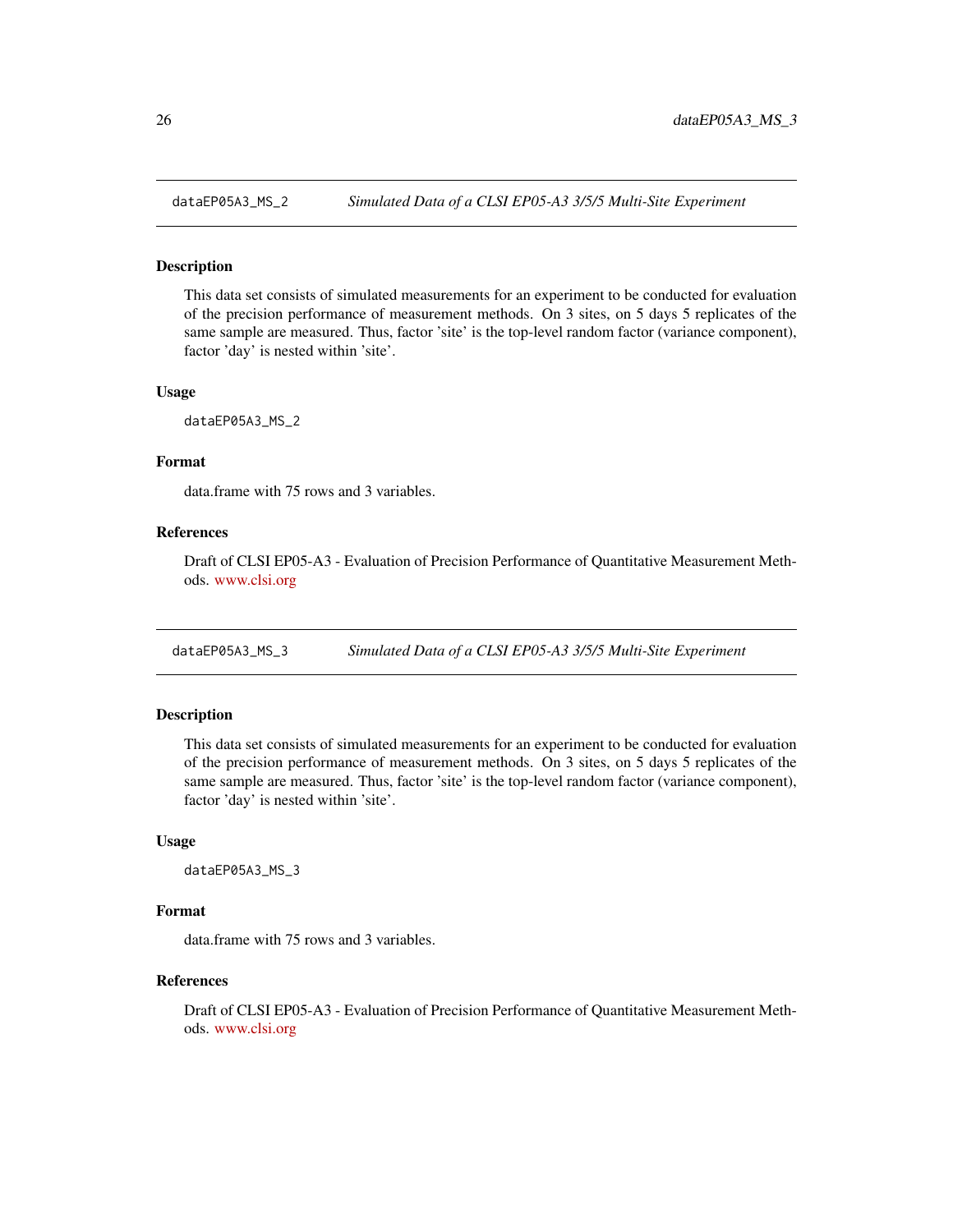<span id="page-26-0"></span>

This data set consists of 21 measurements of the same sample, suitable to quantify the mesurement error on the same device.

# Usage

dataRS0003\_1

#### Format

data.frame with 21 rows and 1 variable.

dataRS0003\_2 *Simulated Repeated Measurements Data.*

#### Description

This data set consists of 21 measurements of the same sample, suitable to quantify the mesurement error on the same device.

#### Usage

dataRS0003\_2

#### Format

data.frame with 21 rows and 1 variable.

dataRS0003\_3 *Simulated Repeated Measurements Data.*

#### Description

This data set consists of 21 measurements of the same sample, suitable to quantify the mesurement error on the same device.

#### Usage

dataRS0003\_3

#### Format

data.frame with 21 rows and 1 variable.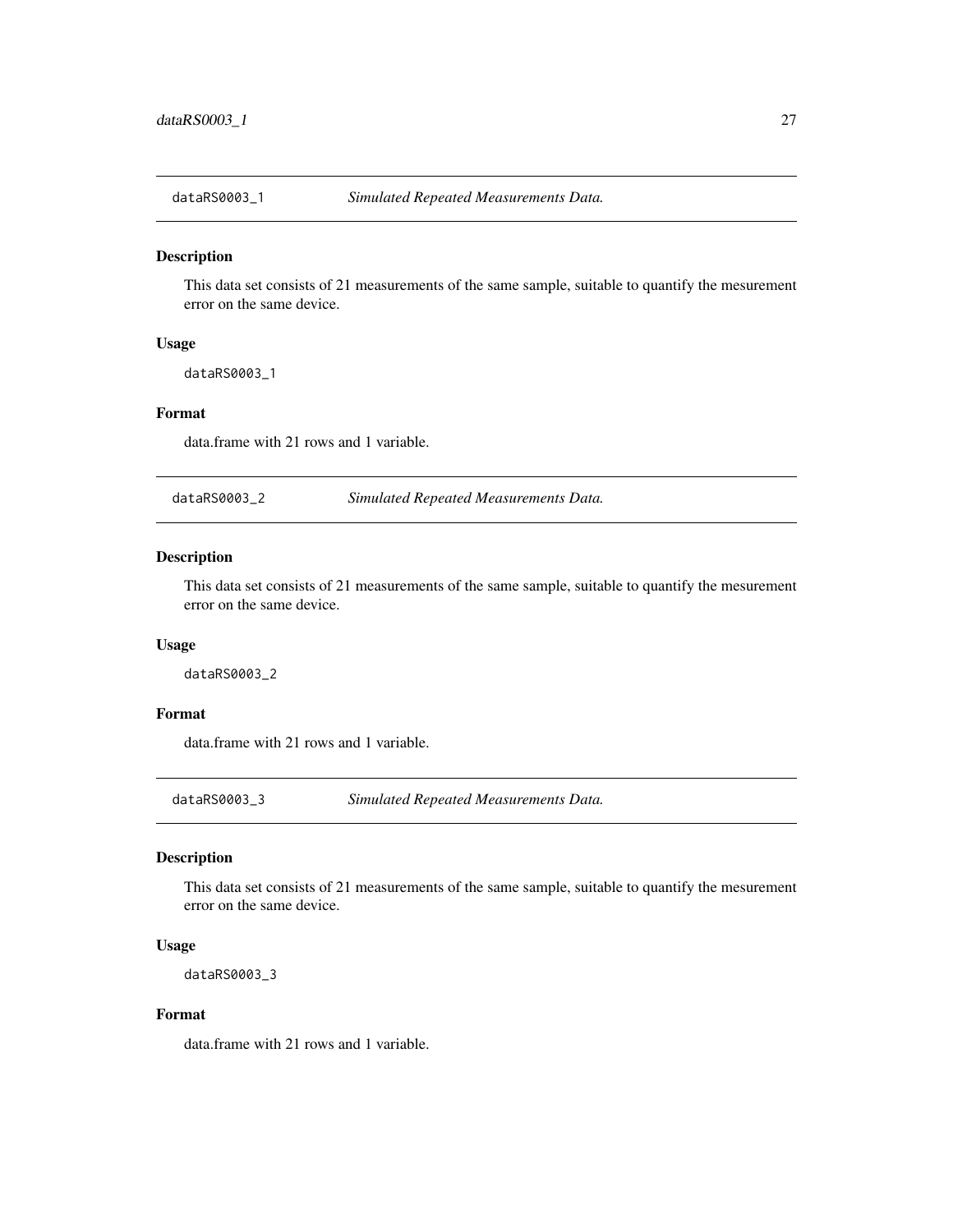<span id="page-27-0"></span>

This data set consists of 15 measurements of the same sample, measured on 5 days with 3 measurements on each day. This small experiment is suitable to quantify between-day variability on the same device.

#### Usage

dataRS0005\_1

#### Format

data.frame with 15 rows and 2 variables.

dataRS0005\_2 *Simulated Data of 5/3 Experiment.*

# Description

This data set consists of 15 measurements of the same sample, measured on 5 days with 3 measurements on each day. This small experiment is suitable to quantify between-day variability on the same device.

#### Usage

dataRS0005\_2

# Format

data.frame with 15 rows and 2 variables.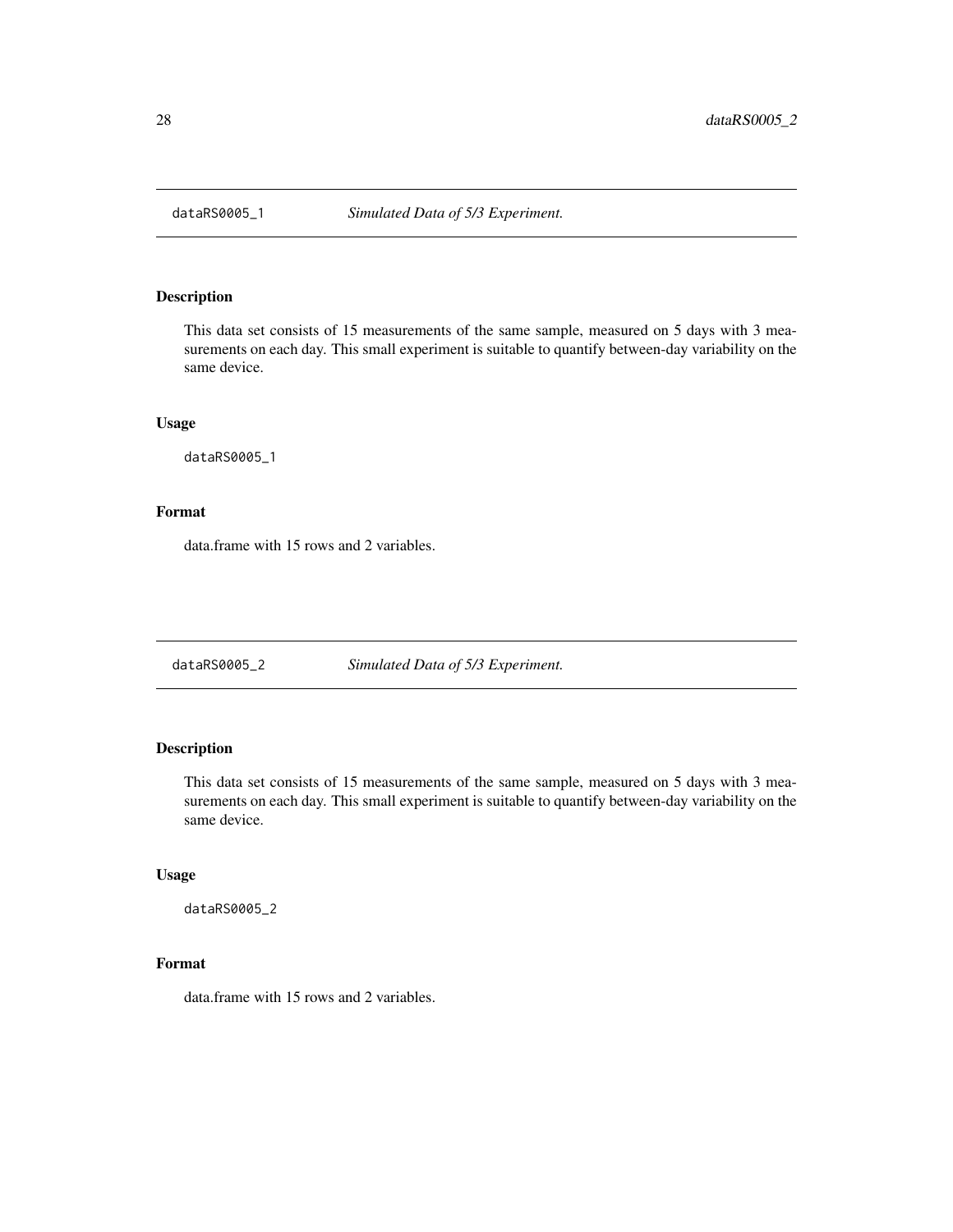<span id="page-28-0"></span>This data set consists of 15 measurements of the same sample, measured on 5 days with 3 measurements on each day. This small experiment is suitable to quantify between-day variability on the same device.

#### Usage

dataRS0005\_3

# Format

data.frame with 15 rows and 2 variables.

| DfSattHelper | Variance-Covariance Matrix of Fixed Effects as Function of Covari- |
|--------------|--------------------------------------------------------------------|
|              | ance Parameter Estimates.                                          |

# Description

This is a helper function for function [test.fixef](#page-75-1) approximating degrees of freedom for linear contrasts of fixed effect parameter estimates.

#### Usage

DfSattHelper(obj, x)

# Arguments

| obi | (VCA) object                                       |
|-----|----------------------------------------------------|
|     | (numeric) vector of covariance parameter estimates |

# Value

(matrix) corresponding to the variance-covariance matrix of fixed effects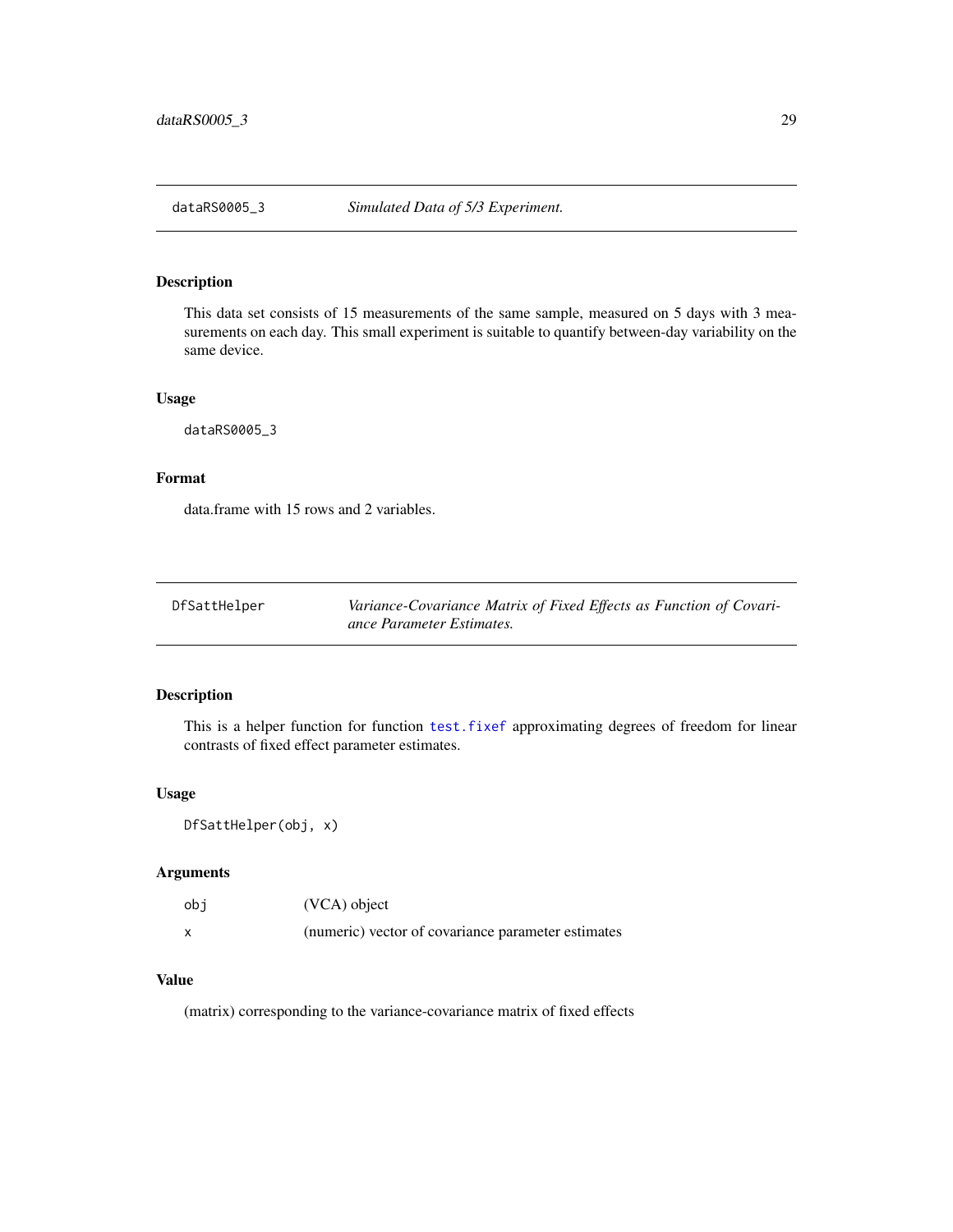<span id="page-29-1"></span><span id="page-29-0"></span>

Generic Method for Extracting Fixed Effects from a Fitted Model.

# Usage

```
fixef(object, ...)
```
#### Arguments

| object   | (object)              |
|----------|-----------------------|
| $\cdots$ | additional parameters |

# See Also

[fixef.VCA](#page-29-2)

<span id="page-29-2"></span>fixef.VCA *Extract Fixed Effects from 'VCA' Object.*

# Description

Conveniently extracting the 'FixedEffects' element of an 'VCA' object.

# Usage

```
## S3 method for class 'VCA'
fixef(object, type = c("simple", "complex"),
  ddfm = c("contain", "residual", "satterthwaite"), tol = 1e-12,
 quiet = FALSE, ...)
```
# Arguments

| object | (VCA) object where fixed effects shall be extracted                                                                                                                                                             |
|--------|-----------------------------------------------------------------------------------------------------------------------------------------------------------------------------------------------------------------|
| type   | (character) string or partial string, specifying whether to return "simple" (re-<br>duced) or a rather "complex" (more detailed) information about fixed effects                                                |
| ddfm   | (character) string specifying the method used for computing the degrees of free-<br>dom of the t-statistic. Only used when type="complex". Available methods are<br>"contain", "residual", and "satterthwaite". |
| tol    | (numeric) value representing the numeric tolerance use in comparisons, values<br>smaller than 'tol' will be considered equal to 0                                                                               |
| quiet  | (logical) TRUE = suppress warning messages, e.g. for non-estimable contrasts                                                                                                                                    |
|        | additional parameters                                                                                                                                                                                           |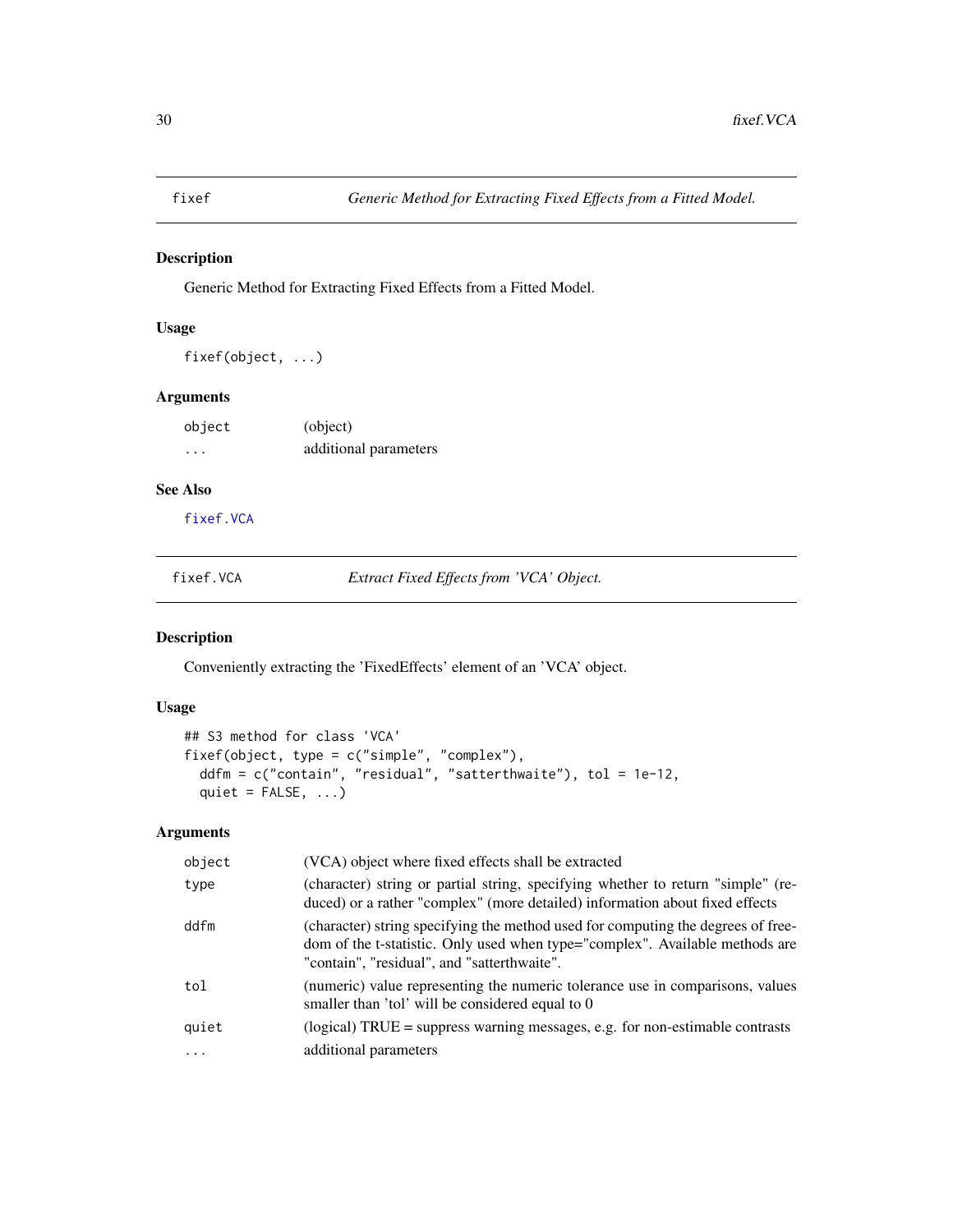#### <span id="page-30-0"></span>getAmatrix 31

#### Details

The default is to return the fixed effects estimates together with their standard errors. If setting 'type="complex"' or to an abbreviation (e.g. "c") additional inferential statistics on these estimates will be returned, i.e. "t Value", "DF" and respective p-value " $Pr > |t|$ ". One can choose one of three denominator degrees of freedom ('ddfm')-methods. The implementation of these methods are an attempt to align with the results of SAS PROC MIXED. See the respective SAS-documentation for details.

# Examples

```
## Not run:
data(dataEP05A2_1)
fit <- anovaVCA(y~day/(run), dataEP05A2_1)
fixef(fit)
# for complex models it might take some time computing complex output
data(VCAdata1)
fit <- anovaMM(y~(lot+device)/(day)/(run), VCAdata1[VCAdata1$sample==2,])
fixef(fit, "c")
```
## End(Not run)

getAmatrix *Determine A-Matrix.*

#### **Description**

Function getAmatrix finds A-matrices used to express ANOVA sum of squares as quadratic forms in y.

#### Usage

getAmatrix(X1, X2)

# Arguments

| X1 | (matrix) lower order model matrix (comprising all factors entering model before<br>$X2'$ -factor) |
|----|---------------------------------------------------------------------------------------------------|
| X2 | (matrix) higher order model matrix (entering model after 'X1' factors)                            |

# Details

Compute A-Matrix for expressing ANOVA Type-1 sequential sum of squares  $m_{SS}$  as quadratic form in y (column vector of observations),  $y^T A y = m_{SS}$ . In random models, when the intercept is the only fixed effect, the design matrix of fixed effects is equal to a column vector where each element is equal to one (1). In this setting, it holds  $1^T A 1 = 0$ , i.e. all elements of A summing to zero.

This function is not intended to be used directly.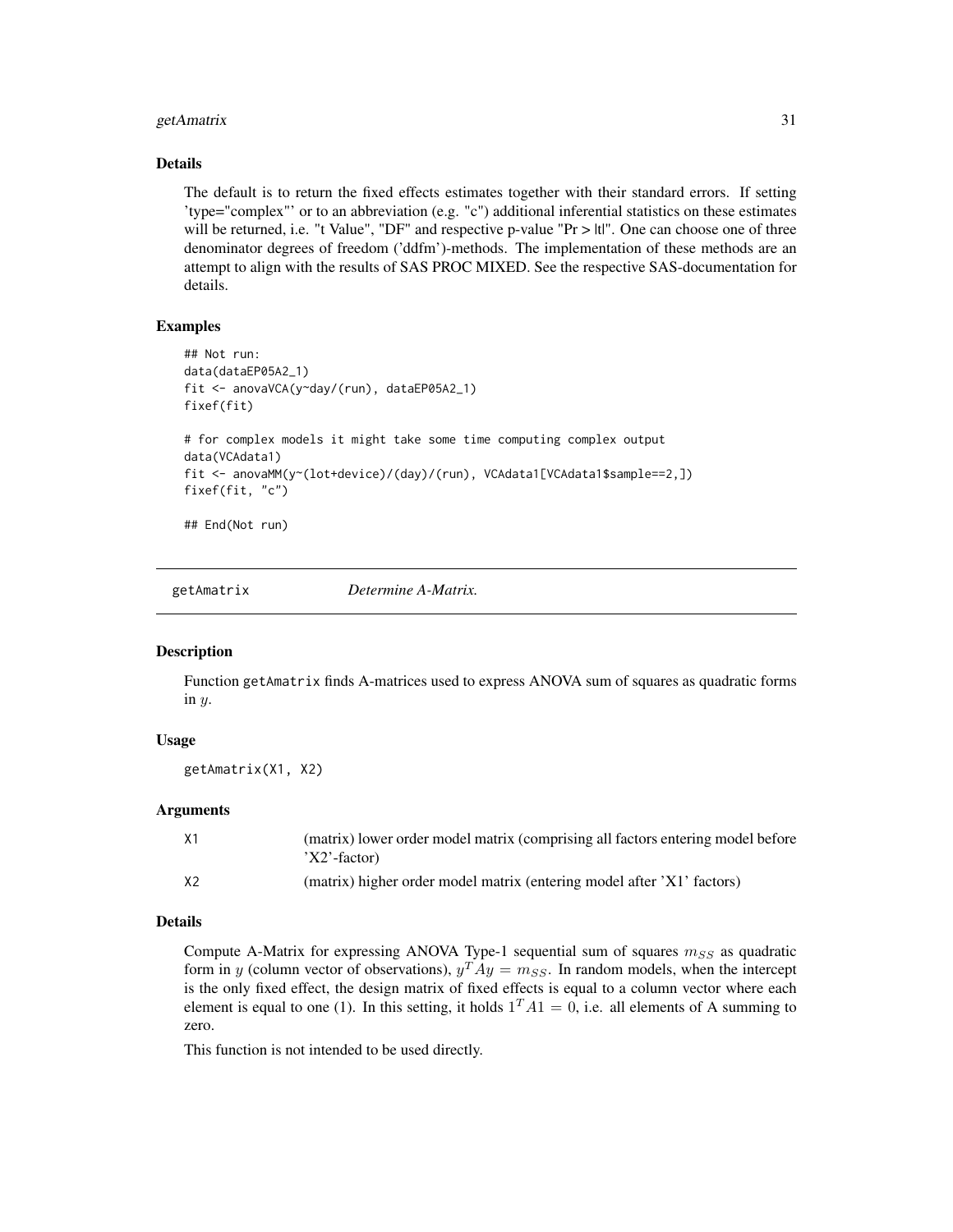#### <span id="page-31-0"></span>Value

(matrix) for obtaining quadratic forms in  $\gamma$  expression ANOVA sum of squares

#### Author(s)

Andre Schuetzenmeister <andre.schuetzenmeister@roche.com>

<span id="page-31-1"></span>

| getCmatrix |  |  |
|------------|--|--|
|            |  |  |
|            |  |  |

*Coefficient Matrix for (V)ariance (C)omponent (A)nalysis.* 

### Description

Function getCmatrix computes the coefficient matrix used in equating observed ANOVA sum of squares (or mean squares) to their expected values as linear combination of the unobservable, true variance components. This "can be viewed in some sense as a special form of the method of moments" approach (Searle et al. 1992, "Variance Components", p. 173).

#### Usage

```
getCmatrix(form, Data, DF = NULL, type = c("MS", "SS"), digits = 8L,
 MM = NULL
```
#### Arguments

| form      | (formula) object specifying the random model                                                                                                     |
|-----------|--------------------------------------------------------------------------------------------------------------------------------------------------|
| Data      | (data.frame) containing all variables in 'form'                                                                                                  |
| DF        | (numeric) vector with the degrees of freedom for each VC, if not specified it will<br>be determined automatically by refitting 'form' to 'Data'  |
| type      | (character) " $MS''$ = mean squares coefficient matrix " $SS''$ = sum of squares co-<br>efficient matrix                                         |
| digits    | (integer) numeric tolerance expressed in number of digits. This is used for test-<br>ing whether a value is equal to zero (round(x,digits) = 0). |
| <b>MM</b> | (Matrix) object referring to the overparameterized model matrix of the full model,<br>if provided, it does not need to be computed twice         |

#### Details

Functions implements the algorithm for finding coefficient-matrix  $C$  of a method of moments approach to ANOVA-estimation of variance components (VC), given in the first reference. Matrix  $C$ corresponds to the coefficient matrix equating expected ANOVA mean squares (MS) to observed values as linear combinations of the unknown VCs to be estimated. The most computationally expensive parts of the algorithm were implemented in C, speeding up things a significantly.

Consider formulas:  $m_{MS} = Cs$  and  $m_{SS} = Ds$ , where  $m_{MS}$  and  $m_{SS}$  are a column-vectors of observed ANOVA MS-, respectively, ANOVA SS-values,  $C$  and  $D$  are coefficient matrices, equating  $m_{MS}$ , respectively,  $m_{SS}$  to linear combinations of VCs s, which are to be estimated. Once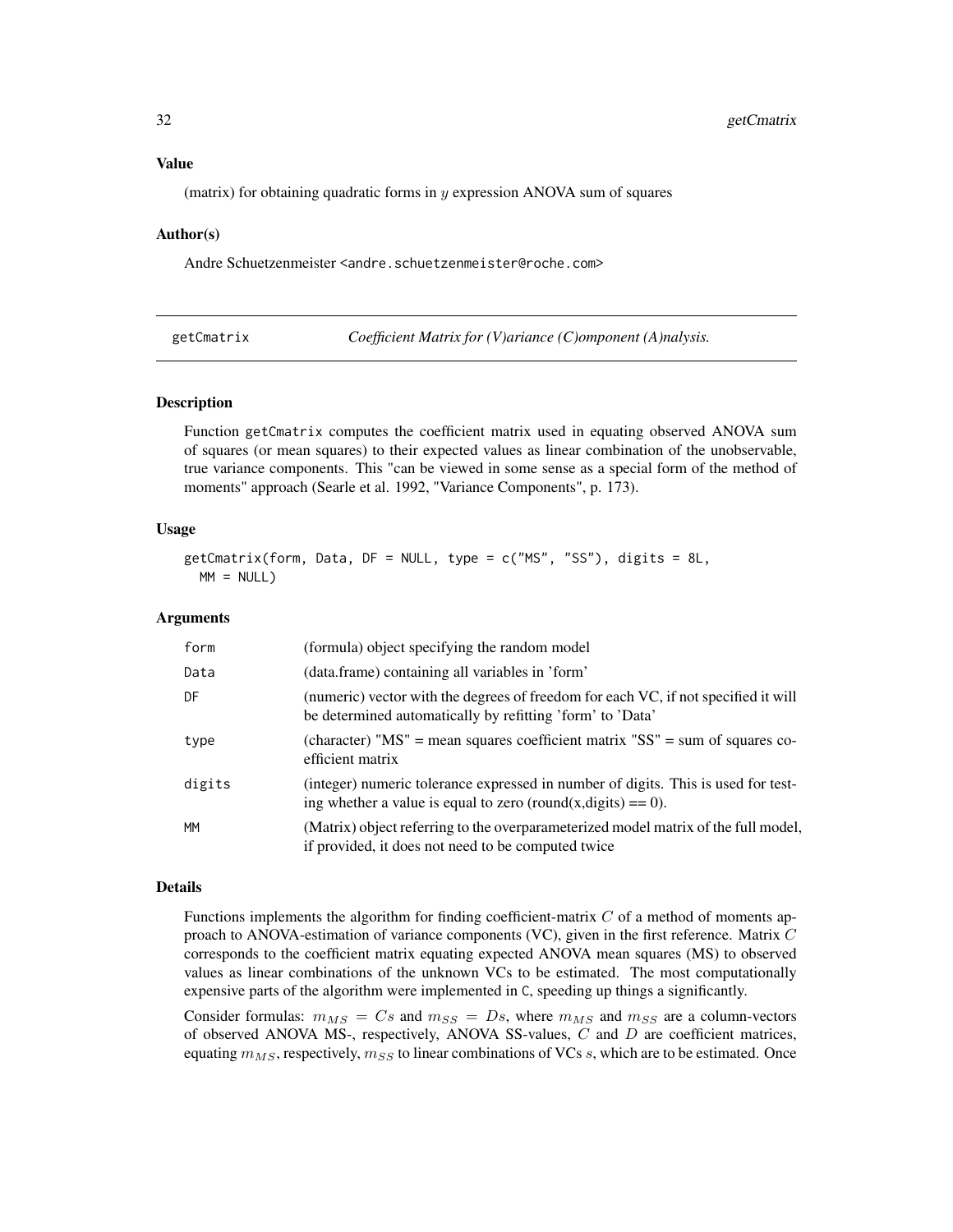#### <span id="page-32-0"></span>getDDFM 33

matrix  $C$  or  $D$  is found, pre-multiplying  $s$  with its inverse gives ANOVA-estimators of VCs. This function implements the algorithm described in the first reference, the "Abbreviated Doolittle and Square Root Methods". One can convert matrices C and D into the other by multiplying/dividing each element by the respective degrees of freedom (DF) associated with the corresponding factor in the model. If  $\diamond$  denotes the operator for element-wise multiplication of two matrices of the same order (Hadamard-product), d is the column vector of DFs, and M is a  $r \times r$  quadratic matrix with  $M = d1_r^T$ ,  $1_r^T$  being the transpose of a column-vector of ones with r elements, then holds:  $M = D \diamond M$ .

# Author(s)

Andre Schuetzenmeister <andre.schuetzenmeister@roche.com>

# References

Gaylor,D.W., Lucas,H.L., Anderson,R.L. (1970), Calculation of Expected Mean Squares by the Abbreviated Doolittle and Square Root Methods. Biometrics 26(4):641-655

#### See Also

[anovaVCA](#page-10-1), [getMM](#page-38-1)

#### Examples

```
## Not run:
data(dataEP05A2_1)
C_ms <- getCmatrix(y~day/run, dataEP05A2_1, type="MS")
C_ms
C_ss <- getCmatrix(y~day/run, dataEP05A2_1, type="SS")
C_ss
aov.tab <- anova(lm(y~day+day:run, dataEP05A2_1))
aov.tab
apply(C_ss, 2, function(x) x/aov.tab[,"Df"])
```
## End(Not run)

getDDFM *Degrees of Freedom for Testing Linear Contrast of Fixed Effects and Least Square Means.*

# Description

There are three methods implemented, which are all available in SAS PROC MIXED, namely "contain", "residual", and "satterthwaite" approximations. See the documentation of SAS PROC MIXED for details on this topic.

# Usage

```
getDDFM(obj, L, ddfm = c("contain", "residual", "satterthwaite"),
  tol = 1e-12, method.grad = "simple", opt = TRUE, items = NULL)
```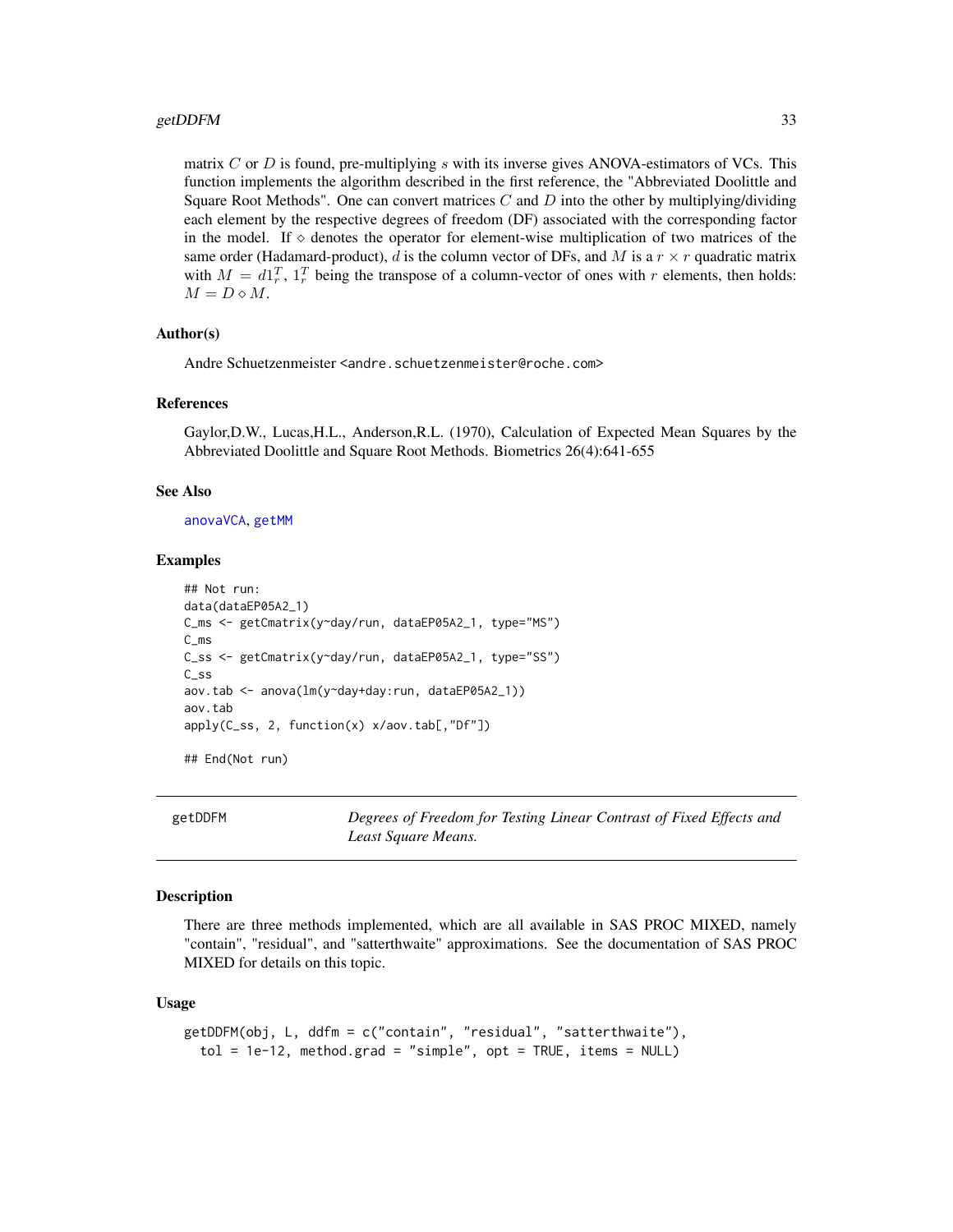#### <span id="page-33-0"></span>Arguments

| obi         | (VCA) object                                                                                                                                                                                                                               |
|-------------|--------------------------------------------------------------------------------------------------------------------------------------------------------------------------------------------------------------------------------------------|
| L           | (numeric) vector specifying the linear combination of the fixed effect or LS<br>Means                                                                                                                                                      |
| ddfm        | (character) string specifying the method used for computing the denominator<br>degrees of freedom for tests of fixed effects or LS Means. Available methods<br>are "contain", "residual", and "satterthwaite".                             |
| tol         | (numeric) value specifying the numeric tolerance for testing equality to zero                                                                                                                                                              |
| method.grad | (character) string specifying the method to be used for approximating the gradi-<br>ent of the variance-covariance matrix of fixed effects at the estimated covariance<br>parameter estimates (see function 'grad' (numDeriv) for details) |
| opt         | (logical) $TRUE = tries$ to optimize computation time by avoiding unnecessary<br>computations for balanced datasets (see test. fixef).                                                                                                     |
| items       | (list) of pre-computed values                                                                                                                                                                                                              |

# Details

The implementation of the Satterthwaite approximation was inspired by the code of function 'calc-Satterth' of R-package 'lmerTest'.

#### Value

(numeric) vector with the specified type of degrees of freedom

#### Author(s)

Andre Schuetzenmeister <andre.schuetzenmeister@roche.com>

# See Also

[test.fixef](#page-75-1)

getDF *Extract Degrees of Freedom from Linear Hypotheses of Fixed Effects or LS Means.*

# Description

Determine degrees of freedom for custom linear hypotheses of fixed effects or LS Means using one of three possible approximation methods.

# Usage

```
getDF(obj, L, method = c("contain", "residual", "satterthwaite"), ...)
```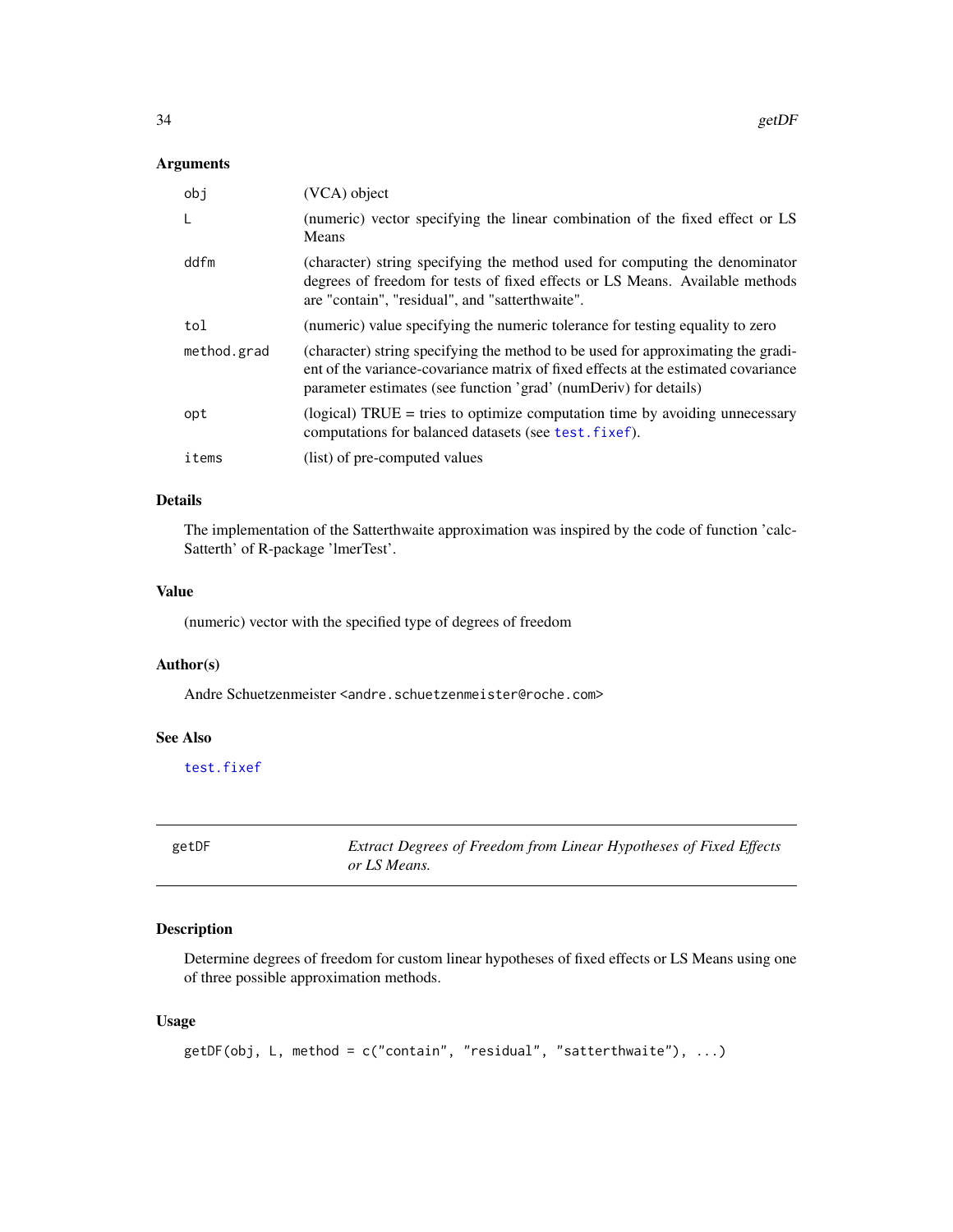#### <span id="page-34-0"></span> $\epsilon$ getGB 35

#### **Arguments**

| obi                     | $(VCA)$ object                                                                                   |
|-------------------------|--------------------------------------------------------------------------------------------------|
| L                       | (matrix) specifying one or multiple linear hypothese, as returned by function<br>getL            |
| method                  | (character) the method to be used to determine the degrees of freedom for a<br>linear hypothesis |
| $\cdot$ $\cdot$ $\cdot$ | additional parameters                                                                            |

# Details

This is a convenience function to determine the DFs for linear hypotheses in the same way as function [test.fixef](#page-75-1). Only the "DF" part is returned here which can be passed to other functions expecting DFs as input.

#### Value

(numeric) vector with the DFs for each row of 'L'

# Author(s)

Andre Schuetzenmeister <andre.schuetzenmeister@roche.com>

#### Examples

```
## Not run:
data(VCAdata1)
tmpDat <- VCAdata1[VCAdata1$sample==1,]
tmpDat <- tmpDat[-c(11,51,73:76),]
fitMM <- anovaMM(y~(lot+device)/(day)/(run), tmpDat)
fitMM
L <- getL(fitMM, c("lot1-lot2", "device1-device2"))
getDF(fitMM, L) # method="contain" is Default
getDF(fitMM, L, method="res")
getDF(fitMM, L, method="satt") # takes quite long for this model
## End(Not run)
```
<span id="page-34-1"></span>getGB *Giesbrecht & Burns Approximation of the Variance-Covariance Matrix of Variance Components.*

# Description

Compute variance covariance matrix of variance components of a linear mixed model via the method stated in Giesbrecht and Burns (1985).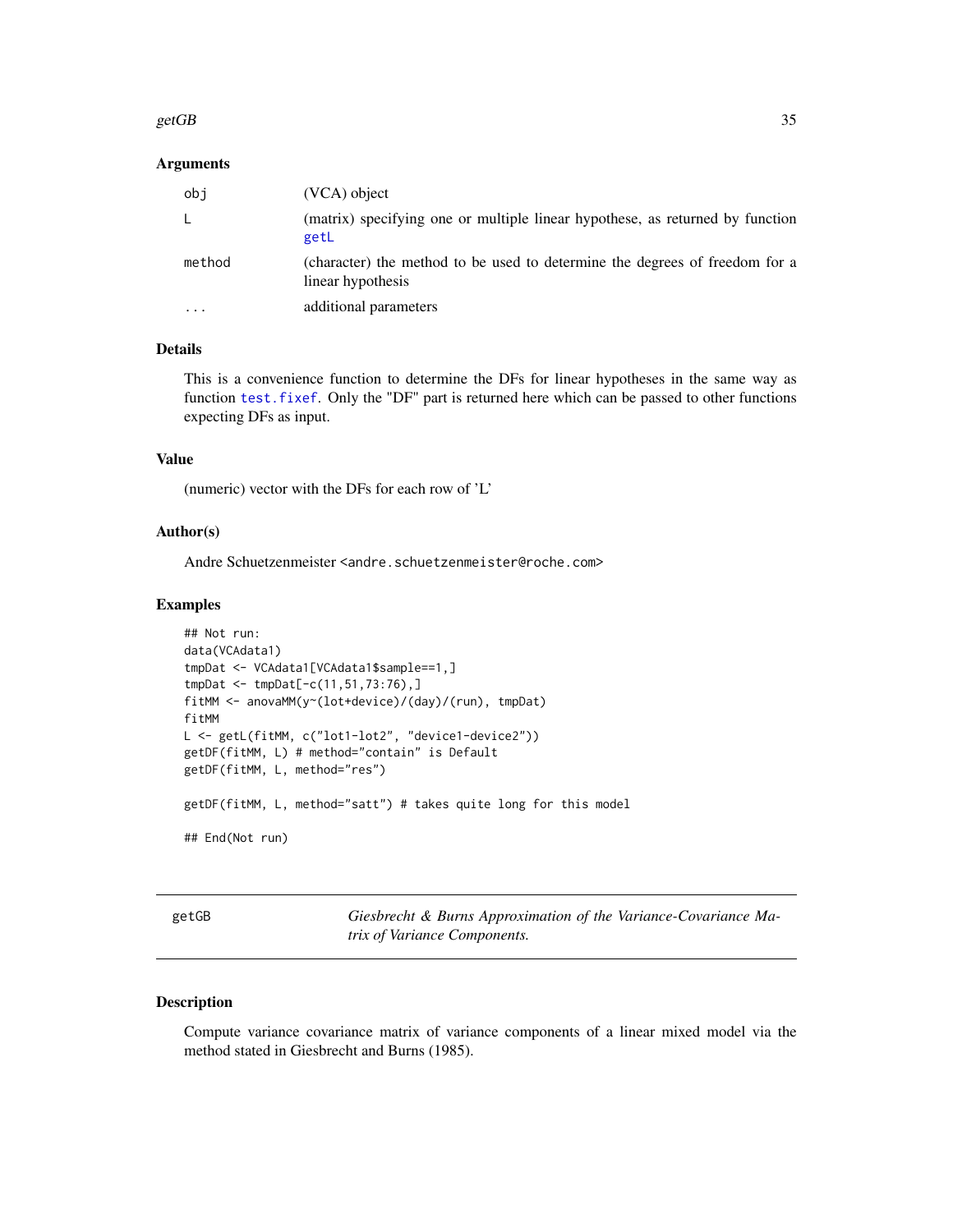#### Usage

 $getGB(obj, tol = 1e-12)$ 

# Arguments

| obi | (object) with list-type structure, e.g. VCA object fitted by ANOVA or a premature<br>VCA object fitted by REML |
|-----|----------------------------------------------------------------------------------------------------------------|
| tol | (numeric) values $\lt$ 'tol' will be considered being equal to zero                                            |

# Details

This function is not intended to be called by users and therefore not exported.

# Value

(matrix) corresponding to the Giesbrecht & Burns approximation of the variance-covariance matrix of variance components

## Author(s)

Andre Schuetzenmeister <andre.schuetzenmeister@roche.com>

#### References

Searle, S.R, Casella, G., McCulloch, C.E. (1992), Variance Components, Wiley New York

Giesbrecht, F.G. and Burns, J.C. (1985), Two-Stage Analysis Based on a Mixed Model: Large-Sample Asymptotic Theory and Small-Sample Simulation Results, Biometrics 41, p. 477-486

#### See Also

[vcovVC](#page-94-1), [remlVCA](#page-64-1), [remlMM](#page-61-1)

#### Examples

```
## Not run:
data(dataEP05A2_3)
fit <- anovaVCA(y~day/run, dataEP05A2_3)
fit <- solveMME(fit) # some additional matrices required
getGB(fit)
```
## End(Not run)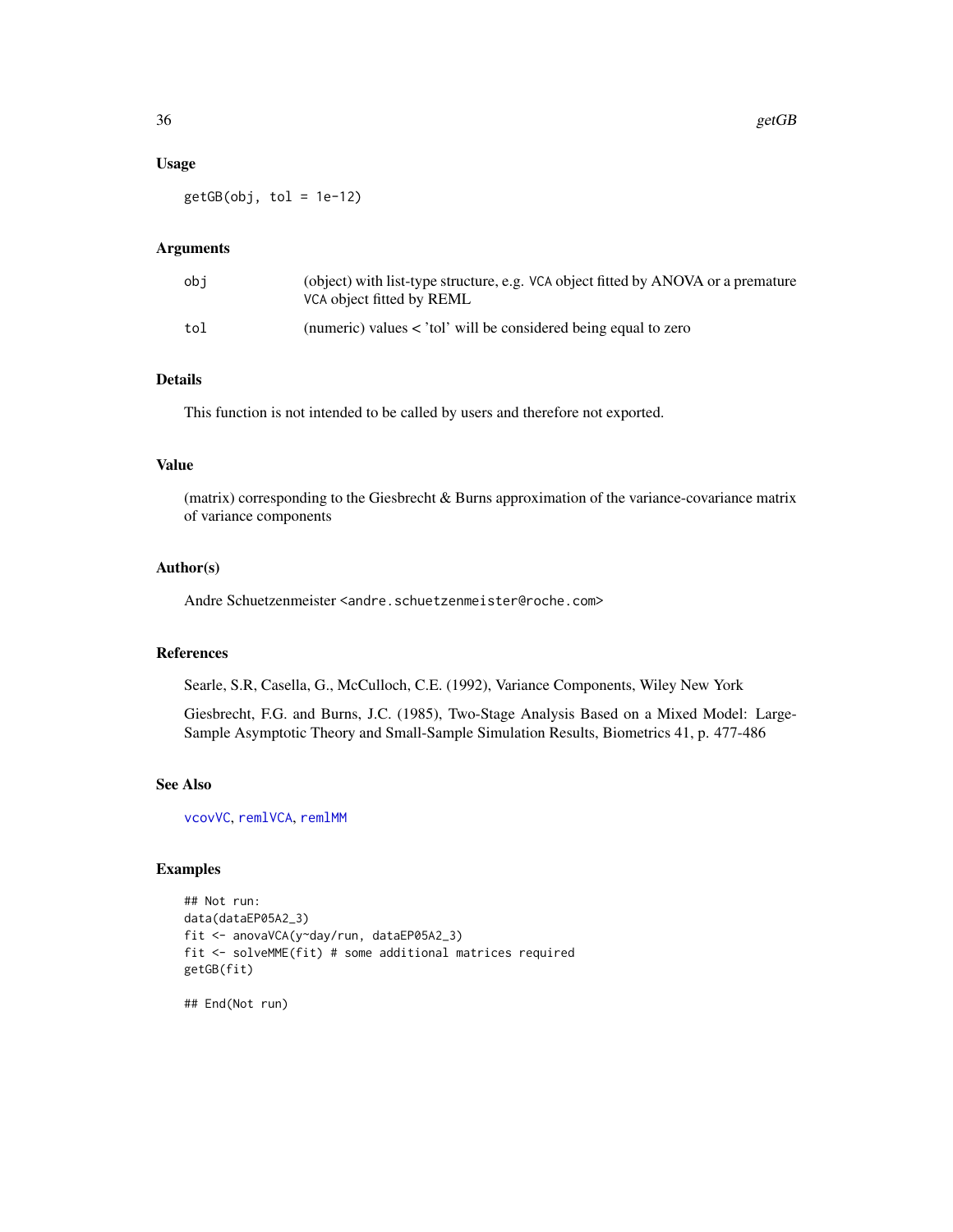getL *Construct Linear Contrast Matrix for Hypothesis Tests.*

# Description

Function constructs coefficient/contrast matrices from a string-representation of linear hypotheses.

# Usage

getL(obj, s, what = c("fixef", "lsmeans"))

# Arguments

| obi  | (VCA) object                                                                       |
|------|------------------------------------------------------------------------------------|
| S.   | (character) string or vector of strings, denoting one or multiple linear contrasts |
| what | (character) string specifying whether to construct contrast matrices of fixed ef-  |
|      | fects ("fixed") or LS Means ("Ismeans"), abbreviations are allowed.                |

# Details

Function constructs matrices expressing custom linear hypotheses of fixed effects or LS Means. The user has to specify a string denoting this contrast which is then transformed into a coefficient/contrast matrix. This string may contain names of fixed effects belonging to same same fixed term, numeric coefficients and mathematical operators "+" and "-" (see examples).

# Value

(matrix) representing one linear hypothesis of fixed effects or LS Means per row

#### Author(s)

Andre Schuetzenmeister <andre.schuetzenmeister@roche.com>

```
## Not run:
data(dataEP05A2_2)
fit <- anovaMM(y~day/(run), dataEP05A2_2)
L <- getL(fit, c("day1-day2", "day5-day10"), what="fixef")
\mathbf{L}test.fixef(fit, L=L)
# another custom hypothesis
L2 <- getL(fit, "0.25*day1+0.25*day2+0.5*day3-0.5*day4-0.5*day5")
L2
# more complex model
data(VCAdata1)
```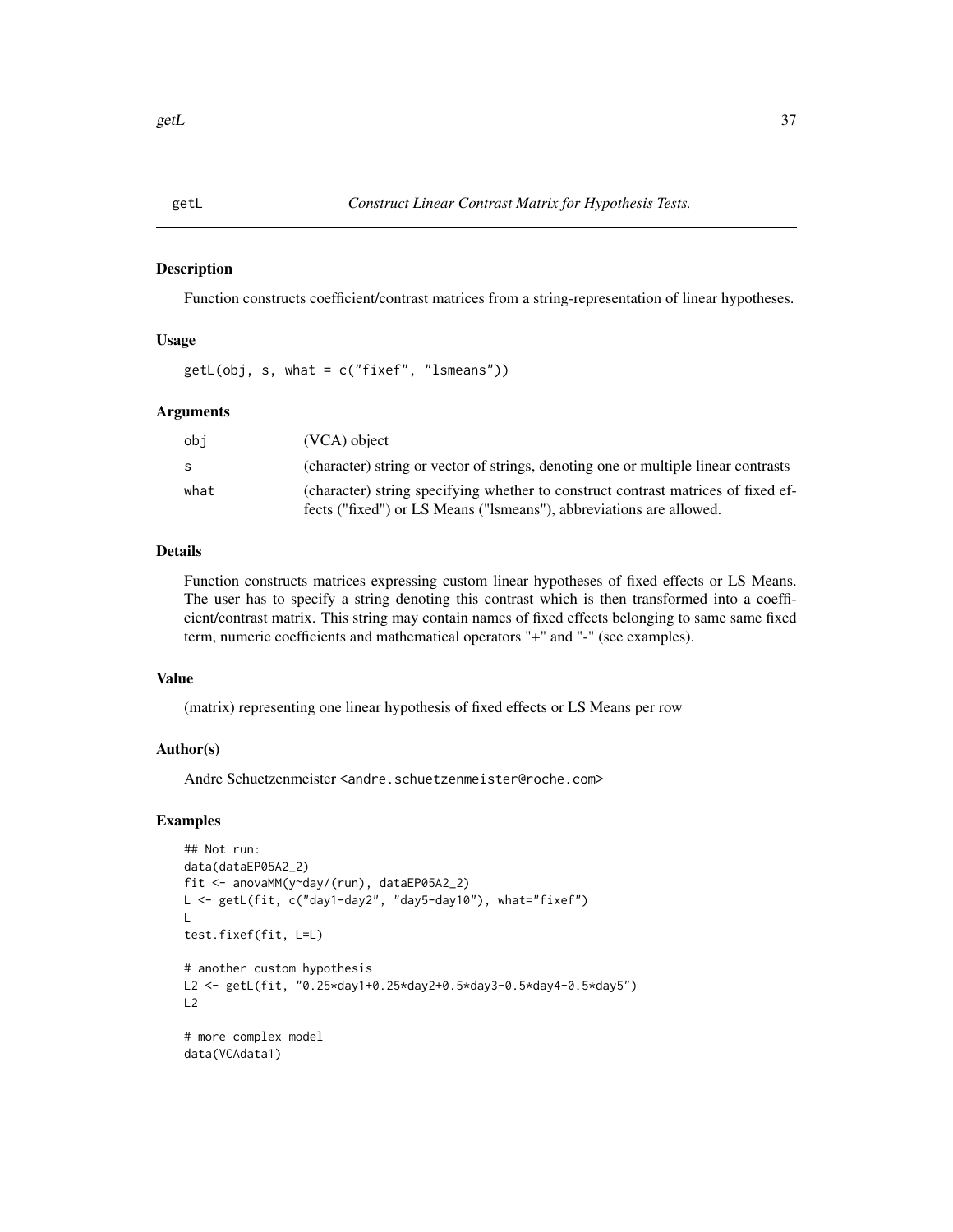#### 38 getMat

```
dataS2 <- VCAdata1[VCAdata1$sample==2,]
fit.S2 <- anovaMM(y~(lot+device)/day/(run), dataS2)
L3 <- getL(fit.S2, c("lot1-lot2", "lot1:device3:day19-lot1:device3:day20",
"lot1:device1:day1-lot1:device1:day2"))
L3
test.fixef(fit.S2, L3)
## End(Not run)
```
getMat *Extract a Specific Matrix from a 'VCA' Object.*

# Description

For convenience only, extracting a specific matrix from the "Matrices" element of a 'VCA' object if this matrix exists.

### Usage

getMat(obj, mat)

### Arguments

| obi | $\ldots$ (VCA) object                                    |
|-----|----------------------------------------------------------|
| mat | (character) string specifying the matrix to be extracted |

# Details

When 'mat="Z"' the design matrix of random effects will be returned. If one is interested in the design matrix of random effects for a specific variance component use a name like "Z" + NAME, where NAME has to be equal to the name of the VC in the 'VCA' object (see examples). The same applies to the A-matrices in the quadratic forms, use "A" + NAME for extracting a specific A-matrix.

# Value

(matrix) as requested by the user

```
## Not run:
data(dataEP05A2_1)
fit <- anovaVCA(y~day/run, dataEP05A2_1)
getMat(fit, "Z")
getMat(fit, "Zday")
getMat(fit, "Zday:run")
getMat(fit, "Zerror")
fit2 <- anovaMM(y~day/(run), dataEP05A2_1)
getMat(fit2, "V") # Var(y)
```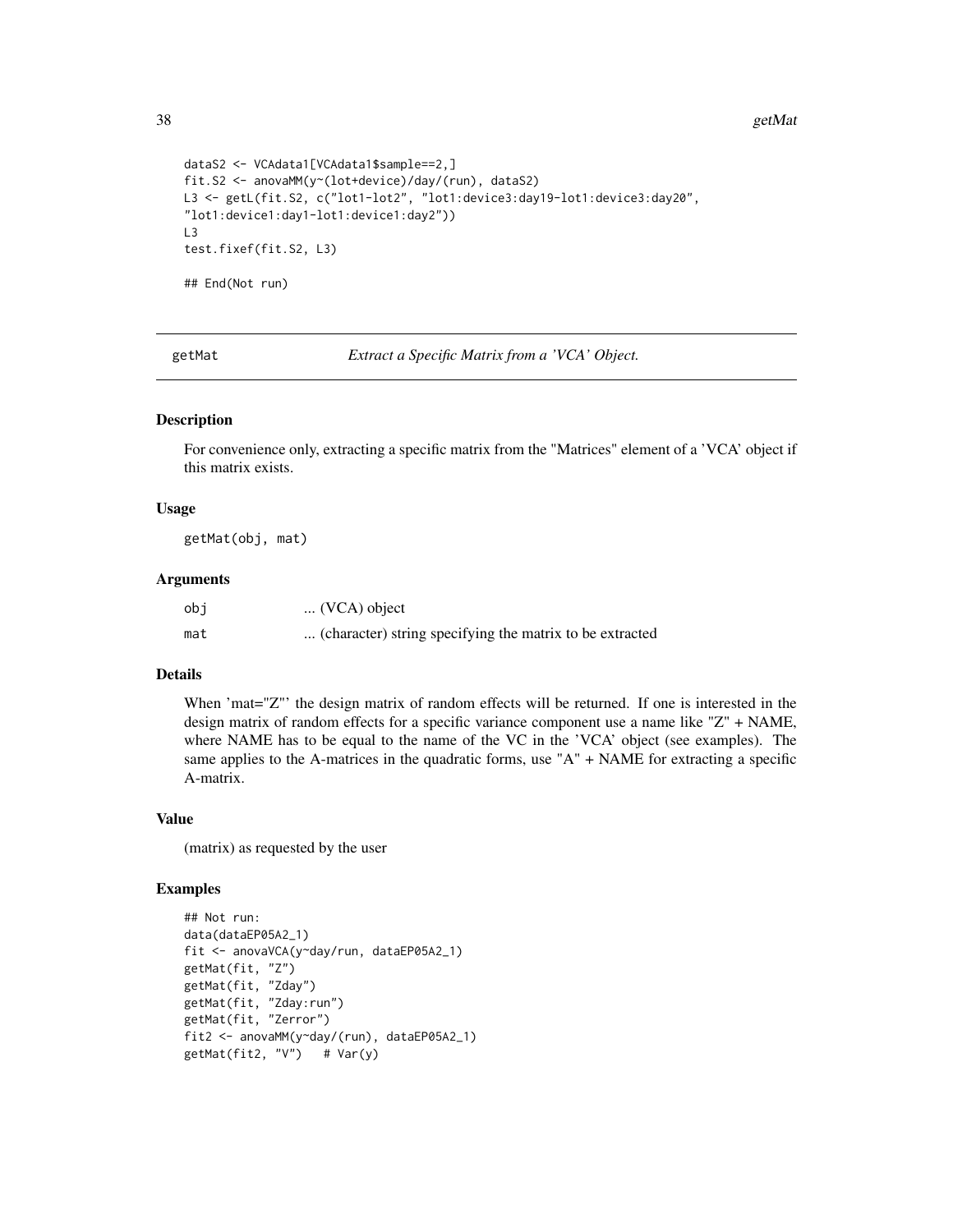#### getMM  $39$

```
getMat(fit2, "G") # Var(re)
```

```
## End(Not run)
```
getMM *Overparameterized Design Matrices.*

#### **Description**

Function getMM constructs overparameterized design matrices from a model formula and a data.frame.

#### Usage

getMM(form, Data)

### Arguments

| form | (formula) with or without response specifying the model to be fit |
|------|-------------------------------------------------------------------|
| Data | (data.frame) with the data                                        |

# Details

This function constructs the overparameterized design matrix for a given dataset 'Data' according to the model formula 'form'. Each combination of factor-levels and or numeric variables is identified and accounted for by a separate column. See examples for differences compared to function 'model.matrix' (stats). This type of design matrix is used e.g. in constructing A-matrices of quadratic forms in y expressing ANOVA sums of squares as such. This is key functionality of functions [anovaVCA](#page-10-0) and [anovaMM](#page-6-0) used e.g. in constructing the coefficient matrix  $C$  whose inverse is used in solving for ANOVA Type-1 based variance components..

# Author(s)

Andre Schuetzenmeister <andre.schuetzenmeister@roche.com>

# See Also

[getAmatrix](#page-30-0)

# Examples

```
## Not run:
# load example data (CLSI EP05-A2 Within-Lab Precision Experiment)
data(dataEP05A2_3)
tmpData <- dataEP05A2_3[1:10,]
# check out the differences
getMM(~day+day:run, tmpData)
```
model.matrix(~day+day:run, tmpData)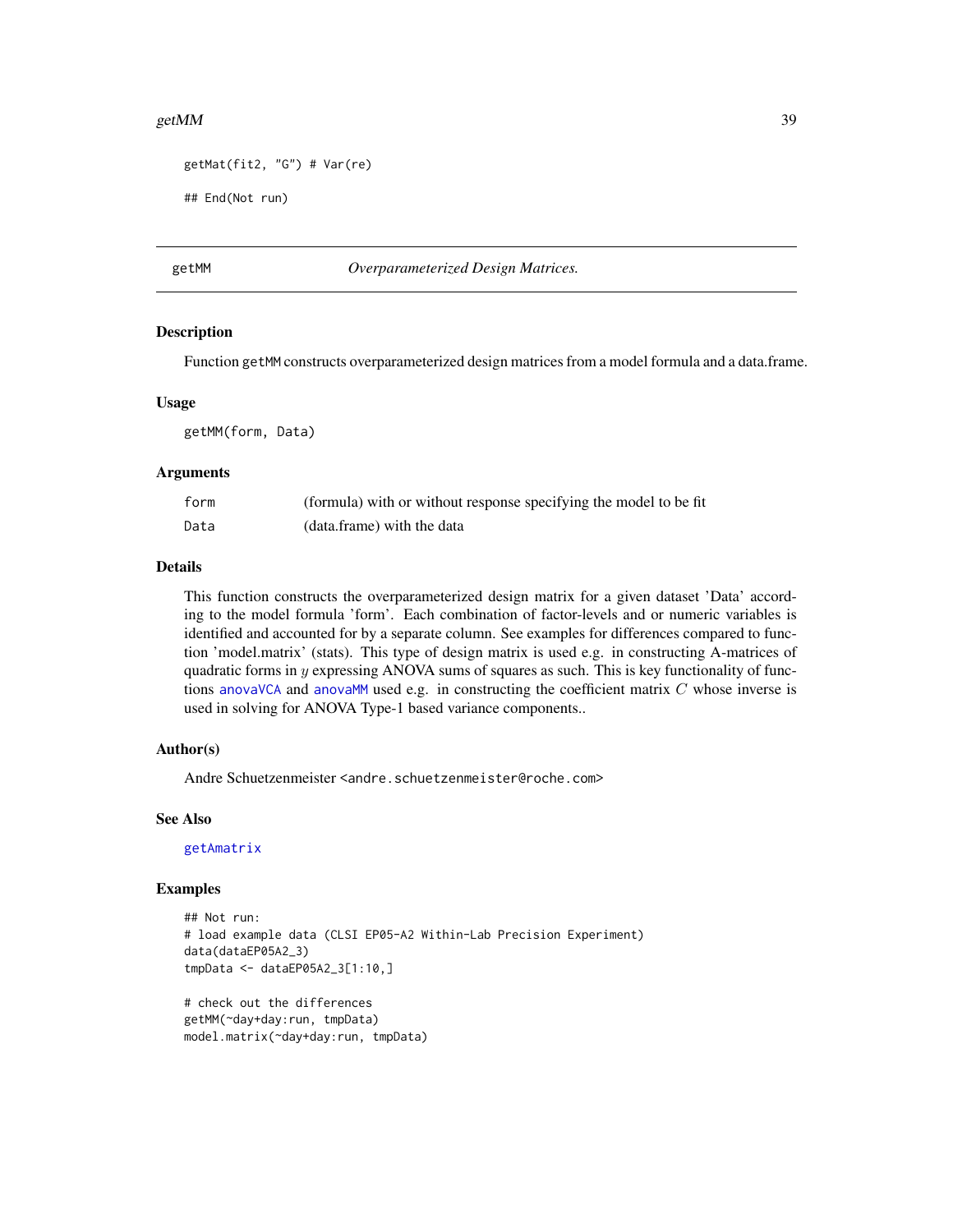```
# adapt factor variables in 'tmpData'
tmpData$day <- factor(tmpData$day)
# check out the differences now
getMM(~day+day:run, tmpData)
model.matrix(~day+day:run, tmpData)
# numeric covariate 'cov'
tmpData2 <- dataEP05A2_3[1:10,]
tmpData2$cov <- 10+rnorm(10,,3)
model.matrix(~day*cov, tmpData2)
```
## End(Not run)

getSSQqf *ANOVA Sum of Squares via Quadratic Forms*

# Description

Compute ANOVA Type-1 sum of squares for linear models.

#### Usage

getSSQqf(Data, tobj, random = NULL)

# Arguments

| Data   | (data.frame) with the data                                                   |
|--------|------------------------------------------------------------------------------|
| tobi   | (terms) object derived from original formula object                          |
| random | (character) vector, optionally containing information about each model term, |
|        | whether it is random or fixed (only used in mixed models)                    |

#### Details

This function performs estimation of ANOVA Type-1 sum of squares using an approach of expressing them as quadratic forms in y, the column vector of observations. This is an utility function not intended to be called directly. For each term in the formula the design-matrix Z and the corresponding A-matrix Degrees of freedom for each term are determined calling function [anovaDF](#page-4-0).

#### Value

(list) representing the with variables:

| aov.tab | basic ANOVA-table with degrees of freedom (DF), SS and MS |
|---------|-----------------------------------------------------------|
| Lmat    | (list) with components $Z'$ and $'A'$                     |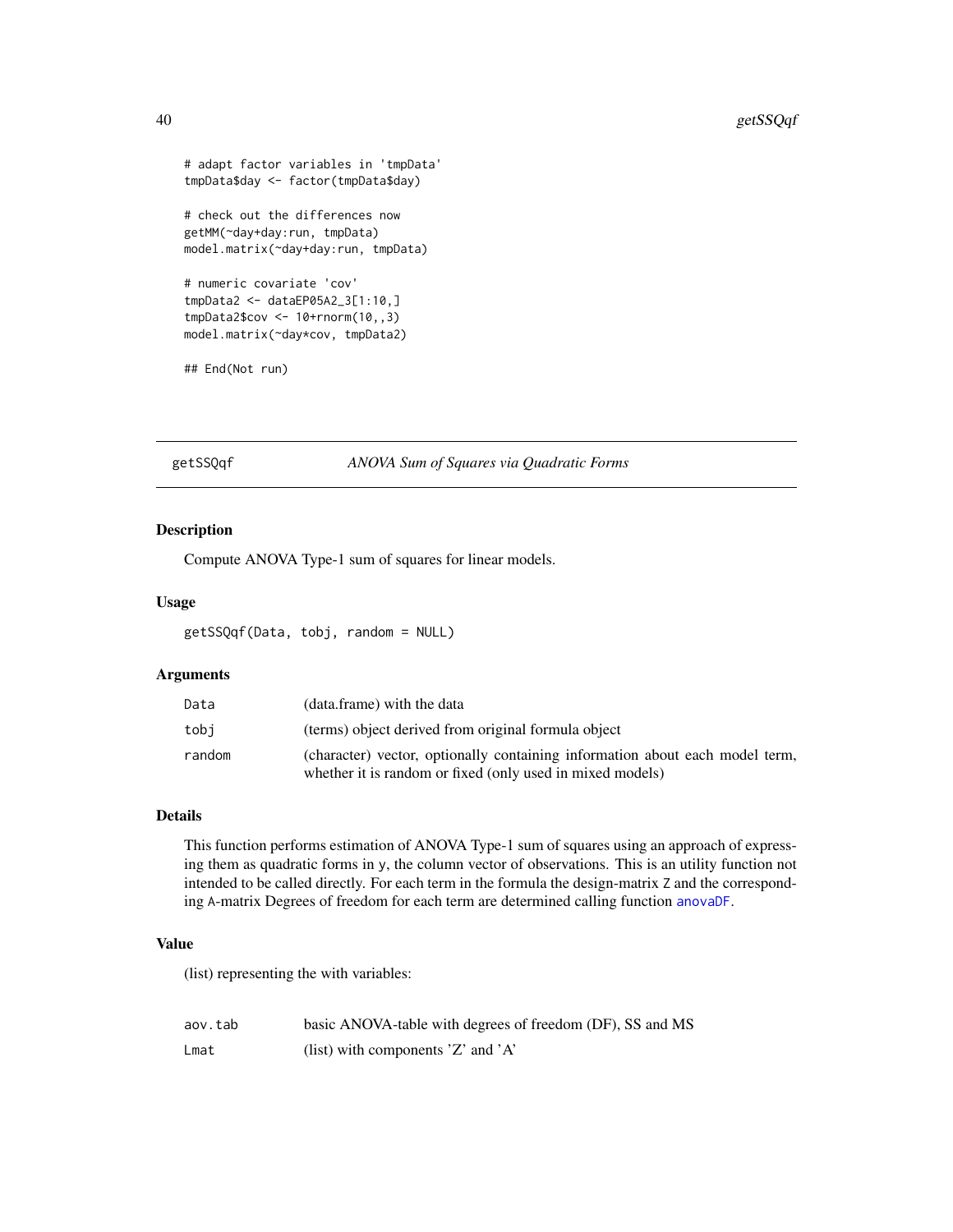# getSSQsweep 41

# Author(s)

Andre Schuetzenmeister <andre.schuetzenmeister@roche.com>

### Examples

```
## Not run:
data(dataEP05A2_1)
res <- VCA:::getSSQqf(dataEP05A2_1, terms(y~day/run))
str(res)
```
## End(Not run)

getSSQsweep *ANOVA Sum of Squares via Sweeping.*

### Description

Compute ANOVA Type-1 sum of squares for linear models.

#### Usage

```
getSSQsweep(Data, tobj, random = NULL)
```
### Arguments

| Data   | (data.frame) with the data                                                                                                                |
|--------|-------------------------------------------------------------------------------------------------------------------------------------------|
| tobi   | (terms) object derived from original formula object                                                                                       |
| random | (character) vector, optionally containing information about each model term,<br>whether it is random or fixed (only used in mixed models) |

# Details

This function performs estimation of ANOVA Type-1 sum of squares using the SWEEP-operator (see reference), operating on the augmented matrix  $X'X$ , where X represents the design matrix not differentiating between fixed and random factors. See the numerical example in [Csweep](#page-21-0) exemplifying the type of augmentation of  $X'X$  on which sweeping is carried out.

This is an utility function not intended to be called directly. For each term in the formula the design-matrix  $Z$  is constructed. Matrix  $X$  corresponds to binding all these  $Z$ -matrices together column-wise.

Degrees of freedom for each term are determined by subtracting the number of linearly dependent columns from the total number of column in X asigned to a specific term.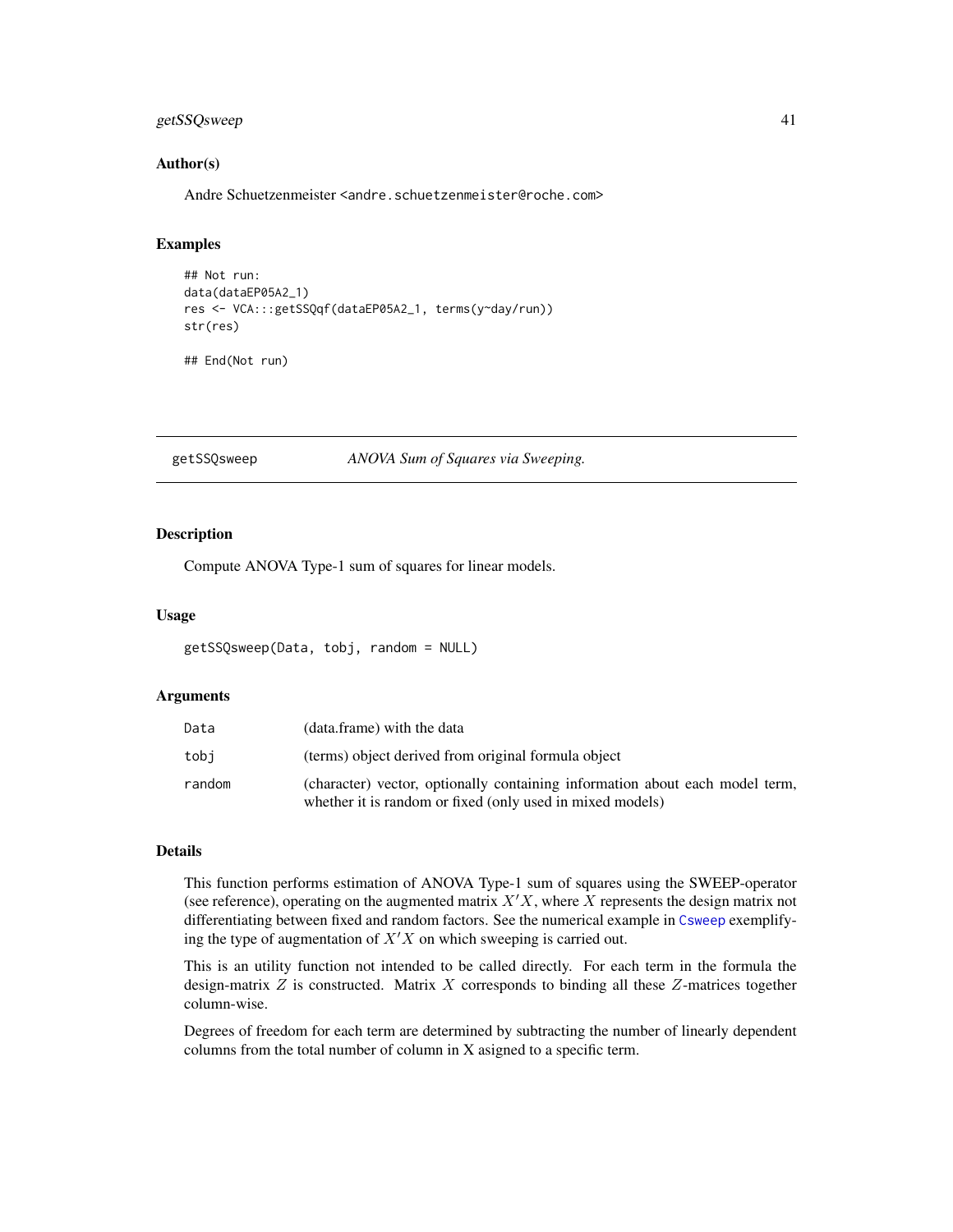(list) representing the with variables:

| aov.tab | basic ANOVA-table with degrees of freedom (DF), SS and MS |
|---------|-----------------------------------------------------------|
| Lmat    | (list) with components $Z'$ and $'A'$                     |

# Author(s)

Andre Schuetzenmeister <andre.schuetzenmeister@roche.com>

# References

Goodnight, J.H., (1979), A Tutorial on the SWEEP Operator, The American Statistician, 33:3, p.149-158

# See Also

[Csweep](#page-21-0)

# Examples

```
## Not run:
data(dataEP05A2_1)
res <- VCA:::getSSQsweep(dataEP05A2_1, terms(y~day/run))
str(res)
```
## End(Not run)

<span id="page-41-0"></span>getV *Determine V-Matrix for a 'VCA' Object.*

# Description

Determine the estimated variance-covariance matrix of observations y.

# Usage

getV(obj)

# Arguments

obj (VCA) object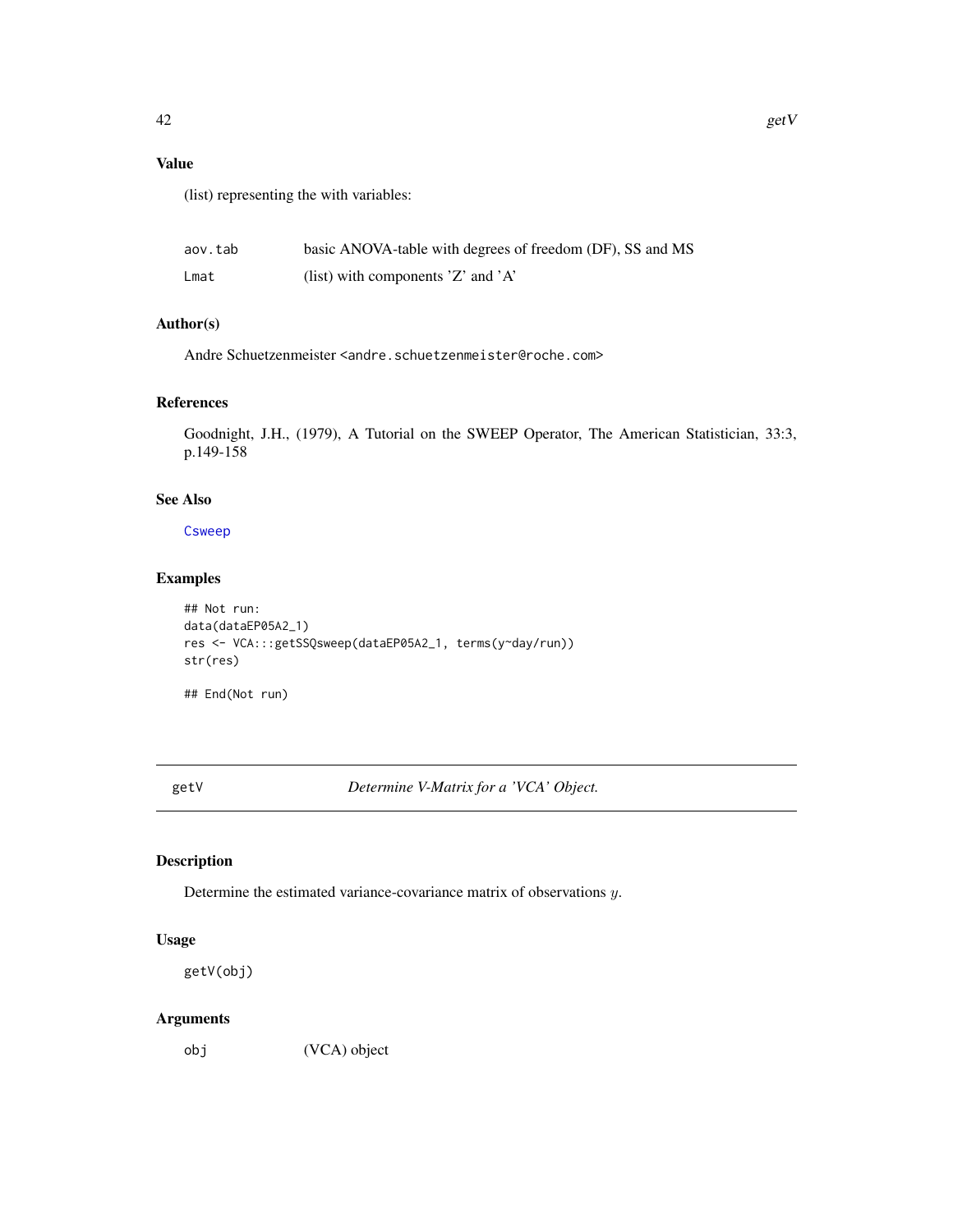#### get VCvar and the set of the set of the set of the set of the set of the set of the set of the set of the set of the set of the set of the set of the set of the set of the set of the set of the set of the set of the set of

### Details

A linear mixed model can be written as  $y = Xb + Zg + e$ , where y is the column vector of observations,  $X$  and  $Z$  are design matrices assigning fixed (b), respectively, random ( $g$ ) effects to observations, and  $e$  is the column vector of residual errors. The variance-covariance matrix of  $y$ is equal to  $Var(y) = ZGZ^{-T} + R$ , where R is the variance-covariance matrix of e and G is the variance-covariance matrix of  $g$ . Here,  $G$  is assumed to be a diagonal matrix, i.e. all random effects g are mutually independent (uncorrelated).

# Value

(VCA) object with additional elements in the 'Matrices' element, including matrix V .

#### Author(s)

Andre Schuetzenmeister <andre.schuetzenmeister@roche.com>

getVCvar *Covariance-Matrix of Variance Components.*

### **Description**

Function getVCvar determines the covariance matrix of ANOVA-type estimates of variance components (VC) according to the method given in the reference.

## Usage

getVCvar(Ci, A, Z, VC)

### Arguments

| Сi             | (matrix) inverted C-matrix of coefficients equating observed Sum of Squares<br>(SS) to expected values.            |
|----------------|--------------------------------------------------------------------------------------------------------------------|
| $\overline{A}$ | (list) of A-matrices representing quadratic forms of ANOVA-Type I sums of<br>squares                               |
| Z              | (list) of Z-matrices, the design matrices assigning random effects to observations<br>for each variance component. |
| VC             | (numeric) vector of variance components, i.e. sigma $^{2}$ .                                                       |

# Details

This function implements the (exact) method for computing the variance-covariance matrix of variance components obtained emplyoing ANOVA-type estimation of unbalance data, described in Searle et al. (1992) "Variance Components", Wiley, p.176. One feature of this method is that the asymptotic covariance matrix of VCs produced by SAS PROC MIXED (method=type1) (inverse of the Fisher-Information matrix) is equal to the one computed here, in case of balanced designs (data). For unbalanced designs, both matrices are likely to differ.

It is for internal use only, thus, not exported.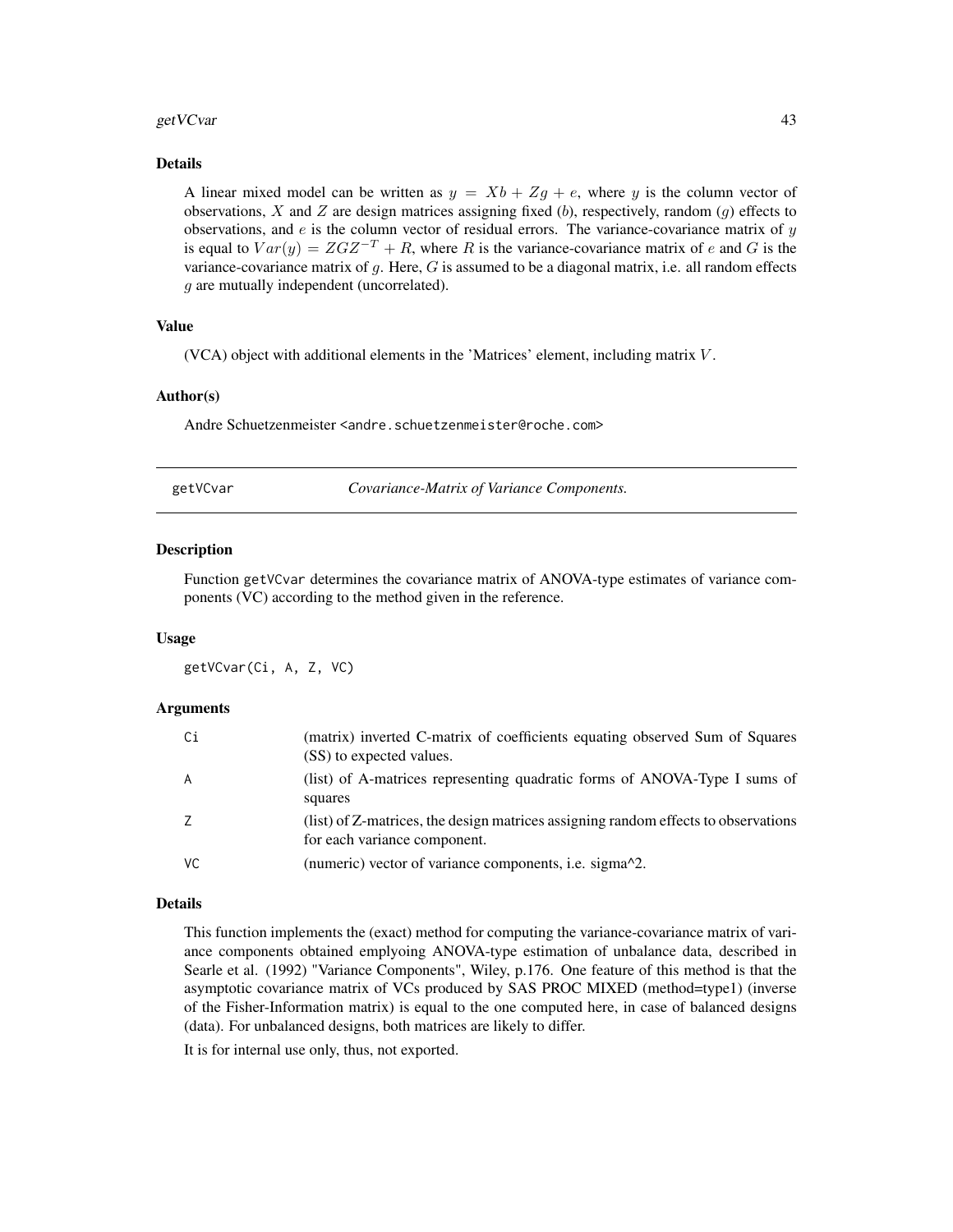44 Glucose and the contract of the contract of the contract of the contract of the contract of the contract of the contract of the contract of the contract of the contract of the contract of the contract of the contract of

(matrix) covariance matrix of estimated variance components

#### Author(s)

Andre Schuetzenmeister <andre.schuetzenmeister@roche.com>

# References

Searle, S.R, Casella, G., McCulloch, C.E. (1992), Variance Components, Wiley New York

### Examples

```
## Not run:
data(dataEP05A2_3)
res <- anovaVCA(y~day/run, dataEP05A2_3, SSQ.method="qf")
res
mat <- res$Matrices
Var <- VCA:::getVCvar(Ci=mat$Ci.SS, A=mat$A, Z=mat$Z, VC=res$aov.tab[-1,"VC"])
round(Var, 12)
```
## End(Not run)

Glucose *Inermediate Precision Data from CLSI EP05-A3*

# Description

This data set consists of the Glucose intermediate precision data in the CLSI EP05-A3 guideline, i.e. total variance for a fully-nested design with 3 variance components (day, run, error). Note, that the results in the original EP05-A3 guideline were obtained using rounded intermediate results, whereas, package VCA uses full precision. Any differences between results listed in the CLSI EP05-A3 guideline and those generated by the package are due to error propagation in the working example presented in the CLSI guideline. Here, full precision is used for all intermediate results.

### Usage

Glucose

### Format

data.frame with 80 rows and 3 variables.

# References

CLSI EP05-A3 - Evaluation of Precision of Quantitative Measurement Procedures; Approved Guideline - Third Edition. <www.clsi.org>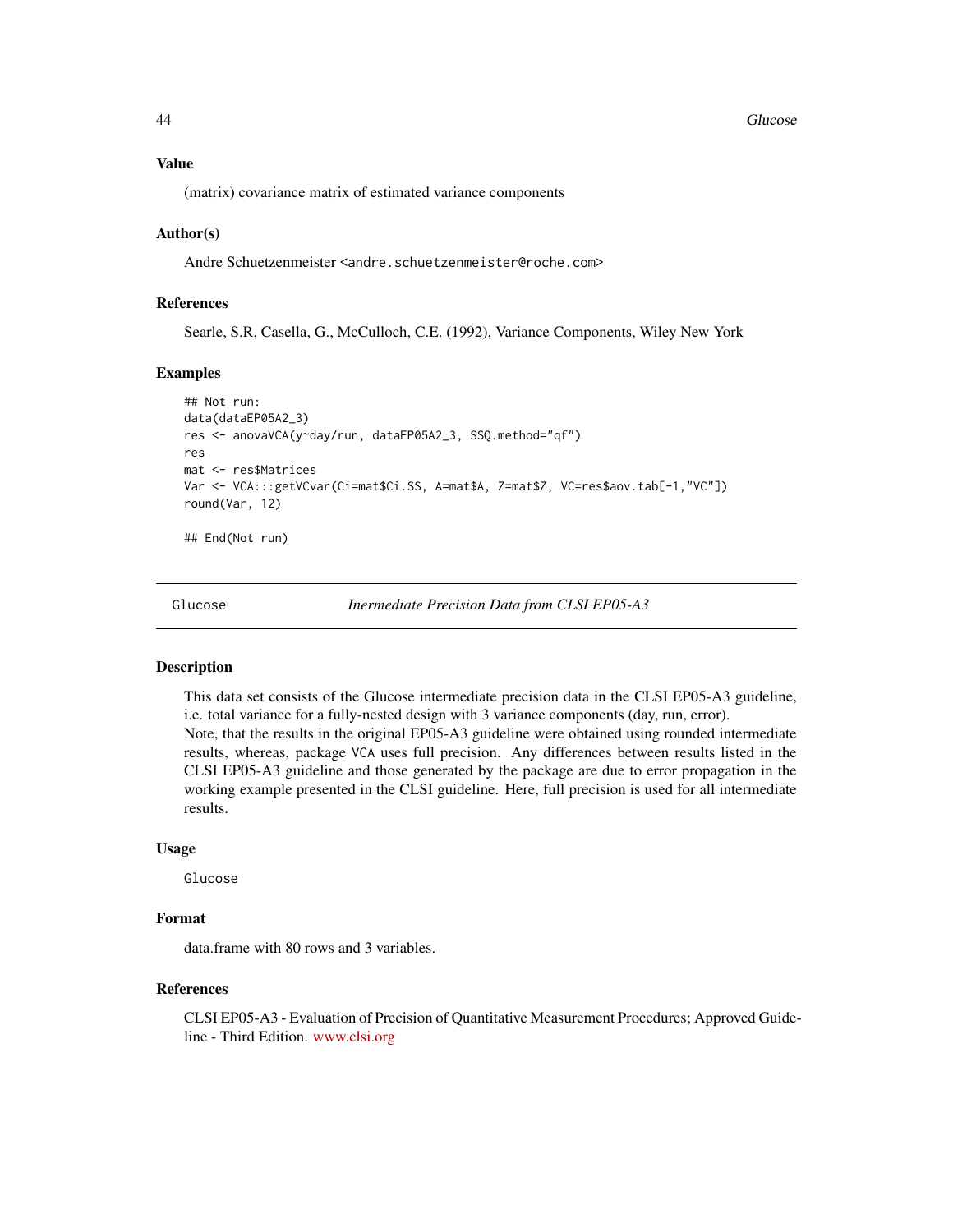# Description

This dataset was added to have a very large dataset available for the unit-test suite. It is an unbalanced dataset with three variables and 8070 observations.

# Usage

HugeData

# Format

A data frame with 8070 observations on the following 3 variables.

# • y

The response variable.

### • VC1

Variable with 8 levels corresponding to top-level variance component.

# • VC2

Variable with 3920 levels corresponding to 2nd-level variance component.

isBalanced *Check Whether Design Is Balanced Or Not.*

# Description

Assess whether an experimental design is balanced or not.

# Usage

isBalanced(form, Data, na.rm = TRUE)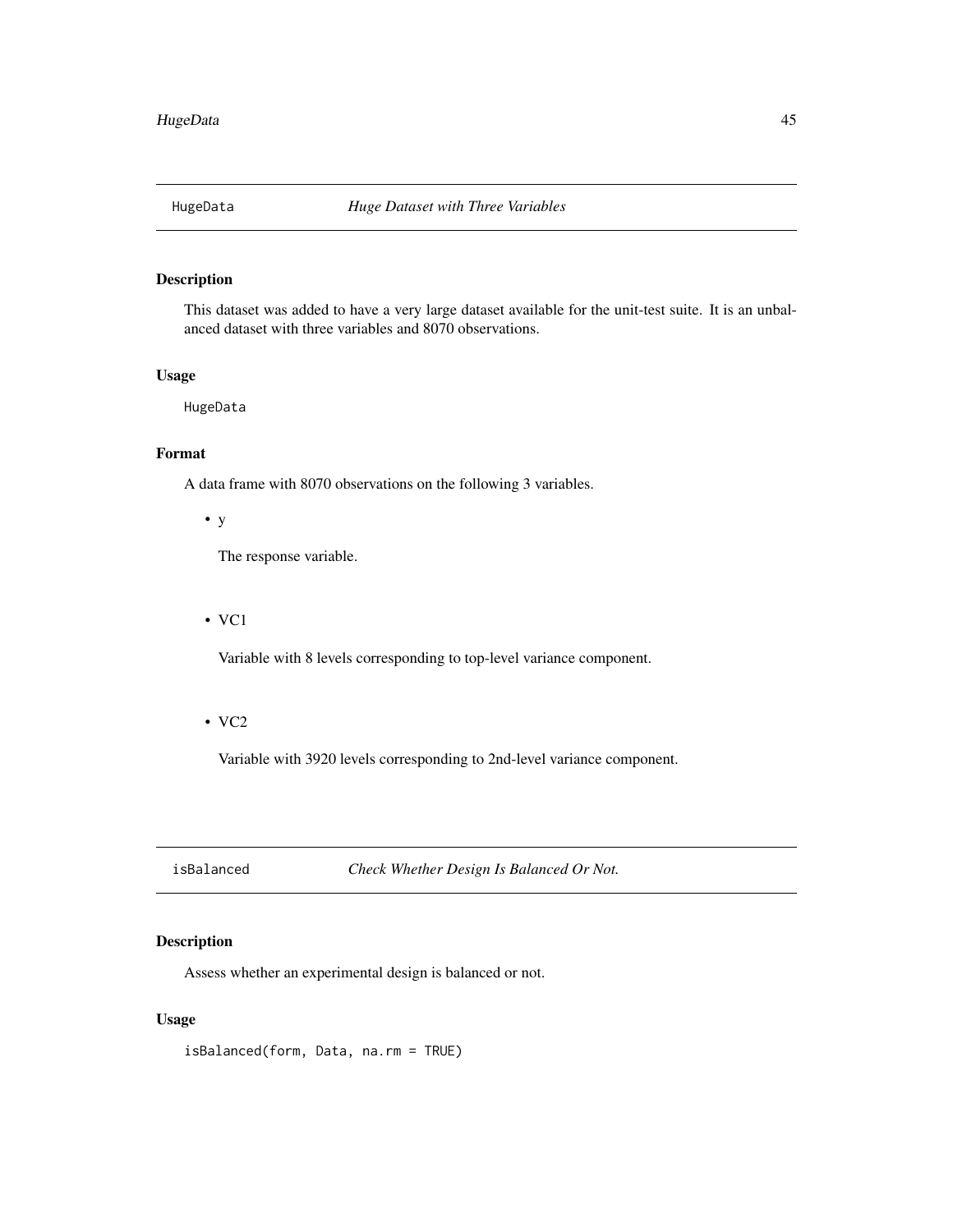### Arguments

| form  | (formula) object defining the experimental design.                                                                                                                                                                     |
|-------|------------------------------------------------------------------------------------------------------------------------------------------------------------------------------------------------------------------------|
| Data  | (data.frame) containing all variables appearing in 'form'.                                                                                                                                                             |
| na.rm | (logical) TRUE = delete rows where any is NA, FALSE = NAs are not removed,<br>if there are NAs in the response variable and all information in independent<br>variables is available, then only the design is checked. |

# Details

This function is for internal use only. Thus, it is not exported.

The approach taken here is to check whether each cell defined by one level of a factor are all equal or not. Here, data is either balanced or unbalanced, there is no concept of "planned unbalancedness" as discussed e.g. in Searle et al. (1992) p.4. The expanded (simplified) formula is divided into main factors and nested factors, where the latter are interaction terms. The N-dimensional contingency table, N being the number of main factors, is checked for all cells containing the same number. If there are differences, the dataset is classified as "unbalanced". All interaction terms are tested individually. Firstly, a single factor is generated from combining factor levels of the first  $(n - 1)$ variables in the interaction term. The last variable occuring in the interaction term is then recoded as factor-object with  $M$  levels.  $M$  is the number of factor levels within each factor level defined by the first  $(n - 1)$  variables in the interaction term. This is done to account for the independence within sub-classes emerging from the combination of the first  $(n - 1)$  variables.

# Value

(logical) TRUE if data is balanced, FALSE if data is unbalanced (according to the definition of balance used)

#### Author(s)

Andre Schuetzenmeister <andre.schuetzenmeister@roche.com>

```
## Not run:
data1 <- data.frame(site=gl(3,8), lot=factor(rep(c(2,3,1,2,3,1),
                    rep(4,6))), day=rep(1:12, rep(2,12)), y=rnorm(24,25,1))
# not all combinations of 'site' and 'lot' in 'data1'
VCA:::isBalanced(y~site+lot+site:lot:day, data1)
# balanced design for this model
VCA:::isBalanced(y~lot+lot:day, data1)
# gets unbalanced if observation is NA
data1[1,"y"] <- NA
```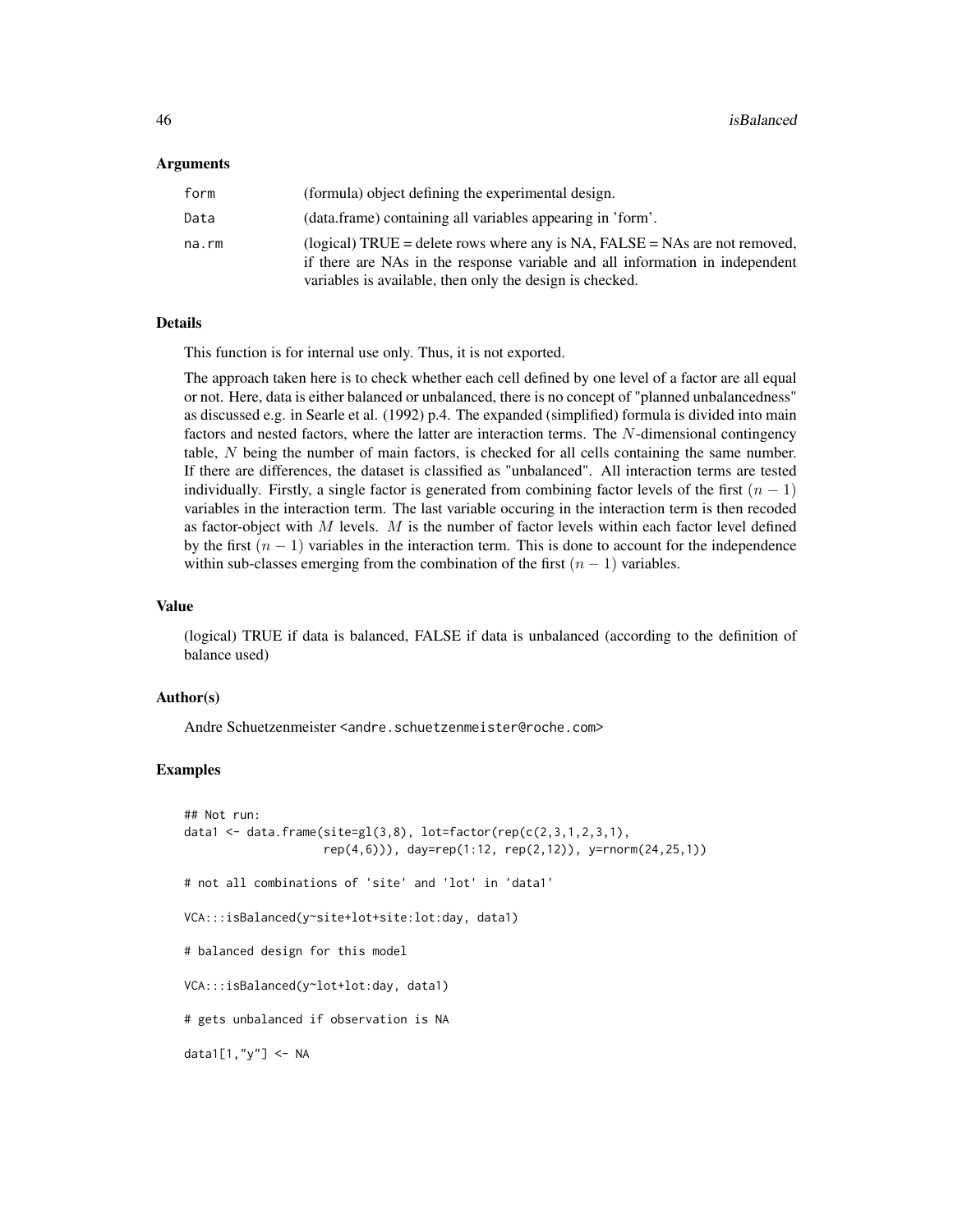#### $l$ merG  $47$

```
VCA:::isBalanced(y~lot+lot:day, data1)
VCA:::isBalanced(y~lot+lot:day, data1, FALSE)
## End(Not run)
```
lmerG *Construct Variance-Covariance Matrix of Random Effects for Models Fitted by Function 'lmer'.*

# Description

This function restricts the variance-covariance matrix of random effects  $G$  to be either diagonal ('cov=FALSE') or to take any non-zero covariances into account (default, 'cov=TRUE').

### Usage

lmerG(obj, cov = FALSE)

# Arguments

| obi | (object) inheriting from class 'lmerMod'                                        |
|-----|---------------------------------------------------------------------------------|
| cov | (logical) TRUE $=$ in case of non-zero covariances a block diagonal matrix will |
|     | be constructed, $FALSE = a diagonal matrix with all off-diagonal element being$ |
|     | equal to zero will be contructed                                                |

# Details

This function is not intended to be called directly by users and therefore not exported!

# Value

(Matrix) representing the variance-covariance structure of random effects G

# Author(s)

Andre Schuetzenmeister <andre.schuetzenmeister@roche.com>

```
## Not run:
data(Orthodont)
Ortho <- Orthodont
Ortho$age2 <- Ortho$age - 11
Ortho$Subject <- factor(as.character(Ortho$Subject))
fit <-lmer(distance~Sex+Sex:age2+(age2|Subject), Ortho)
G1 <- VCA:::lmerG(fit, cov=FALSE)
G2 <- VCA:::lmerG(fit, cov=TRUE)
G1[1:10,1:10]
G2[1:10,1:10]
```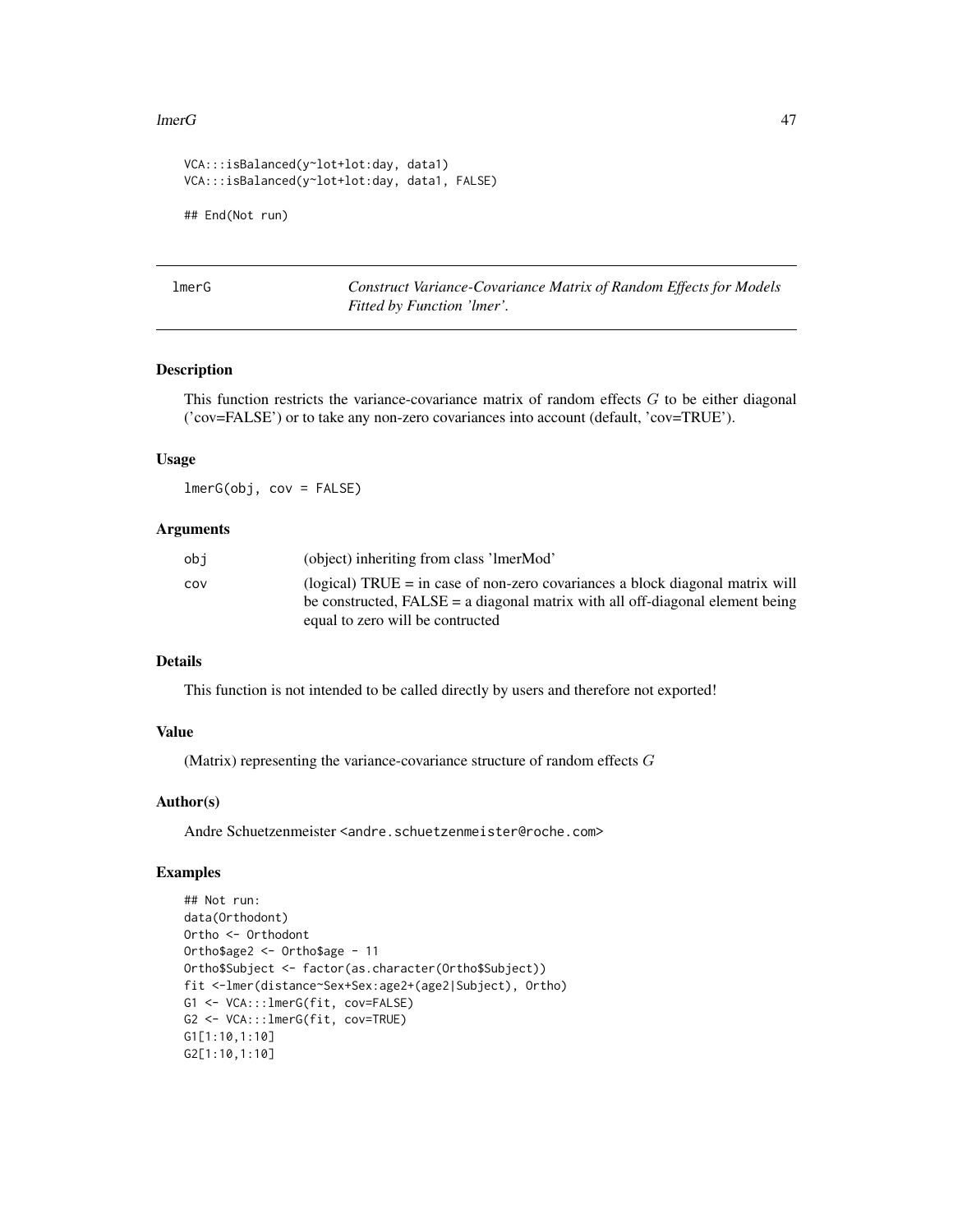```
## End(Not run)
```
# Description

Function derives and computes all matrices required for down-stream analyses of VCA-objects fitted with REML via function [lmer](#page-0-0).

### Usage

```
lmerMatrices(obj, tab = NULL, terms = NULL, cov = FALSE, X = NULL)
```
### Arguments

| obj   | (object) inheriting from 'ImerMod'                                                                                                                                                                   |
|-------|------------------------------------------------------------------------------------------------------------------------------------------------------------------------------------------------------|
| tab   | (data.frame) representing the basic VCA-table                                                                                                                                                        |
| terms | (character) vector used for ordering variance components                                                                                                                                             |
| COV   | (logical) take non-zero covariances among random effects into account (TRUE)<br>or not (FALSE), the latter is the default in this package and also implemented in<br>remlVCA, anovaVCA, and anovaMM. |
| Χ     | (matrix) design matrix of fixed effects as constructed to meet VCA-package<br>requirements                                                                                                           |

# Details

Mixed Model Equations (MME) are solved for fixed and random effects applying the same constraints as in [anovaMM](#page-6-0). The most elaborate and therefore time consuming part is to prepare all matrices required for approximating the variance-covariance matrix of variance components (see [getGB](#page-34-0)). To reduce the computational time, this function tries to optimize object-classes depending on whether Intel's (M)ath (K)ernel (L)ibrary could be loaded or not. MKL appears to be more performant with ordinary matrix-objects, whereas all other computations are perfomred using matrixrepresentations of the Matrix-package.

This function is not intended to be called directly by users and therefore not exported.

#### Value

(list), a premature 'VCA' object

#### Author(s)

Andre Schuetzenmeister <andre.schuetzenmeister@roche.com>

# See Also

[remlVCA](#page-64-0), [remlMM](#page-61-0)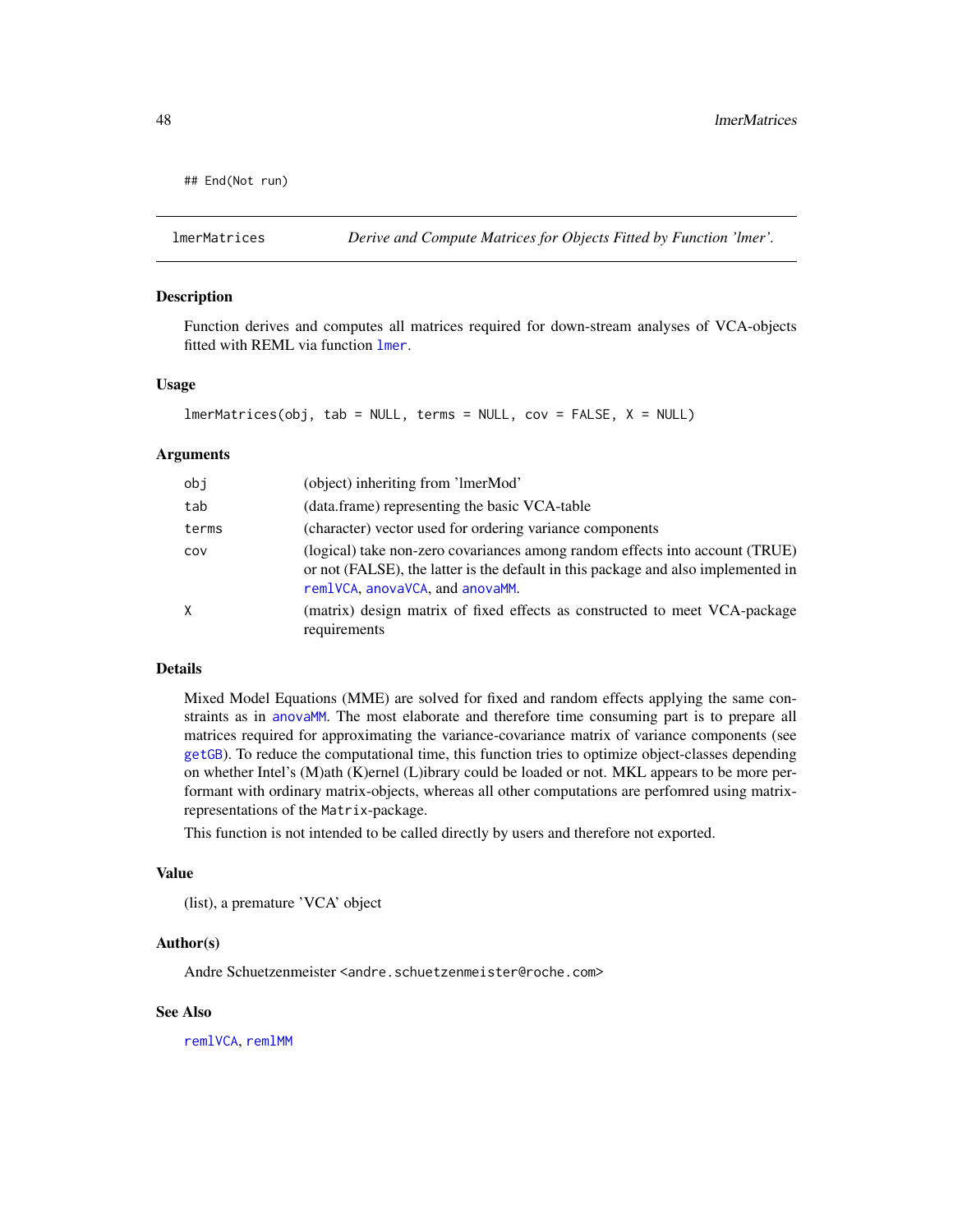### Description

This function builds a variance components analysis (VCA) table from an object representing a model fitted by function [lmer](#page-0-0) of the lme4 R-package.

# Usage

```
lmerSummary(obj, VarVC = TRUE, terms = NULL, Mean = NULL, cov = FALSE,
 X = NULL, tab.only = FALSE)
```
### Arguments

| obj      | (lmerMod) object as returned by function $lmer$                                                                                                                                                         |
|----------|---------------------------------------------------------------------------------------------------------------------------------------------------------------------------------------------------------|
| VarVC    | (logical) $TRUE =$ the variance-covariance matrix of variance components will<br>be approximated following the Giesbrecht & Burns approach, $FALSE = it$ will<br>not be approximated                    |
| terms    | (character) vector, optionally defining the order of variance terms to be used                                                                                                                          |
| Mean     | (numeric) mean value used for CV-calculation                                                                                                                                                            |
| COV      | (logical) $TRUE = in$ case of non-zero covariances a block diagonal matrix will<br>be constructed, $FALSE = a diagonal matrix with all off-diagonal elements being$<br>equal to zero will be contructed |
| X        | (matrix) design matrix of fixed effects as constructed to meet VCA-package<br>requirements                                                                                                              |
| tab.only | (logical) TRUE = will return only the VCA-results table as 'data.frame', argu-<br>ment 'VarVC' will automatically set to 'FALSE' (see details)                                                          |

# Details

It applies the approximation of the variance-covariance matrix of variance components according to Giesbrecht & Burns (1985) and uses this information to approximate the degrees of freedom according to Satterthwaite (see SAS PROC MIXED documentation option 'CL').

This function can be used to create a VCA-results table from almost any fitted 'lmerMod'-object, i.e. one can apply it to a model fitted via function [lmer](#page-0-0) of the lme4-package. The only additional argument that needs to be used is 'tab.only' (see examples).

# Value

(list) still a premature 'VCA'-object but close to a "complete" 'VCA'-object

# Author(s)

Andre Schuetzenmeister <andre.schuetzenmeister@roche.com>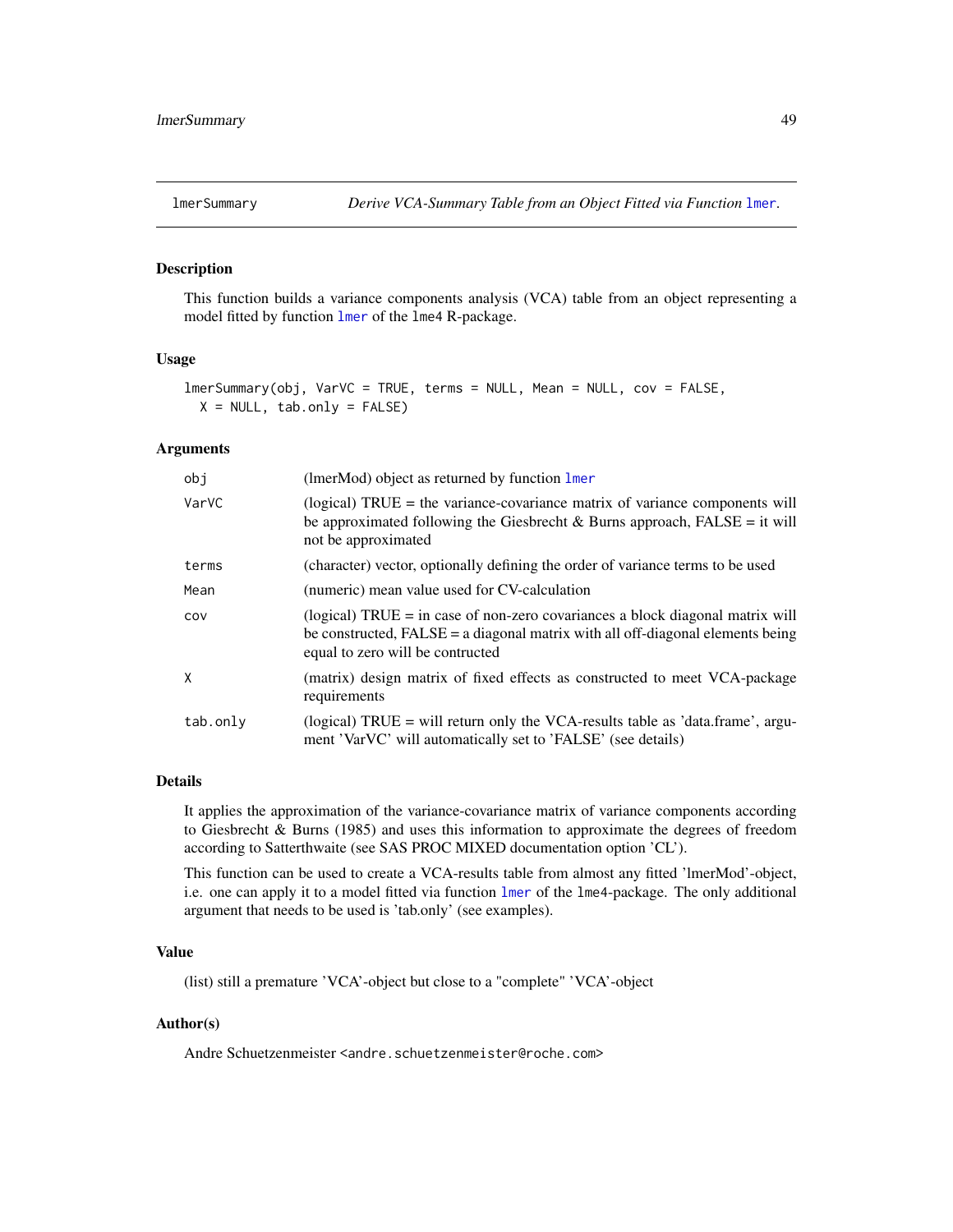# References

Searle, S.R, Casella, G., McCulloch, C.E. (1992), Variance Components, Wiley New York

Giesbrecht, F.G. and Burns, J.C. (1985), Two-Stage Analysis Based on a Mixed Model: Large-Sample Asymptotic Theory and Small-Sample Simulation Results, Biometrics 41, p. 477-486

# See Also

[remlVCA](#page-64-0), [remlMM](#page-61-0)

# Examples

```
## Not run:
# fit a model with a VCA-function first
data(VCAdata1)
fit0 <- remlVCA(y~(device+lot)/day/run, subset(VCAdata1, sample==5))
fit0
# fit the same model with function 'lmer' of the 'lme4'-package
library(lme4)
fit1 <- lmer(y~(1|device)+(1|lot)+(1|device:lot:day)+(1|device:lot:day:run),
             subset(VCAdata1, sample==5))
lmerSummary(fit1, tab.only=TRUE)
## End(Not run)
```
load\_if\_installed *Load 'RevoUtilsMath'-package if available.*

# Description

This function is taken from the Rprofile.site file of Microsoft R Open. It was added to the package namespace to avoid a NOTE during the R CMD check process stating that this function is not gobally defined.

### Usage

```
load_if_installed(package)
```
#### Arguments

| package | (character) package name to load, usually this will be package 'RevoUtilsMath' |
|---------|--------------------------------------------------------------------------------|
|         | if available                                                                   |

# Details

Only change to the original version is a different bracketing scheme to match the one used in the remaining source-code of the package.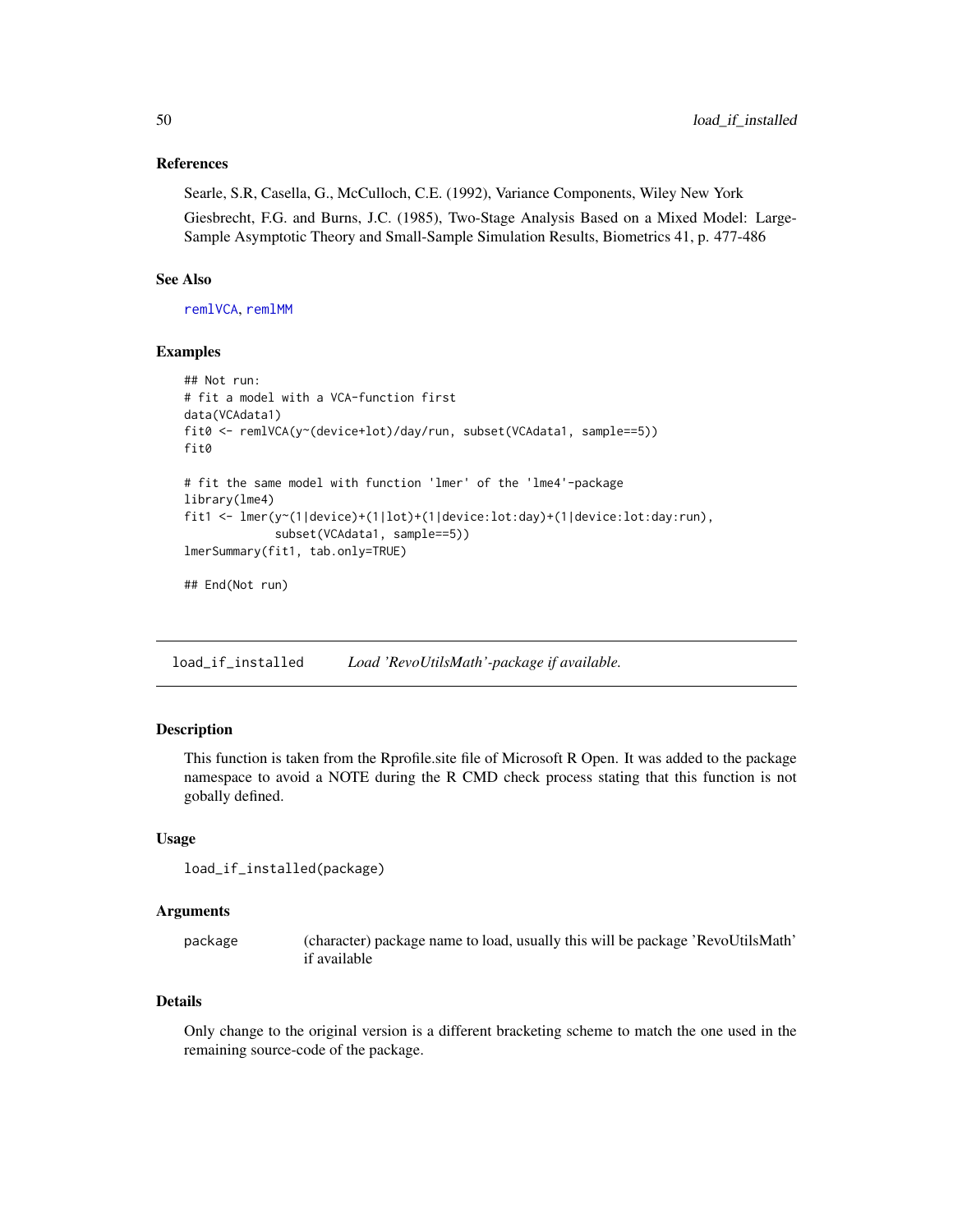#### lsmeans 51

# Author(s)

Authors of the Rprofile.site file in Microsoft R Open.

#### lsmeans *Least Squares Means of Fixed Effects.*

# Description

Computes Least Squares Means (LS Means) of fixed effects for fitted mixed models of class 'VCA'.

### Usage

```
lsmeans(obj, var = NULL, type = c("simple", "complex"),
 ddfm = c("contain", "residual", "satterthwaite"), at = NULL,
  contr.mat = FALSE, quiet = FALSE)
```
# Arguments

| obj       | (VCA) object having at least one fixed effect                                                                                                                                                                                                                   |
|-----------|-----------------------------------------------------------------------------------------------------------------------------------------------------------------------------------------------------------------------------------------------------------------|
| var       | (character) string specifying a fixed effects variable for which LS Means should<br>be computed, defaults to all fixed effects, i.e. for each level of a fixed effects<br>variable Is means will be computed                                                    |
| type      | (character) "simple" = fast version of computing LS means                                                                                                                                                                                                       |
| ddfm      | (character) string specifying the method used for computing the degrees of free-<br>dom of the t-statistic. Only used when type="complex". Available methods are<br>"contain", "residual", and "satterthwaite".                                                 |
| at        | (list) where each element corresponds either to a (numeric) covariable or to a<br>factor-variable for which the weighting scheme should be adjusted. See details<br>section for a thorough description of how argument 'at' works and also see the<br>examples. |
| contr.mat | (logical) $TRUE =$ the LS Means generating contrast-matrix will be added to the<br>result as attribute contrasts                                                                                                                                                |
| quiet     | $(logical) TRUE = suppress warning messages, e.g. for non-estimate contrasts$                                                                                                                                                                                   |
|           |                                                                                                                                                                                                                                                                 |

#### Details

Function computes LS Means of fixed effects and their corresponding standard errors. In case of setting argument 'type' equal to "complex" (or any abbreviation) a t-test is performed on each LS Mean, returning degrees of freedom, t-statistic and corresponding p-values. One can choose from one of three denominator degrees of freedom ('ddfm')-methods.

Actually, function [test.fixef](#page-75-0) is called with the "no intercept" version of the fitted model. The "complex" option is significantly slower for unbalanced designs (see [test.fixef](#page-75-0) for details). In case that the 'VarCov' element of the 'VCA' object already exists (calling [vcovVC](#page-94-0)), which is the most time consuming part, results can be obtained in less amount of time.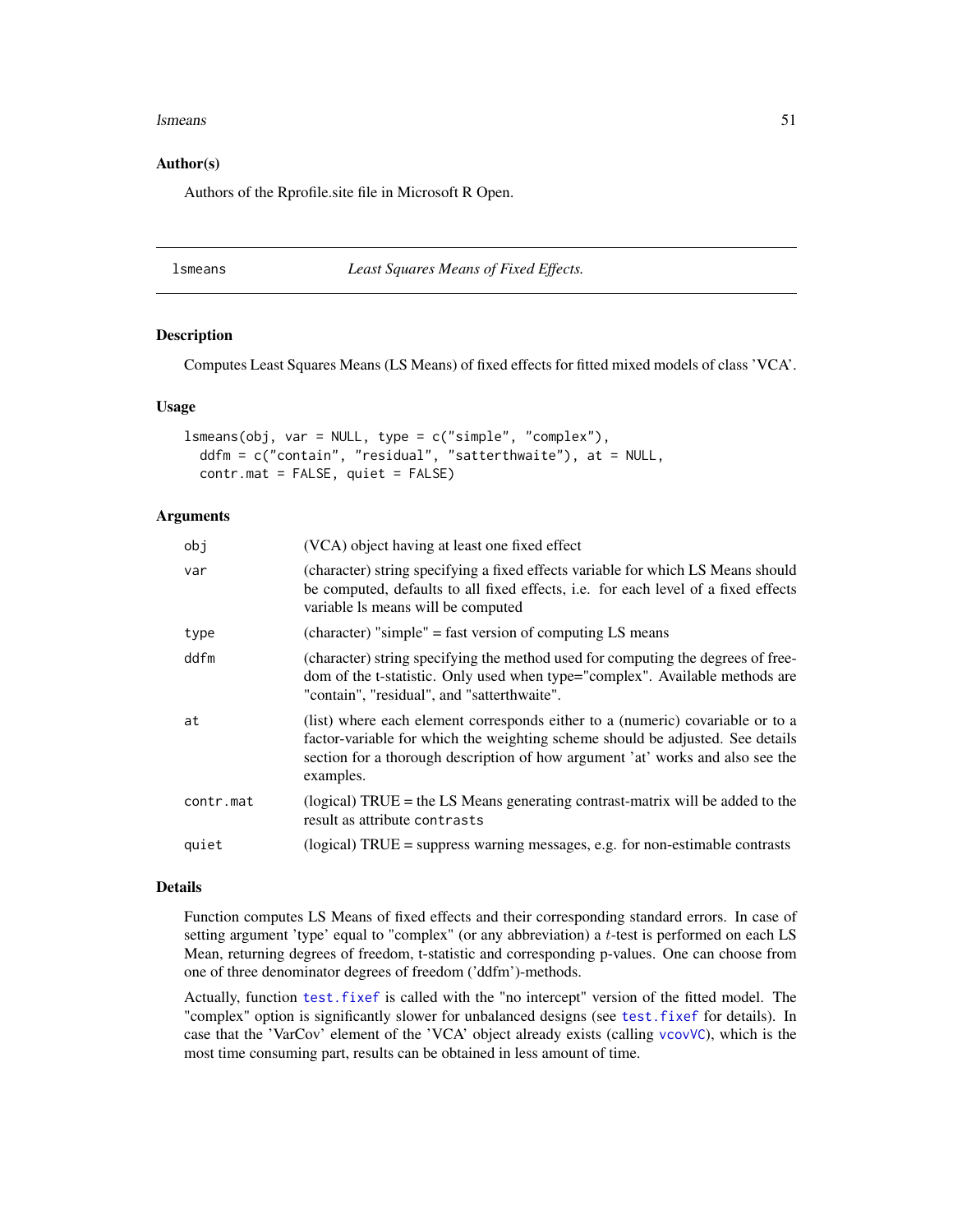Standard Errors of LS Means are computed as  $TPT^{T}$ , where T is the LS Means generating contrast matrix and  $P$  is the variance-covariance matrix of fixed effects.

Argument at can be used to modify the values of covariables when computing LS Means and/or to apply different weighting schemes for (fixed) factor varialbes in the model, e.g. when the prevelance of factor-levels differs from a uniform distribution. Usually, if the weighting scheme is not modified, each factor-level will contribute  $1/N$  to the LS Mean, where N corresponds to the number of factorlevels.

Covariables have to be specified as 'name=value', where value can be a vector of length > 1. Each value will be evaluated for each row of the original LS Means contrast matrix. If multiple covariables are specified, the i-th element of covariable 1 will be matched with the i-th element of covariable(s) 2...M, where  $M$  is the number of covariables in the model.

To apply a different weighting scheme for factor-variables one has to specify 'factor-name=c(levelname\_1=value\_1, level-name\_2=value\_2, ..., level-name\_N=value\_N)'. The sum of all 'value\_i' elements must be equal to 1, otherwise, this factor-variable will be skipped issuing a warning. If any levels 'level-name\_i' cannot be found for factor-variable 'factor-name', this variable will also be skipped and a warning will be issued. See the examples section to get an impression of how this works.

# Value

(matrix) with LS Means of fixed effects and respective standard errors, in case of 'type="complex"'

# Author(s)

Andre Schuetzenmeister <andre.schuetzenmeister@roche.com>

```
#
## Not run:
data(dataEP05A2_2)
fit1 <- anovaMM(y~day/(run), dataEP05A2_2)
lsmeans(fit1)
lsmeans(fit1,, "complex")
# a more complex model
data(VCAdata1)
fit2 <- anovaMM(y~(lot+device)/(day)/(run), VCAdata1[VCAdata1$sample==2,])
lsmeans(fit2, "lot")
lsmeans(fit2, "device", "complex")
# pre-computed 'VarCov' element saves time
system.time(lsm1 <- lsmeans(fit2, "device", "complex"))
fit2$VarCov <- vcovVC(fit2)
system.time(lsm2 <- lsmeans(fit2, "device", "complex"))
lsm1
lsm2# simulate some random data
set.seed(212)
```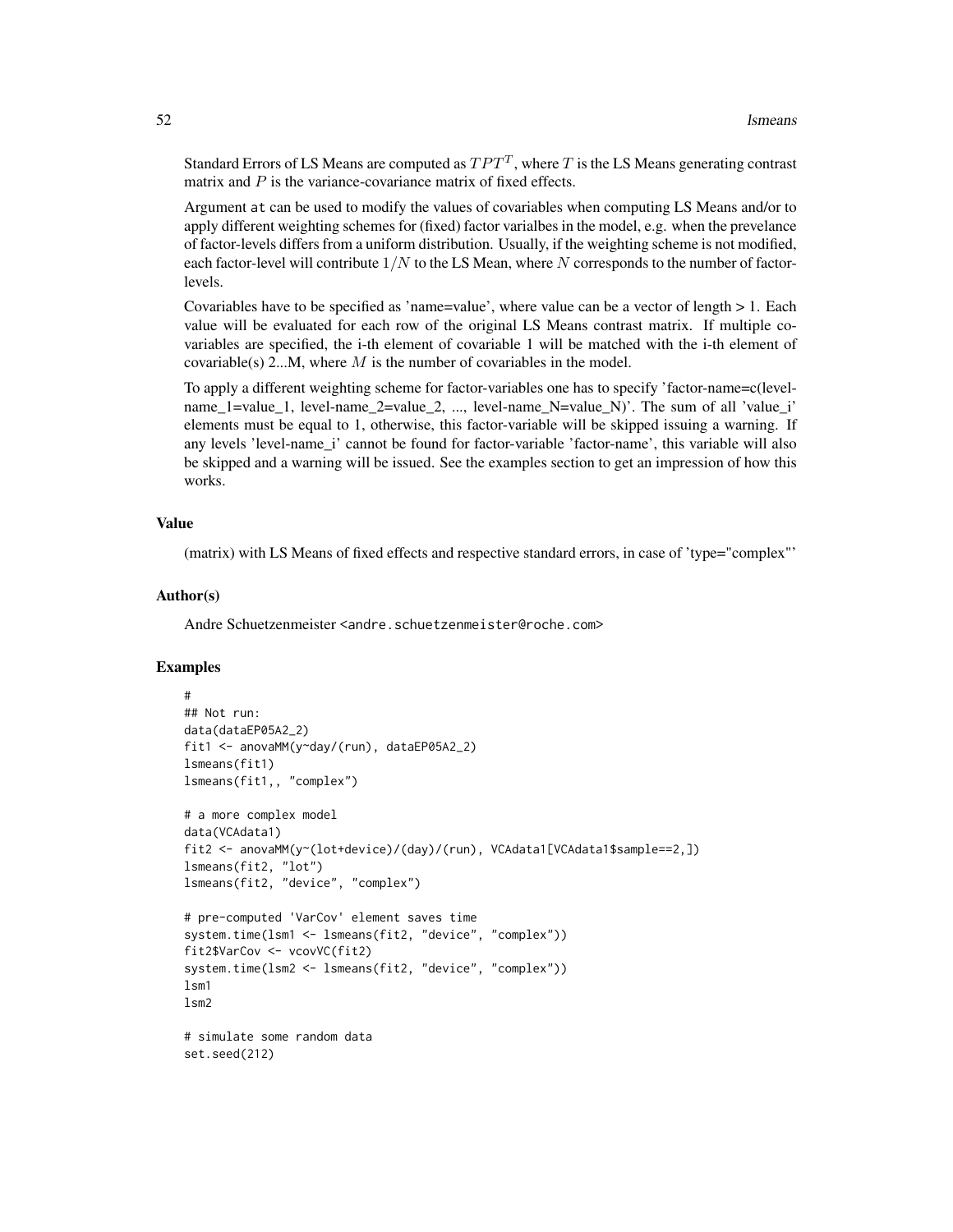#### lsmMat 53

```
id <- rep(1:10,10)
x < - rnorm(200)time <- sample(1:5,200,replace=T)
y \le - rnorm(200)+time
snp <- sample(0:1,200,replace=T)
dat <- data.frame(id=id,x=x,y=y,time=time,snp=snp)
dat$snp <- as.factor(dat$snp)
dat$id <- as.factor(dat$id)
dat$time <- as.numeric(dat$time)
dat$sex <- gl(2, 100, labels=c("Male", "Female"))
dat$y <- dat$y + rep(rnorm(2, 5, 1), c(100, 100))
fit3 <- remlMM(y~snp+time+snp:time+sex+(id)+(id):time, dat)
# comute standard LS Means for variable "snp"
lsmeans(fit3, var="snp")
lsmeans(fit3, var="snp", type="c") # comprehensive output
# compute LS Means at timepoints 1, 2, 3, 4
# Note: original LS Means are always part of the output
lsmeans(fit3, var="snp", at=list(time=1:4))
# compute LS Means with different weighting scheme
# for factor-variable 'sex'
lsmeans(fit3, var="snp", at=list(sex=c(Male=.3, Female=.7)))
# combine covariables at some value and altering the
# weighting scheme
lsmeans(fit3, var="snp", at=list(time=1:4, sex=c(Male=.3, Female=.7)))
# now with comprehensive output and requesting the
# LS Means generating contrast matrix
lsmeans(fit3, var="snp", type="complex", contr.mat=TRUE,
        at=list(time=1:4, sex=c(Male=.3, Female=.7)))
## End(Not run)
```
lsmMat *Contrast Matrix for LS Means.*

### **Description**

Function determines appropriate contrast matrix for computing the LS Means of each factor level of one or multiple fixed effects variables.

# Usage

lsmMat(obj, var = NULL, quiet = FALSE)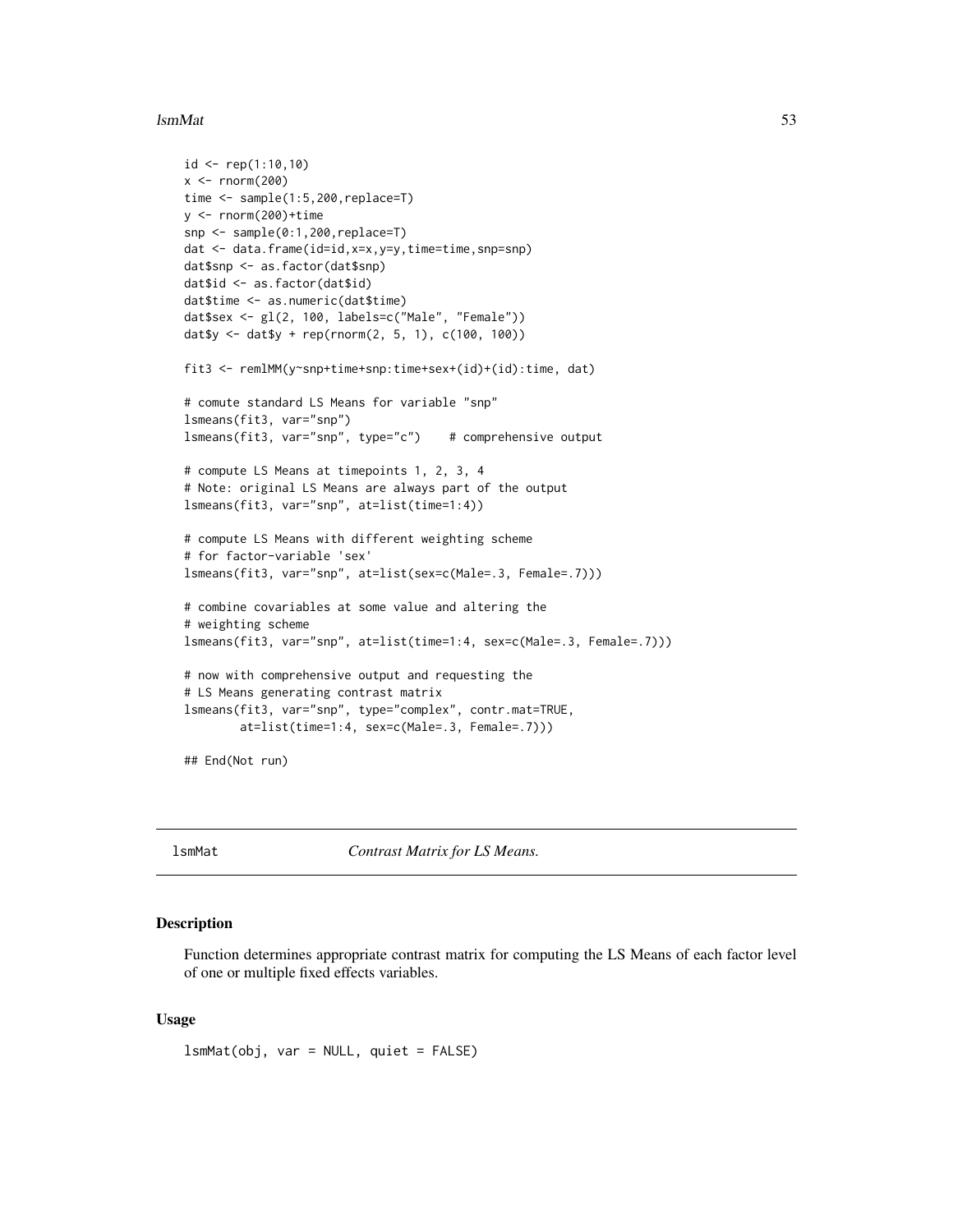# Arguments

| obi   | (VCA) object                                                                                                             |
|-------|--------------------------------------------------------------------------------------------------------------------------|
| var   | (character) string specifyig the fixed effects variable for which the LS Means<br>generating matrices should be computed |
| quiet | (logical) TRUE $=$ will suppress any warning, which will be issued otherwise                                             |

# Details

This functions implements the 5 rules given in the documentation of SAS PROC GLM for computing the LS Means.#' The LS Means correspond to marginal means adjusted for bias introduced by unbalancedness.

# Value

(matrix) where each row corresponds to a LS Means generating contrast for each factor level of one or multiple fixed effects variable(s)

# Author(s)

Andre Schutzenmeister <andre.schuetzenmeister@roche.com>

#### Examples

```
## Not run:
data(dataEP05A2_1)
fit1 <- anovaMM(y~day/run, dataEP05A2_1)
VCA:::lsmMat(fit1, "day") # function not exported
VCA:::lsmMat(fit1, "run")
VCA:::lsmMat(fit1) # is equal to listing all fixed terms
# a more complex and unbalanced model
data(VCAdata1)
datS1 <- VCAdata1[VCAdata1$sample == 1, ]
set.seed(42)
datS1ub <- datS1[-sample(1:nrow(datS1))[1:25],]
fit2 <- anovaMM(y~(lot+device)/day/(run), datS1ub)
VCA:::lsmMat(fit2, c("lot", "device"))
## End(Not run)
```
MPinv *Moore-Penrose Generalized Inverse of a Matrix.*

# Description

This function is originally impelemented in package 'MASS' as function ginv. It was adapted to be able to deal with matrices from the 'Matrix' package, e.g. sparse matrices.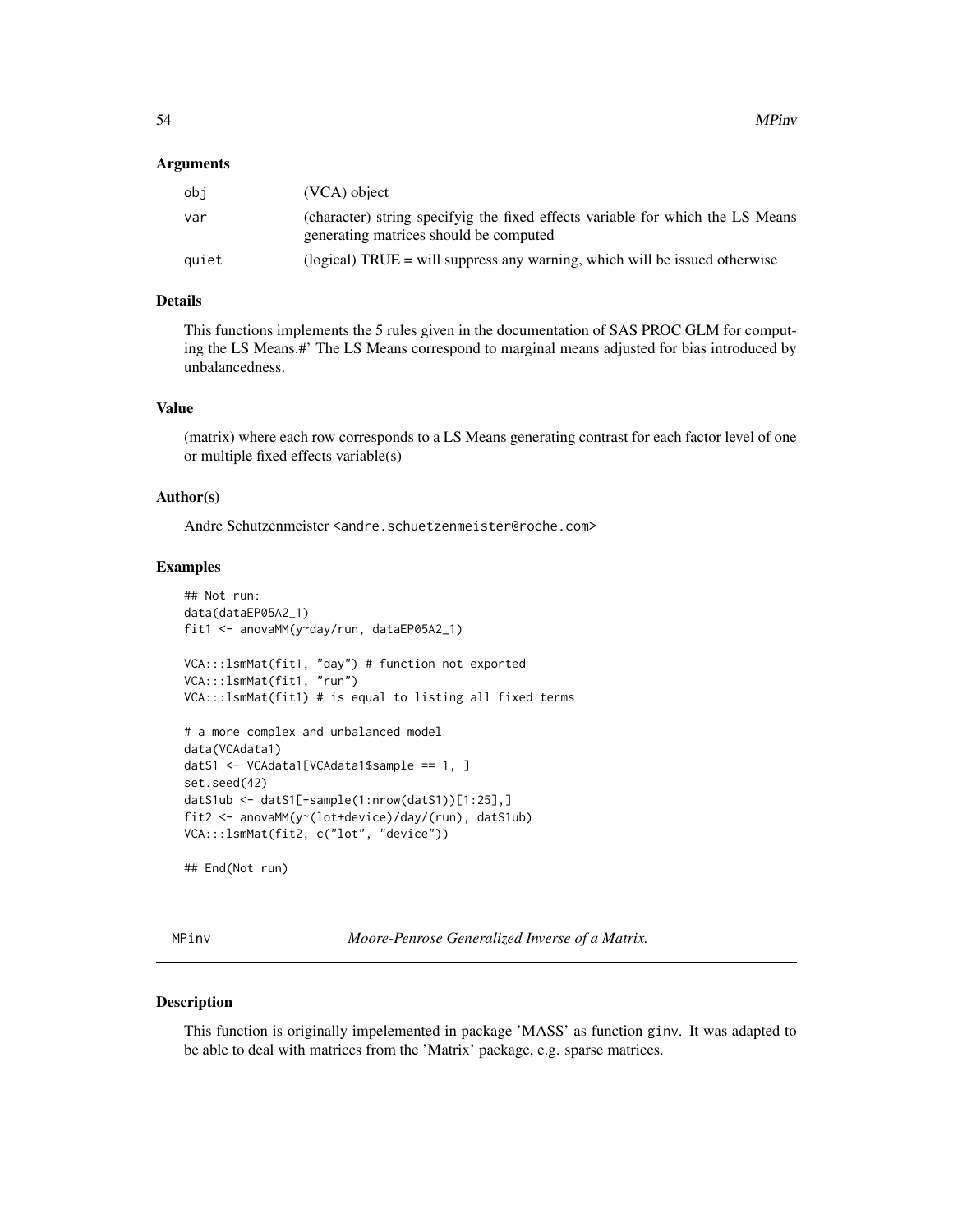#### Orthodont 55

#### Usage

MPinv(X, tol = sqrt(.Machine\$double.eps))

#### Arguments

|     | (object) two-dimensional, for which a Moore-Penrose inverse has to be com-<br>puted |
|-----|-------------------------------------------------------------------------------------|
| tol | (numeric) tolerance value to be used in comparisons                                 |

#### Value

(object) A Moore-Penrose inverse of X.

#### Author(s)

Authors of the 'MASS' package.

Orthodont *Orthodont dataset from R-package 'nlme'*

# Description

The Orthodont data frame has 108 rows and 4 columns of the change in an orthdontic measurement over time for several young subjects.

This dataset was included to simplify its usage in automated unit-tests (see directory UnitTests) and examples.

Investigators at the University of North Carolina Dental School followed the growth of 27 children (16 males, 11 females) from age 8 until age 14. Every two years they measured the distance between the pituitary and the pterygomaxillary fissure, two points that are easily identified on x-ray exposures of the side of the head.

#### Usage

Orthodont

### Format

data.frame with 80 rows and 3 variables.

### References

Pinheiro, J. C. and Bates, D. M. (2000), Mixed-Effects Models in S and S-PLUS, Springer, New York. (Appendix A.17)

Potthoff, R. F. and Roy, S. N. (1964), A generalized multivariate analysis of variance model useful especially for growth curve problems, Biometrika, 51, 313-326.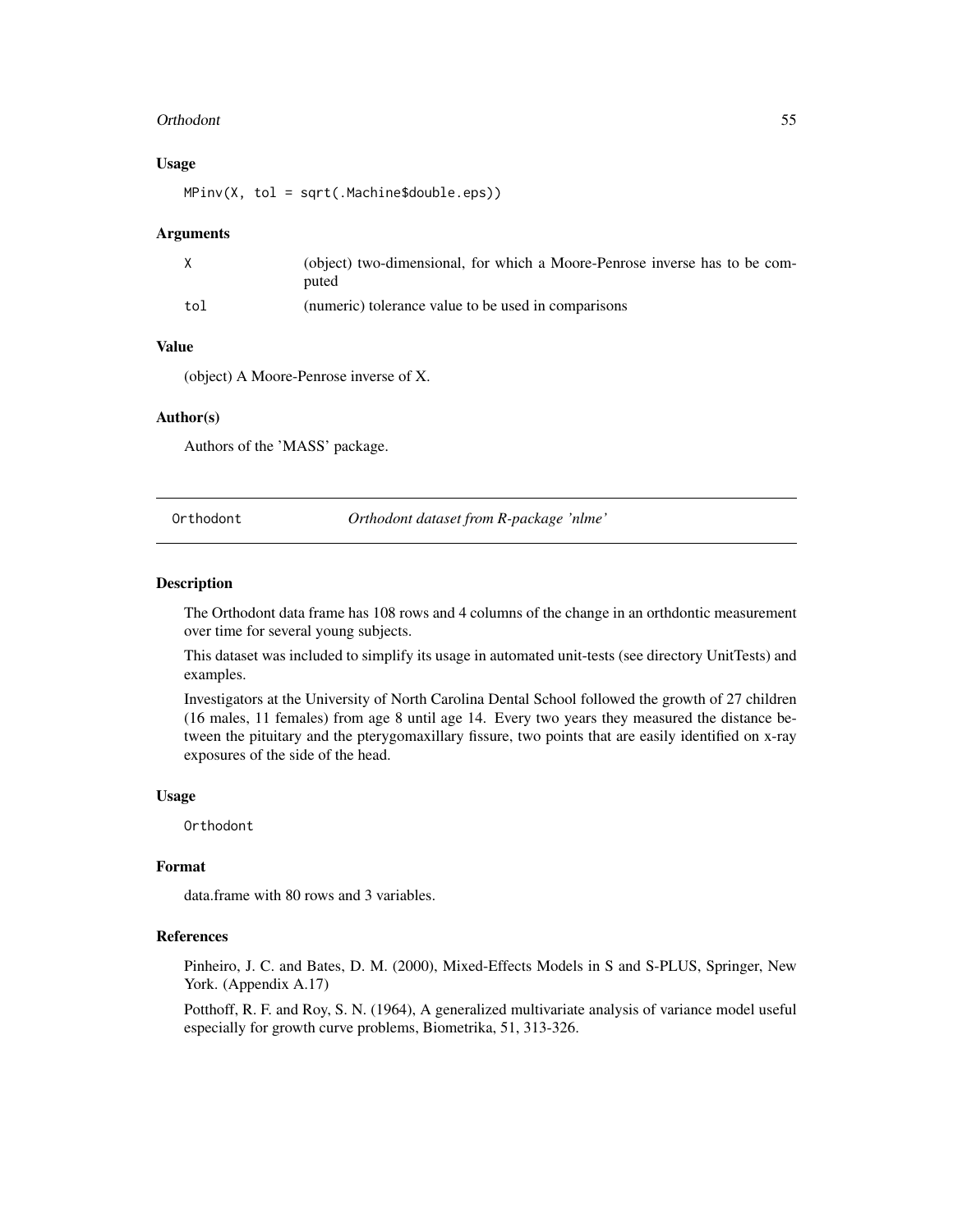### Description

Create a variability chart from a 'VCA'-object, i.e. from a fitted model.

### Usage

```
## S3 method for class 'VCA'
plot(x, \ldots)
```
#### Arguments

|   | (VCA) object                                          |
|---|-------------------------------------------------------|
| . | additional arguments to be passed to or from methods. |

# Details

This function extracts the data and the model-formula from a fitted 'VCA'-object and calls function [varPlot](#page-80-0) accepting all its arguments. Please see the documention of function [varPlot](#page-80-0) for a detailed description.

It will not be differentiated between fixed and random effects when calling this function on a fitted linear mixed model.

### Value

nothing, instead a plot is generated

### Author(s)

Andre Schuetzenmeister <andre.schuetzenmeister@roche.com>

# See Also

[varPlot](#page-80-0), [anovaVCA](#page-10-0),[remlVCA](#page-64-0), [anovaMM](#page-6-0),[remlMM](#page-61-0)

```
## Not run:
data(dataEP05A2_1)
fit <- anovaVCA(y~day/run, dataEP05A2_1)
# standard plot without any extras
plot(fit)
# plot with some additional features
plot(fit, MeanLine=list(var=c("int", "day"), col=c("cyan", "blue"), lwd=c(2,2)))
```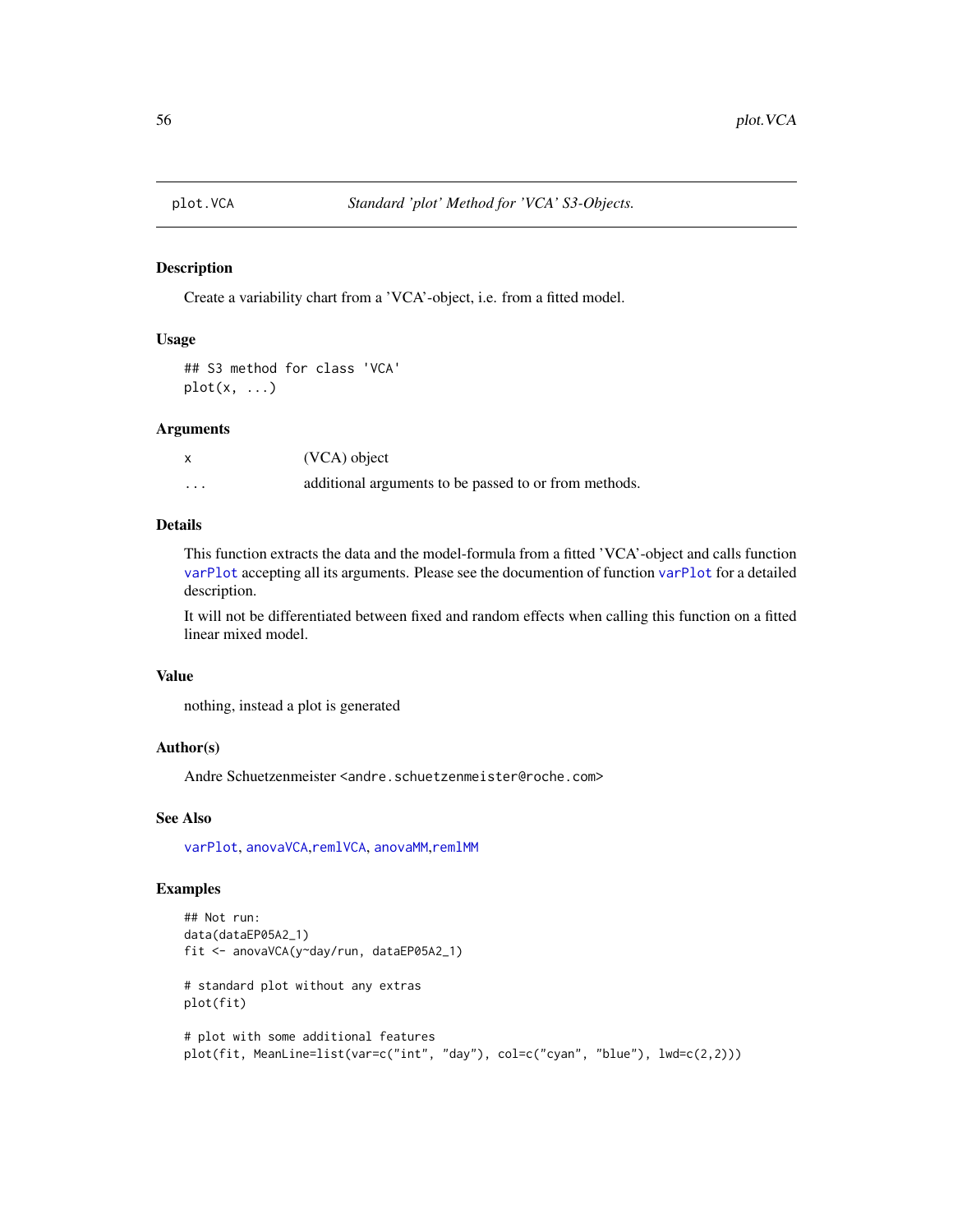# plotRandVar 57

```
# more complex model
data(realData)
Data <- realData[realData$PID == 1,]
fit2 <- anovaVCA(y~(calibration+lot)/day/run, Data)
plot(fit2,
BG=list(var="calibration",
col=c("#f7fcfd","#e5f5f9","#ccece6","#99d8c9",
      "#66c2a4","#41ae76","#238b45","#006d2c","#00441b"),
col.table=TRUE),
VLine=list(var=c("calibration", "lot"),
   col=c("black", "darkgray"), lwd=c(2,1), col.table=TRUE),
JoinLevels=list(var="lot", col=c("#ffffb2","orangered","#feb24c"),
        lwd=c(2,2,2),
MeanLine=list(var="lot", col="blue", lwd=2))
#'
## End(Not run)
```
<span id="page-56-0"></span>plotRandVar *Plot Random Variates of a Mixed Model ('VCA' Object).*

### Description

Plots, possibly transformed, random variates of a linear mixed model (random effects, contitional or marginal residuals).

# Usage

```
plotRandVar(obj, term = NULL, mode = c("raw", "student", "standard",
  "pearson"), main = NULL, Xlabels = list(), Points = list(),
 Vlines = list(), pick = FALSE)
```
### Arguments

| obj     | (VCA) object                                                                                                                                                                                                                                                    |
|---------|-----------------------------------------------------------------------------------------------------------------------------------------------------------------------------------------------------------------------------------------------------------------|
| term    | (character, integer) specifying a type of residuals if one of c("conditional", "marginal"),<br>or, the name of a random term (one of obj\$re.assign\$terms). If 'term' is a inte-<br>ger, it is interpreted as the i-th random term in 'obj\$re.assign\$terms'. |
| mode    | (character) string specifying a possible transformation of random effects or resid-<br>uals (see residuals. VCA and ranef. VCA for details)                                                                                                                     |
| main    | (character) string used as main title of the plot, if NULL, it will be automatically<br>generated                                                                                                                                                               |
| Xlabels | (list) passed to function text adding labels to the bottom margin at x-coordinates<br>1:N, where N is the number of random variates. Useful for customization.                                                                                                  |
| Points  | (list) passed to function points for customization of plotting symbols                                                                                                                                                                                          |
| Vlines  | (list) passed to function (abline) adding vertical lines, separating random variates<br>for better visual separation, set to NULL for omitting vertical lines.                                                                                                  |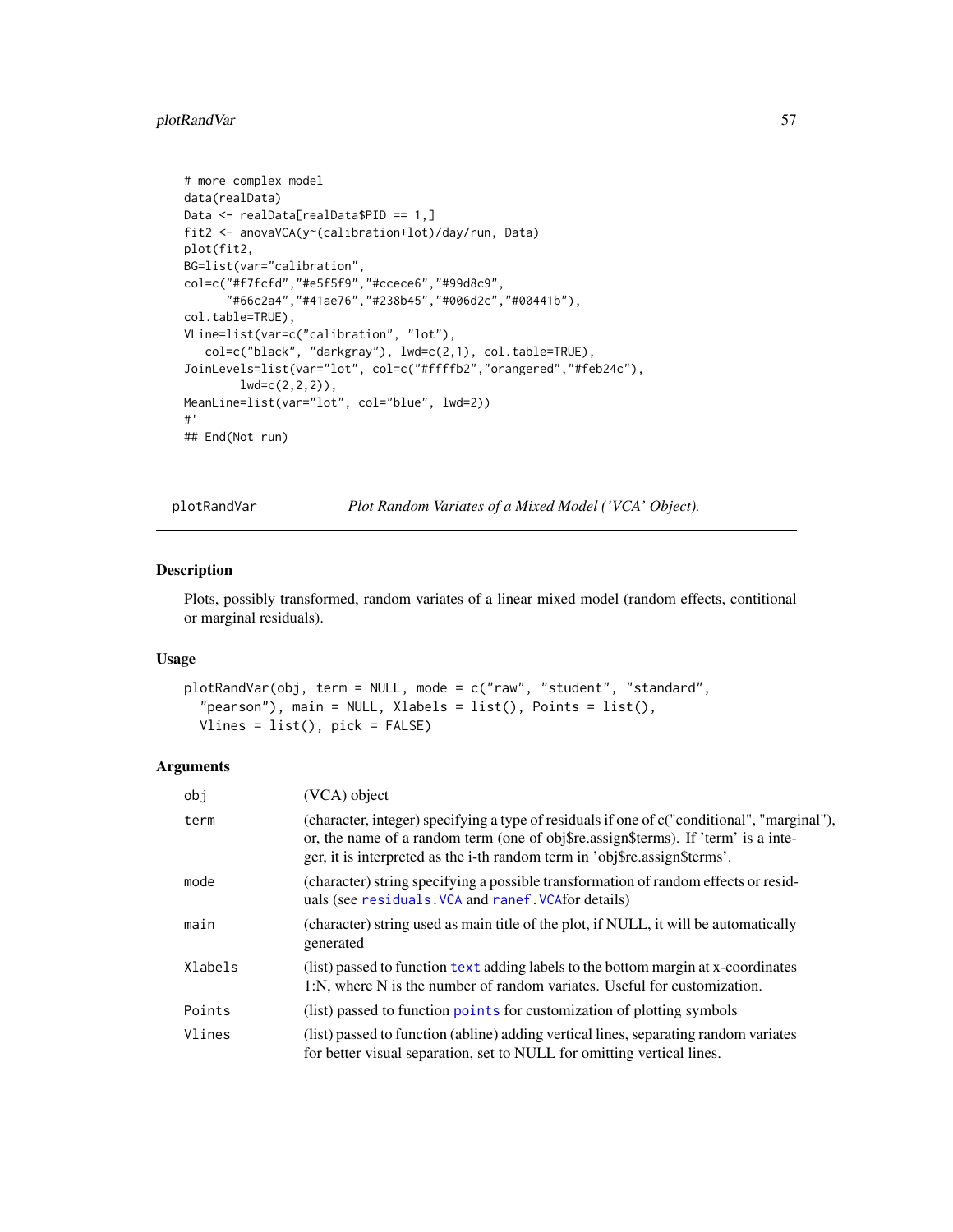pick (logical) TRUE = lets the user identify single points using the mouse, useful, when many, points were drawn where the X-labels are not readable.

#### Details

Function plots either random effects of a 'VCA' object or residuals. Parameter 'term' is used to specify either one. If 'term' is one of c("conditional", "marginal") corresponding residuals will be plotted (see [resid](#page-67-1) for details). If 'term' is either the name of a random term in the formula of the 'VCA' object or an integer specifying the i-th random term, corresponding random effects will be plotted. Both types of random variates (random effects, residuals) can be plotted untransformed ("raw"), "studentized" or "standardized". In case of residuals, one can also use the "Pearson"-type transformation.

### Author(s)

Andre Schuetzenmeister <andre.schuetzenmeister@roche.com>

## Examples

```
## Not run:
data(dataEP05A2_1)
fit <- anovaVCA(y~day/run, dataEP05A2_1)
# solve mixed model equations including random effects
fit <- solveMME(fit)
plotRandVar(fit, "cond", "stand")
plotRandVar(fit, 1, "stud") # 1st random term 'day'
plotRandVar(fit, "day", "stud") # equivalent to the above
# for larger datasets residuals can hardly be identified
# pick out interesting points with the mouse
plotRandVar(fit, "marg", "stud", pick=TRUE)
# customize the appearance
plotRandVar( fit, 1, "stud", Vlines=list(col=c("red", "darkgreen")),
Xlabels=list(offset=.5, srt=60, cex=1, col="blue"),
Points=list(col=c("black", "red", rep("black", 18)),
pch=c(3,17,rep(3,18)), cex=c(1,2,rep(1,18))))
## End(Not run)
```
print.VCA *Standard Printing Method for Objects of Class 'VCA'.*

#### Description

Function prints 'VCA' objects as returned e.g. by function [anovaVCA](#page-10-0).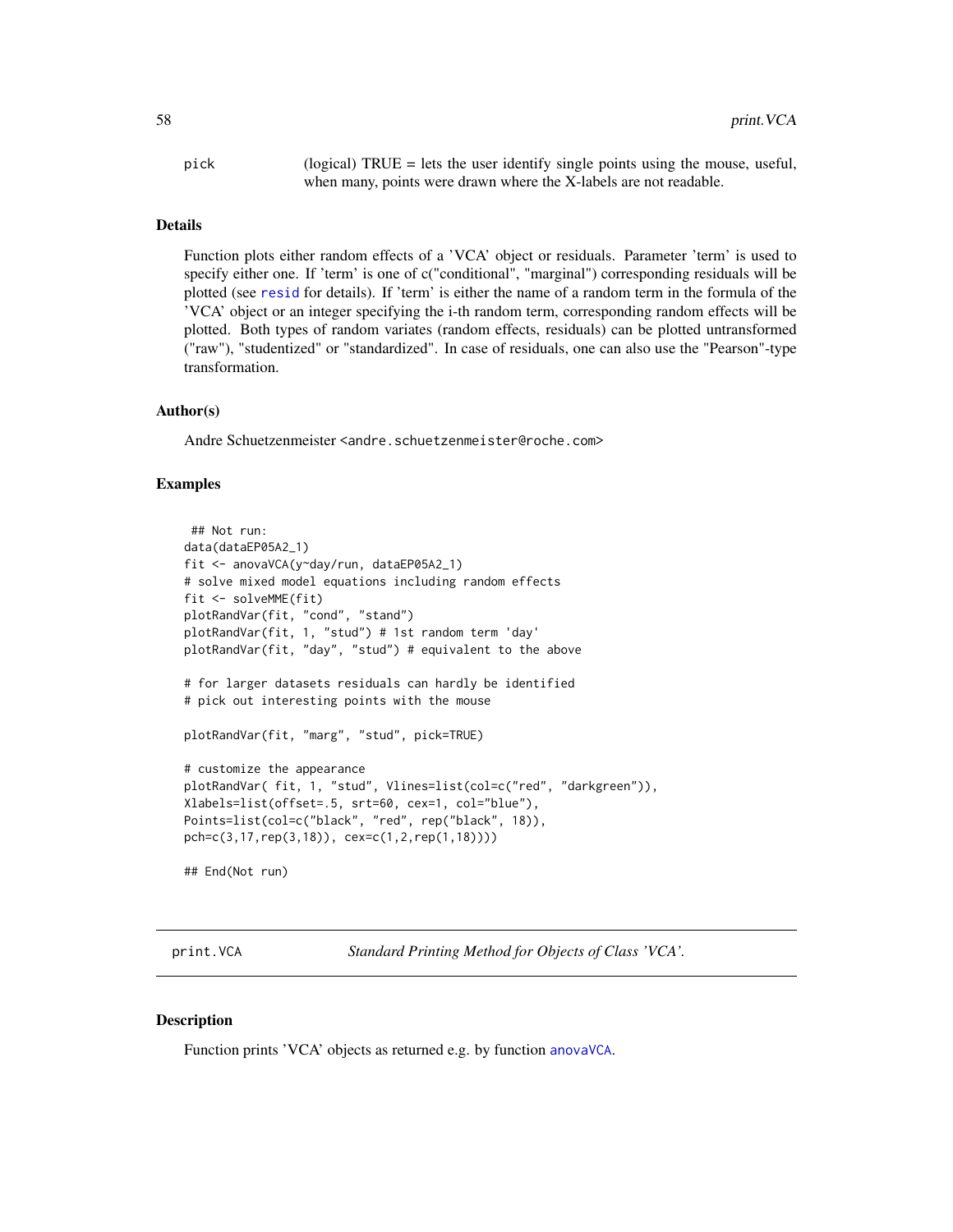# print. VCAinference 59

### Usage

```
## S3 method for class 'VCA'
print(x, digits = 6L, ...)
```
# Arguments

| $\mathsf{X}$            | (VCA) object of class 'VCA' as returned by function 'anovaVCA'.           |
|-------------------------|---------------------------------------------------------------------------|
| digits                  | (integer) number of digits numeric values are rounded to before printing. |
| $\cdot$ $\cdot$ $\cdot$ | additional arguments to be passed to or from methods.                     |

print.VCAinference *Standard Print Method for Objects of Class 'VCAinference'.*

#### Description

Prints the list-type 'VCAinference'-object as tabulated output.

### Usage

```
## S3 method for class 'VCAinference'
print(x, digits = 4L, what = c("all", "VC", "SD","CV", "VCA"), \ldots)
```
### Arguments

| x.      | (VCAinference) object                                                                                            |
|---------|------------------------------------------------------------------------------------------------------------------|
| digits  | (integer) number of decimal digits.                                                                              |
| what    | (character) one of "all", "VC", "SD", "CV", "VCA" specifying which part of the<br>'VCA'-object is to be printed. |
| $\cdot$ | additional arguments to be passed to or from methods.                                                            |

### Details

Formats the list-type objects of class 'VCAinference' for a more comprehensive presentation of results, which are easier to grasp. The default is to show the complete object (VCA ANOVA-table, VC-, SD-, and CV-CIs). Using parameter 'what' allows to restrict the printed output to certain parts. Print-function invisibly returns a matrix or a list of matrices, depending on the values of 'what', i.e. it can be used as for packing the inference-information in one or multiple matrix-objects and extracting it/them.

# Value

invisibly returns sub-elements of 'x' specified via 'what'

## Author(s)

Andre Schuetzenmeister <andre.schuetzenmeister@roche.com>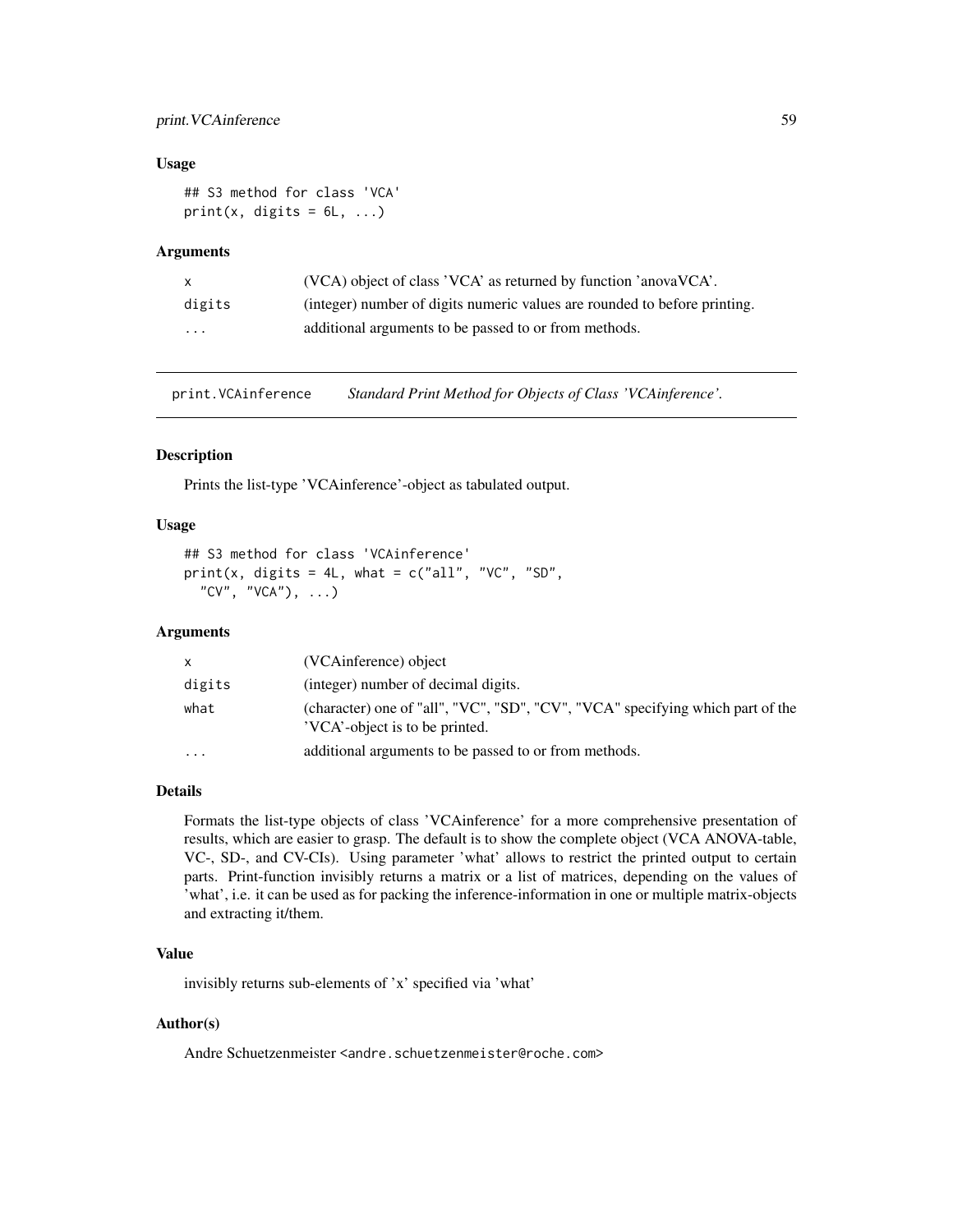60 ranef and the contract of the contract of the contract of the contract of the contract of the contract of the contract of the contract of the contract of the contract of the contract of the contract of the contract of t

# See Also

[VCAinference](#page-87-0), [anovaVCA](#page-10-0)

# Examples

```
## Not run:
# load data (CLSI EP05-A2 Within-Lab Precision Experiment)
data(dataEP05A2_1)
# perform ANOVA-estimation of variance components for a nested design
res <- anovaVCA(y~day/run, Data=dataEP05A2_1)
res
inf <- VCAinference(res)
inf
# show certain parts and extract them invisibly
CVmat <- print(inf, what="CV")
CVmat
# show numerical values with more digits
print(inf, digit=12)
## End(Not run)
```
<span id="page-59-0"></span>ranef *Generic Method for Extracting Random Effects from a Fitted Model.*

# Description

Generic Method for Extracting Random Effects from a Fitted Model.

# Usage

ranef(object, ...)

# Arguments

| object  | (object)              |
|---------|-----------------------|
| $\cdot$ | additional parameters |

# See Also

[ranef.VCA](#page-60-0)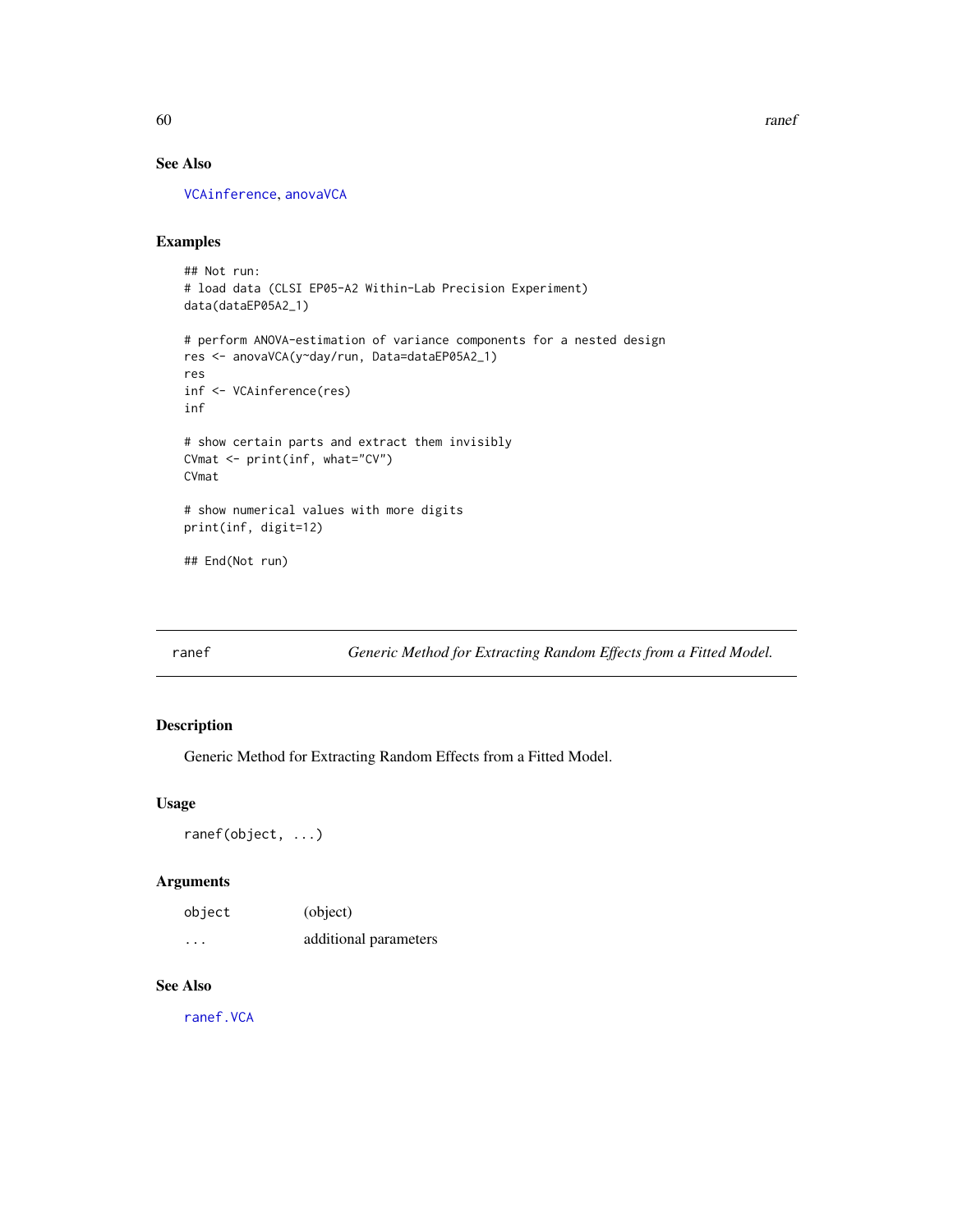<span id="page-60-0"></span>

### Description

Extract random effects and possibly apply a transformation to them (standardization, studentization).

### Usage

```
## S3 method for class 'VCA'
ranef(object, term = NULL, mode = c("raw", "student",
  "standard"), quiet = FALSE, ...)
```
# Arguments

| object   | (VCA) object from which random effects shall be extracted                                                                                                                                          |
|----------|----------------------------------------------------------------------------------------------------------------------------------------------------------------------------------------------------|
| term     | (character) string specifying a term (factor) for which random effects should be<br>extracted, one can also specify an integer which is interpreted as i-th element of<br>'obj\$res.assign\$terms' |
| mode     | (character) string or abbreviation specifying whether "raw" residuals should be<br>returned or a transformed version c("student" or "standard")                                                    |
| quiet    | (logical) $TRUE = will$ suppress any warning, which will be issued otherwise                                                                                                                       |
| $\cdots$ | additional parameters                                                                                                                                                                              |

# Details

Extracting the 'RandomEffects' element of an 'VCA' object if this exists and applying standardization (mean 0, sd 1) or studentization. For studentized random effects the i-th random effects is divided by the i-th main diagonal element of matrix  $O = GZ^TQZG$ , where G is the covariancematrix of random effects, Z is a design matrix assigning random effects to observations and matrix  $Q = V^{-1}(I - H)$  (see residuals. VCA for further details).

# References

Searle, S.R, Casella, G., McCulloch, C.E. (1992), Variance Components, Wiley New York

Laird, N.M., Ware, J.H., 1982. Random effects models for longitudinal data. Biometrics 38, 963- 974.

Schuetzenmeister, A. and Piepho, H.P. (2012). Residual analysis of linear mixed models using a simulation approach. Computational Statistics and Data Analysis, 56, 1405-1416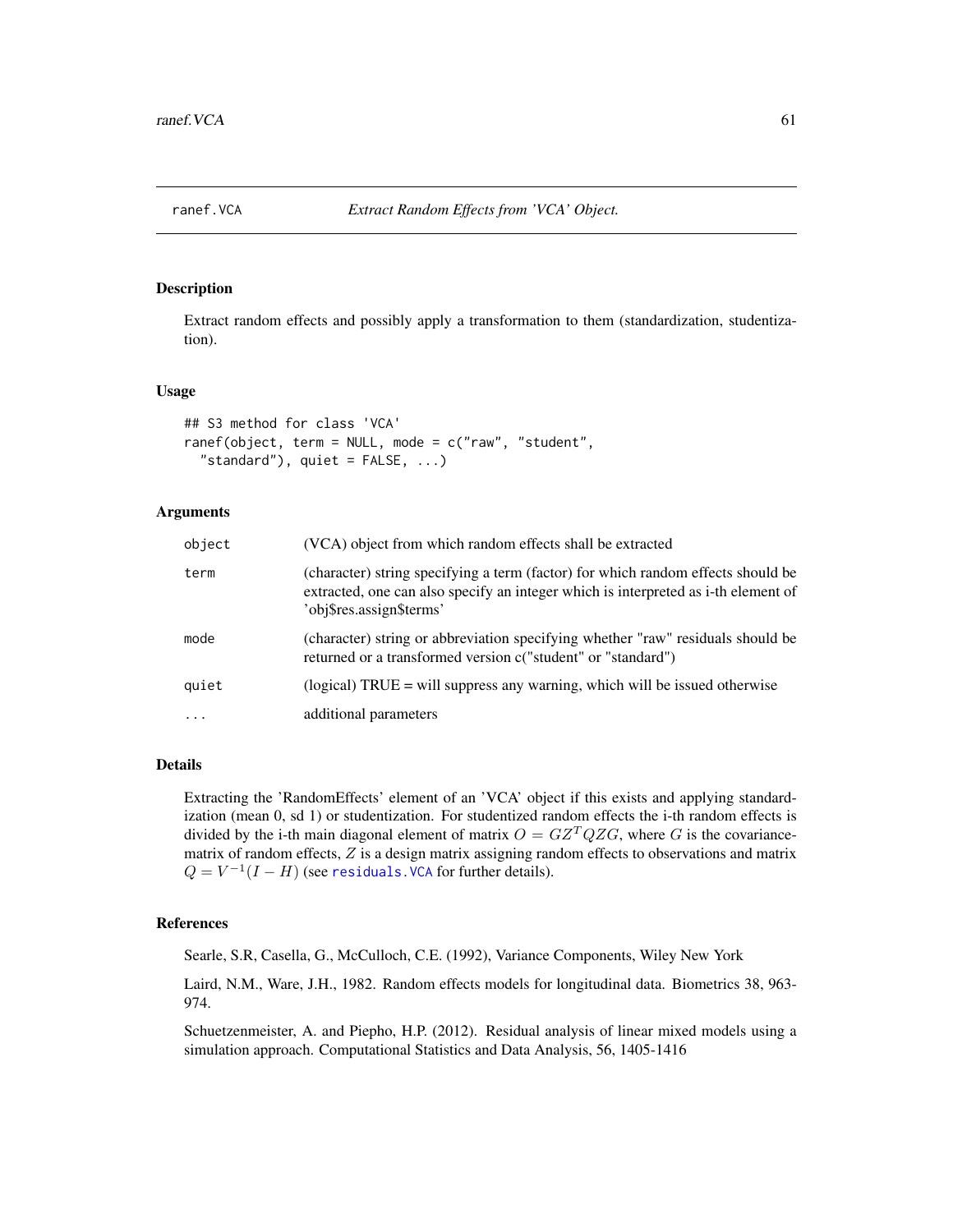# Examples

```
## Not run:
data(dataEP05A2_1)
fit <- anovaVCA(y~day/run, dataEP05A2_1)
ranef(fit)
# get variable-specific random effects (REs)
# both extract the same REs
ranef(fit, "day")
ranef(fit, 1)
# get standardized REs
ranef(fit, "day:run", "standard")
# or studentized REs
ranef(fit, 2, "stu")
## End(Not run)
```
realData *Real-World Data*

### Description

This dataset is meant to serve as real-world representative completing the collection of datasets coming with this package. There are 6 variables, one response variable  $(y')$  corresponding to concentration values of the measurand, and 5 factor variables. Variable "calibration" corresponds to the day a (re-) calibration was performed, all other variables are more or less self-explaining.

# Usage

realData

# Format

data.frame with 2268 rows and 6 variables.

<span id="page-61-0"></span>

remlMM *Fit Linear Mixed Models via REML.*

# Description

Function fits Linear Mixed Models (LMM) using Restricted Maximum Likelihood (REML).

#### Usage

```
remlMM(form, Data, by = NULL, VarVC = TRUE, cov = TRUE, quiet = FALSE)
```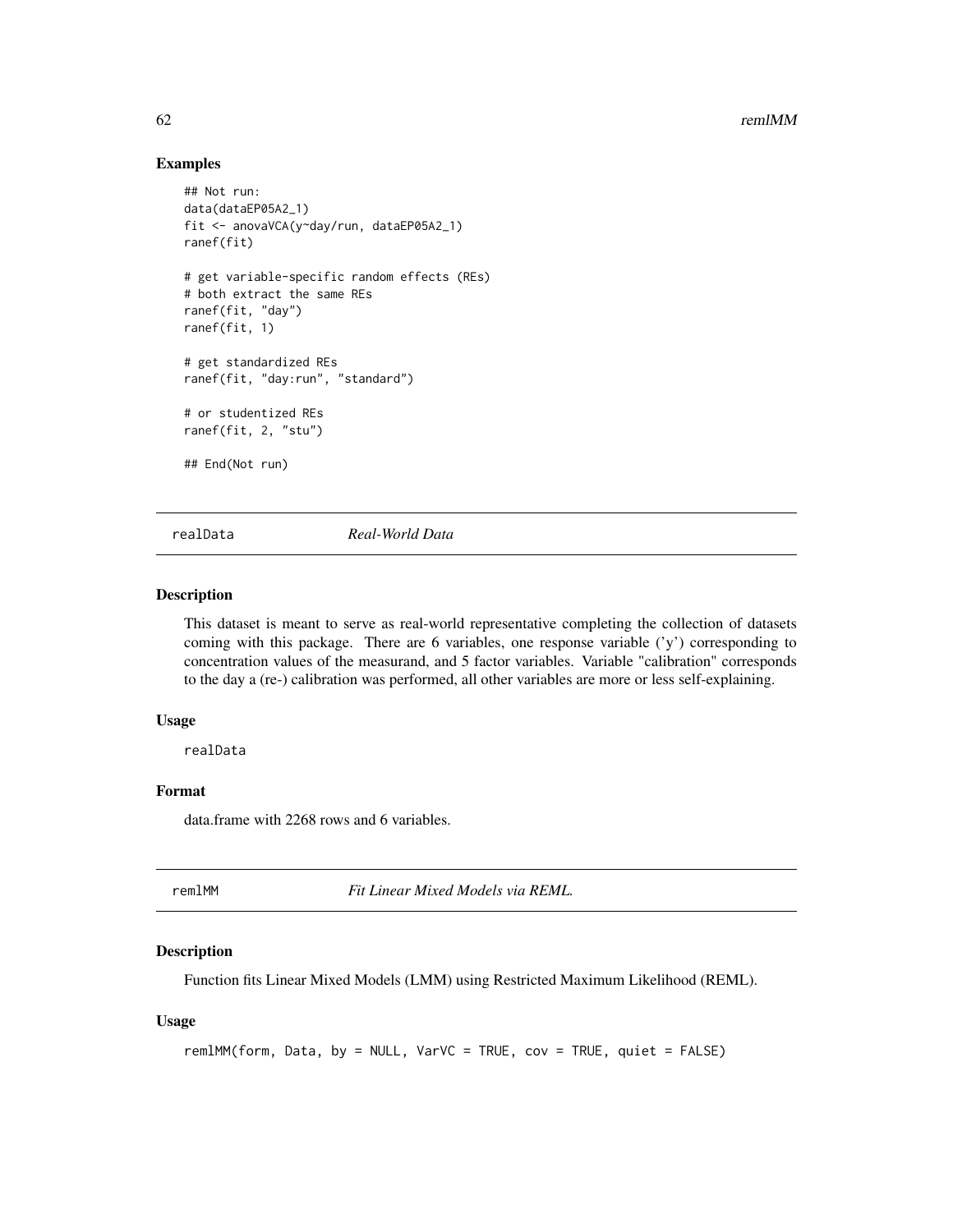#### $r = 63$

#### Arguments

| form  | (formula) specifying the model to be fit, a response variable left of the $\sim$ is<br>mandatory, random terms have to be enclosed in brackets (see details for defini-<br>tion of valid model terms)                                                                                                                                                                           |
|-------|---------------------------------------------------------------------------------------------------------------------------------------------------------------------------------------------------------------------------------------------------------------------------------------------------------------------------------------------------------------------------------|
| Data  | (data.frame) containing all variables referenced in 'form'                                                                                                                                                                                                                                                                                                                      |
| by    | (factor, character) variable specifying groups for which the analysis should be<br>performed individually, <i>i.e.</i> by-processing                                                                                                                                                                                                                                            |
| VarVC | (logical) $TRUE =$ the variance-covariance matrix of variance components will<br>be approximated using the method found in Giesbrecht & Burns $(1985)$ , which<br>also serves as basis for applying a Satterthwaite approximation of the degrees of<br>freedom for each variance component, FALSE = leaves out this step, no confi-<br>dence intervals for VC will be available |
| COV   | (logical) $TRUE = in case of non-zero covariances a block diagonal matrix will$<br>be constructed, $FALSE = a diagonal matrix with all off-diagonal element being$<br>equal to zero will be contructed                                                                                                                                                                          |
| quiet | (logical) TRUE = will suppress any warning, which will be issued otherwise                                                                                                                                                                                                                                                                                                      |

### Details

The model is formulated exactly as in function anova<sub>MM</sub>, i.e. random terms need be enclosed by round brackets. All terms appearing in the model (fixed or random) need to be compliant with the regular expression " $\binom{1}{1}$ ?[[:alnum:] \.]\*\$", i.e. they may not start with a dot and may then only consist of alpha-numeric characters, dot and underscore. Otherwise, an error will be issued.

Here, a LMM is fitted by REML using the [lmer](#page-0-0) function of the lme4-package. For all models the Giesbrechnt & Burns (1985) approximation of the variance-covariance matrix of variance components (VC) can be applied ('VarVC=TRUE'). A Satterthwaite approximation of the degrees of freedom for all VC and total variance is based on this approximated matrix using  $df = 2Z^2$ , where Z is the Wald statistic  $Z = \sigma^2 / s e(\sigma^2)$ , and  $\sigma^2$  is here used for an estimated variance. The variance of total variability, i.e. the sum of all VC is computed via summing up all elements of the variance-covariance matrix of the VC. One can constrain the variance-covariance matrix of random effects  $G$  to be either diagonal ('cov=FALSE'), i.e. all random effects are indpendent of each other (covariance is 0). If 'cov=TRUE' (the default) matrix  $G$  will be constructed as implied by the model returned by function [lmer](#page-0-0).

As for objects returned by function [anovaMM](#page-6-0) linear hypotheses of fixed effects or LS Means can be tested with functions [test.fixef](#page-75-0) and [test.lsmeans](#page-78-0). Note, that option "contain" does not work for LMM fitted via REML.

Note, that for large datasets approximating the variance-covariance matrix of VC is computationally expensive and may take very long. There is no Fisher-information matrix available for 'mer-Mod' objects, which can serve as approximation. To avoid this time-consuming step, use argument 'VarVC=FALSE' but remember, that no confidence intervals for any VC will be available. If you use Microsoft's R Open, formerly known as Revolution-R, which comes with Intel's Math Kernel Library (MKL), this will be automatically detected and an environment-optimized version will be used, reducing the computational time considerably (see examples).

# Author(s)

Andre Schuetzenmeister <andre.schuetzenmeister@roche.com>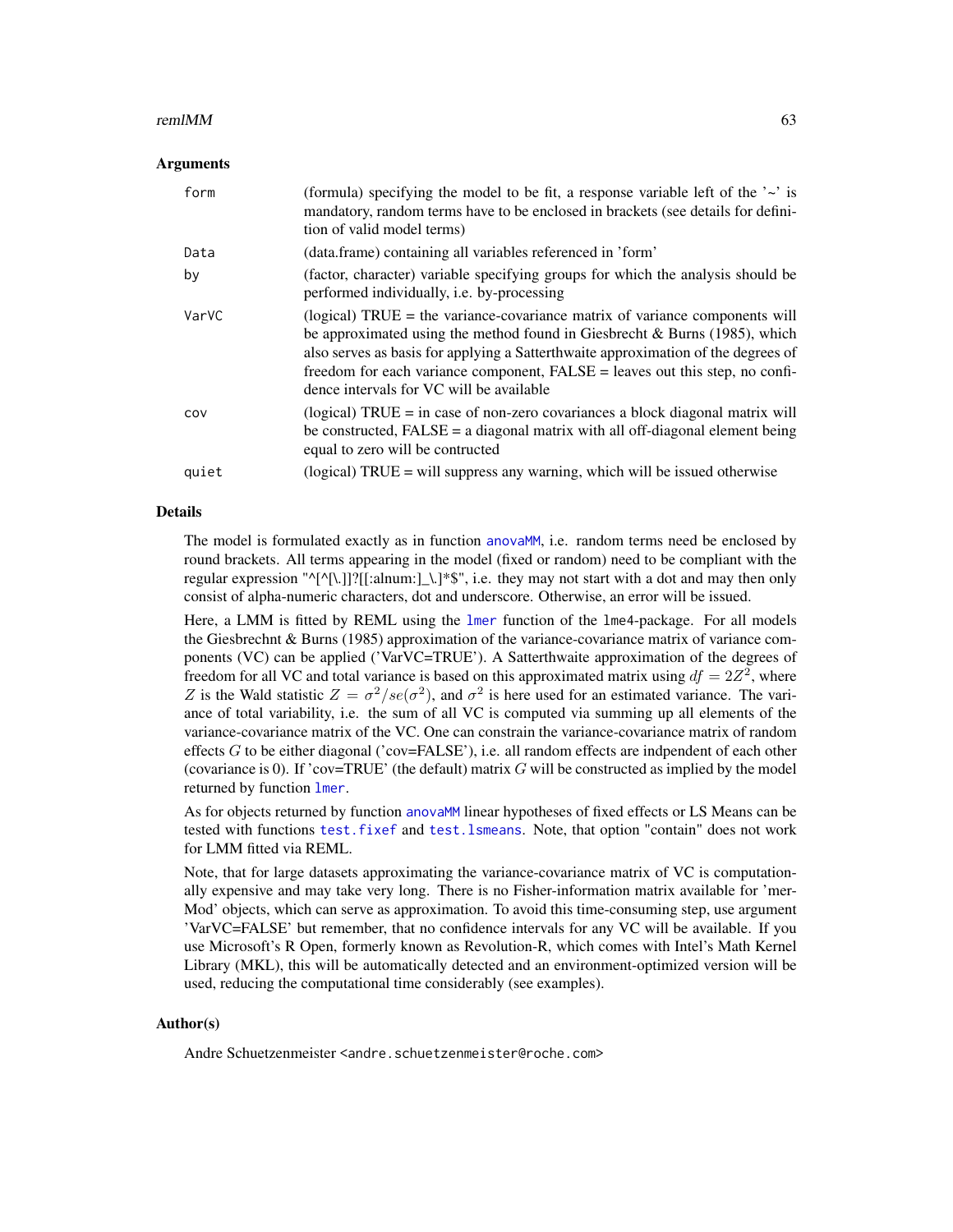### See Also

[remlVCA](#page-64-0), [VCAinference](#page-87-0), [ranef.VCA](#page-60-0), [residuals.VCA](#page-67-0), [anovaVCA](#page-10-0), [anovaMM](#page-6-0), [plotRandVar](#page-56-0), [test.fixef](#page-75-0), [test.lsmeans](#page-78-0), [lmer](#page-0-0)

```
## Not run:
data(dataEP05A2_2)
# assuming 'day' as fixed, 'run' as random
remlMM(y~day/(run), dataEP05A2_2)
# assuming both as random leads to same results as
# calling anovaVCA
remlMM(y~(day)/(run), dataEP05A2_2)
anovaVCA(y~day/run, dataEP05A2_2)
remlVCA(y~day/run, dataEP05A2_2)
# fit a larger random model
data(VCAdata1)
fitMM1 <- remlMM(y~((lot)+(device))/(day)/(run), VCAdata1[VCAdata1$sample==1,])
fitMM1
# now use function tailored for random models
fitRM1 <- anovaVCA(y~(lot+device)/day/run, VCAdata1[VCAdata1$sample==1,])
fitRM1
# there are only 3 lots, take 'lot' as fixed
fitMM2 <- remlMM(y~(lot+(device))/(day)/(run), VCAdata1[VCAdata1$sample==2,])
# the following model definition is equivalent to the one above,
# since a single random term in an interaction makes the interaction
# random (see the 3rd reference for details on this topic)
fitMM3 <- remlMM(y~(lot+(device))/day/run, VCAdata1[VCAdata1$sample==2,])
# fit same model for each sample using by-processing
lst <- remlMM(y~(lot+(device))/day/run, VCAdata1, by="sample")
lst
# fit mixed model originally from 'nlme' package
library(nlme)
data(Orthodont)
fit.lme <- lme(distance~Sex*I(age-11), random=~I(age-11)|Subject, Orthodont)
# re-organize data for using 'remlMM'
Ortho <- Orthodont
Ortho$age2 <- Ortho$age - 11
Ortho$Subject <- factor(as.character(Ortho$Subject))
fit.remlMM1 <- remlMM(distance~Sex*age2+(Subject)*age2, Ortho)
# use simplified formula avoiding unnecessary terms
fit.remlMM2 <- remlMM(distance~Sex+Sex:age2+(Subject)+(Subject):age2, Ortho)
```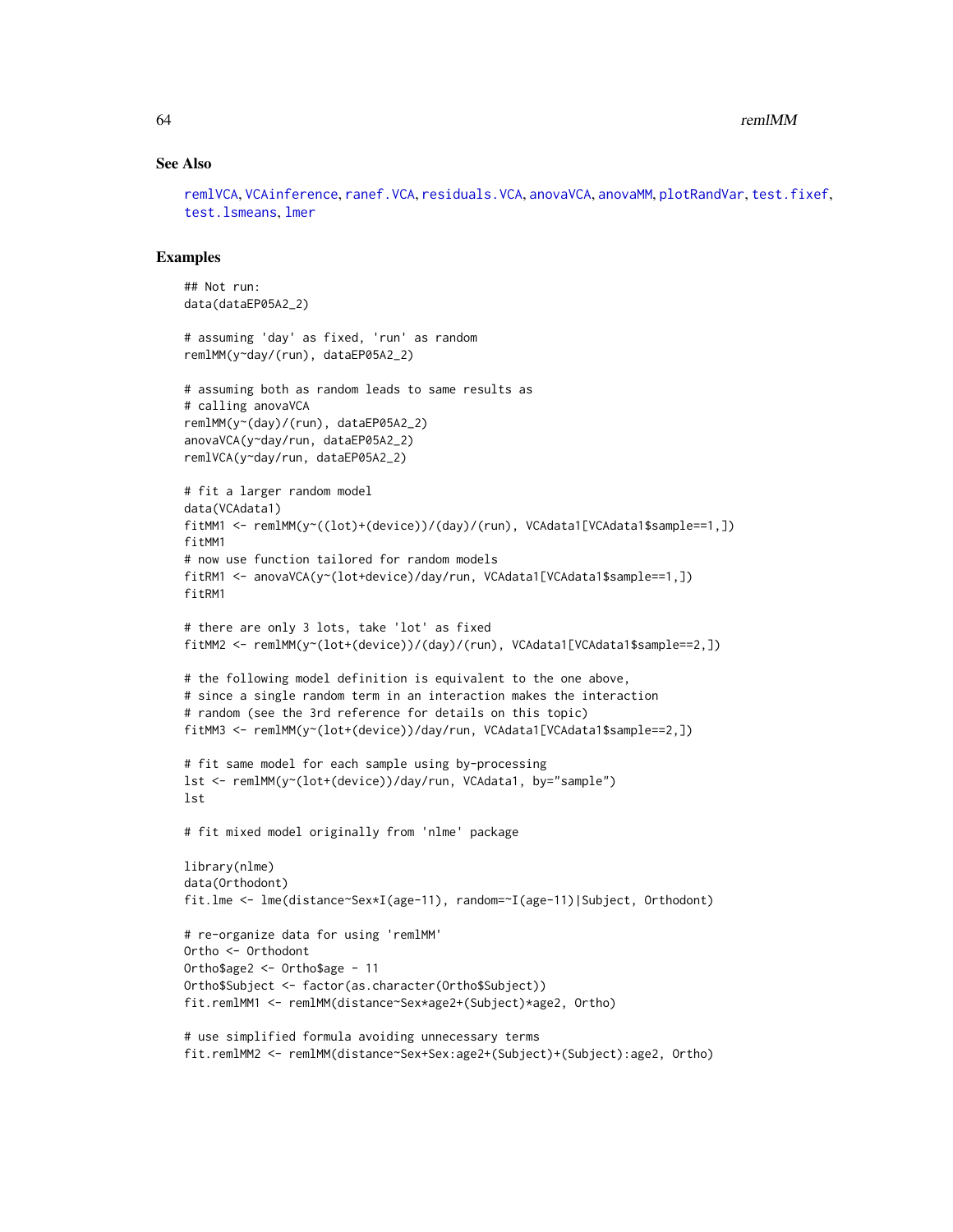### remlVCA 65

```
# and exclude intercept
fit.remlMM3 <- remlMM(distance~Sex+Sex:age2+(Subject)+(Subject):age2-1, Ortho)
# now use exclude covariance of per-subject intercept and slope
# as for models fitted by function 'anovaMM'
fit.remlMM4 <- remlMM(distance~Sex+Sex:age2+(Subject)+(Subject):age2-1, Ortho, cov=FALSE)
# compare results
fit.lme
fit.remlMM1
fit.remlMM2
fit.remlMM3
fit.remlMM4
# are there a sex-specific differences?
cmat <- getL(fit.remlMM3, c("SexMale-SexFemale", "SexMale:age2-SexFemale:age2"))
cmat
test.fixef(fit.remlMM3, L=cmat)
## End(Not run)
```
<span id="page-64-0"></span>

remlVCA *Perform (V)ariance (C)omponent (A)nalysis via REML-Estimation.*

# Description

Function performs a Variance Component Analysis (VCA) using Restricted Maximum Likelihood (REML) to fit the random model, i.e. a linear mixed model (LMM) where the intercept is the only fixed effect.

# Usage

remlVCA(form, Data, by = NULL, VarVC = TRUE, quiet = FALSE)

#### **Arguments**

| form  | (formula) specifying the model to be fit, a response variable left of the $\sim$ is<br>mandatory                                                                                                                                                                                                                                                                                       |
|-------|----------------------------------------------------------------------------------------------------------------------------------------------------------------------------------------------------------------------------------------------------------------------------------------------------------------------------------------------------------------------------------------|
| Data  | (data.frame) containing all variables referenced in 'form'                                                                                                                                                                                                                                                                                                                             |
| by    | (factor, character) variable specifying groups for which the analysis should be<br>performed individually, <i>i.e.</i> by-processing                                                                                                                                                                                                                                                   |
| VarVC | $\alpha$ (logical) TRUE = the variance-covariance matrix of variance components will<br>be approximated using the method found in Giesbrecht & Burns $(1985)$ , which<br>also serves as basis for applying a Satterthwaite approximation of the degrees of<br>freedom for each variance component, FALSE = leaves out this step, no confi-<br>dence intervals for VC will be available |
| quiet | (logical) $TRUE = will$ suppress any warning, which will be issued otherwise                                                                                                                                                                                                                                                                                                           |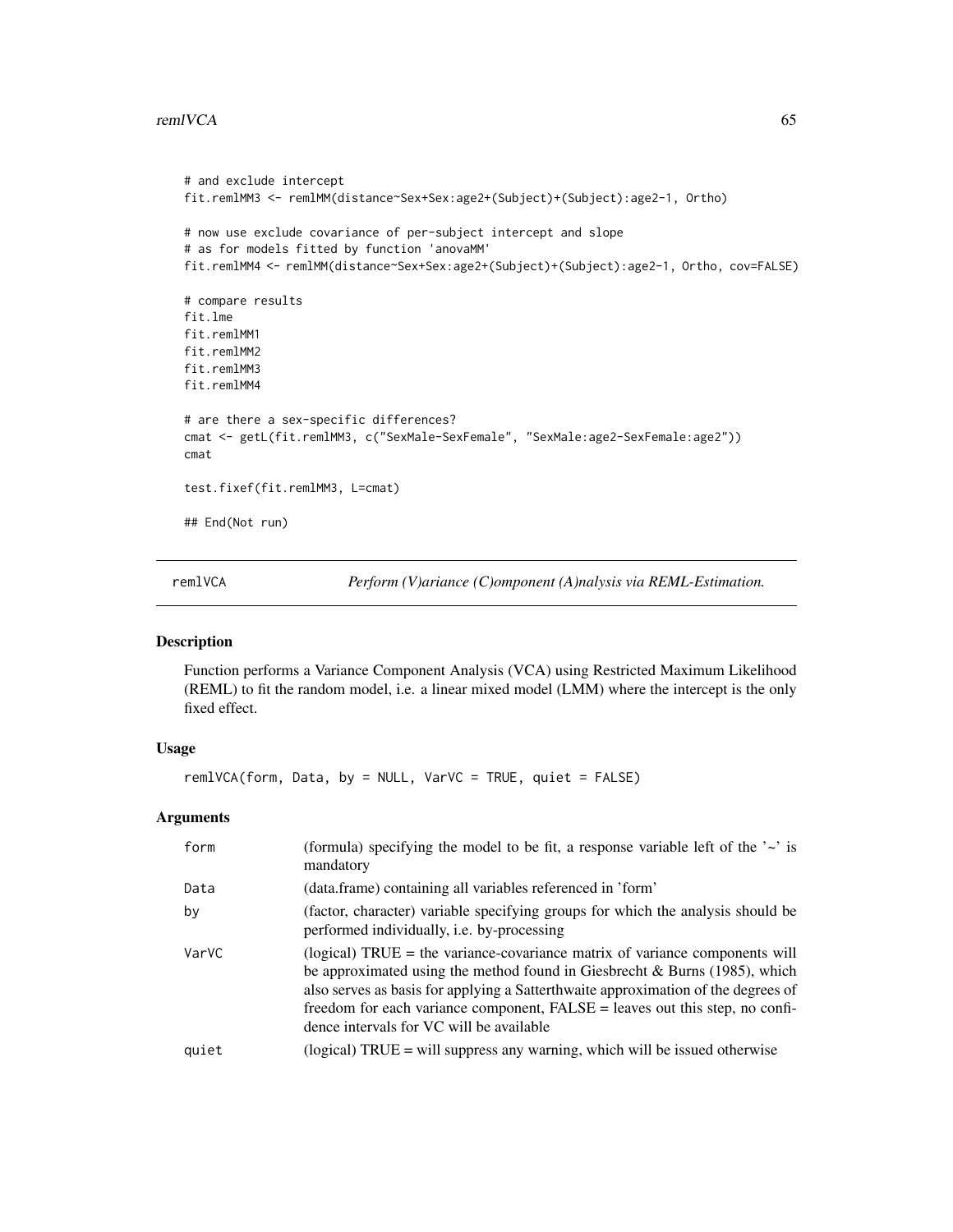### Details

Here, a variance component model is fitted by REML using the [lmer](#page-0-0) function of the lme4-package. For all models the Giesbrechnt & Burns (1985) approximation of the variance-covariance matrix of variance components (VC) is applied. A Satterthwaite approximation of the degrees of freedom for all VC and total variance is based on this approximated matrix using  $df = 2Z^2$ , where Z is the Wald statistic  $Z = \sigma^2 / se(\sigma^2)$ , and  $\sigma^2$  is here used for an estimated variance. The variance of total variability, i.e. the sum of all VC is computed via summing up all elements of the variance-covariance matrix of the VC. Note, that for large datasets approximating the variance-covariance matrix of VC is computationally expensive and may take very long. There is no Fisher-information matrix available for 'merMod' objects, which can serve as approximation. To avoid this time-consuming step, use argument 'VarVC=FALSE' but remember, that no confidence intervals for any VC will be available. If you use Microsoft's R Open, formerly known as Revolution-R, which comes with Intel's Math Kernel Library (MKL), this will be automatically detected and an environment-optimized version will be used, reducing the computational time very much (see examples).

#### Author(s)

Andre Schuetzenmeister <andre.schuetzenmeister@roche.com>

#### See Also

[remlMM](#page-61-0), [VCAinference](#page-87-0), [ranef.VCA](#page-60-0), [residuals.VCA](#page-67-0), [anovaVCA](#page-10-0), [anovaMM](#page-6-0), [plotRandVar](#page-56-0), [lmer](#page-0-0)

### Examples

## Not run:

```
# a VCA standard example
data(dataEP05A2_3)
# fit it by ANOVA first, then by REML
fit0 <- anovaVCA(y~day/run, dataEP05A2_3)
fit1 <- remlVCA(y~day/run, dataEP05A2_3)
fit0
fit1
# make example unbalanced
set.seed(107)
dat.ub <- dataEP05A2_3[-sample(1:80, 7),]
fit0ub <- anovaVCA(y~day/run, dat.ub)
fit1ub <- remlVCA(y~day/run, dat.ub)
# not that ANOVA- and REML-results now differ
fit0ub
fit1ub
### Use the six sample reproducibility data from CLSI EP5-A3
### and fit per sample reproducibility model
data(CA19_9)
fit.all <- remlVCA(result~site/day, CA19_9, by="sample")
```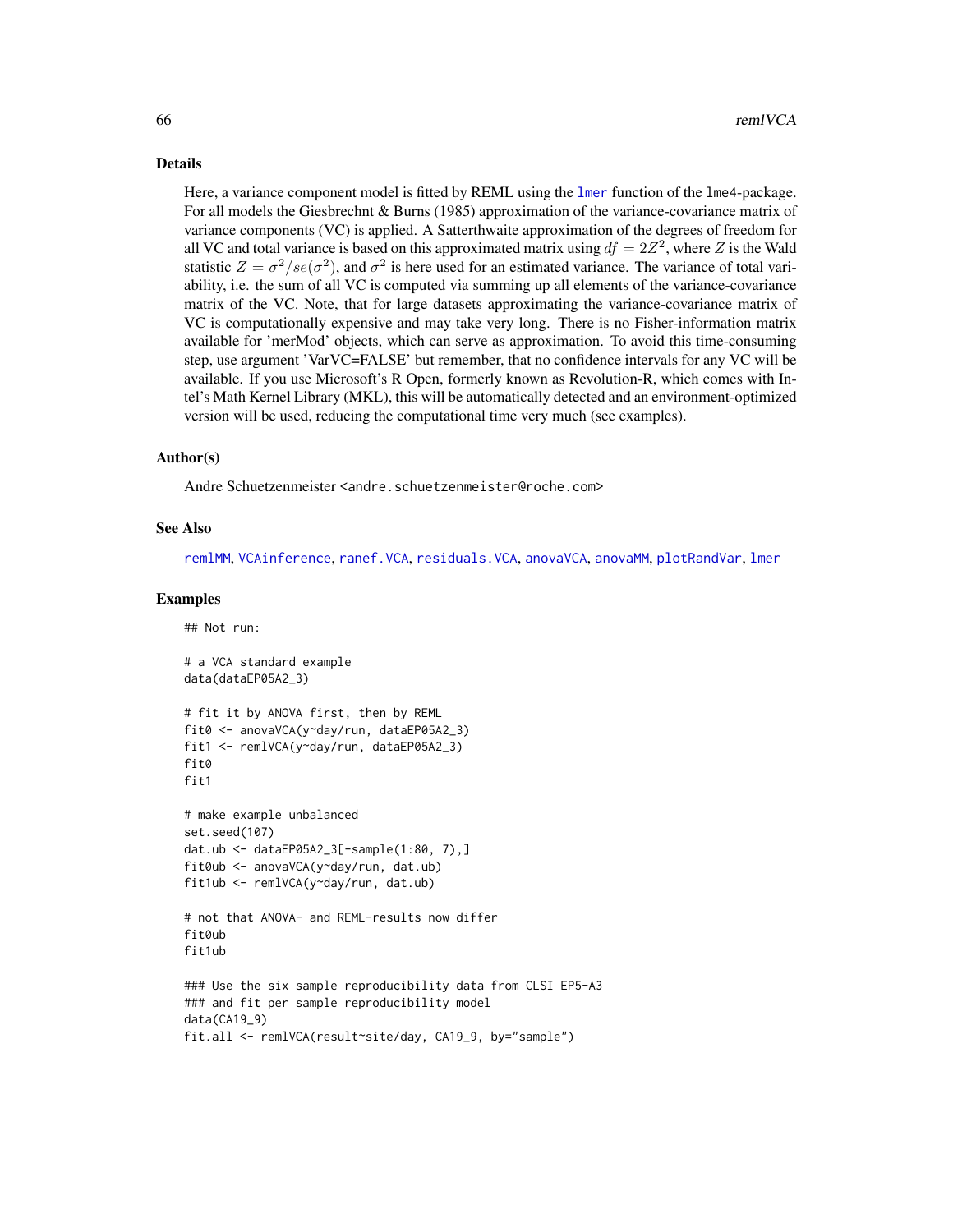```
reproMat <- data.frame(
 Sample=c("P1", "P2", "Q3", "Q4", "P5", "Q6"),
Mean= c(fit.all[[1]]$Mean, fit.all[[2]]$Mean, fit.all[[3]]$Mean,
        fit.all[[4]]$Mean, fit.all[[5]]$Mean, fit.all[[6]]$Mean),
Rep_SD=c(fit.all[[1]]$aov.tab["error","SD"], fit.all[[2]]$aov.tab["error","SD"],
         fit.all[[3]]$aov.tab["error","SD"], fit.all[[4]]$aov.tab["error","SD"],
          fit.all[[5]]$aov.tab["error","SD"], fit.all[[6]]$aov.tab["error","SD"]),
Rep_CV=c(fit.all[[1]]$aov.tab["error","CV[%]"],fit.all[[2]]$aov.tab["error","CV[%]"],
          fit.all[[3]]$aov.tab["error","CV[%]"],fit.all[[4]]$aov.tab["error","CV[%]"],
          fit.all[[5]]$aov.tab["error","CV[%]"],fit.all[[6]]$aov.tab["error","CV[%]"]),
WLP_SD=c(sqrt(sum(fit.all[[1]]$aov.tab[3:4,"VC"])),sqrt(sum(fit.all[[2]]$aov.tab[3:4, "VC"])),
        sqrt(sum(fit.all[[3]]$aov.tab[3:4,"VC"])),sqrt(sum(fit.all[[4]]$aov.tab[3:4, "VC"])),
        sqrt(sum(fit.all[[5]]$aov.tab[3:4,"VC"])),sqrt(sum(fit.all[[6]]$aov.tab[3:4, "VC"]))),
 WLP_CV=c(sqrt(sum(fit.all[[1]]$aov.tab[3:4,"VC"]))/fit.all[[1]]$Mean*100,
          sqrt(sum(fit.all[[2]]$aov.tab[3:4,"VC"]))/fit.all[[2]]$Mean*100,
          sqrt(sum(fit.all[[3]]$aov.tab[3:4,"VC"]))/fit.all[[3]]$Mean*100,
          sqrt(sum(fit.all[[4]]$aov.tab[3:4,"VC"]))/fit.all[[4]]$Mean*100,
          sqrt(sum(fit.all[[5]]$aov.tab[3:4,"VC"]))/fit.all[[5]]$Mean*100,
          sqrt(sum(fit.all[[6]]$aov.tab[3:4,"VC"]))/fit.all[[6]]$Mean*100),
 Repro_SD=c(fit.all[[1]]$aov.tab["total","SD"],fit.all[[2]]$aov.tab["total","SD"],
           fit.all[[3]]$aov.tab["total","SD"],fit.all[[4]]$aov.tab["total","SD"],
           fit.all[[5]]$aov.tab["total","SD"],fit.all[[6]]$aov.tab["total","SD"]),
Repro_CV=c(fit.all[[1]]$aov.tab["total","CV[%]"],fit.all[[2]]$aov.tab["total","CV[%]"],
           fit.all[[3]]$aov.tab["total","CV[%]"],fit.all[[4]]$aov.tab["total","CV[%]"],
          fit.all[[5]]$aov.tab["total","CV[%]"],fit.all[[6]]$aov.tab["total","CV[%]"]))
 for(i in 3:8) reproMat[,i] <- round(reproMat[,i],digits=ifelse(i%%2==0,1,3))
 reproMat
# now plot the precision profile over all samples
plot(reproMat[,"Mean"], reproMat[,"Rep_CV"], type="l", main="Precision Profile CA19-9",
xlab="Mean CA19-9 Value", ylab="CV[%]")
grid()
points(reproMat[,"Mean"], reproMat[,"Rep_CV"], pch=16)
# REML-estimation not yes optimzed to the same degree as
# ANOVA-estimation. Note, that no variance-covariance matrix
# for the REML-fit is computed (VarVC=FALSE)!
# Note: A correct analysis would be done per-sample, this is just
# for illustration.
data(VCAdata1)
system.time(fit0 <- anovaVCA(y~sample+(device+lot)/day/run, VCAdata1))
system.time(fit1 <- remlVCA(y~sample+(device+lot)/day/run, VCAdata1, VarVC=FALSE))
# The previous example will also be interesting for environments using MKL.
# Run it once in a GNU-R environment and once in a MKL-environment
# and compare computational time of both. Note, that 'VarVC' is now set to TRUE
# and variable "sample" is put into the brackets increasing the number of random
# effects by factor 10. On my Intel Xeon E5-2687W 3.1 GHz workstation it takes
# ~ 400s with GNU-R and ~25s with MKL support (MRO) both run under Windows.
system.time(fit2 <- remlVCA(y~(sample+device+lot)/day/run, VCAdata1, VarVC=TRUE))
```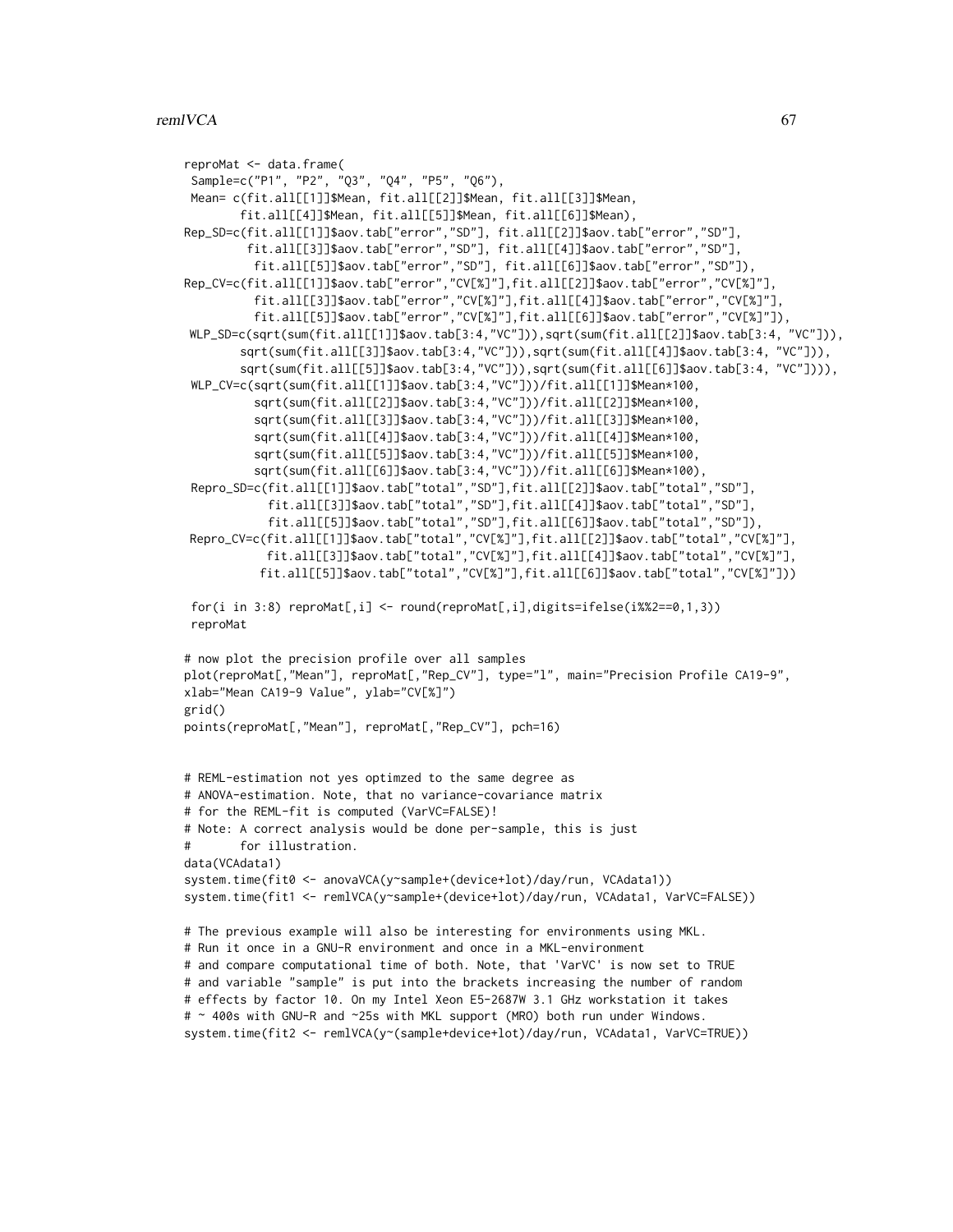```
# using the SWEEP-Operator is even faster but the variance-covariance matrix of
# VC is not automatically approximated as for fitting via REML
system.time(fit3 <- anovaVCA(y~(sample+device+lot)/day/run, VCAdata1))
fit2
fit3
## End(Not run)
```
ReproData1 *Multi-Site Data for Estimating Reproducibility Precision*

# Description

This data set consists of real-world measurements of a multi-site study aiming at quantifying reproducibility precision. Unlike in the CLSI EP05-A3 guideline, there are two runs per day with three replicated measurements per run.

# Usage

ReproData1

# Format

data.frame with 120 rows and 4 variables.

# References

Approved Guideline CLSI EP05-A3 - Evaluation of Precision Performance of Quantitative Measurement Methods. <www.clsi.org>

<span id="page-67-0"></span>residuals.VCA *Extract Residuals of a 'VCA' Object.*

# <span id="page-67-1"></span>Description

Function extracts marginal or conditional residuals from a 'VCA' object, representing a linear mixed model.

# Usage

```
## S3 method for class 'VCA'
residuals(object, type = c("conditional", "marginal"),
 mode = c("raw", "student", "standard", "pearson"), quiet = FALSE, ...)
```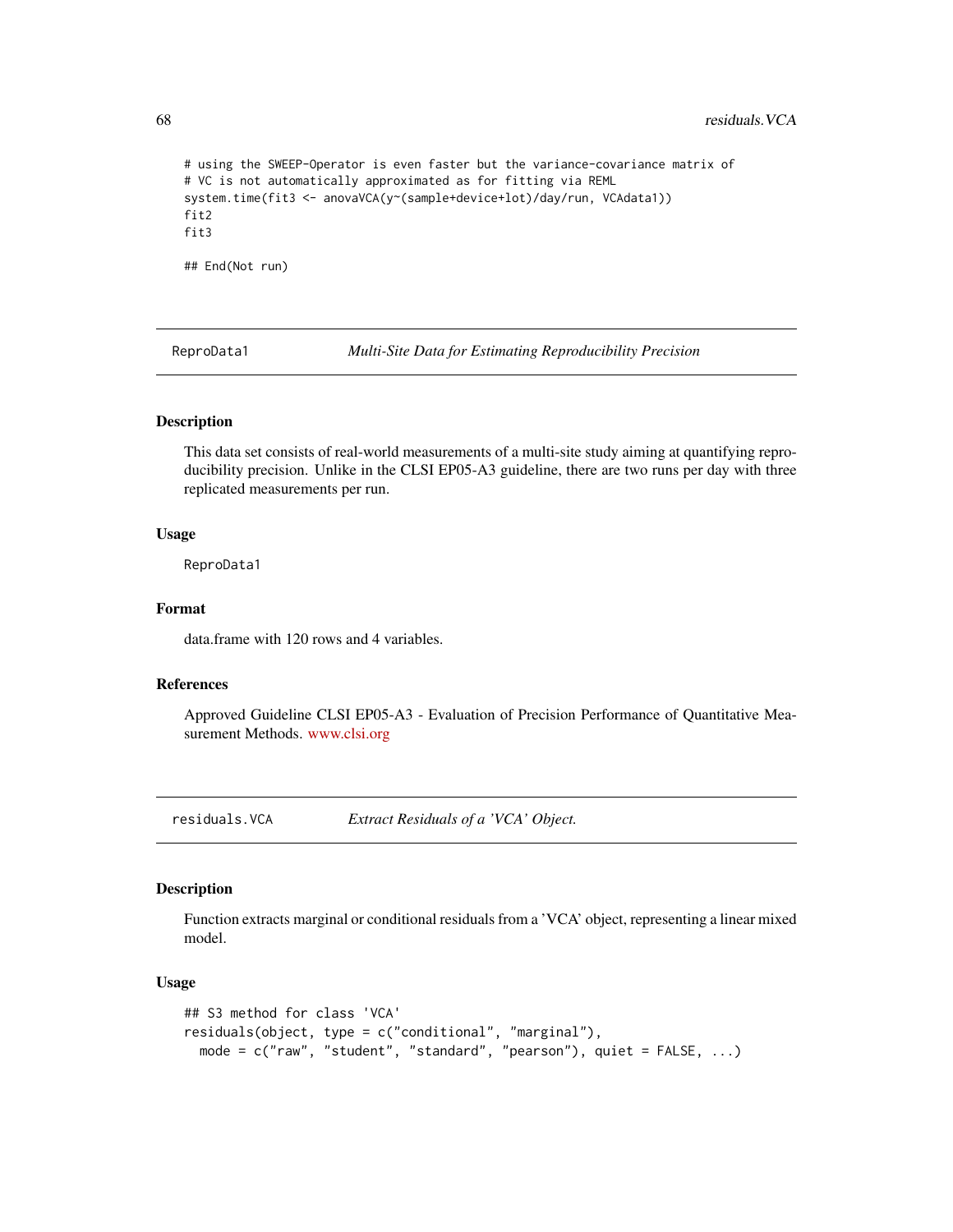### residuals. VCA 69

#### Arguments

| object   | (VCA) object                                                                                                                                                                                                                  |
|----------|-------------------------------------------------------------------------------------------------------------------------------------------------------------------------------------------------------------------------------|
| type     | (character) string specifying the type of residuals to be returned, valid options<br>are "marginal" and "conditional" or abbreviations                                                                                        |
| mode     | (character) string or abbreviation specifying the specific transformation applied<br>to a certain type of residuals. There are "raw" (untransformed), "standardized",<br>"studentized" and "pearson" (see details) residuals. |
| quiet    | (logical) $TRUE =$ will suppress any warning, which will be issued otherwise                                                                                                                                                  |
| $\cdots$ | additional parameters                                                                                                                                                                                                         |

# Details

There are two types of residuals which can be extraced from a 'VCA' object. Marginal residuals correspond to  $e_m = y - \hat{y}$ , where  $\hat{y} = Xb$  with X being the design matrix of fixed effects and b being the column vector of fixed effects parameter estimates. Conditional residuals are defined as  $e_c = y - Xb - Zg$ , where Z corresponds to the designs matrix of random effects g. Whenever 'obj' is a pure-error model, e.g. 'y~1' both options will return the same values  $y - Xb$  and b corresponds to the intercept. Each type of residuals can be standardized, studentized, or transformed to pearsontype residuals. The former corresponds to a transformation of residuals to have mean 0 and variance equal to 1  $((r-\bar{r})/\sigma_r)$ . Studentized residuals emerge from dividing raw residuals by the square-root of diagonal elements of the corresponding variance-covariance matrix. For conditional residuals, this is  $Var(c) = P = RQR$ , with  $Q = V^{-1}(I - H)$ ,  $H = XT$  being the hat-matrix, and  $T =$  $(X^T V^{-1} X)^{-1} X^T V^{-1}$ . For marginal residuals, this matrix is  $Var(m) = O = V - Q$ . Here,  $>^T <$ denotes the matrix transpose operator, and  $>^{-1}$  < the regular matrix inverse. Pearson-type residuals are computed in the same manner as studentized, only the variance-covariance matrices differ. For marginal residuals this is equal to  $Var(y) = V$ , for conditional residuals this is  $Var(c) = R$  (see [getV](#page-41-0) for details).

# Author(s)

Andre Schuetzenmeister <andre.schuetzenmeister@roche.com>

### References

Hilden-Minton, J. A. (1995). Multilevel diagnostics for mixed and hierarchical linear models. Dissertation, University of California, Los Angeles.

Nobre, J. S. & Singer, J. M. (2007). Residual analysis for linear mixed models. Biometrical Journal, 49, 863-875.

Schuetzenmeister, A. and Piepho, H.P. (2012). Residual analysis of linear mixed models using a simulation approach. Computational Statistics and Data Analysis, 56, 1405-1416

### See Also

[ranef](#page-59-0), [anovaVCA](#page-10-0), [anovaMM](#page-6-0)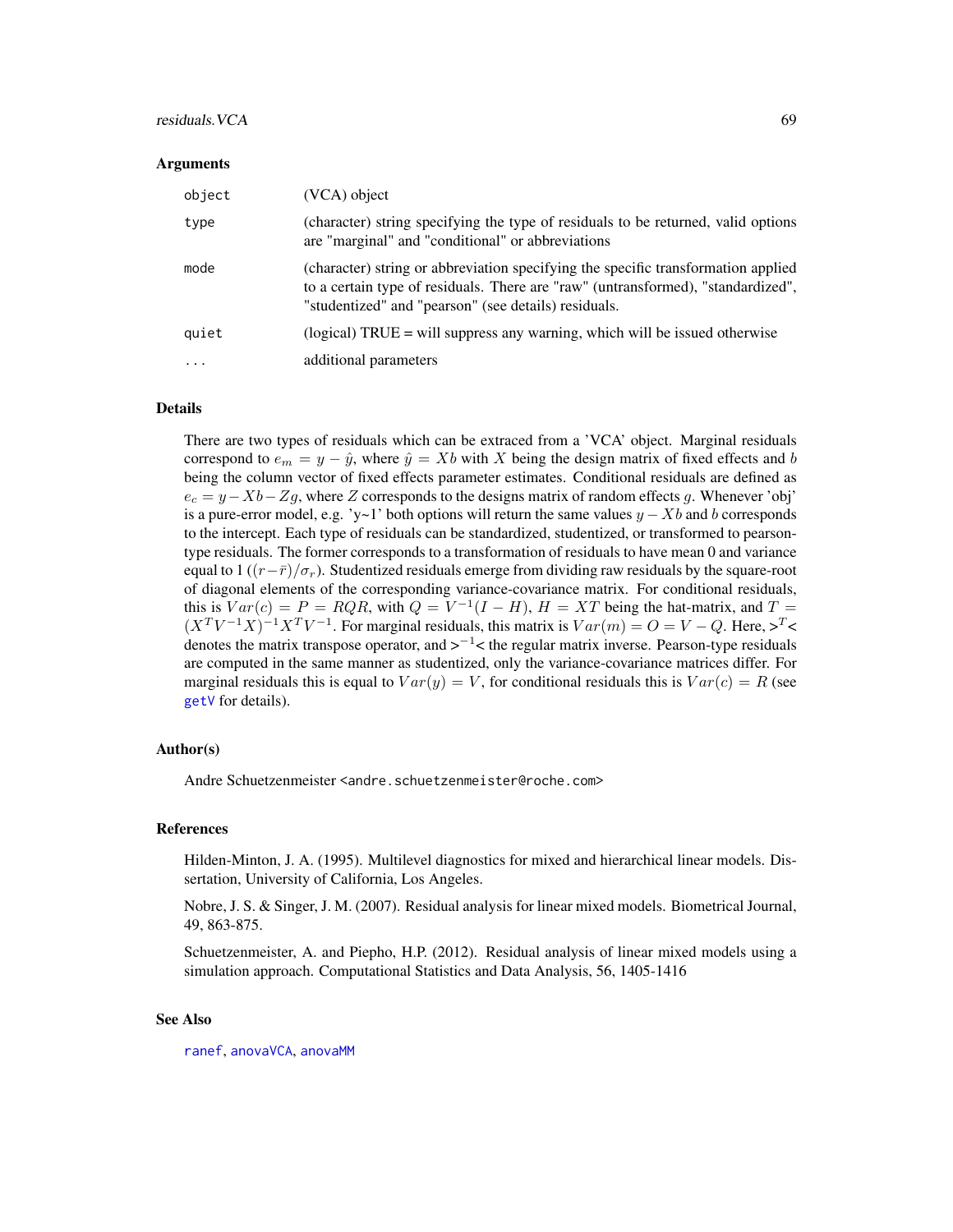# Examples

```
## Not run:
data(VCAdata1)
datS1 <- VCAdata1[VCAdata1$sample==1,]
fit1 <- anovaVCA(y~(lot+device)/(day)/(run), datS1)
# default is conditional (raw) residuals
resid(fit1)
resid(fit1, "m")
# get standardized version
resid(fit1, mode="stand") # conditional residuals (default)
resid(fit1, "marg", "stand") # marginal residuals
# get studentized version, taking their
# covariances into account
resid(fit1, mode="stud") # conditional residuals (default)
resid(fit1, "marg", "stud") # marginal residuals
## End(Not run)
```
SattDF *Satterthwaite Approximation for Total Degrees of Freedom and for Single Variance Components.*

# Description

This function estimates degrees of freedom of the total variance (type="total") in random models or individual variance components (type="individual"). It bases on the results of the unified approach to ANOVA-type estimation of variance components as implemented in functions [anovaVCA](#page-10-0) and [anovaMM](#page-6-0).

# Usage

```
SattDF(MS, Ci, DF, type = c("total", "individual"))
```
#### Arguments

| <b>MS</b> | (numeric) vector of sequential mean squares (ANOVA type-1).                                                                                                             |
|-----------|-------------------------------------------------------------------------------------------------------------------------------------------------------------------------|
| Ci        | (matrix) where elements are numeric values representing the inverse of the coef-<br>ficient matrix for calculation of expected mean squares (see anovaVCA, getCmatrix). |
| DF        | (numeric) vector with the degrees of freedom for each factor in a ANOVA type-1<br>model.                                                                                |
| type      | (character) string specifying whether "total" degrees of freedom should be ap-<br>proximated or those of individual variance components                                 |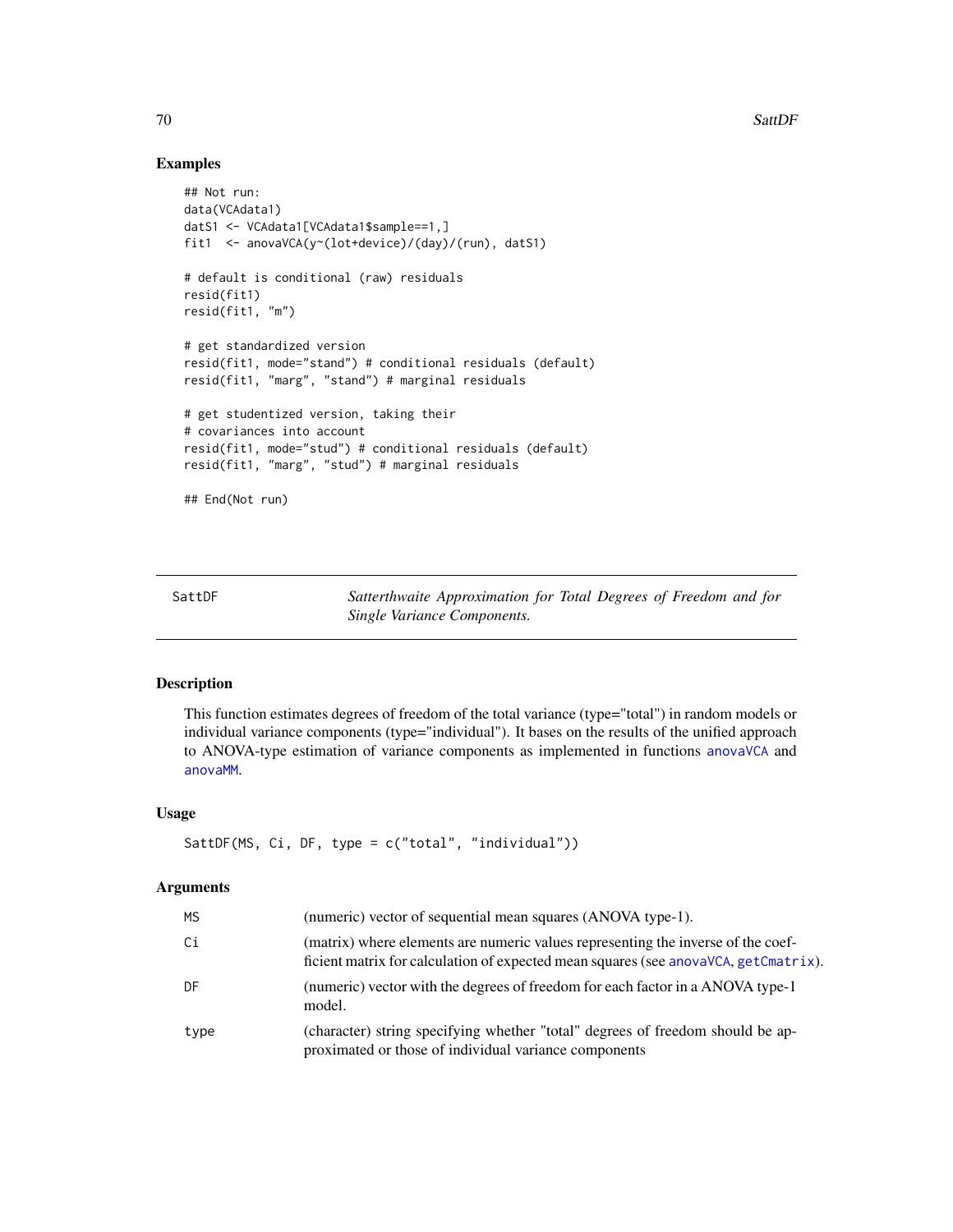$S$ inv  $71$ 

# Details

Function is used internally, thus, it is not exported. Option 'type="total"' is used in functions [anovaVCA](#page-10-0) and [anovaMM](#page-6-0) for approximating total DF. Option 'type="individual"' is used in function [VCAinference](#page-87-0) when choosing 'ci.method="satterthwaite"' for approximating DFs for individual variance components.

# Value

numeric value representing the Satterthwaite DFs of the total variance.

# Author(s)

Andre Schuetzenmeister <andre.schuetzenmeister@roche.com>

# Examples

```
## Not run:
data(dataEP05A2_2)
res <- anovaVCA(y~day/run, dataEP05A2_2)
VCA:::SattDF(res$aov.tab[-1,"MS"], getMat(res, "Ci.MS"), res$aov.tab[-1,"DF"], type="tot")
# now approximating individual DF for variance components
VCA:::SattDF(res$aov.tab[-1,"MS"], getMat(res, "Ci.MS"), res$aov.tab[-1,"DF"], type="i")
## End(Not run)
```
Sinv *Calling C-implementation of the SWEEP-Operator for Matrix-Inversion*

# Description

Function calls a fast C-implementation of the SWEEP operator using the transpose of the matrix to be swept for generating a generalized inverse of a matrix for which no regular matrix invers exists.

#### Usage

Sinv(M, tol = .Machine\$double.eps)

#### Arguments

| М   | (matrix) matrix, representing the augmented matrix $X'X$    |
|-----|-------------------------------------------------------------|
| tol | (numeric) value used to check numerical equivalence to zero |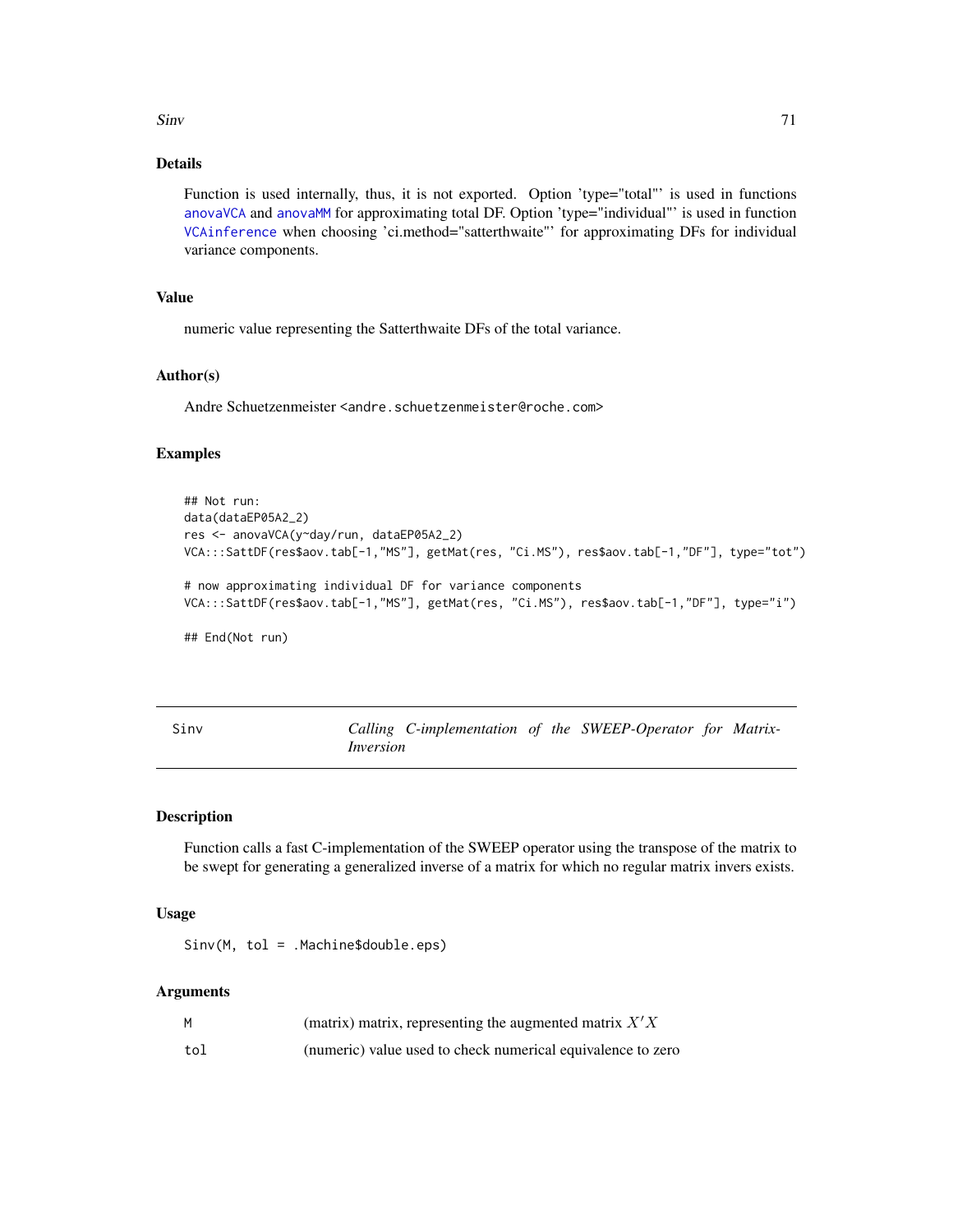# Details

Transposing prior to applying the SWEEP-operator speeds up things since the complete matrix is stored in memory in consecutive manner. This version of the SWEEP-operator is intended for matrix inversion only, thus, not computing ANOVA sum of squares and number of linear dependencies (see function [Csweep](#page-21-0)).

This is an utility-function not intended to be called directly.

# Value

(Matrix) object corresponding to the inverted matrix

### Author(s)

Andre Schuetzenmeister <andre.schuetzenmeister@roche.com>

# Examples

```
## Not run:
M \leq - matrix(c(4,-6,6,-9),2)
solve(m) # regular inverse does not exist
Mi1 <- MPinv(M) # MASS-implementation 'ginv'
Mi1
M %*% Mi1 %*% M # should be M
Mi2 <- VCA:::Sinv(M)
Mi2
M %*% Mi2 %*% M # should be M
## End(Not run)
```
sleepstudy *sleepstudy dataset from R-package 'lme4'*

### Description

The average reaction time per day for subjects in a sleep deprivation study. On day 0 the subjects had their normal amount of sleep. Starting that night they were restricted to 3 hours of sleep per night. The observations represent the average reaction time on a series of tests given each day to each subject.

### Usage

sleepstudy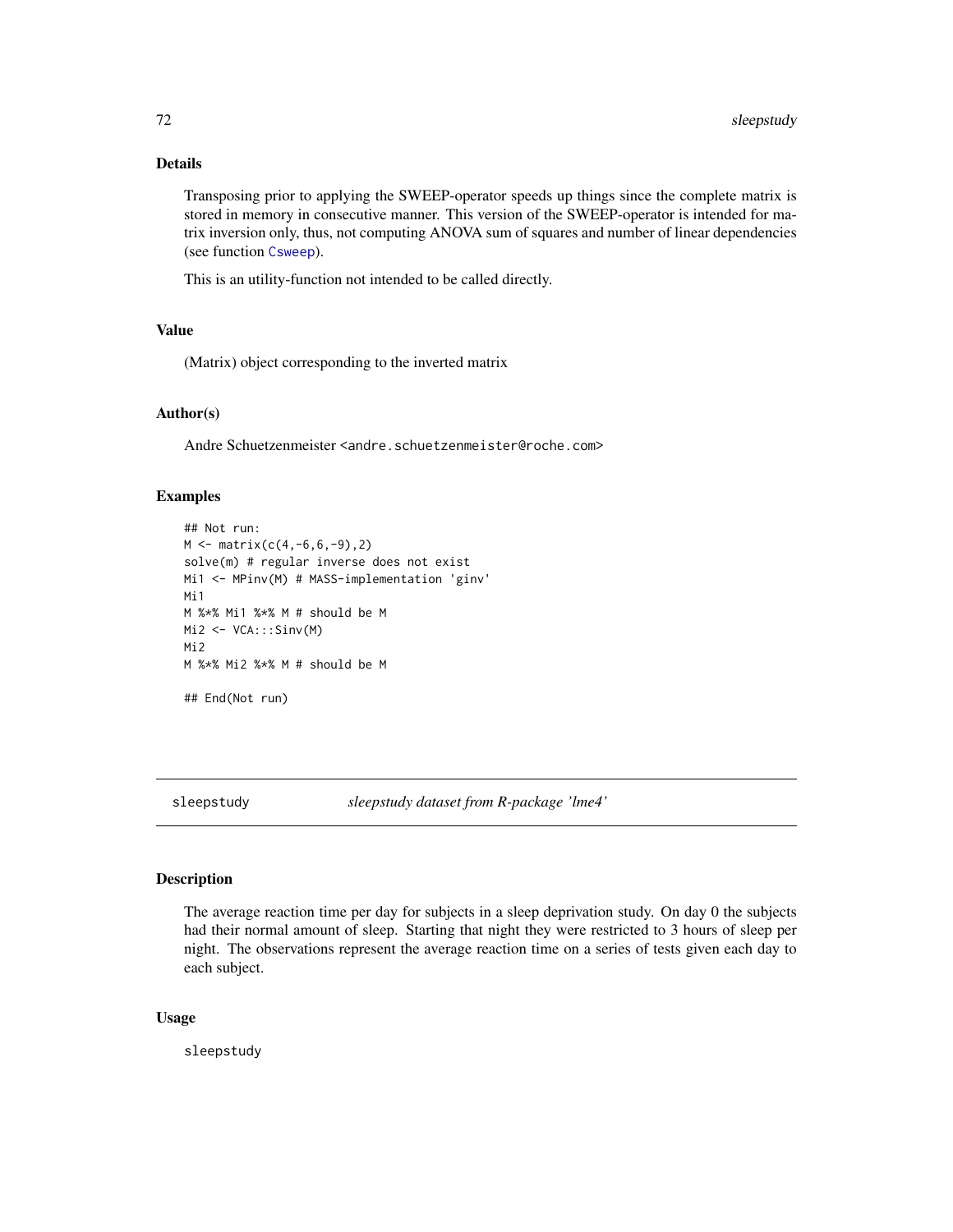#### <span id="page-72-0"></span>Solve 73

# Format

A data frame with 180 observations on the following 3 variables.

• Reaction

Average reaction time (ms)

• Days

Number of days of sleep deprivation

• Subject

Subject number on which the observation was made.

# References

Gregory Belenky, Nancy J. Wesensten, David R. Thorne, Maria L. Thomas, Helen C. Sing, Daniel P. Redmond, Michael B. Russo and Thomas J. Balkin (2003) Patterns of performance degradation and restoration during sleep restriction and subsequent recovery: a sleep dose-response study. Journal of Sleep Research 12, 1-12.

Solve *Solve System of Linear Equations using Inverse of Cholesky-Root.*

# Description

Function solves a system of linear equations, respectively, inverts a matrix by means of the inverse Cholesky-root.

# Usage

Solve(X, quiet = FALSE)

#### Arguments

|       | (matrix, Matrix) object to be inverted                                              |
|-------|-------------------------------------------------------------------------------------|
| auiet | $\alpha$ (logical) TRUE = will suppress any warning, which will be issued otherwise |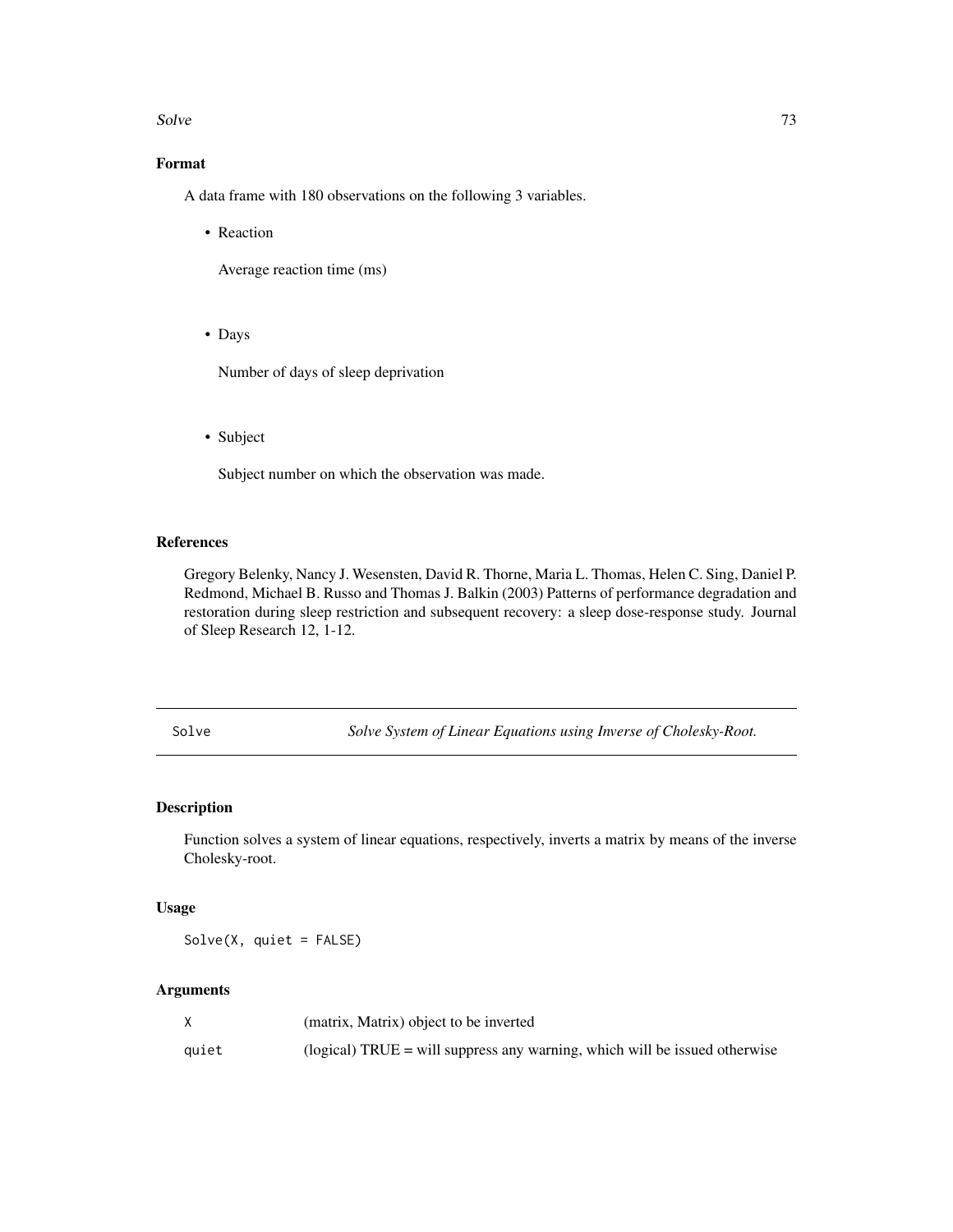# Details

This function is intended to reduce the computational time in function [solveMME](#page-73-0) which computes the inverse of the square variance- covariance Matrix of observations. It is considerably faster than function [solve](#page-0-0) (see example). Whenever an error occurs, which is the case for non positive definite matrices 'X', function [MPinv](#page-53-0) is called automatically yielding a generalized inverse (Moore-Penrose inverse) of 'X'.

# Value

(matrix, Matrix) corresponding to the inverse of X

#### Author(s)

Andre Schuetzenmeister <andre.schuetzenmeister@roche.com>

# Examples

```
## Not run:
# following complex (nonsense) model takes pretty long to fit
system.time(res.sw <- anovaVCA(y~(sample+lot+device)/day/run, VCAdata1))
# solve mixed model equations (not automatically done to be more efficient)
system.time(res.sw <- solveMME(res.sw))
# extract covariance matrix of observations V
V1 <- getMat(res.sw, "V")
V2 \leftarrow as.matrix(V1)system.time(V2i <- solve(V2))
system.time(V1i <- VCA:::Solve(V1))
V1i <- as.matrix(V1i)
dimnames(V1i) <- NULL
dimnames(V2i) <- NULL
all.equal(V1i, V2i)
```
## End(Not run)

<span id="page-73-0"></span>

solveMME *Solve Mixed Model Equations.*

## Description

Function solves the Mixed Model Equations (MME) to estimate fixed and random effects.

#### Usage

```
solveMME(obj)
```
#### Arguments

obj ... (VCA) object

<span id="page-73-1"></span>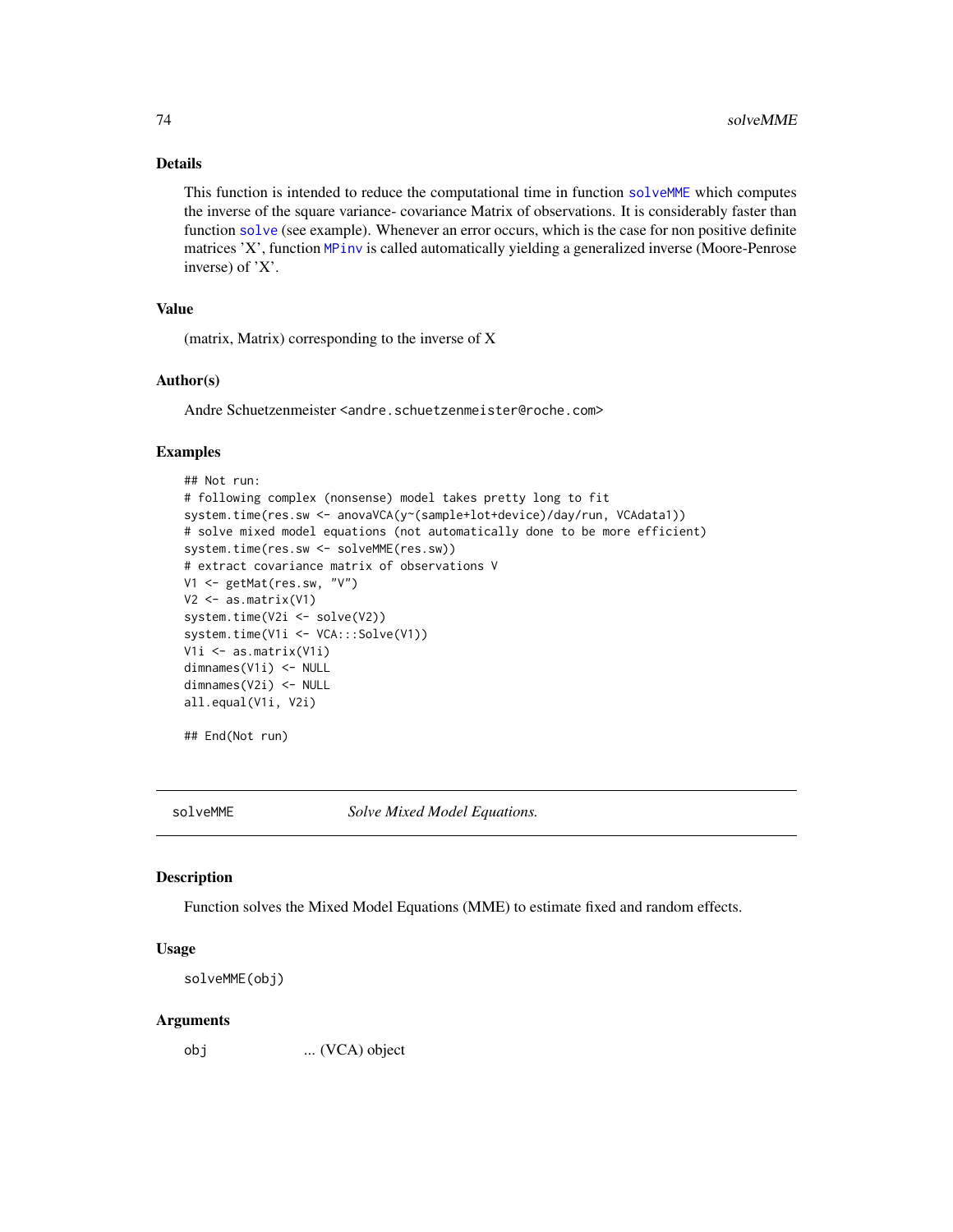# <span id="page-74-0"></span>stepwise VCA 75

# Details

This function is for internal use only, thus, not exported.

# Value

(VCA) object, which has additional elements "RandomEffects" corresponding to the column vector of estimated random effects, "FixedEffects" being the column vector of estimated fixed effects. Element "Matrices" has additional elements referring to the elements of the MMEs and element "VarFixed" corresponds to the variance-covariance matrix of fixed effects.

# Author(s)

Andre Schuetzenmeister <andre.schuetzenmeister@roche.com>

# Examples

```
## Not run:
data(dataEP05A2_1)
fit <- anovaVCA(y~day/run, dataEP05A2_1, NegVC=TRUE)
fit <- solveMME(fit)
ranef(fit)
```
## End(Not run)

stepwiseVCA *Bottom-Up Step-Wise VCA-Analysis of the Complete Dataset.*

# Description

Function performs step-wise VCA-analysis on a fitted VCA-object by leaving out N-1 to 0 top-level variance components (VC).

# Usage

```
stepwiseVCA(obj, VarVC = FALSE, VarVC.method = c("scm", "gb"))
```
# Arguments

| obj          | (VCA) object representing the complete analysis                                                                                                                                                                                                                         |
|--------------|-------------------------------------------------------------------------------------------------------------------------------------------------------------------------------------------------------------------------------------------------------------------------|
| VarVC        | (logical) TRUE = estimate complete variance-covariance matrix of variance<br>components and include corresponding sub-matrices in result-objects of the step-<br>wise analysis. This allows to cosntruct confidence intervals on all VCs via func-<br>tion VCAinference |
| VarVC.method | (character) string specifying the algorithm to be used for estimating variance-<br>covariance matrix of VCs (see anovaMM for details).                                                                                                                                  |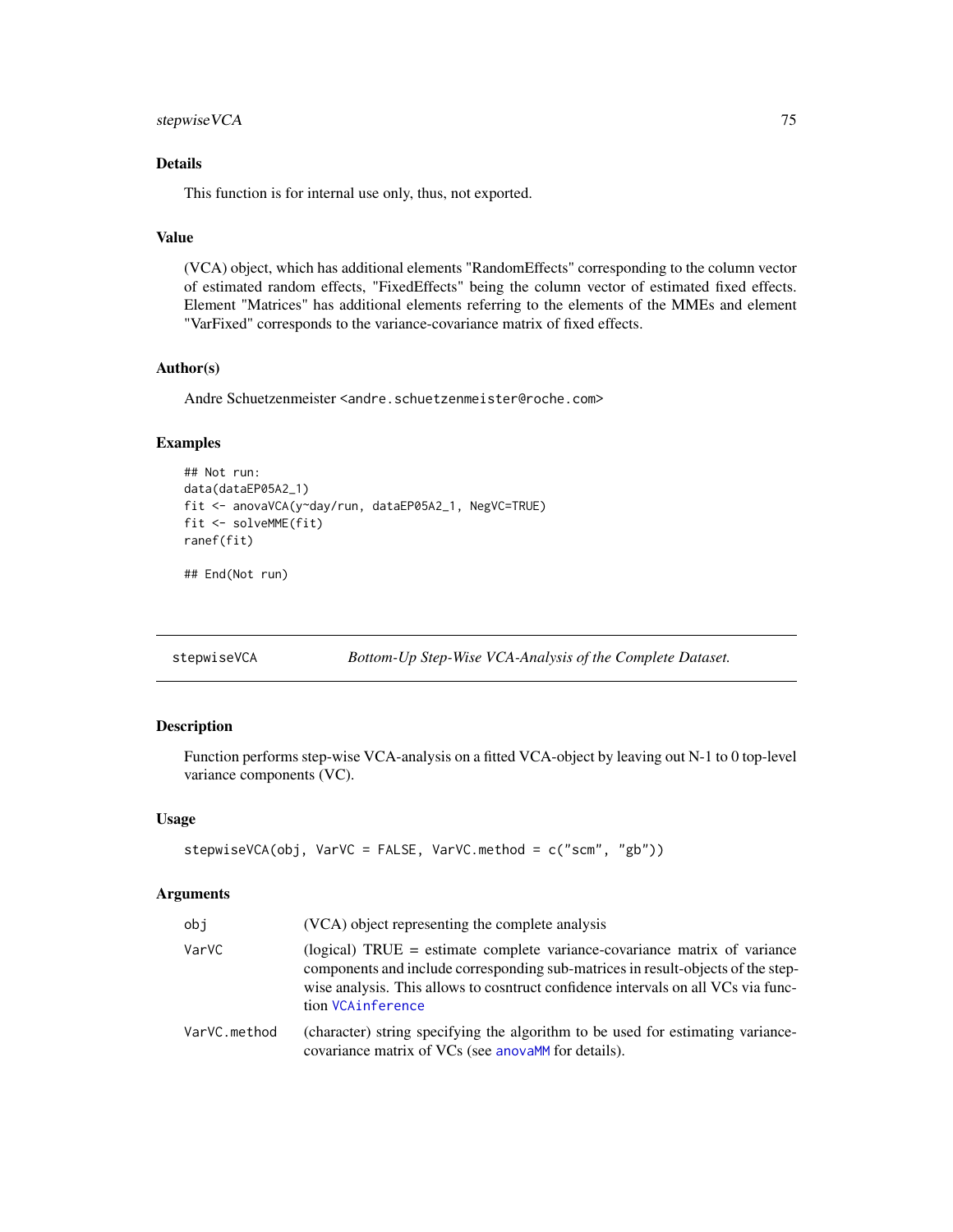# <span id="page-75-1"></span>Details

This function uses the complete data to quantify sub-sets of variance components. In each step the current total variance is estimated by subtracting the sum of all left-out VCs from the total variance of the initial VCA object. Doing this guarantees that the contribution to the total variance which is due to left-out VCs is accounted for, i.e. it is estimated but not included/reported. The degrees of freedom (DFs) of the emerging total variances of sub-sets are determined using the Satterthwaite approximation. This is achieved by extracting the corresponding sub-matrix from the coefficient matrix  $C$  of the 'VCA' object, the sub-vector of ANOVA mean squares, and the sub-vector of degrees of freedom and calling function [SattDF](#page-69-0) method="total".

This step-wise procedure starts one-level above error (repeatability) and ends at the level of the upper-most VC. It can only be used on models fitted by ANOVA Type-1, i.e. by function anova VCA.

#### Value

(list) of (simplified) 'VCA' objects representing analysis-result of sub-models

# Author(s)

Andre Schuetzenmeister <andre.schuetzenmeister@roche.com>

# Examples

```
## Not run:
data(VCAdata1)
datS7L1 <- VCAdata1[VCAdata1$sample == 7 & VCAdata1$lot == 1, ]
fit0 <- anovaVCA(y~device/day/run, datS7L1, MME=TRUE)
# complete VCA-analysis result
fit0
# perform step-wise (bottom-up) VCA-analyses
sw.res <- stepwiseVCA(fit0, VarVC=TRUE)
sw.res
# get CIs on intermediate precision
VCAinference(sw.res[["device:day"]], VarVC=TRUE)
## End(Not run)
```
<span id="page-75-0"></span>test.fixef *Perform t-Tests for Linear Contrasts on Fixed Effects.*

#### Description

This function performs t-Tests for one or multiple linear combinations (contrasts) of estimated fixed effects.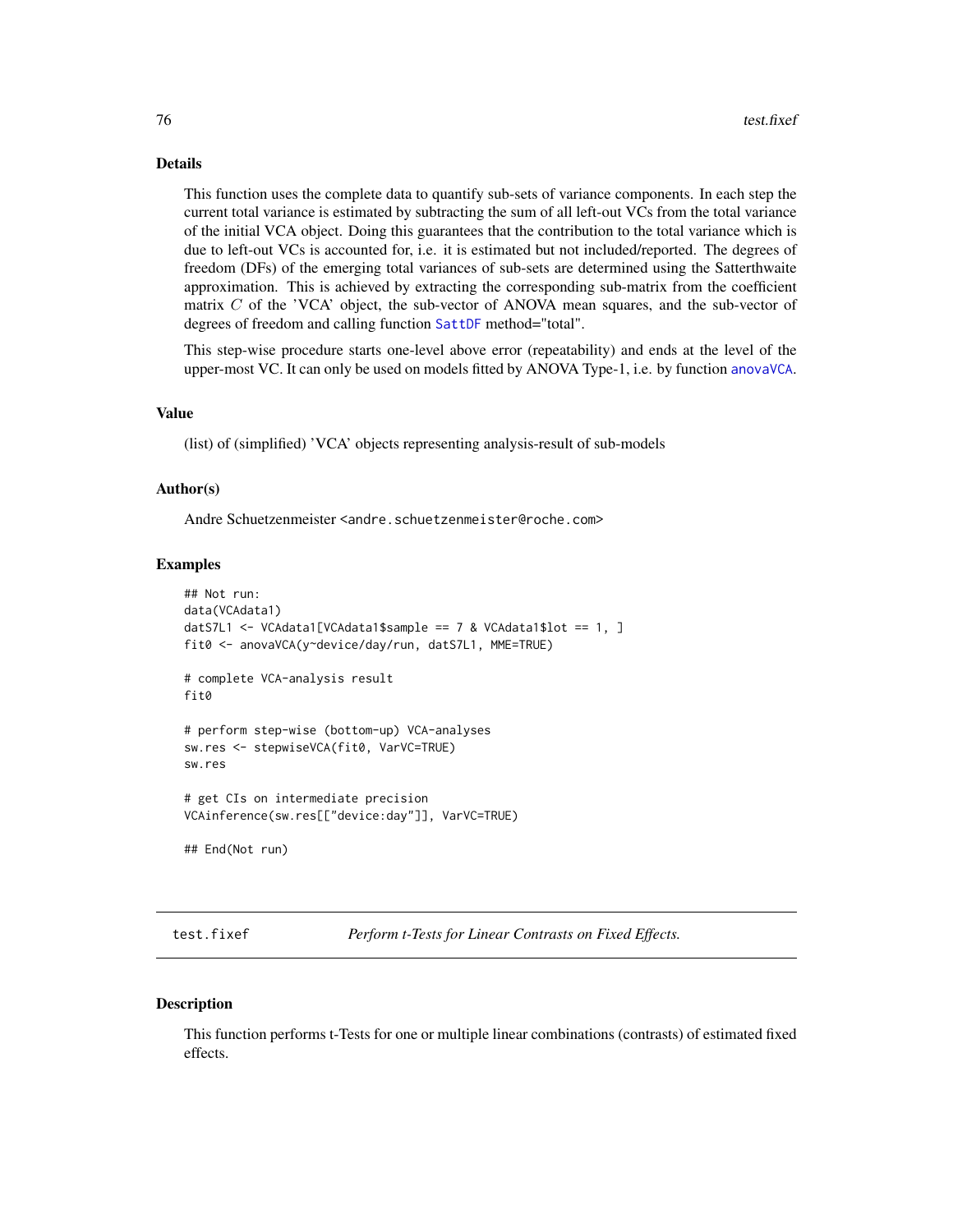#### test.fixef 77

# Usage

```
test.fixef(obj, L, ddfm = c("contain", "residual", "satterthwaite"),
 method.grad = "simple", tol = 1e-12, quiet = FALSE, opt = TRUE,
 onlyDF = FALSE, ...)
```
# Arguments

| obj         | (VCA) object                                                                                                                                                                                                                               |
|-------------|--------------------------------------------------------------------------------------------------------------------------------------------------------------------------------------------------------------------------------------------|
| L           | (numeric) vector or matrix, specifying linear combinations of the fixed effects,<br>in the latter case, each line represents a disctinct linear contrast                                                                                   |
| ddfm        | (character) string specifying the method used for computing the denominator<br>degrees of freedom for tests of fixed effects or LS Means. Available methods<br>are "contain", "residual", and "satterthwaite".                             |
| method.grad | (character) string specifying the method to be used for approximating the gradi-<br>ent of the variance-covariance matrix of fixed effects at the estimated covariance<br>parameter estimates (see function 'grad' (numDeriv) for details) |
| tol         | (numeric) value specifying the numeric tolerance for testing equality to zero                                                                                                                                                              |
| quiet       | $(logical) TRUE = suppress warning messages, e.g. for non-estimate contrasts$                                                                                                                                                              |
| opt         | (logical) $TRUE =$ tries to optimize computation time by avoiding unnecessary<br>computations for balanced datasets (see details).                                                                                                         |
| onlyDF      | (logical) $TRUE = only$ the specified type of degrees of freedom are determined<br>without carrying out the actual hypothesis test(s)                                                                                                      |
| $\cdots$    | further parameters (for internal use actually)                                                                                                                                                                                             |

# Details

Here, the same procedure as in SAS PROC MIXED ddfm=satterthwaite (sat) is implemented. This implementation was inspired by the code of function 'calcSatterth' of R-package 'lmerTest'. Thanks to the authors for this nice implementation.

Note, that approximated Satterthwaite degrees of freedom might differ from 'lmerTest' and SAS PROC MIXED. Both use the inverse Fisher-information matrix as approximation of the variancecovariance matrix of variance components (covariance parameters). Here, either the exact algorithm for ANOVA-estimators of variance components, described in Searle et. al (1992) p. 176, or the approximation presented in Giesbrecht and Burns (19985) are used. For balanced designs their will be no differences, usually. In case of balanced designs, the Satterthwaite approximation is equal to the degrees of freedom of the highest order random term in the model (see examples).

#### Value

(numeric) vector or matrix with 4 elements/columns corresponding to "Estimate", "t Value", "DF", and " $Pr$  >  $|t|$ ".

#### Author(s)

Andre Schuetzenmeister <andre.schuetzenmeister@roche.com> inspired by authors of R-package 'lmerTest'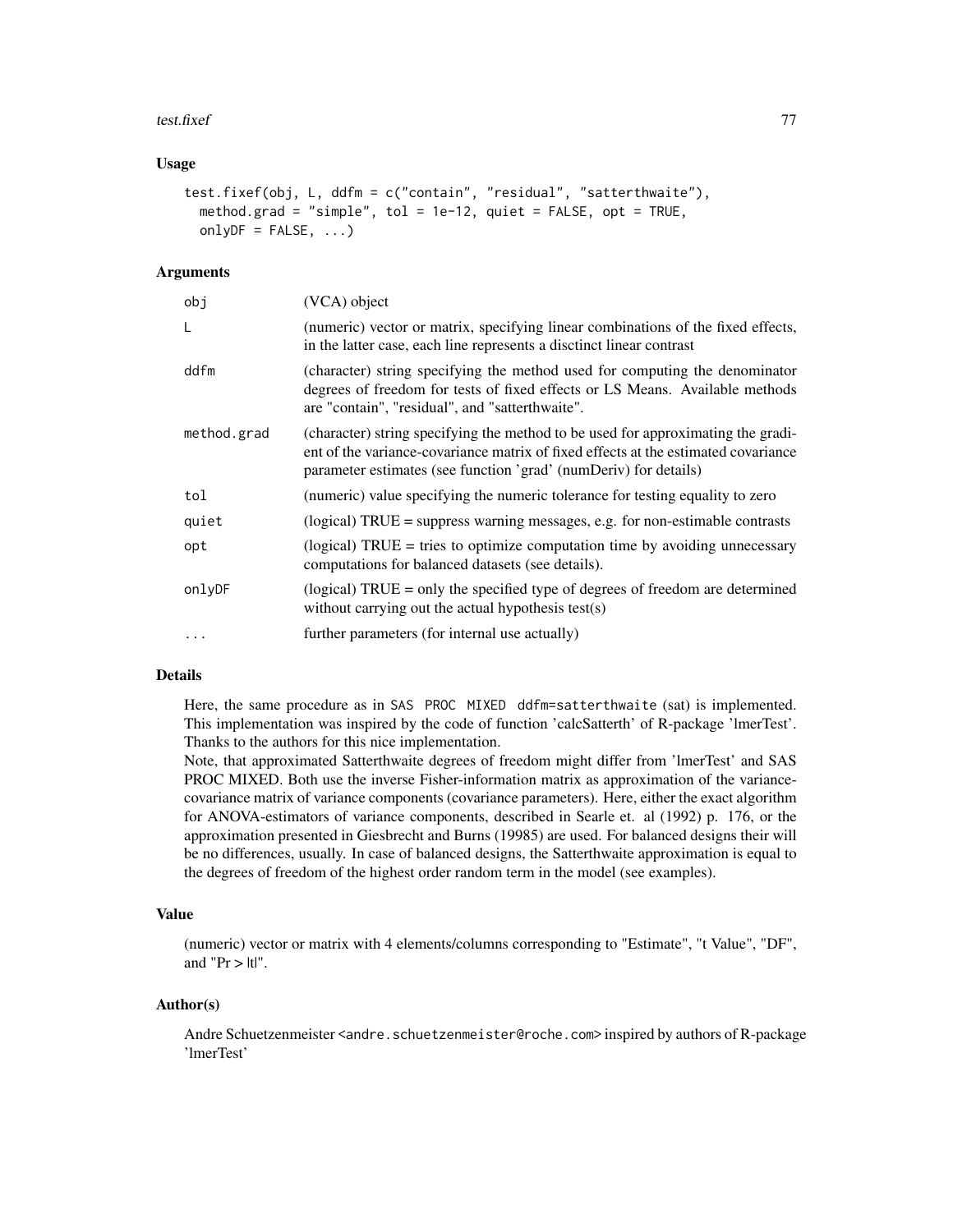# <span id="page-77-0"></span>References

Searle, S.R, Casella, G., McCulloch, C.E. (1992), Variance Components, Wiley New York Giesbrecht, F.G. and Burns, J.C. (1985), Two-Stage Analysis Based on a Mixed Model: Large-Sample Asymptotic Theory and Small-Sample Simulation Results, Biometrics 41, p. 477-486

SAS Help and Documentation PROC MIXED (MODEL-statement, Option 'ddfm'), SAS Institute Inc., Cary, NC, USA

# See Also

[test.lsmeans](#page-78-0), [getL](#page-36-0)

### Examples

```
## Not run:
data(dataEP05A2_2)
ub.dat <- dataEP05A2_2[-c(11,12,23,32,40,41,42),]
fit1 <- anovaMM(y~day/(run), ub.dat)
fit2 <- remlMM(y~day/(run), ub.dat)
fe1 <- fixef(fit1)
fe1
fe2 <- fixef(fit2)
fe2
lc.mat <- getL( fit1, c("day1-day2", "day3-day6"))
lc.mat
test.fixef(fit1, lc.mat, ddfm="satt")
test.fixef(fit2, lc.mat, ddfm="satt")
# some inferential statistics about fixed effects estimates
L \leftarrow diag(nrow(fe1))rownames(L) <- colnames(L) <- rownames(fe1)
test.fixef(fit1, L)
test.fixef(fit2, L)
# using different "residual" method determining DFs
test.fixef(fit1, L, ddfm="res")
test.fixef(fit2, L, ddfm="res")
# having 'opt=TRUE' is a good idea to save time
# (in case of balanced designs)
data(VCAdata1)
datS3 <- VCAdata1[VCAdata1$sample==3,]
fit3 <- anovaMM(y~(lot+device)/(day)/run, datS3)
fit4 <- remlMM(y~(lot+device)/(day)/run, datS3)
fit3$VarCov <- vcovVC(fit3)
fe3 <- fixef(fit3)
fe4 <- fixef(fit4)
L \leftarrow diag(nrow(fe3))rownames(L) <- colnames(L) <- rownames(fe3)
system.time(tst1 <- test.fixef(fit3, L))
system.time(tst2 <- test.fixef(fit3, L, opt=FALSE))
system.time(tst3 <- test.fixef(fit4, L, opt=FALSE))
```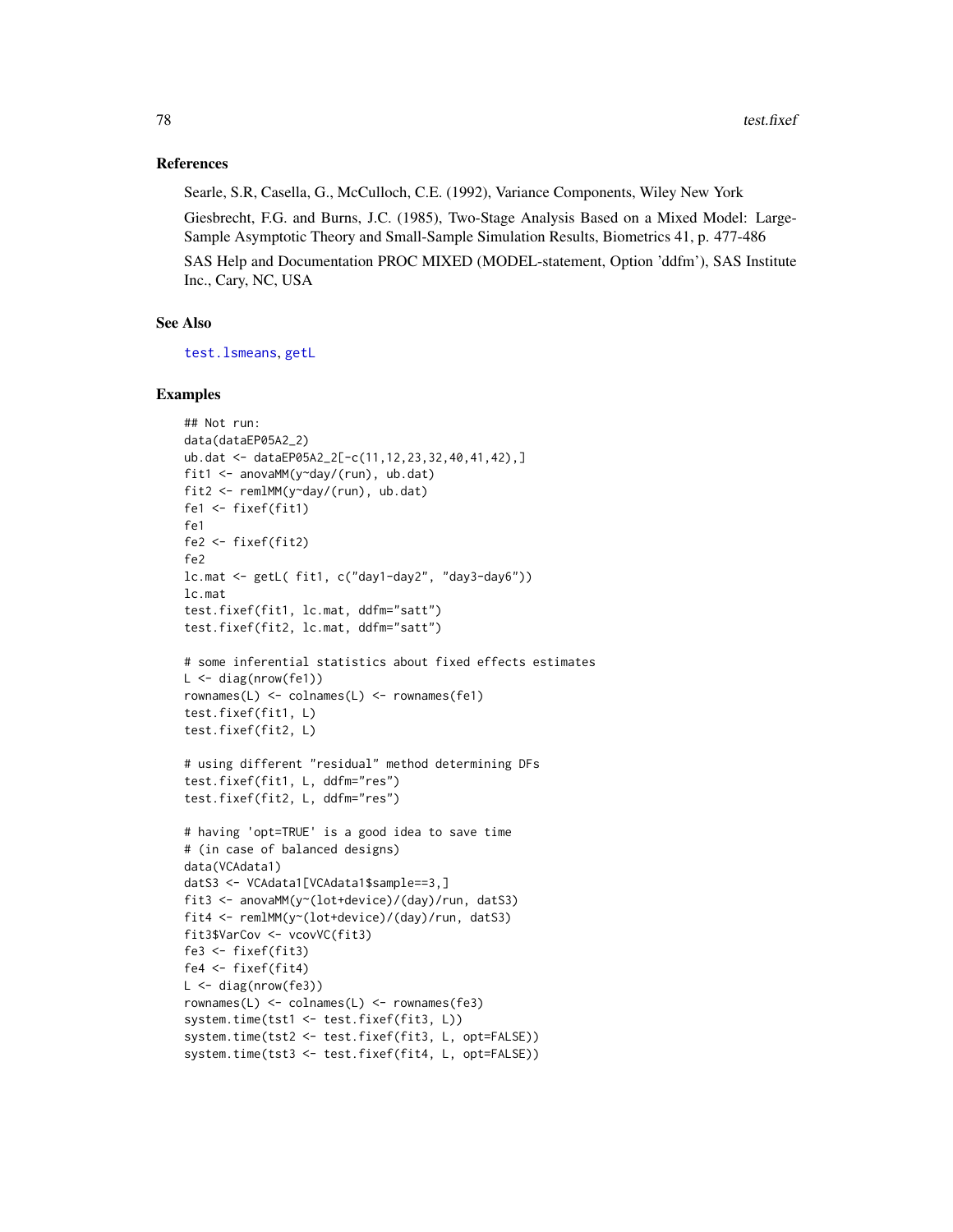<span id="page-78-1"></span>test.lsmeans 79

tst1 tst2 tst3 ## End(Not run)

<span id="page-78-0"></span>test.lsmeans *Perform t-Tests for Linear Contrasts on LS Means.*

# Description

Perform custom hypothesis tests on Least Squares Means (LS Means) of fixed effect.

# Usage

```
test.lsmeans(obj, L, ddfm = c("contain", "residual", "satterthwaite"),
 quiet = FALSE)
```
# Arguments

| obi   | (VCA) object                                                                                                                                                                                                                                                      |
|-------|-------------------------------------------------------------------------------------------------------------------------------------------------------------------------------------------------------------------------------------------------------------------|
| L     | (matrix) specifying one or multiple custom hypothesis tests as linear contrasts<br>of LS Means. Which LS Means have to be used is inferred from the column<br>names of matrix $L$ , which need to be in line with the naming of LS Means in<br>function 1 smeans. |
| ddfm  | (character) string specifying the method used for computing the denominator<br>degrees of freedom of t-tests of LS Means. Available methods are "contain",<br>"residual", and "satterthwaite".                                                                    |
| quiet | (logical) $TRUE =$ will suppress any warning, which will be issued otherwise                                                                                                                                                                                      |

# Details

This function is similar to function [test.fixef](#page-75-0) and represents a convenient way of specifying linear contrasts of LS Means.

# Author(s)

Andre Schuetzenmeister <andre.schuetzenmeister@roche.com>

# See Also

[test.fixef](#page-75-0), [lsmeans](#page-50-0)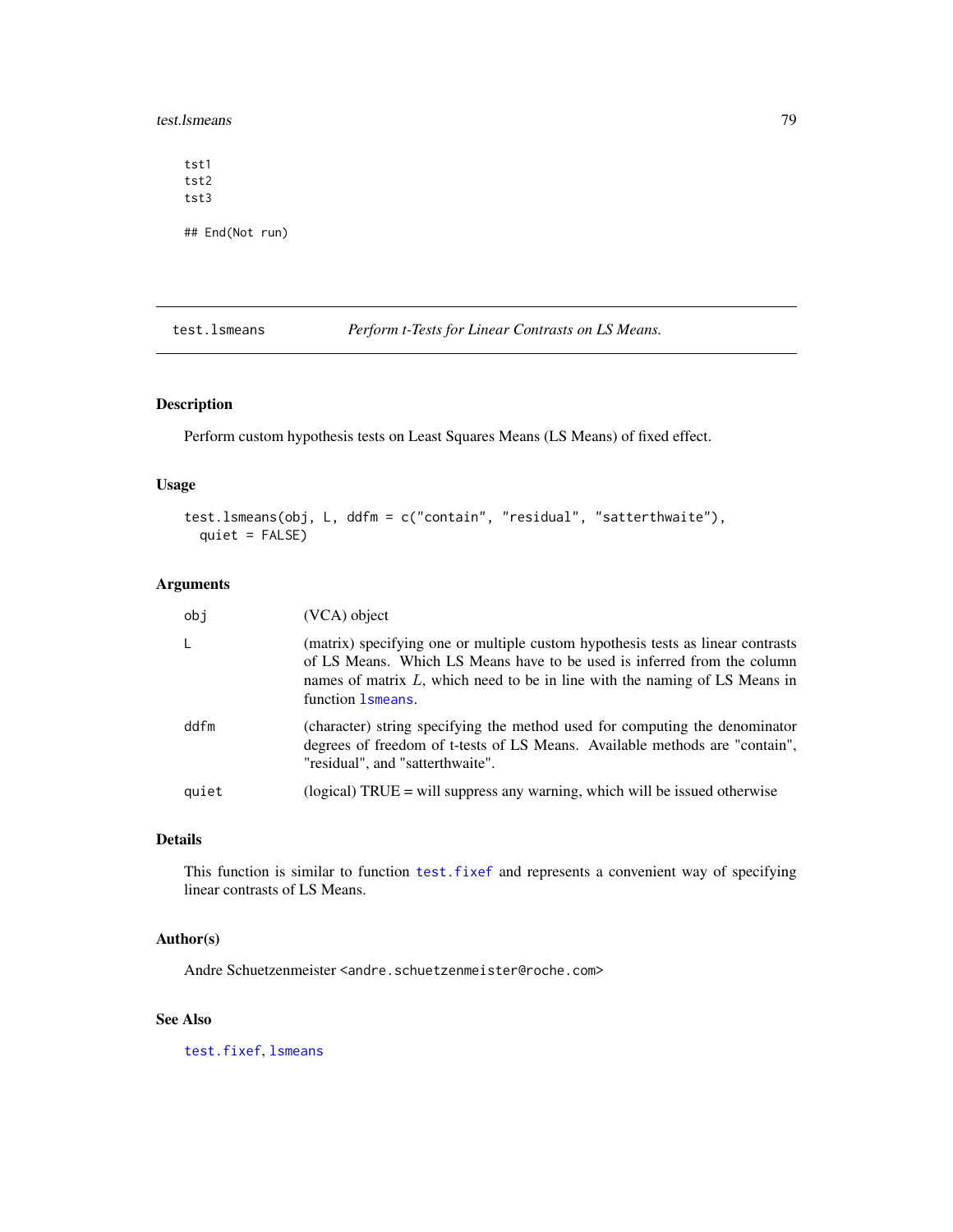# Examples

```
## Not run:
data(dataEP05A2_2)
ub.dat <- dataEP05A2_2[-c(11,12,23,32,40,41,42),]
fit1 <- anovaMM(y~day/(run), ub.dat)
fit2 <- remlMM(y~day/(run), ub.dat)
lsm1 <- lsmeans(fit1)
lsm2 <- lsmeans(fit2)
lsm1
lsm2
lc.mat <- getL(fit1, c("day1-day2", "day3-day6"), "lsm")
lc.max[1, c(1,2)] \leftarrow c(1,-1)lc.max[2, c(3,6)] \leftarrow c(1,-1)lc.mat
test.lsmeans(fit1, lc.mat)
test.lsmeans(fit2, lc.mat)
# fit mixed model from the 'nlme' package
library(nlme)
data(Orthodont)
fit.lme <- lme(distance~Sex*I(age-11), random=~I(age-11)|Subject, Orthodont)
# re-organize data for using 'anovaMM'
Ortho <- Orthodont
Ortho$age2 <- Ortho$age - 11
Ortho$Subject <- factor(as.character(Ortho$Subject))
# model without intercept
fit.anovaMM <- anovaMM(distance~Sex+Sex:age2+(Subject)+(Subject):age2-1, Ortho)
fit.remlMM1 <- remlMM( distance~Sex+Sex:age2+(Subject)+(Subject):age2-1, Ortho)
fit.remlMM2 <- remlMM( distance~Sex+Sex:age2+(Subject)+(Subject):age2-1, Ortho, cov=FALSE)
lsm0 <- lsmeans(fit.anovaMM)
lsm1 <- lsmeans(fit.remlMM1)
lsm2 <- lsmeans(fit.remlMM2)
lsm0
lsm1
lsm2
lc.mat <- matrix(c(1,-1), nrow=1, dimnames=list("int.Male-int.Female", c("SexMale", "SexFemale")))
lc.mat
test.lsmeans(fit.anovaMM, lc.mat)
test.lsmeans(fit.remlMM1, lc.mat)
test.lsmeans(fit.remlMM2, lc.mat)
## End(Not run)
```
Trace *Compute the Trace of a Matrix.*

<span id="page-79-0"></span>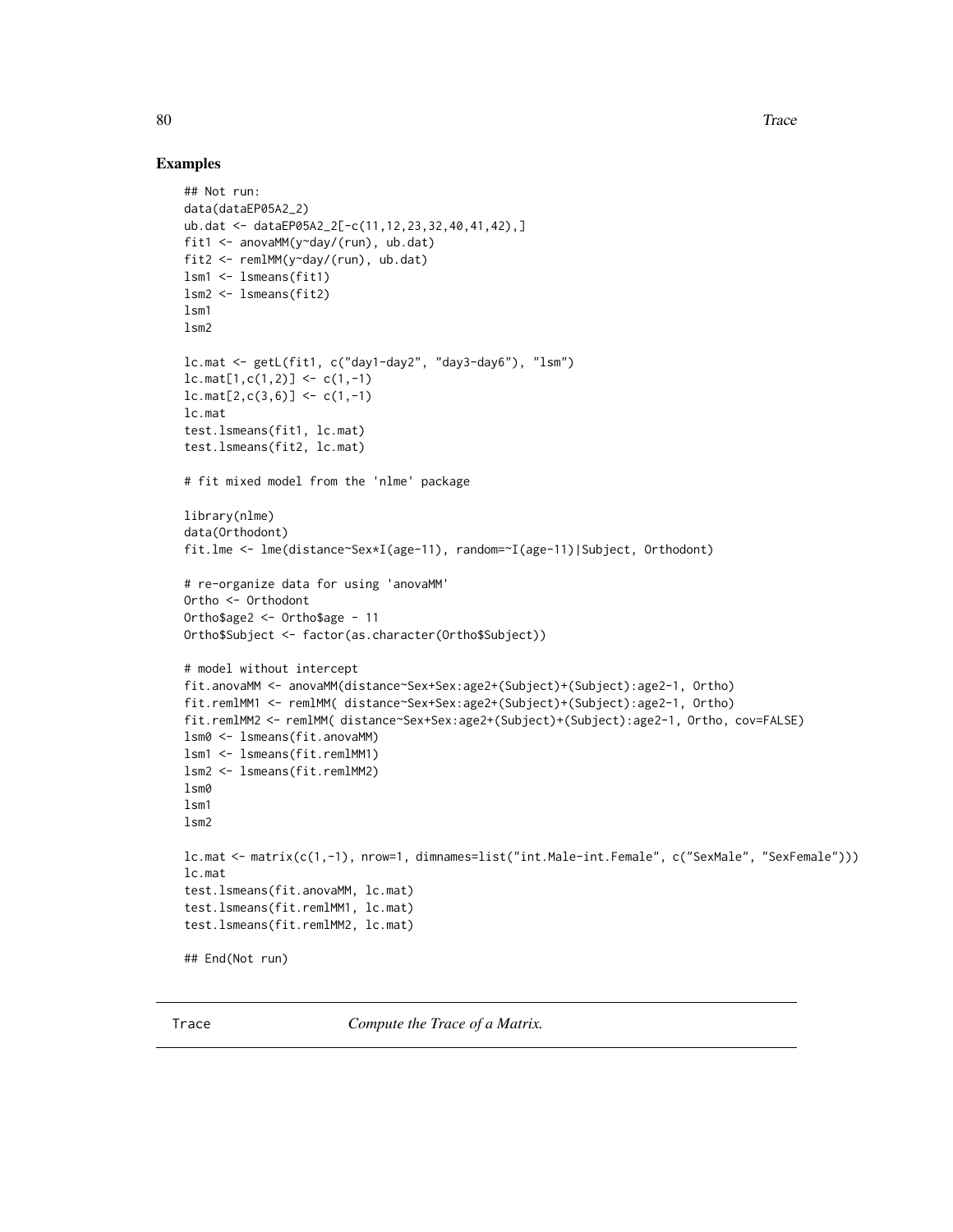#### <span id="page-80-0"></span>varPlot 81

# Description

Function computes the sum of main-diagonal elements of a square matrix.

# Usage

 $Trace(x, quite = FALSE)$ 

#### Arguments

|       | (matrix, Matrix) object                                                      |
|-------|------------------------------------------------------------------------------|
| quiet | (logical) $TRUE =$ will suppress any warning, which will be issued otherwise |

# Value

(numeric) value, the trace of the matrix

varPlot *Variability Chart for Hierarchical Models.*

#### Description

Function varPlot determines the sequence of variables in the model formula and uses this information to construct the variability chart.

#### Usage

```
varPlot(form, Data, keep.order = TRUE, type = c(1L, 2L, 3L)[1],
 VARtype = "SD", htab = 0.5, Title = NULL, VSpace = NULL,
 VarLab = list(cex = 0.75, adj = c(0.5, 0.5)), YLabel = list(text =
  "Value", side = 2, line = 2.5), SDYLabel = list(side = 2, line = 2.5),
 Points = list(pch = 16, cex = 0.5, col = "black"), SDs = list(pch = 16,
  col = "blue", cex = 0.75), SDline = list(lwd = 1, lty = 1, col = "blue"),BG = list(border = "lightgray", col.table = FALSE), VLine = NULL,
  Join = list(lty = 1, lwd = 1, col = "gray"), JoinLevels = NULL,
 Mean = list(pch = 3, col = "red", cex = 0.5), MeanLine = NULL,
 VCnam = list(cex = 0.75, col = "black", line = 0.25), useVarNam = FALSE,
 ylim = NULL, max. level = 25, ...
```
# **Arguments**

| form       | (formula) object specifying the model, NOTE: any crossed factors are reduced to<br>last term of the crossing structure, i.e. "a:b" is reduced to "b", "a:b:c" is reduced<br>to " $c$ ". |
|------------|-----------------------------------------------------------------------------------------------------------------------------------------------------------------------------------------|
| Data       | (data.frame) with the data                                                                                                                                                              |
| keep.order | (logical) TRUE = the ordering of factor-levels is kept as provided by 'Data',<br>$FALSE = factor-levels$ are sorted on and within each level of nesting.                                |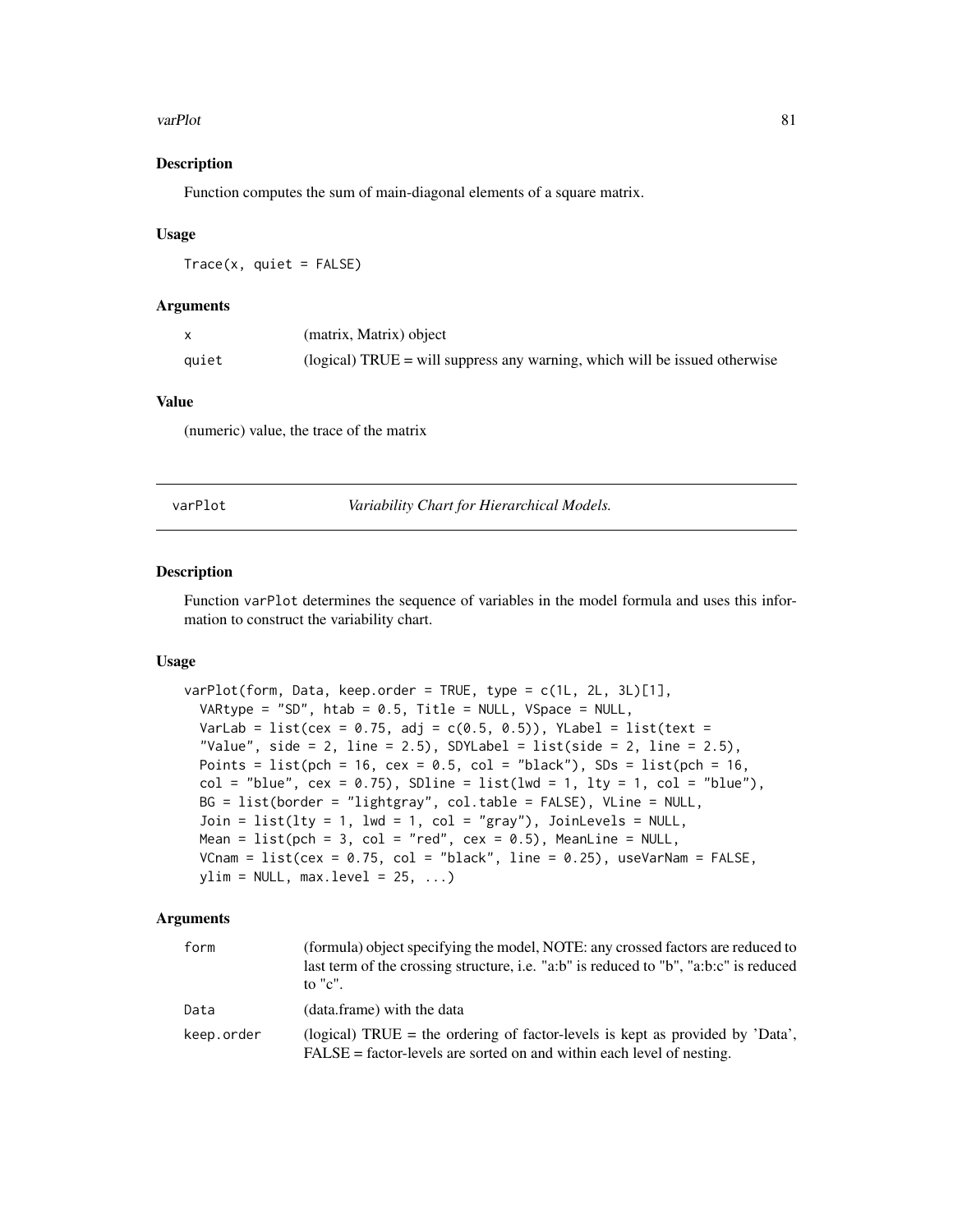| type     | (integer) specifying the type of plot to be used, options are $1 =$ regular scatter-<br>plot, $2 =$ plot of the standard deviation, $3 =$ both type of plots.                                                                                                                                                                                                                                                                                                                                                                                                                                                                                                                                                                                                                                              |
|----------|------------------------------------------------------------------------------------------------------------------------------------------------------------------------------------------------------------------------------------------------------------------------------------------------------------------------------------------------------------------------------------------------------------------------------------------------------------------------------------------------------------------------------------------------------------------------------------------------------------------------------------------------------------------------------------------------------------------------------------------------------------------------------------------------------------|
| VARtype  | (character) either "SD" (standard deviation) or "CV" (coefficient of variation),<br>controls which type of measures is used to report variability in plots when 'type'<br>is set to either 2 or (see 'type' above). Note that all parameters which apply to<br>the SD-plot will be used for the CV-plot in case 'VARtype="CV"'.                                                                                                                                                                                                                                                                                                                                                                                                                                                                            |
| htab     | (numeric) value $0 < h$ tab $< 1$ specifying the height of the table representing<br>the experimental design. This value represents the proportion in relation to the<br>actual plotting area, i.e. htab=1 mean 50% of the vertical space is reserved for<br>the table.                                                                                                                                                                                                                                                                                                                                                                                                                                                                                                                                    |
| Title    | (list) specifying all parameters applicable to function 'title' for printing main-<br>or sub-titles to plots. If 'type==3', these settings will apply to each plot. For<br>individual settings specify a list with two elements, where each element is a list<br>itself specifying all parameters of function 'title'. The first one is used for the<br>variability chart, the second one for the SD or CV plot. Set to NULL to omit<br>any titles.                                                                                                                                                                                                                                                                                                                                                        |
| VSpace   | (numeric) vector of the same length as there are variance components, speci-<br>fying the proportion of vertical space assigned to each variance component in<br>the tabular indicating the model structure. These elements have to sum to 1,<br>otherwise equal sizes will be used for each VC.                                                                                                                                                                                                                                                                                                                                                                                                                                                                                                           |
| VarLab   | (list) specifying all parameters applicable to function 'text', used to add labels<br>within the table environment refering to the nesting structure. This can be a list<br>of lists, where the i-th list corresponds to the i-th variance component, counted<br>in bottom-up direction, i.e. starting from the most general variance component<br>('day' in the 1st example).                                                                                                                                                                                                                                                                                                                                                                                                                             |
| YLabel   | (list) specifying all parameters applicable to function 'mtext', used for labelling<br>the Y-axis.                                                                                                                                                                                                                                                                                                                                                                                                                                                                                                                                                                                                                                                                                                         |
| SDYLabel | (list) specifying all parameters applicable to function 'mtext', used for labelling<br>the Y-axis.                                                                                                                                                                                                                                                                                                                                                                                                                                                                                                                                                                                                                                                                                                         |
| Points   | (list) specifying all parameters applicable to function 'points', used to specify<br>scatterplots per lower-end factor-level (e.g. 'run' in formula run/day). If list-<br>elements "col", "pch", "bg" and "cex" are lists themselves with elements "var"<br>and "col"/"pch"/"bg"/"cex", where the former specifies a variable used for as-<br>signing colors/symbols/backgrounds/sizes according to the class-level of vari-<br>able "var", point-colors/plotting-symbols/plotting-symbol backgrounds/plotting-<br>symbol sizes can be used for indicating specific sub-classes not addressed by the<br>model/design or indicate any sort of information (see examples). Note the i-th<br>element of 'col'/'pch' refers of the i-th element of unique(Data\$var), even if<br>'var' is an integer variable. |
| SDs      | (list) specifying all parameters applicable to function 'points', used to specify<br>the appearance of SD-plots.                                                                                                                                                                                                                                                                                                                                                                                                                                                                                                                                                                                                                                                                                           |
| SDline   | (list) specifying all parameters applicable to function 'lines', used to specify the<br>(optional) line joining individual SDs, Set to NULL to omit.                                                                                                                                                                                                                                                                                                                                                                                                                                                                                                                                                                                                                                                       |
| BG       | (list) specifying the background for factor-levels of a nested factor. This list is<br>passed on to function 'rect' after element 'var', which identifies the factor to be                                                                                                                                                                                                                                                                                                                                                                                                                                                                                                                                                                                                                                 |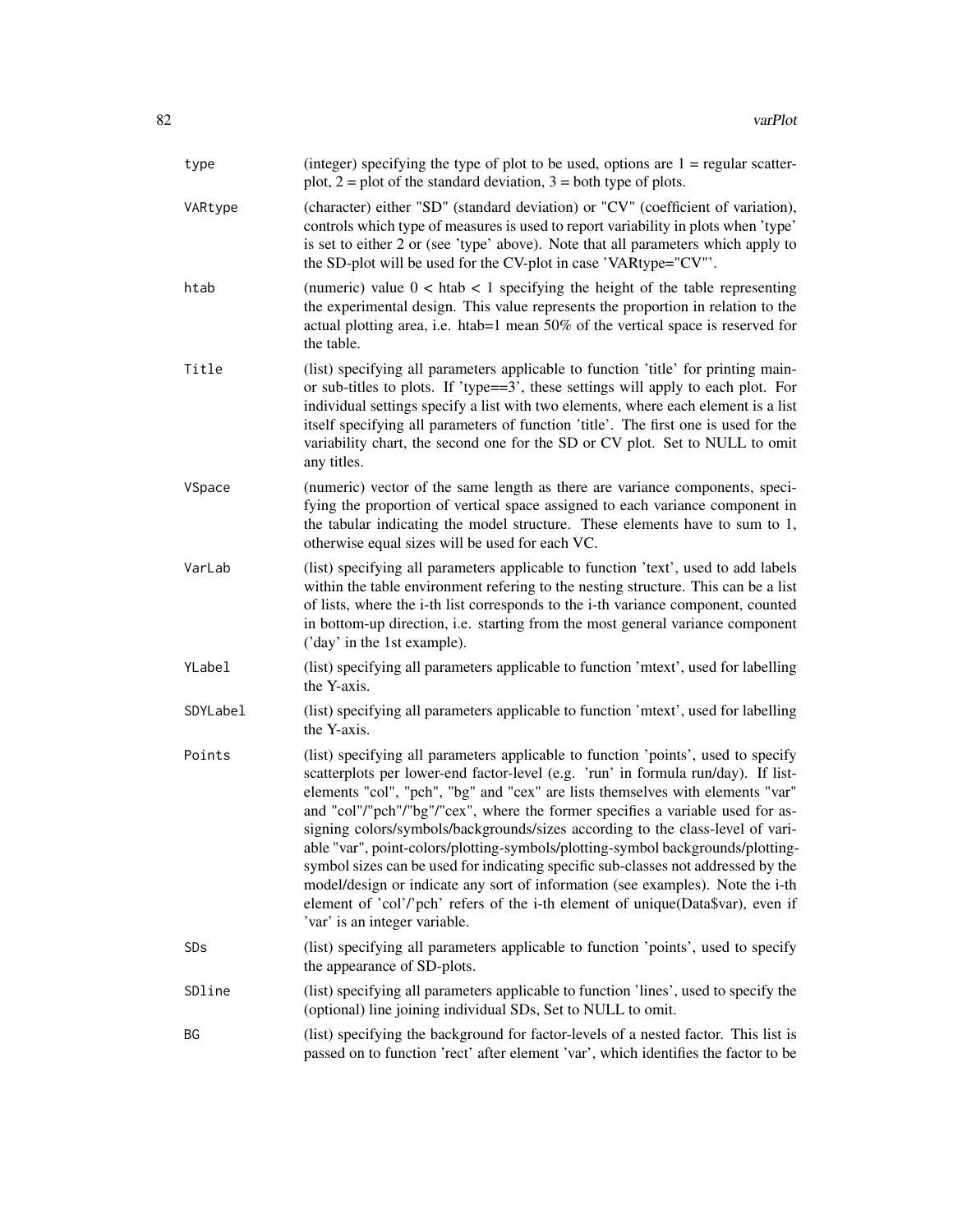<span id="page-82-0"></span>

|            | used for coloring, has been removed. If not set to NULL and no factor has been<br>specified by the user, the top-level factor is selected by default. If this list con-<br>tains element 'col.table=TRUE', the same coloring schema is used in the table<br>below at the corresponding row/factor (see examples). Addionally, list-elment<br>'col.bg=FALSE' can be used to turn off BG-coloring, e.g. if only the the respec-<br>tive row in the table below should be color-coded (defaults to 'col.bg=TRUE').<br>When specifying as many colors as there are factor-levels, the same color will<br>be applied to a factor-level automatically. This is relevant for factors, which are<br>not top-level (bottom in the table). Example: BG=list(var="run", col=c("white",<br>"lightgray"), border=NA) draws the background for alternating levels of factor<br>"run" white and gray for better visual differentiation. Set to NULL to omit. Use<br>list( , col="white", border="gray") for using gray vertical lines for separation.<br>See argument 'VLine' for additional highlighting options of factor-levels. |
|------------|----------------------------------------------------------------------------------------------------------------------------------------------------------------------------------------------------------------------------------------------------------------------------------------------------------------------------------------------------------------------------------------------------------------------------------------------------------------------------------------------------------------------------------------------------------------------------------------------------------------------------------------------------------------------------------------------------------------------------------------------------------------------------------------------------------------------------------------------------------------------------------------------------------------------------------------------------------------------------------------------------------------------------------------------------------------------------------------------------------------------|
| VLine      | (list) specifying all parameters applicable in lines optionally separating levels<br>of one or multiple variables as vertical lines. This is useful in addition to 'BG'<br>(see examples), where automatically 'border=NA' will be set that 'VLine' will<br>take full effect. If this list contains element 'col.table=TRUE', vertical lines will<br>be extended to the table below the plot.                                                                                                                                                                                                                                                                                                                                                                                                                                                                                                                                                                                                                                                                                                                        |
| Join       | (list) specifying lines joining observed values within lower-level factor-levels,<br>set to NULL to omit.                                                                                                                                                                                                                                                                                                                                                                                                                                                                                                                                                                                                                                                                                                                                                                                                                                                                                                                                                                                                            |
| JoinLevels | (list) specifying all arguments applicable in function lines, joining factor-levels<br>nested within higher order factor levels, list-element "var" specifies this variable                                                                                                                                                                                                                                                                                                                                                                                                                                                                                                                                                                                                                                                                                                                                                                                                                                                                                                                                          |
| Mean       | (list) passed to function points specifying plotting symbols used to indicate<br>mean values per lower-level factor-level, set equal to NULL to omit.                                                                                                                                                                                                                                                                                                                                                                                                                                                                                                                                                                                                                                                                                                                                                                                                                                                                                                                                                                |
| MeanLine   | (list) passed to function lines specifying the appearance of horizontal lines in-<br>dicating mean values of factor levels. The factor variable for which mean-values<br>of factor-levels are plotted can be specified via list-element "var" accepting any<br>factor variable specified in 'form'. List element "mar" takes values in [0;.5] set-<br>ting the left and right margin size of mean-lines. Set equal to NULL to omit.<br>Use 'var="int"' for specifying the overall mean (grand mean, intercept). If this<br>list contains logical 'join' which is set to TRUE, these mean lines will be joined.<br>If list-element "top" is set to TRUE, these lines will be plotted on top, which is<br>particularily useful for very large datasets.                                                                                                                                                                                                                                                                                                                                                                |
| VCnam      | (list) specifying the text-labels (names of variance components) appearing as<br>axis-labels. These parameters are passed to function 'mtext'. Set to NULL to<br>omit VC-names.                                                                                                                                                                                                                                                                                                                                                                                                                                                                                                                                                                                                                                                                                                                                                                                                                                                                                                                                      |
| useVarNam  | (logical) TRUE = each factor-level specifier is pasted to the variable name of the<br>current variable and used as list-element name, FALSE = factor-level specifiers<br>are used as names of list-elements; the former is useful when factor levels are<br>indicated as integers, e.g. days as 1,2,, the latter is useful when factor levels<br>are already unique, e.g. day1, day2,                                                                                                                                                                                                                                                                                                                                                                                                                                                                                                                                                                                                                                                                                                                                |
| ylim       | (numeric) vector of length two, specifying the limits in Y-direction, if not set<br>these values will be determined automatically.                                                                                                                                                                                                                                                                                                                                                                                                                                                                                                                                                                                                                                                                                                                                                                                                                                                                                                                                                                                   |
| max.level  | (integer) specifying the max. number of levels of a nested factor in order to<br>draw vertical lines. If there are too many levels a black area will be generated<br>by many vertical lines. Level names will also be omitted.                                                                                                                                                                                                                                                                                                                                                                                                                                                                                                                                                                                                                                                                                                                                                                                                                                                                                       |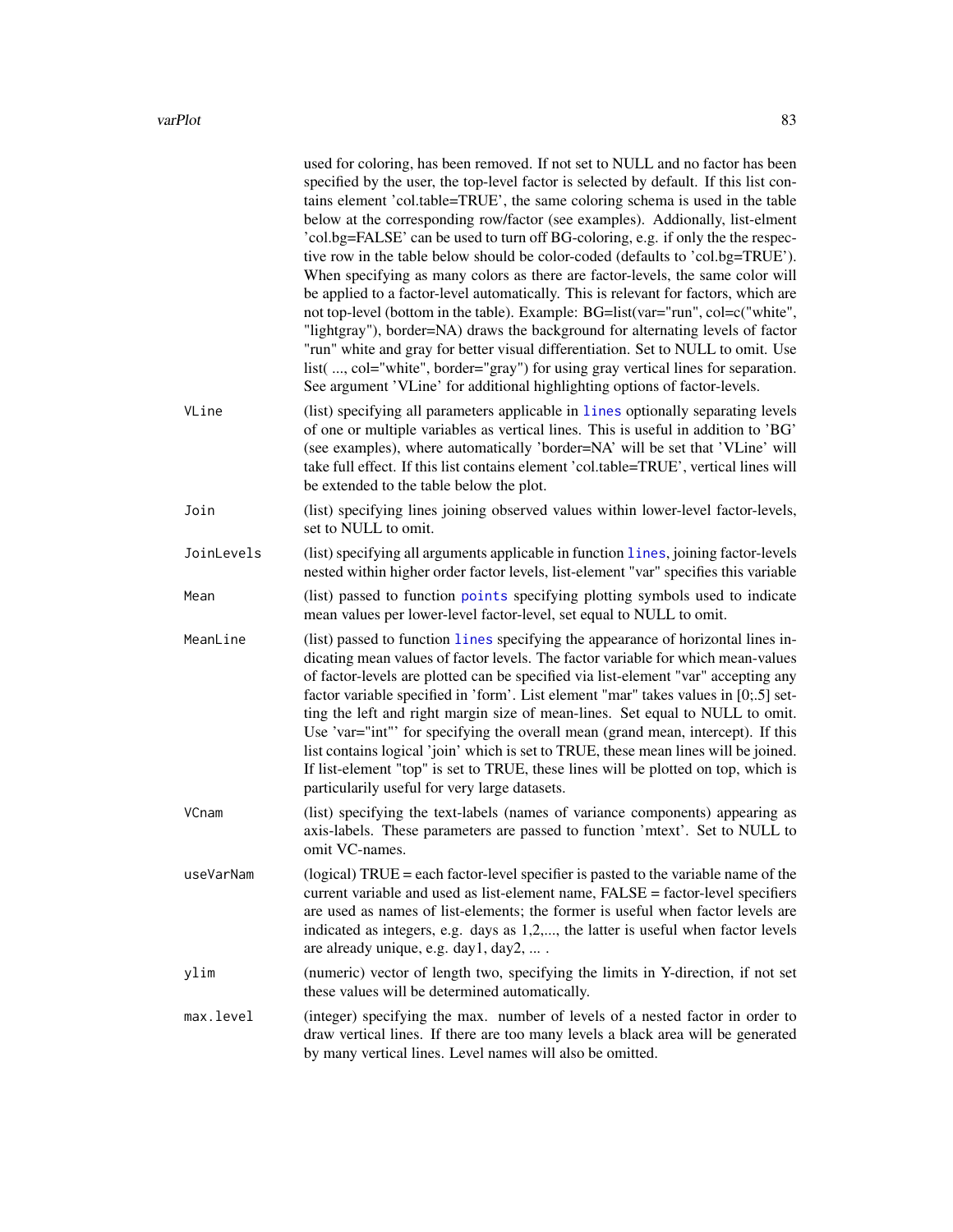84 varPlot

... further graphical parameters passed on to function 'par', e.g. use 'mar' for specification of margin widths. Note, that not all of them will have an effect, because some are fixed ensuring that a variability chart is drawn.

# Details

This function implements a variability-chart, known from, e.g. JMP (JMP, SAS Institute Inc., Cary, NC). Arbitrary models can be specified via parameter 'form'. Formulas will be reduced to a simple hierarchical structure ordering factor-variables according to the order of appearance in 'form'. This is done to make function varPlot applicable to any random model considered in this package. Even if there are main factors, neither one being above or below another main factor, these are forced into a hierachy. Besides the classic scatterplot, where observations are plotted in sub-classes emerging from the model formula, a plot of standard deviations (SD) or coefficients of variation (CV) is provided (type=2) or both types of plots together (type=3).

# Value

(invisibly) returns 'Data' with additional variable 'Xcoord' giving X-coordinates of each observation

# Author(s)

Andre Schuetzenmeister <andre.schuetzenmeister@roche.com>

# Examples

## Not run:

```
# load data (CLSI EP05-A2 Within-Lab Precision Experiment)
data(dataEP05A2_3)
# two additional classification variables (without real interpretation)
dataEP05A2_3$user <- sample(rep(c(1,2), 40))
dataEP05A2_3$cls2 <- sample(rep(c(1,2), 40))
# plot data as variability-chart, using automatically determined parameter
# settings (see 'dynParmSet')
varPlot(y~day/run, dataEP05A2_3)
# display intercept (total mean)
varPlot(y~day/run, dataEP05A2_3, MeanLine=list(var="int"))
# use custom VC-names
varPlot(y~day/run, dataEP05A2_3, VCnam=list(text=c("_Day", "_Run")))
# re-plot now also indicating dayly means as blue horizontal lines
varPlot(y~day/run, dataEP05A2_3, MeanLine=list(var=c("day", "int"), col="blue"))
# now use variable-names in names of individual factor-levels and use a different
# notation of the nesting structure
varPlot(y~day+day:run, dataEP05A2_3, useVarNam=TRUE)
```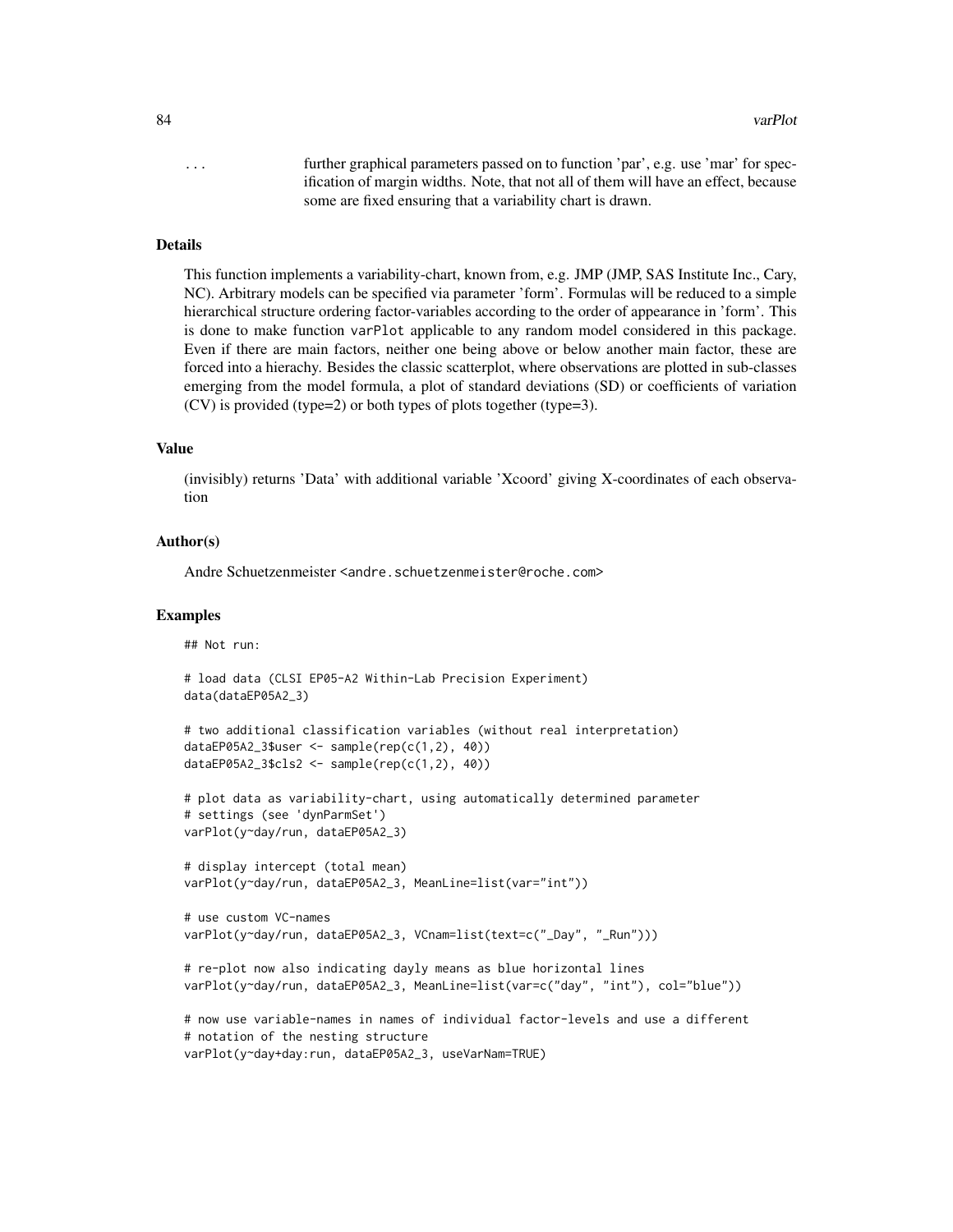#### varPlot 85

```
# rotate names of 2nd VC
varPlot(y~day+day:run, dataEP05A2_3, useVarNam=TRUE, VarLab=list(list(font=2), list(srt=60)))
# use alternating backgrounds for each level of factor "day"
# (top-level factor is default)
# use a simplified model formula (NOTE: only valid for function 'varPlot')
varPlot(y~day+run, dataEP05A2_3, BG=list(col=c("lightblue", "lightgray"), border=NA))
# now also color the corresponding row in the table accordingly
varPlot( y~day+run, dataEP05A2_3,
BG=list(col=c("lightblue", "lightgray"), border=NA, col.table=TRUE))
# assign different point-colors according to a classification variable
# not part of the model (artificial example in this case)
varPlot( y~day+day:run, dataEP05A2_3,
         Points=list(col=list(var="user", col=c("red", "green"))) )
# assign different plotting symbols according to a classification
# variable not part of the model
varPlot( y~day+day:run, dataEP05A2_3,
         Points=list(pch=list(var="user", pch=c(2, 8)))))
# assign custom plotting symbols by combining 'pch' and 'bg'
varPlot( y~day+day:run, dataEP05A2_3,
         Points=list(pch=list(var="user", pch=c(21, 24)),
                     bg=list( var="user", bg=c("lightblue", "yellow"))) )
# assign custom plotting symbols by combining 'pch', 'bg', and 'cex'
varPlot( y~day+day:run, dataEP05A2_3,
        Points=list(pch=list(var="user", pch=c(21, 24)),
                    bg =list(var="user", bg=c("lightblue", "yellow")),
                    cex=list(var="user", cex=c(2,1)))# now combine point-coloring and plotting symbols
# to indicate two additional classification variables
varPlot( y~day+day:run, dataEP05A2_3,
        Points=list(col=list(var="user", col=c("red", "darkgreen")),
    pch=list(var="cls2", pch=c(21, 22)),
bg =list(var="user", bg =c("orange", "green"))) )
# use magenta lines between each level of factor "run"
varPlot(y~day/run, dataEP05A2_3, BG=list(var="run", border="magenta"))
# plot SDs for each run
varPlot(y~day+day:run, dataEP05A2_3, type=2)
# use CV instead of SD
varPlot(y~day/run, dataEP05A2_3, type=2, VARtype="CV")
# now plot variability-chart and SD-plot in one window
varPlot(y~day/run, dataEP05A2_3, type=3, useVarNam=TRUE)
```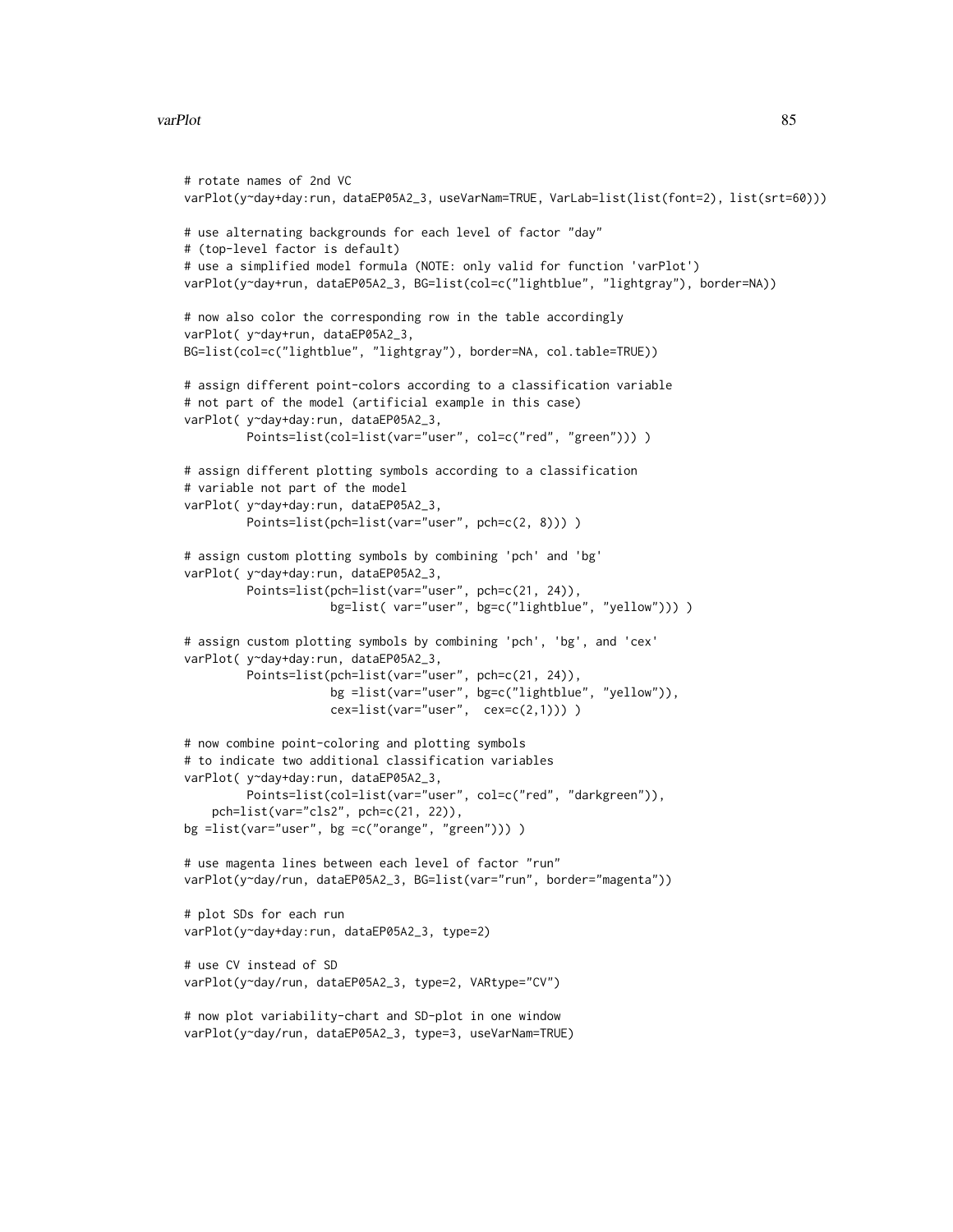```
# now further customize the plot
varPlot( y~day/run, dataEP05A2_3, BG=list(col=c("lightgray", "wheat")),
         YLabel=list(font=2, col="green", cex=1, text="Custom Y-Axis Label"),
        VCnam=list(col="red", font=4),
        VarLab=list(col="magenta", font=3, srt=0))
# create variability-chart of the example dataset in the CLSI EP05-A2
# guidline (listed on p.25)
data(Glucose)
varPlot(result~day/run, Glucose, type=3)
# use individual settings of 'VarLab' and 'VSpace' for each variance component
varPlot(result~day/run, Glucose, type=3,
  VarLab=list(list(srt=45, col="red", font=2),
  list(srt=90, col="blue", font=3)), VSpace=c(.25, .75))
# set individual titles for both plot when 'type=3'
varPlot( result~day/run, Glucose, type=3,
  Title=list(list(main="Variability Chart"),
  list(main="Plot of SD-Values")))
# more complex experimental design
data(realData)
Data <- realData[realData$PID == 1,]
varPlot(y~lot/calibration/day/run, Data, type=3)
# improve visual appearance of the plot
varPlot(y~lot/calibration/day/run, Data, type=3, keep.order=FALSE,
     BG=list(var="calibration", col=c("white", "lightgray")))
# add horizontal lines indicating mean-value for each factor-level of all variables
varPlot(y~lot/calibration/day/run, Data, type=3, keep.order=FALSE,
     BG=list(var="calibration",
  col=c("aquamarine","antiquewhite2","antiquewhite4",
 "antiquewhite1","aliceblue","antiquewhite3",
 "white","antiquewhite","wheat" ),
  col.table=TRUE),
  MeanLine=list(var=c("lot", "calibration", "day", "int"),
 col=c("orange", "blue", "darkgreen", "yellow"),
 lwd=c(2,2,2,2)))
# now also highlight bounds between factor levels of "lot" and "day"
# as vertical lines and extend them into the table (note that each
# variable needs its specific value for 'col.table')
varPlot(y~lot/calibration/day/run, Data, type=3, keep.order=FALSE,
     BG=list(var="calibration",
   col=c("aquamarine","antiquewhite2","antiquewhite4",
 "antiquewhite1","aliceblue","antiquewhite3",
 "white","antiquewhite","wheat" ),
  col.table=TRUE),
  MeanLine=list(var=c("lot", "calibration", "day", "int"),
 col=c("orange", "blue", "darkgreen", "yellow"),
 lwd=c(2,2,2,2),
```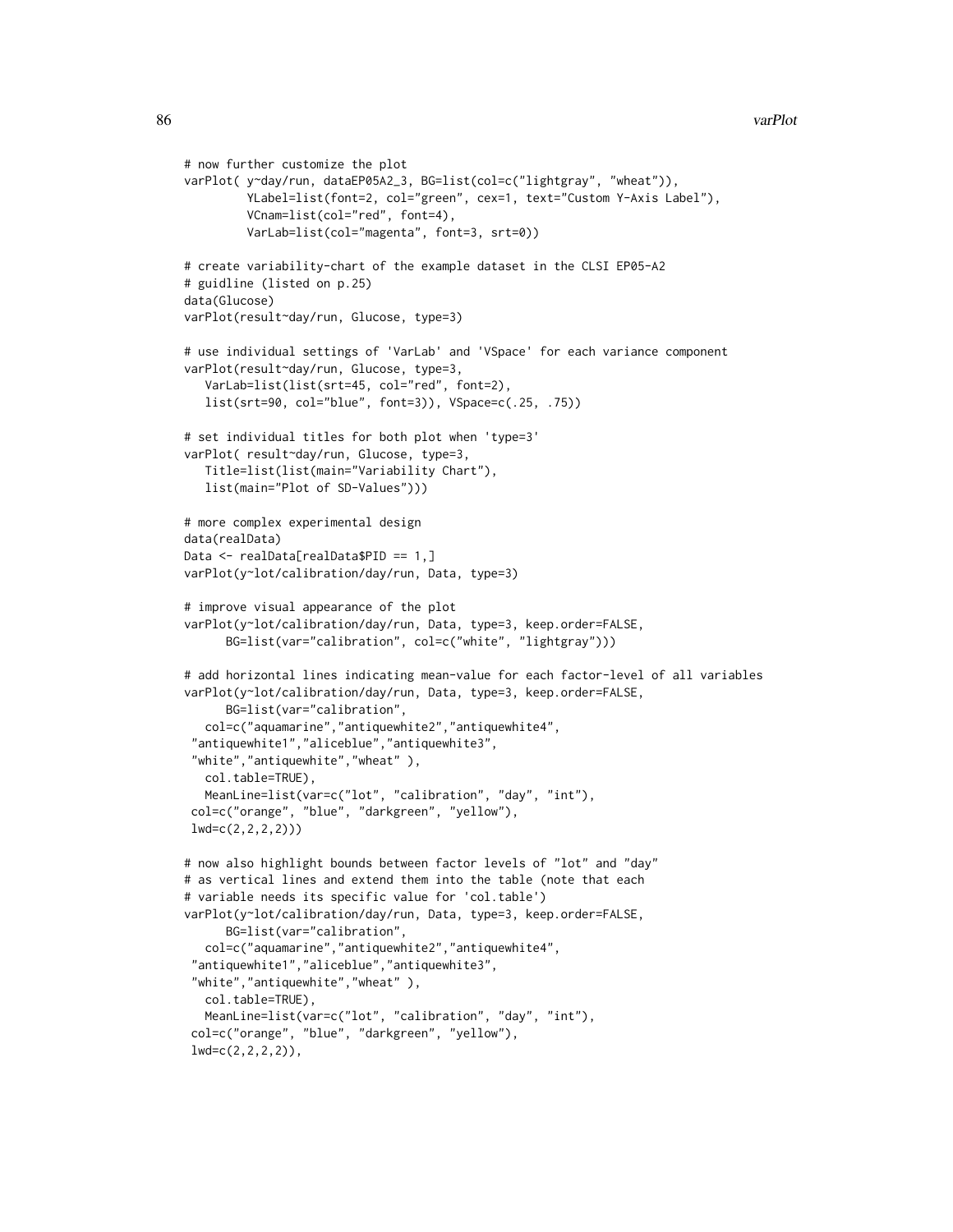# <span id="page-86-0"></span>VCAdata1 87

```
VLine=list(var=c("lot", "day"), col=c("black", "skyblue1"),
      lwd=c(2, 1), col.table=c(TRUE, TRUE)))
# one can use argument 'JoinLevels' to join factor-levels or a variable
# nested within a higher-level factor, 'VLine' is used to separate levels
# of variables "calibration" and "lot" with different colors
varPlot(y~calibration/lot/day/run, Data,
 BG=list(var="calibration",
 col=c("#f7fcfd","#e5f5f9","#ccece6","#99d8c9",
  "#66c2a4","#41ae76","#238b45","#006d2c","#00441b"),
 col.table=TRUE),
VLine=list(var=c("calibration", "lot"),
     col=c("black", "darkgray"), lwd=c(2,1), col.table=TRUE),
 JoinLevels=list(var="lot", col=c("#ffffb2","orangered","#feb24c"),
          lwd=c(2,2,2),
 MeanLine=list(var="lot", col="blue", lwd=2))
# same plot demonstrating additional features applicable via 'Points'
varPlot(y~calibration/lot/day/run, Data,
BG=list(var="calibration",
col=c("#f7fcfd","#e5f5f9","#ccece6","#99d8c9",
"#66c2a4","#41ae76","#238b45","#006d2c","#00441b"),
col.table=TRUE),
VLine=list(var=c("calibration", "lot"),
                    col=c("black", "mediumseagreen"), lwd=c(2,1),
                    col.table=c(TRUE,TRUE)),
JoinLevels=list(var="lot", col=c("lightblue", "cyan", "yellow"),
       lwd=c(2,2,2),
MeanLine=list(var="lot", col="blue", lwd=2),
Points=list(pch=list(var="lot", pch=c(21, 22, 24)),
                 bg =list(var="lot", bg=c("lightblue", "cyan", "yellow")),
                 cex=1.25))
```
## End(Not run)

VCAdata1 *Simulated Data for Variance Component Analysis.*

# Description

This data set consists of 2520 observations. There are 3 lots (lot), 10 samples, 21 days, 2 runs within day. This simulated dataset is used in examples and unit-tests (see subdir 'UnitTests' of the package-dir).

#### Usage

VCAdata1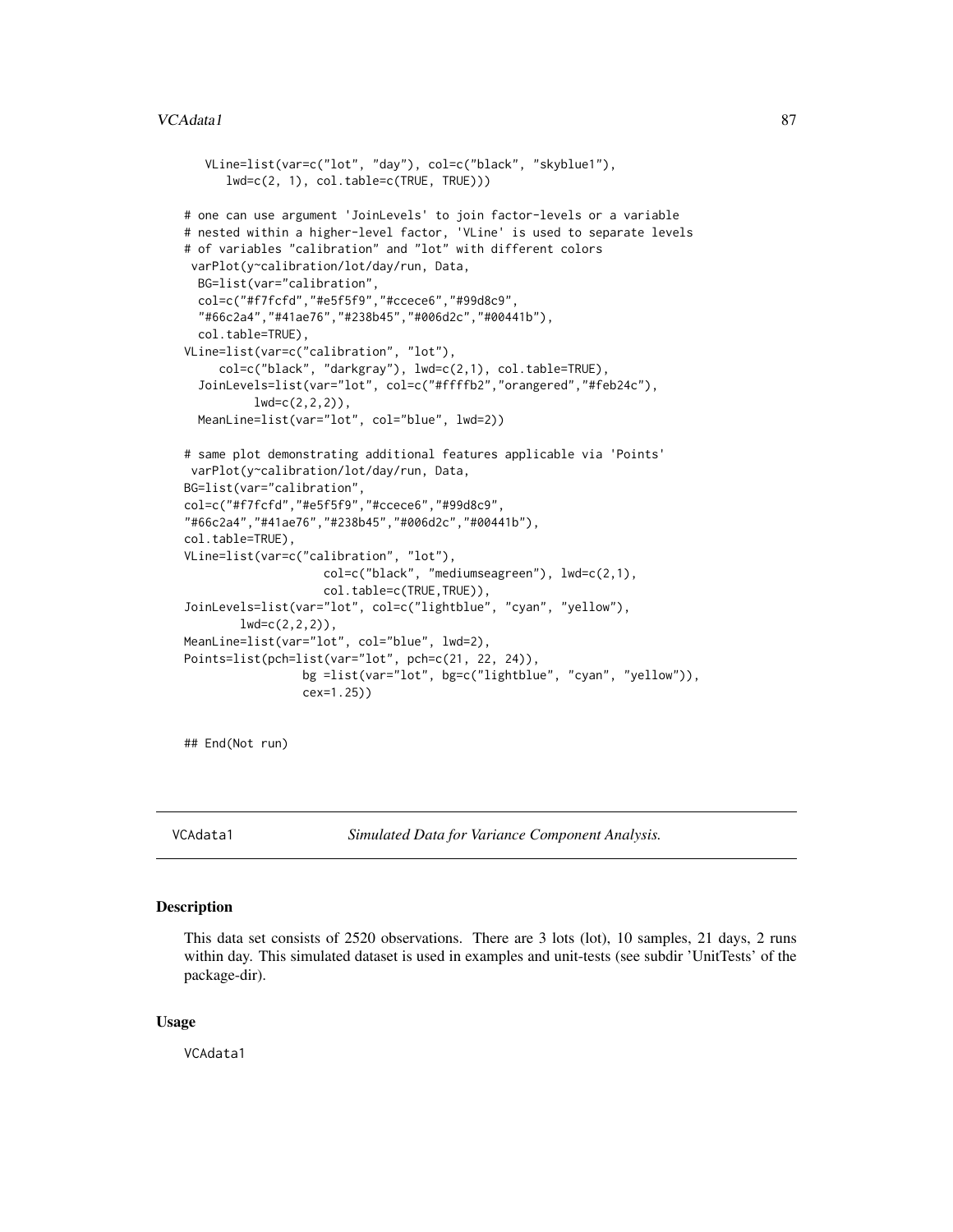<span id="page-87-1"></span>data.frame with 2520 rows and 5 variables.

<span id="page-87-0"></span>VCAinference *Inferential Statistics for VCA-Results.*

# Description

Function VCAinference constructs one- and two-sided confidence intervals, and performs Chi-Squared tests for total and error variance against claimed values for 'VCA' objects.

# Usage

```
VCAinference(obj, alpha = 0.05, total.claim = NA, error.claim = NA,
  claim.type = "VC", VarVC = FALSE, excludeNeg = TRUE,
 constrainCI = TRUE, ci.method = "sas", quiet = FALSE)
```
# Arguments

| obj         | (object) of class 'VCA' or, alternatively, a list of 'VCA' objects, where all other<br>argument can be specified as vectors, where the i-th vector element applies to<br>the i-th element of 'obj' (see examples)                                                                                                                                                                                                                                                                                          |
|-------------|------------------------------------------------------------------------------------------------------------------------------------------------------------------------------------------------------------------------------------------------------------------------------------------------------------------------------------------------------------------------------------------------------------------------------------------------------------------------------------------------------------|
| alpha       | (numeric) value specifying the significance level for $100 * (1 - alpha)\%$ confi-<br>dence intervals.                                                                                                                                                                                                                                                                                                                                                                                                     |
| total.claim | (numeric) value specifying the claim-value for the Chi-Squared test for the total<br>variance (SD or CV, see claim. type).                                                                                                                                                                                                                                                                                                                                                                                 |
| error.claim | (numeric) value specifying the claim-value for the Chi-Squared test for the error<br>variance (SD or CV, see claim. type).                                                                                                                                                                                                                                                                                                                                                                                 |
| claim.type  | (character) one of "VC", "SD", "CV" specifying how claim-values have to be<br>interpreted:<br>"VC" (Default) = claim-value(s) specified in terms of variance(s),<br>" $SD$ " = claim-values specified in terms of standard deviations $(SD)$ ,<br>" $CV$ " = claim-values specified in terms of coefficient(s) of variation ( $CV$ ) and<br>are specified as percentages.<br>If set to "SD" or "CV", claim-values will be converted to variances before ap-<br>plying the Chi-Squared test (see examples). |
| VarVC       | (logical) $TRUE = if element$ "Matrices" exists (see anovaVCA), the covariance<br>matrix of the estimated VCs will be computed (see vcovVC, which is used in<br>CIs for intermediate VCs if 'method.ci="sas"'. Note, this might take very long<br>for larger datasets, since there are many matrix operations involved. FALSE<br>$(Default) = computing covariance matrix of VCs$ is omitted, as well as CIs for<br>intermediate VCs.                                                                      |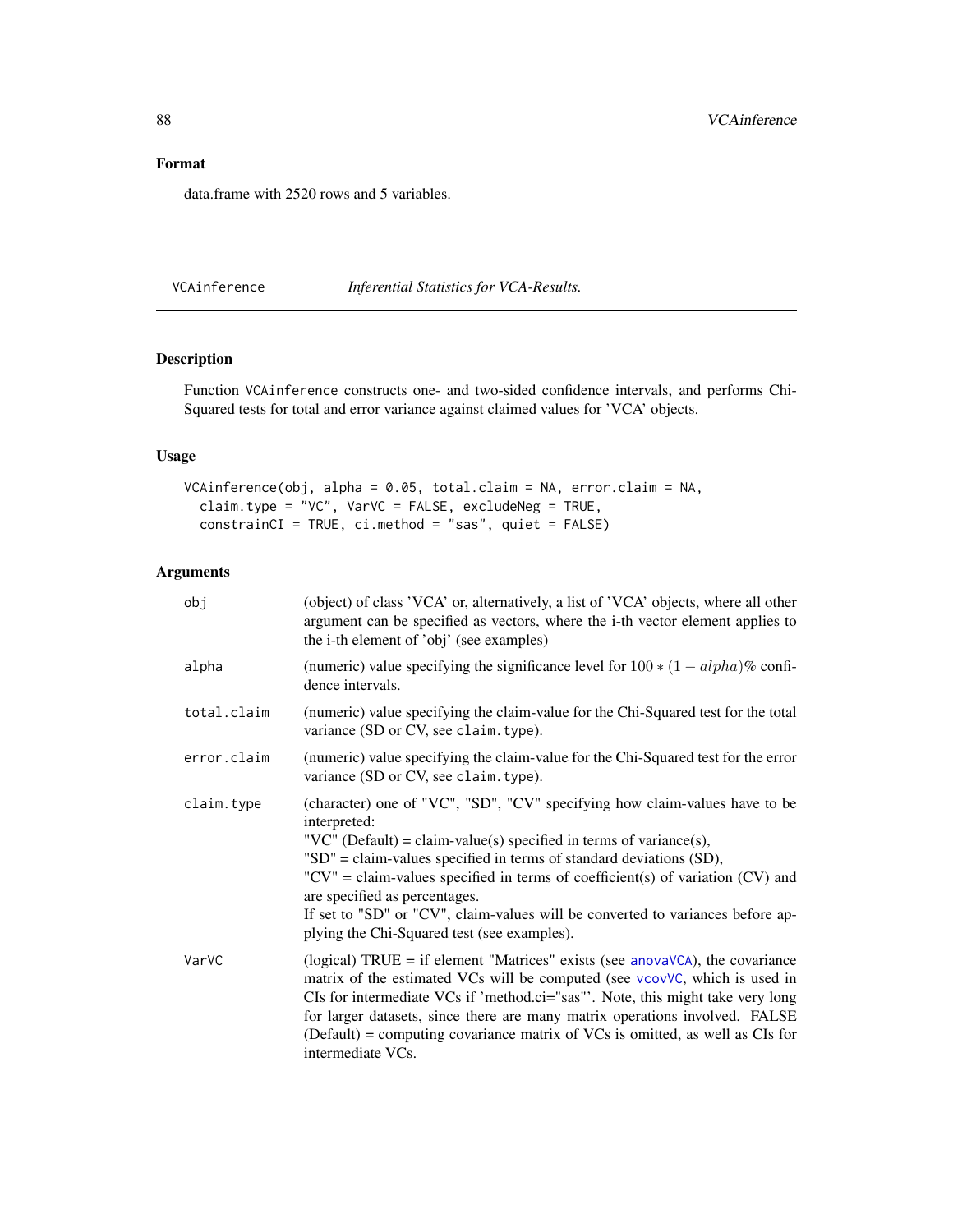# <span id="page-88-0"></span>VCAinference 89

| excludeNeg  | (logical) TRUE = confidence intervals of negative variance estimates will not be<br>reported.<br>$FALSE = confidence$ intervals for all VCs will be reported including those with<br>negative VCs.<br>See the details section for a thorough explanation.                                                                                                                                                                                                                                                                                                                                  |
|-------------|--------------------------------------------------------------------------------------------------------------------------------------------------------------------------------------------------------------------------------------------------------------------------------------------------------------------------------------------------------------------------------------------------------------------------------------------------------------------------------------------------------------------------------------------------------------------------------------------|
| constrainCI | (logical) TRUE = CI-limits for all variance components are constrained to be $\ge$ =<br>$\Omega$ .<br>FALSE = unconstrained CIs with potentially negative CI-limits will be reported.<br>which will preserve the original width of CIs. See the details section for a thor-<br>ough explanation.                                                                                                                                                                                                                                                                                           |
| ci.method   | (character) string or abbreviation specifying which approach to use for com-<br>puting confidence intervals of variance components (VC). "sas" (default) uses<br>Chi-Squared based CIs for total and error and normal approximation for all<br>other VCs (Wald-limits, option "NOBOUND" in SAS PROC MIXED); "sat-<br>terthwaite" will approximate DFs for each VC using the Satterthwaite approach<br>(see SattDF for models fitted by ANOVA) and all Cis are based on the Chi-<br>Squared distribution. This approach is conservative but avoids negative values<br>for the lower bounds. |
| quiet       | (logical) TRUE = will suppress any warning, which will be issued otherwise                                                                                                                                                                                                                                                                                                                                                                                                                                                                                                                 |

#### Details

This function computes confidence intervals (CI) for variance components (VC), standard deviations (SD) and coefficients of variation (CV). VCs 'total' and 'error' can be tested against claimed values specifying parameters 'total.claim' and 'error.claim'. One can also specify claim-values in terms of SD or CV (see claim.type).

Confidence intervals for VCs are constructed either following the same rules as in SAS 9.2 PROC MIXED with option 'method=type1' (ci.method="sas") or using Satterthwaite methodology throughout (ci.method="satterthwaite"). In the former approach for VC total and error, which are constrained to be  $\geq$  0, CIs are based on the Chi-Squared distribution. Degrees of freedom (DF) for total variance are approximated using the Satterthwaite approximation (which is not available in either SAS procedure). For all other VCs, the CI is  $[sigma^2 - QNorm(alpha/2)$  \*  $SE(signa^2)$ ;  $sigma^2 + QNorm(1 - alpha/2) * SE(signa^2)$ ], where QNorm(x) indicates the x-quantile of the standard normal distribution. The second method approximates DFs for all VCs using the Satterthwaite approximation and CIs are based on the corresponding Chi-Squared distribution for all VCs (see examples). Note that in the computation of the covariance-matrix of the VCs, the estimated VCs will be used. If these are requested to be set to 0 (NegVC=FALSE in [anovaVCA](#page-10-0)), the result might not be conformable with theory given in the first reference. The validity of this implementation was checked against SAS 9.2 PROC MIXED (method=type1), where VCs are not constrained to be >= 0. The sampling variances for VCs are obtained assuming normality throughout based on  $Var(\sigma^2 = C^{-1} * Var(m_{SS} * (C^{-1})^T))$ , where  $C^{-1}$  is the inverse of the coefficient matrix equating observed Sum of Squares (SS) to their expected values, and  $(C^{-1})^T$  indicating the transpose of  $C^{-1}$  (see Searle et al. 1992, pg. 176).

An input VCA-object can be in one of three states:

State (1) corresponds to the situation, where all  $VC > 0$ .

State (2) corresponds to the situation, where at least one  $VC < 0$ .

State (3) corresponds to situations, where negative VC estimates occured but were set to 0, i.e.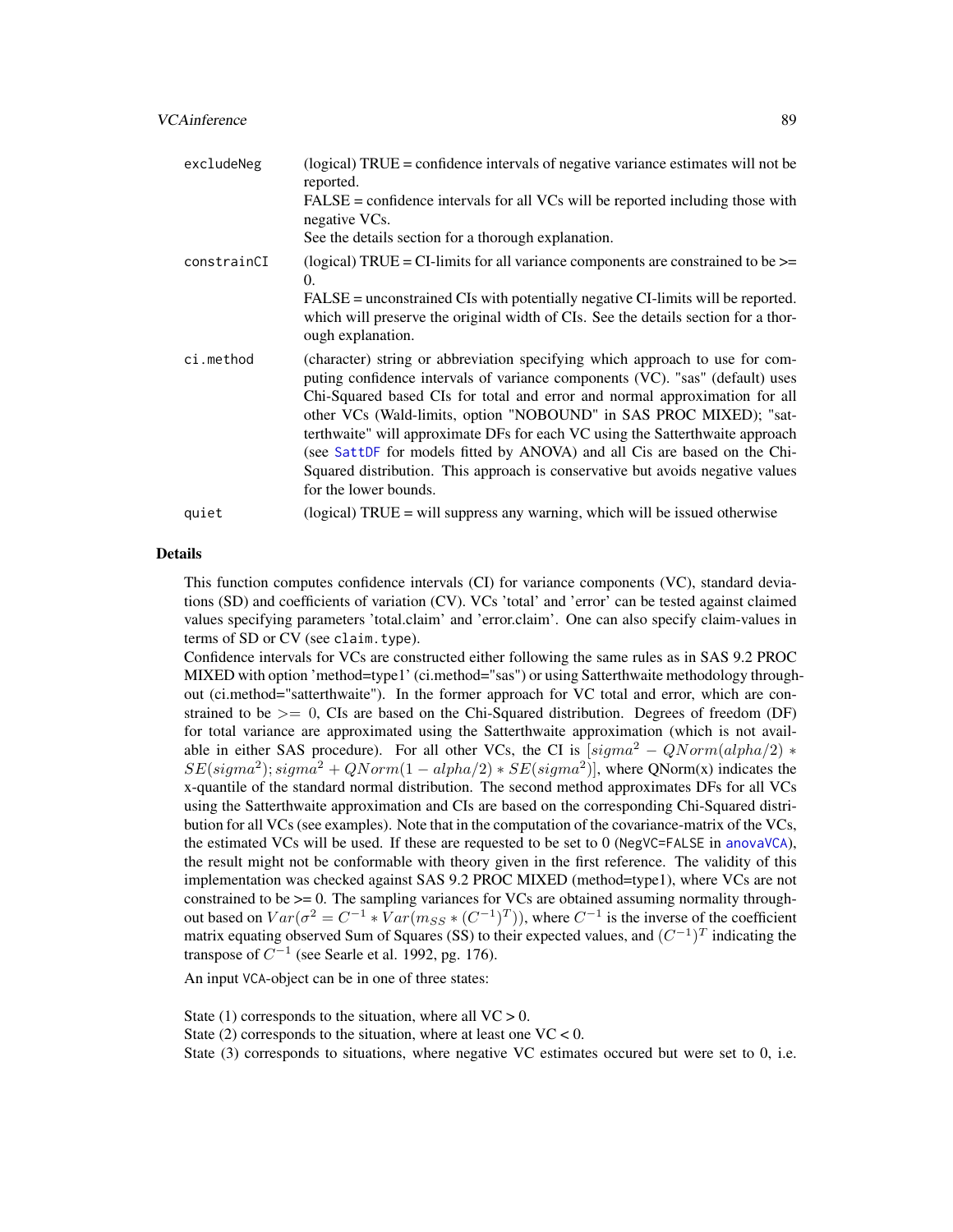#### <span id="page-89-0"></span>NegVC=FALSE - the Default.

State (2) occurs when parameter NegVC was set to TRUE in [anovaVCA](#page-10-0), state (3) represents the default-setting in function [anovaVCA](#page-10-0). If a VCA-object is in state (1), parameter excludeNeg has no effect (there are no negative VCs), only parameter constrainCI is evaluated. For VCA-objects in state(2), constrainCI has no effect, because constraining CIs for unconstrained VCs makes no sense. State (3) forces parameter constrainCI to be set to TRUE and one can only choose whether to exclude CIs of negative VC estimates or not. Whenever VCs have to be constrained, it is straight forward to apply constraining also to any CI. Note that situations outlined above only occur when parameter VarVC is set to TRUE, which causes estimation of the covariance-matrix of variance components. The default is only to compute and report CIs for total and error variance, which cannot become negative.

# Value

(VCAinference) object, a list with elements:

| ChiSqTest | (data.frame) with results of the Chi-Squared test                                                                                               |
|-----------|-------------------------------------------------------------------------------------------------------------------------------------------------|
| ConfInt   | (list) with elements VC, SD, CV, all lists themselves containing (data.frame) ob-<br>jects OneSided and TwoSided                                |
| VCAobi    | (VCA) object specified as input, if VarVC=TRUE, the 'aov.tab' element will have<br>an extra column "Var(VC)" storing variances of VC-estimates" |

#### Note

Original CIs will always be available independent of parameter-settings of excludeNeg and constrainCI. Original CIs are stored in attribute "CIoriginal" of the returned 'VCAinference'-object, e.g. 'attr(obj\$ConfInt\$SD\$OneSided, "CIoriginal")' or 'attr(obj\$ConfInt\$CV\$TwoSided, "CIoriginal")'.

# Author(s)

Andre Schuetzenmeister <andre.schuetzenmeister@roche.com>

# References

Searle, S.R, Casella, G., McCulloch, C.E. (1992), Variance Components., Wiley New York

Burdick, R., Graybill, F. (1992), Confidence Intervals on Variance Components. Marcel Dekker, Inc.

Satterthwaite, F.E. (1946), An Approximate Distribution of Estimates of Variance Components., Biometrics Bulletin 2, 110-114

# See Also

[print.VCAinference](#page-58-0), [getVCvar](#page-42-0), [anovaVCA](#page-10-0)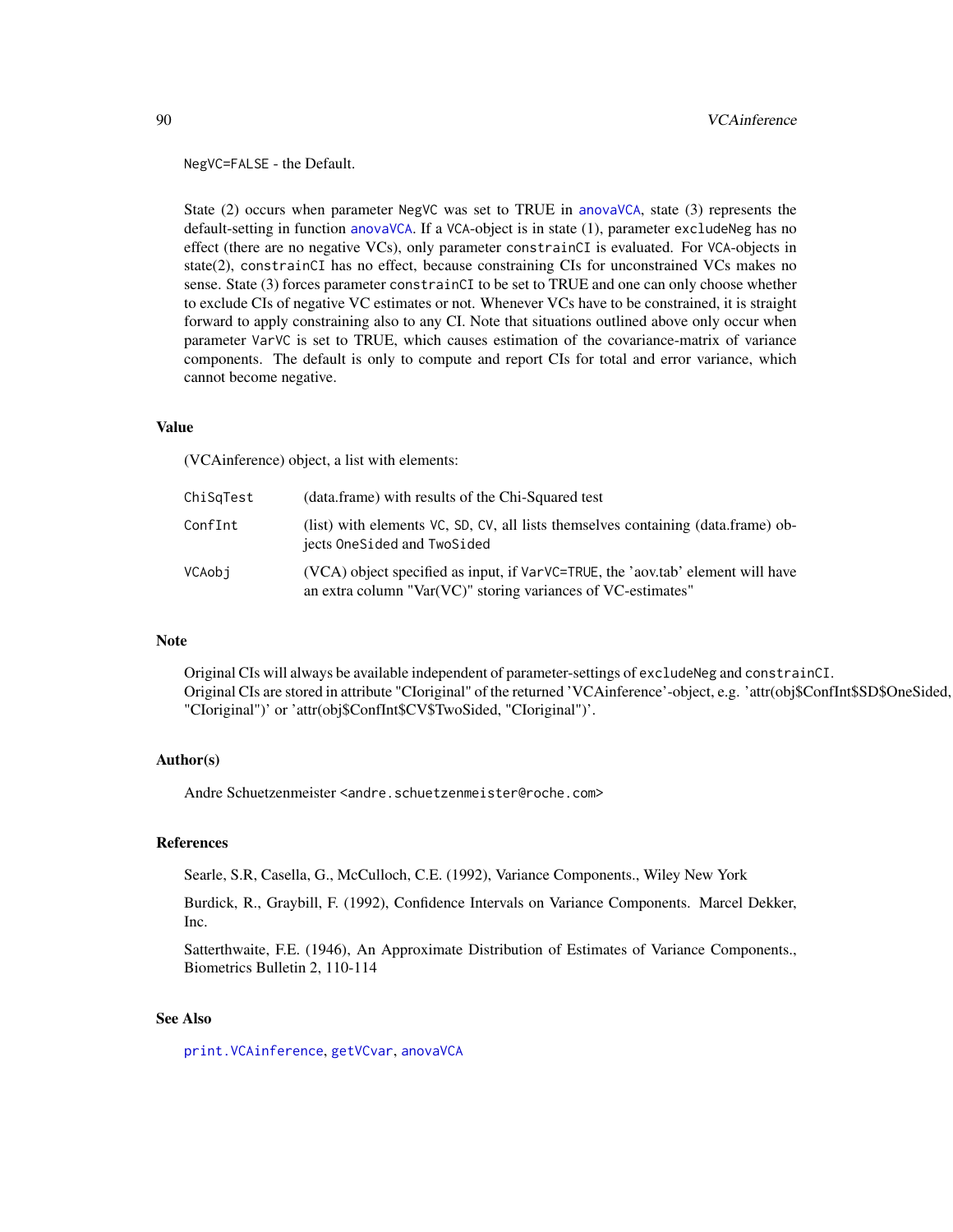# VCAinference 91

#### Examples

```
## Not run:
# load data (CLSI EP05-A2 Within-Lab Precision Experiment)
data(dataEP05A2_1)
# perform (V)variance (C)component (A)nalysis (also comute A-matrices)
res <- anovaVCA(y~day/run, dataEP05A2_1)
# get confidence intervals for total and error (VC, SD, CV)
VCAinference(res)
# additionally request CIs for all other VCs; default is to constrain
# CI-limits to be >= 0
# first solve MME
res <- solveMME(res)
VCAinference(res, VarVC=TRUE)
# now using Satterthwaite methodology for CIs
VCAinference(res, VarVC=TRUE, ci.method="satt")
# request unconstrained CIs
VCAinference(res, VarVC=TRUE, constrainCI=FALSE)
# additionally request Chi-Squared Tests of total and error, default
# is that claim values are specified as variances (claim.type="VC")
VCAinference(res, total.claim=4.5, error.claim=3.5)
# perform Chi-Squared Tests, where claim-values are given as SD,
# compare p-values to former example
VCAinference(res, total.claim=sqrt(4.5), error.claim=sqrt(3.5), claim.type="SD")
# now using Satterthwaite methodology for CIs
VCAinference(res, total.claim=sqrt(4.5), error.claim=sqrt(3.5),
claim.type="SD", ci.method="satt")
# now add random error to example data forcing the ANOVA-estimate of the
# day-variance to be negative
set.seed(121)
tmpData <- dataEP05A2_1
tmpData$y <- tmpData$y + rnorm(80,,3)
res2 <- anovaVCA(y~day/run, tmpData)
# call 'VCAinference' with default settings
VCAinference(res2)
# extract components of the returned 'VCAinference' object
inf <- VCAinference(res2, total.claim=12)
inf$ConfInt$VC$OneSided # one-sided CIs for variance components
inf$ConfInt$VC$TwoSided # two-sided CI for variance components
inf$ChiSqTest
```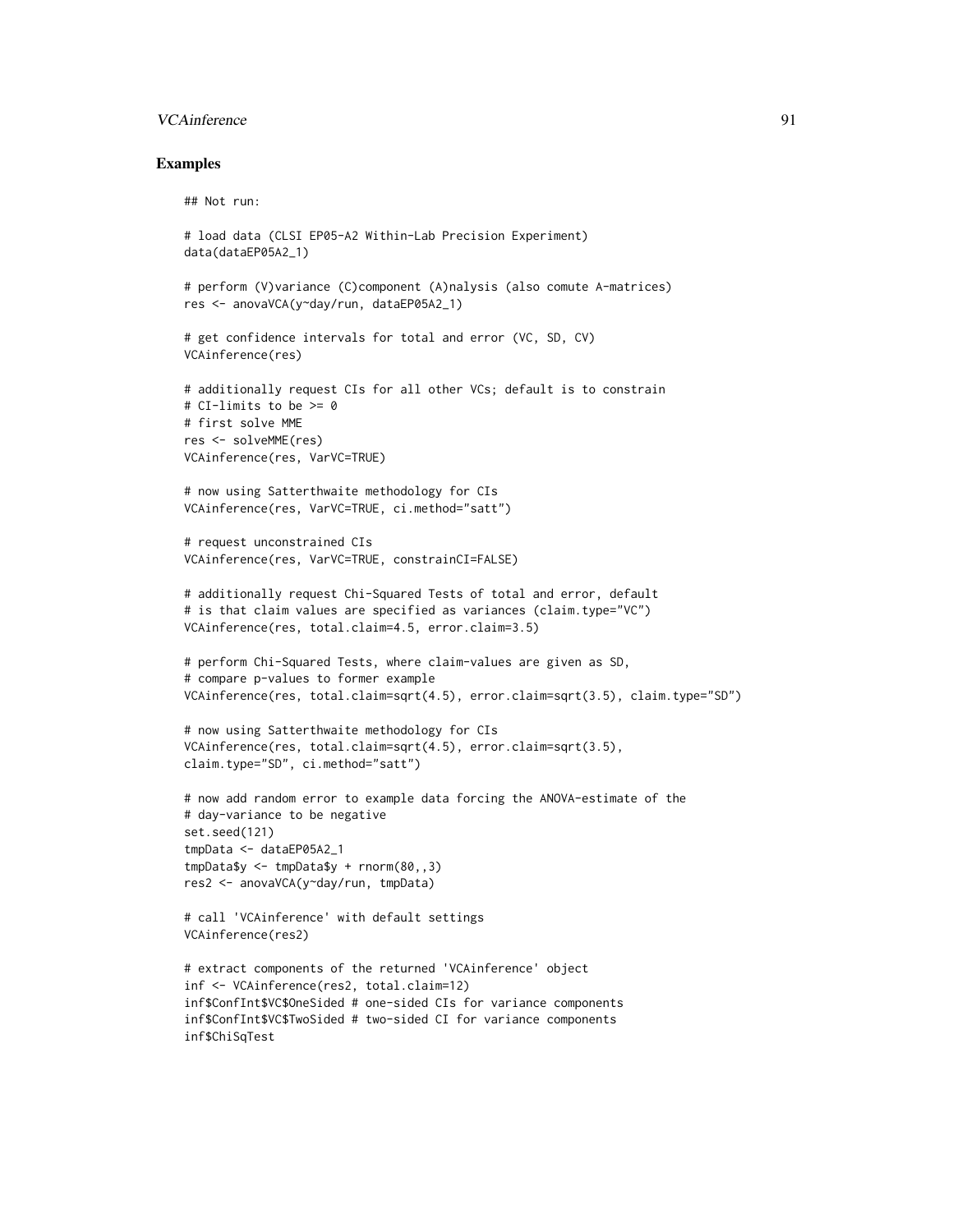```
# request CIs for all VCs, default is to exclude CIs of negative VCs (excludeNeg=TRUE)
# solve MMEs first (or set MME=TRUE when calling anovaVCA)
res2 <- solveMME(res2)
VCAinference(res2, VarVC=TRUE)
# request CIs for all VCs, including those for negative VCs, note that all CI-limits
# are constrained to be >= 0
VCAinference(res2, VarVC=TRUE, excludeNeg=FALSE)
# request unconstrained CIs for all VCs, including those for negative VCS
# one has to re-fit the model allowing the VCs to be negative
res3 <- anovaVCA(y~day/run, tmpData, NegVC=TRUE, MME=TRUE)
VCAinference(res3, VarVC=TRUE, excludeNeg=FALSE, constrainCI=FALSE)
### use the numerical example from the CLSI EP05-A2 guideline (p.25)
data(Glucose)
res.ex <- anovaVCA(conc~day/run, Glucose)
### also perform Chi-Squared tests
### Note: in guideline claimed SD-values are used, here, claimed variances are used
VCAinference(res.ex, total.claim=3.4^2, error.claim=2.5^2)
# load another example dataset and extract the "sample_1" subset
data(VCAdata1)
sample1 <- VCAdata1[which(VCAdata1$sample==1),]
# generate an additional factor variable and random errors according to its levels
sample1$device <- gl(3,28,252)
set.seed(505)
sample1$y <- sample1$y + rep(rep(rnorm(3,,.25), c(28,28,28)),3)
# fit a crossed-nested design with main factors 'lot' and 'device'
# and nested factors 'day' and 'run' nested below, also request A-matrices
res1 <- anovaVCA(y~(lot+device)/day/run, sample1)
# get confidence intervals, covariance-matrix of VCs, ...,
# explicitly request the covariance-matrix of variance components
# solve MMEs first
res1 <- solveMME(res1)
inf1 <- VCAinference(res1, VarVC=TRUE, constrainCI=FALSE)
inf1
# print numerical values with more digits
print(inf1, digit=12)
# print only parts of the 'VCAinference' object (see \code{\link{print.VCAinference}})
print(inf1, digit=12, what=c("VCA", "VC"))
# extract complete covariance matrix of variance components
# (main diagonal is part of standard output -> "Var(VC"))
VarCovVC <- vcovVC(inf1$VCAobj)
```

```
round(VarCovVC, 12)
```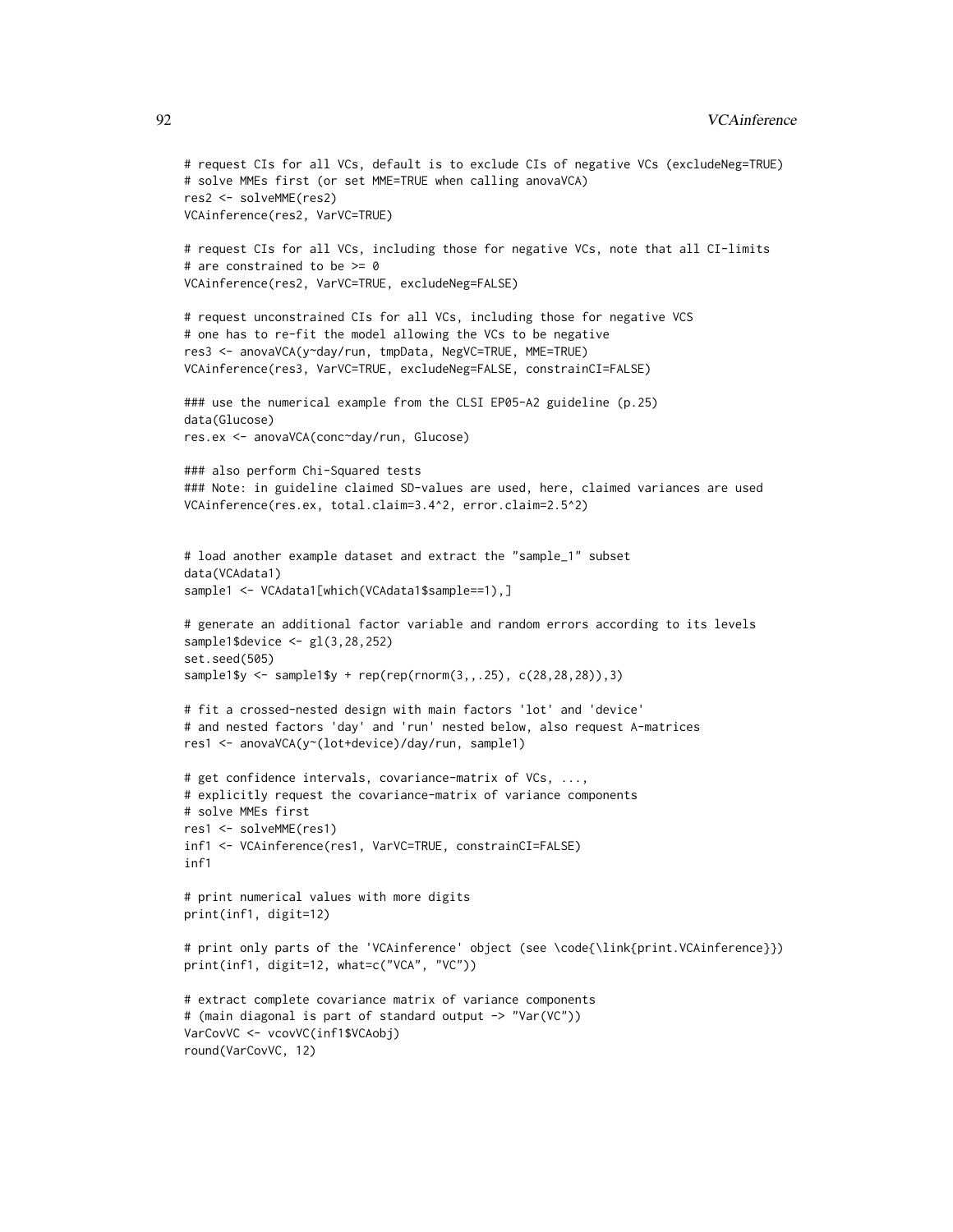<span id="page-92-0"></span># use by-processing and specific argument-values for each level of the by-variable data(VCAdata1) fit.all <- anovaVCA(y~(device+lot)/day/run, VCAdata1, by="sample", NegVC=TRUE) inf.all <- VCAinference(fit.all, total.claim=c(.1,.75,.8,1,.5,.5,2.5,20,.1,1)) print.VCAinference(inf.all, what="VC")

## End(Not run)

| vcov. VCA | Calculate Variance-Covariance Matrix of Fixed Effects for an 'VCA' |  |
|-----------|--------------------------------------------------------------------|--|
|           | Object.                                                            |  |

# Description

Return the variance-covariance matrix of fixed effects for a linear mixed model applicable for objects of class 'VCA'.

# Usage

```
## S3 method for class 'VCA'
vcov(object, quiet = FALSE, ...)
```
# Arguments

| object    | (VCA) object for which the variance-covariance matrix of fixed effects shall be<br>calculated |
|-----------|-----------------------------------------------------------------------------------------------|
| auiet     | (logical) $TRUE =$ will suppress any warning, which will be issued otherwise                  |
| $\ddotsc$ | additional parameters                                                                         |

# Details

Actually this function only extracts this matrix or, if not available, calls function [vcovFixed](#page-93-0) which performs calculations. It exists for compatibility reasons, i.e. for coneniently using objects of class 'VCA' with other packages expecting this function, e.g. the 'multcomp' package for general linear hypotheses for parametric models.

#### Value

(matrix) corresponding to the variance-covariance matrix of fixed effects

# Examples

```
## Not run:
data(dataEP05A2_1)
fit1 <- anovaMM(y~day/(run), dataEP05A2_1)
vcov(fit1)
```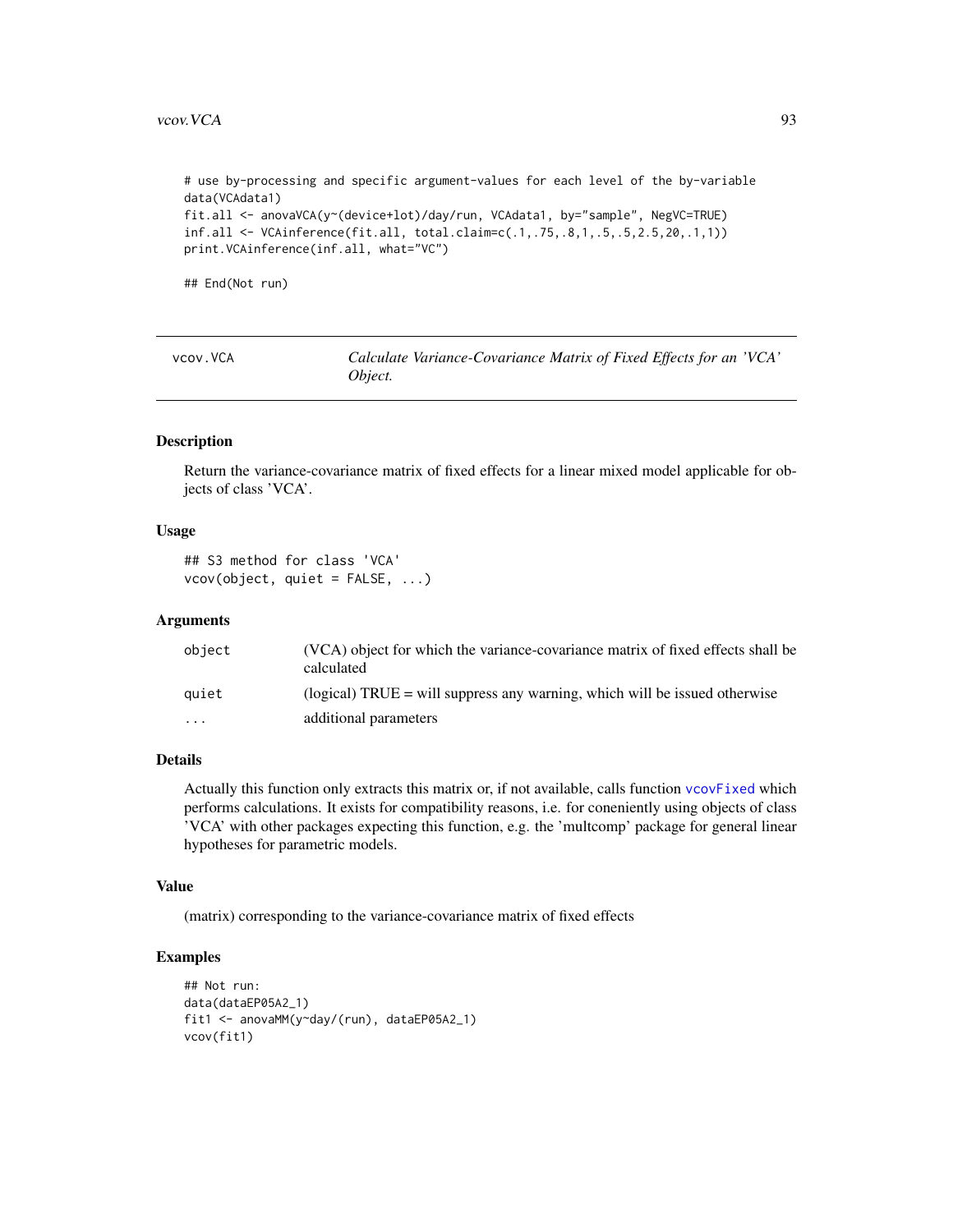```
fit2 <- anovaVCAy~day/run, dataEP05A2_1)
vcov(fit2)
## End(Not run)
```
<span id="page-93-0"></span>

| vcovFixed |  |
|-----------|--|
|-----------|--|

Calculate Variance-Covariance Matrix and Standard Errors of Fixed *Effects for an 'VCA' Object.*

# Description

The variance-covariance matrix of fixed effects for the linear mixed model in 'obj' is calculated.

# Usage

vcovFixed(obj, quiet = FALSE)

# Arguments

| obi   | (VCA) object for which the variance-covariance matrix of fixed effects shall be<br>calculated |
|-------|-----------------------------------------------------------------------------------------------|
| auiet | $\alpha$ (logical) TRUE = will suppress any warning, which will be issued otherwise           |

# Details

The variance-covariance matrix of fixed effects for a linear mixed model corresponds to matrix  $(X^T V^{-1} X)^-$ , where  $>^T$  < denotes the transpose operator,  $>^{-1}$  < the regular matrix inverse, and > <sup>−</sup>< the generalized (Moore-Penrose) inverse of a matrix.

#### Value

(matrix) corresponding to the variance-covariance matrix of fixed effects

# Examples

```
## Not run:
data(dataEP05A2_1)
fit1 <- anovaMM(y~day/(run), dataEP05A2_1)
vcov(fit1)
fit2 <- anovaVCA(y~day/run, dataEP05A2_1)
vcov(fit2)
```
## End(Not run)

<span id="page-93-1"></span>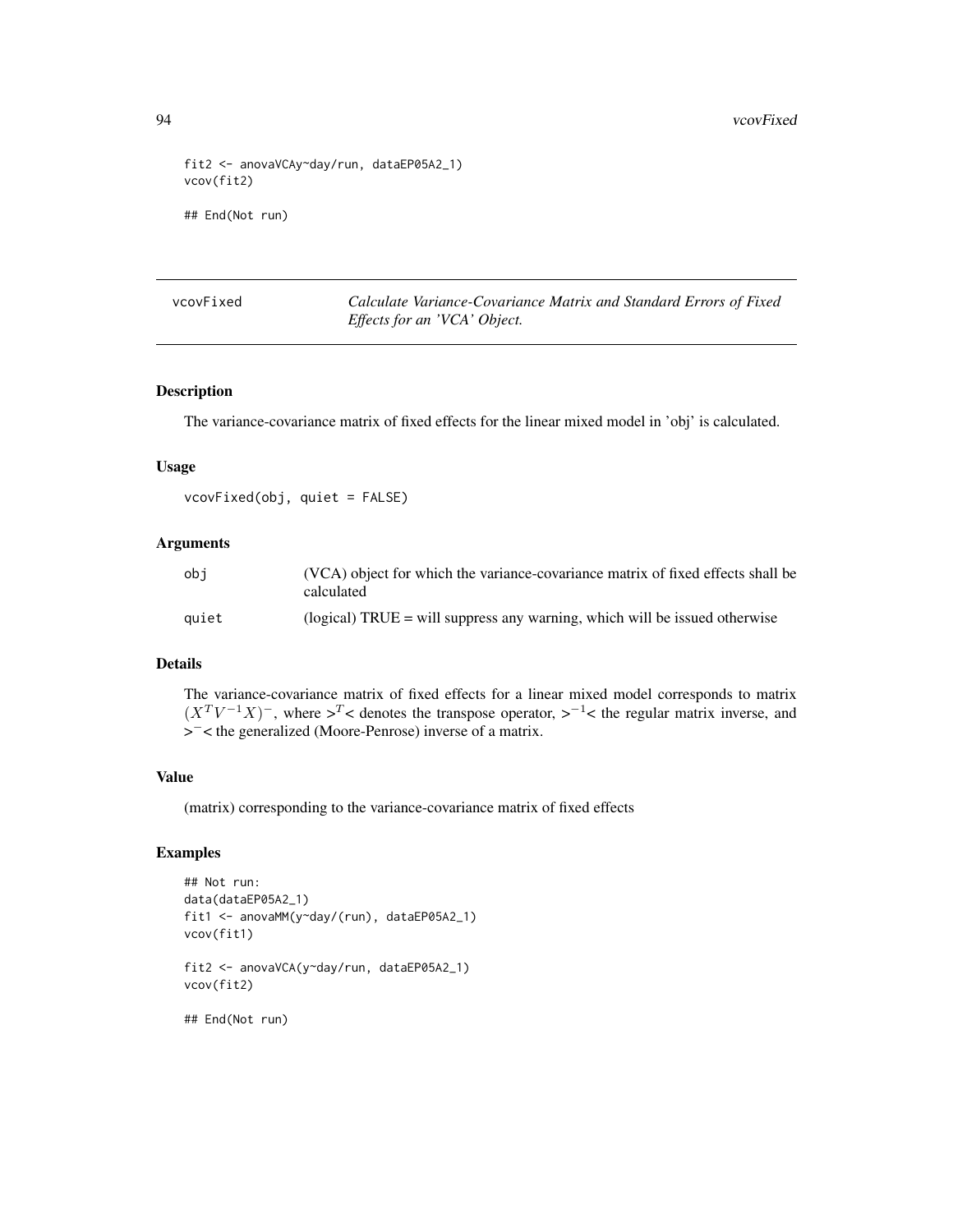<span id="page-94-1"></span><span id="page-94-0"></span>vcovVC *Calculate Variance-Covariance Matrix of Variance Components of 'VCA' objects.*

# Description

This function computes the variance-covariance matrix of variance components (VC) either applying the approach given in the  $1^{st}$  reference ('method="scm"') or using the approximation given in the  $2^{nd}$  reference ('method="gb"').

#### Usage

 $vcovVC(obj, method = NULL, quiet = FALSE)$ 

# **Arguments**

| obi    | $(VCA)$ object                                                                                                                                                                                                       |
|--------|----------------------------------------------------------------------------------------------------------------------------------------------------------------------------------------------------------------------|
| method | (character) string, optionally specifying whether to use the algorithm given in<br>the 1st reference ("scm") or in the 2nd refernce ("gb"). If not not supplied, the<br>option is used coming with the 'VCA' object. |
| quiet  | (logical) $TRUE = will$ suppress any warning, which will be issued otherwise                                                                                                                                         |

# Details

When 'method="scm"' is used function [getVCvar](#page-42-0) is called implementing this rather time-consuming algorithm. Both approaches, respectively the results they generate, diverge for increasing degree of unbalancedness. For balanced designs, they seem to differ only due to numerical reasons (error propagation).

This function is called on a 'VCA' object, which can be the sole argument. In this case the value assigned to element 'VarVC.method' of the 'VCA' object will be used (see [getVCvar](#page-42-0) for computational details).

#### Value

(matrix) corresponding to variance-covariance matrix of variance components

#### Author(s)

Andre Schuetzenmeister <andre.schuetzenmeister@roche.com>

# References

Searle, S.R, Casella, G., McCulloch, C.E. (1992), Variance Components, Wiley New York

Giesbrecht, F.G. and Burns, J.C. (1985), Two-Stage Analysis Based on a Mixed Model: Large-Sample Asymptotic Theory and Small-Sample Simulation Results, Biometrics 41, p. 477-486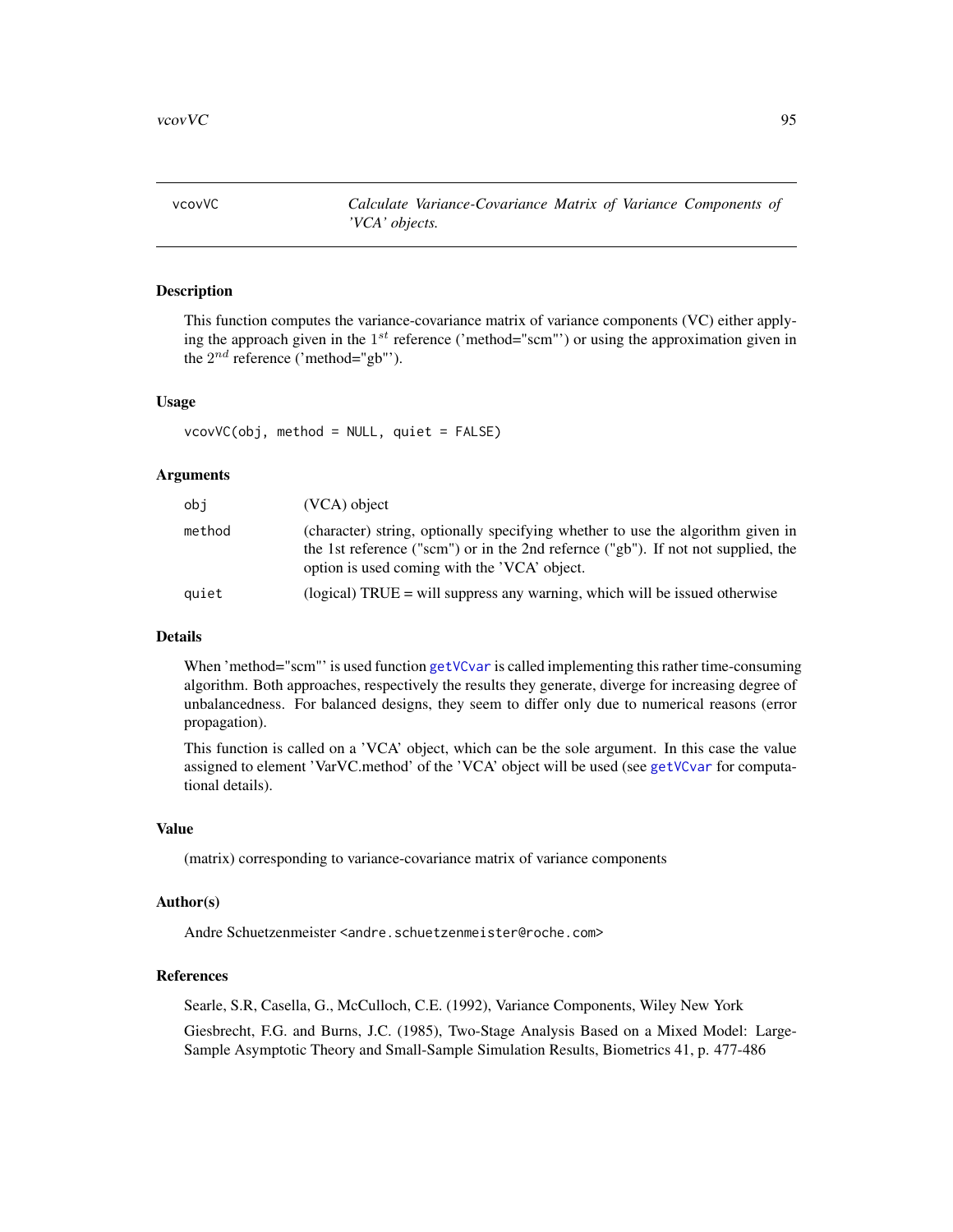# Examples

```
## Not run:
data(realData)
dat1 <- realData[realData$PID==1,]
fit <- anovaVCA(y~lot/calibration/day/run, dat1, SSQ.method="qf")
vcovVC(fit)
vcovVC(fit, "scm") # Searle-Casella-McCulloch method (1st reference)
vcovVC(fit, "gb") # Giesbrecht and Burns method (2nd reference)
```
## End(Not run)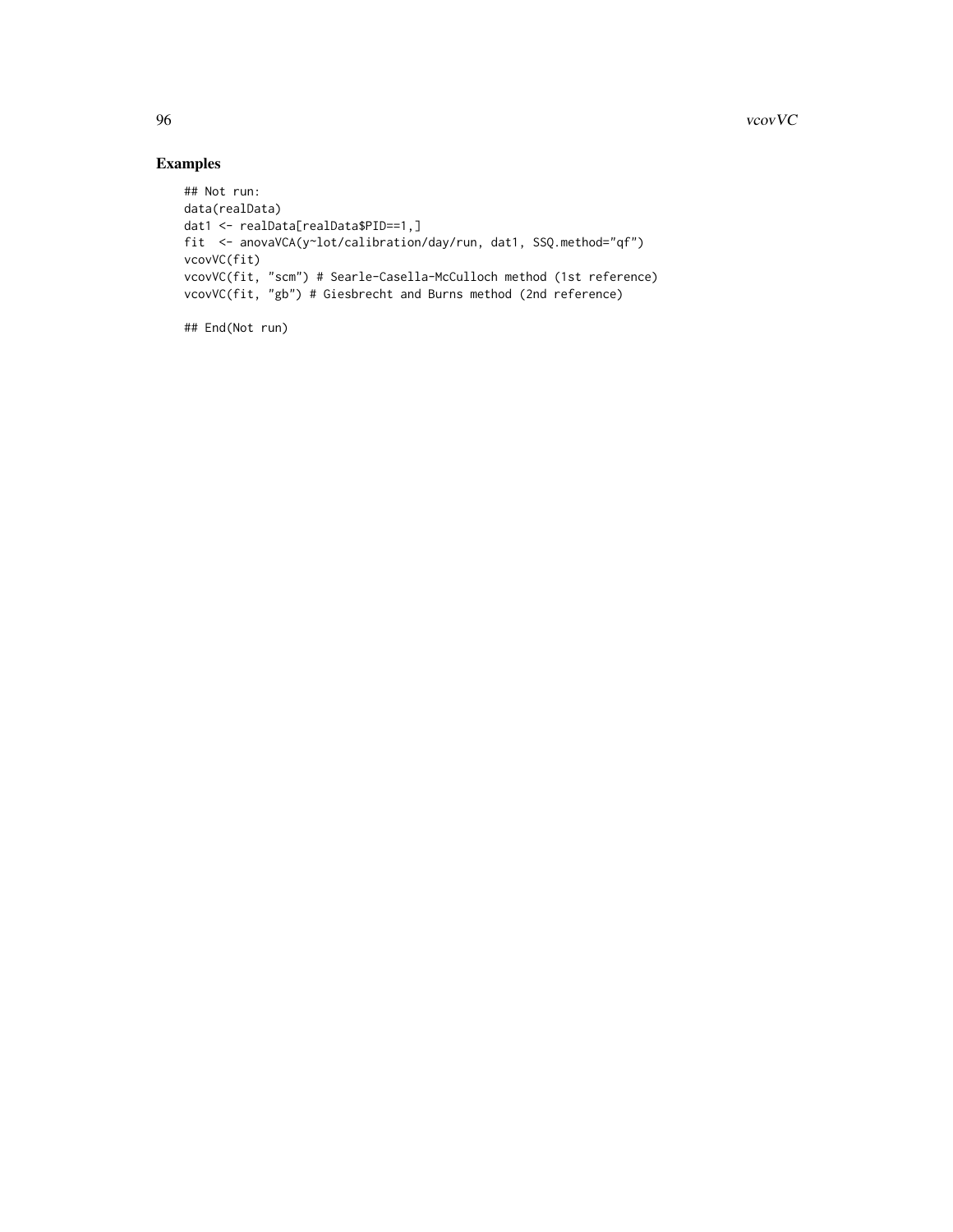# Index

∗Topic datasets CA19\_9, [19](#page-18-0) chol2invData, [21](#page-20-0) dataEP05A2\_1, [23](#page-22-0) dataEP05A2\_2, [24](#page-23-0) dataEP05A2\_3, [25](#page-24-0) dataEP05A3\_MS\_1, [25](#page-24-0) dataEP05A3\_MS\_2, [26](#page-25-0) dataEP05A3\_MS\_3, [26](#page-25-0) dataRS0003\_1, [27](#page-26-0) dataRS0003\_2, [27](#page-26-0) dataRS0003\_3, [27](#page-26-0) dataRS0005\_1, [28](#page-27-0) dataRS0005\_2, [28](#page-27-0) dataRS0005\_3, [29](#page-28-0) Glucose, [44](#page-43-0) HugeData, [45](#page-44-0) Orthodont, [55](#page-54-0) realData, [62](#page-61-0) ReproData1, [68](#page-67-0) sleepstudy, [72](#page-71-0) VCAdata1, [87](#page-86-0) ∗Topic package VCA-package, [3](#page-2-0) anova, *[13](#page-12-0)* anova.lm, *[6](#page-5-0)* anovaDF, [5,](#page-4-0) *[13](#page-12-0)*, *[40](#page-39-0)* anovaMM, *[3,](#page-2-0) [4](#page-3-0)*, *[6](#page-5-0)*, [7,](#page-6-1) *[12](#page-11-0)*, *[14](#page-13-0)*, *[39](#page-38-0)*, *[48](#page-47-0)*, *[56](#page-55-0)*, *[63,](#page-62-0) [64](#page-63-0)*, *[66](#page-65-0)*, *[69](#page-68-0)[–71](#page-70-0)*, *[75](#page-74-0)* anovaVCA, *[3,](#page-2-0) [4](#page-3-0)*, *[6](#page-5-0)*, *[9](#page-8-0)*, [11,](#page-10-1) *[33](#page-32-0)*, *[39](#page-38-0)*, *[48](#page-47-0)*, *[56](#page-55-0)*, *[58](#page-57-0)*, *[60](#page-59-0)*, *[64](#page-63-0)*, *[66](#page-65-0)*, *[69](#page-68-0)[–71](#page-70-0)*, *[76](#page-75-1)*, *[88–](#page-87-1)[90](#page-89-0)* as.matrix.VCA, [16,](#page-15-0) *[17](#page-16-0)* as.matrix.VCAinference, *[16](#page-15-0)*, [17](#page-16-0) buildList, [18](#page-17-0)

CA19\_9, [19](#page-18-0) check4MKL, [20](#page-19-0) chol2invData, [21](#page-20-0) coef.VCA, [21](#page-20-0) Csweep, [22,](#page-21-0) *[41,](#page-40-0) [42](#page-41-0)*, *[72](#page-71-0)* dataEP05A2\_1, [23](#page-22-0) dataEP05A2\_2, [24](#page-23-0) dataEP05A2\_3, [25](#page-24-0) dataEP05A3\_MS\_1, [25](#page-24-0) dataEP05A3\_MS\_2, [26](#page-25-0) dataEP05A3\_MS\_3, [26](#page-25-0) dataRS0003\_1, [27](#page-26-0) dataRS0003\_2, [27](#page-26-0) dataRS0003\_3, [27](#page-26-0) dataRS0005\_1, [28](#page-27-0) dataRS0005\_2, [28](#page-27-0) dataRS0005\_3, [29](#page-28-0) DfSattHelper, [29](#page-28-0) fixef, *[9](#page-8-0)*, [30](#page-29-0) fixef.VCA, *[30](#page-29-0)*, [30](#page-29-0) getAmatrix, [31,](#page-30-0) *[39](#page-38-0)* getCmatrix, *[13,](#page-12-0) [14](#page-13-0)*, [32,](#page-31-0) *[70](#page-69-1)* getDDFM, [33](#page-32-0) getDF, [34](#page-33-0) getGB, *[4](#page-3-0)*, *[20](#page-19-0)*, [35,](#page-34-0) *[48](#page-47-0)* getL, *[35](#page-34-0)*, [37,](#page-36-1) *[78](#page-77-0)* getMat, [38](#page-37-0) getMM, *[33](#page-32-0)*, [39](#page-38-0) getSSQqf, *[8](#page-7-0)*, *[12](#page-11-0)*, [40](#page-39-0) getSSQsweep, *[8](#page-7-0)*, *[12](#page-11-0)*, *[22](#page-21-0)*, [41](#page-40-0) getV, [42,](#page-41-0) *[69](#page-68-0)* getVCvar, [43,](#page-42-1) *[90](#page-89-0)*, *[95](#page-94-1)* Glucose, [44](#page-43-0) HugeData, [45](#page-44-0) isBalanced, [45](#page-44-0) lines, *[83](#page-82-0)*

lm, *[13](#page-12-0)* lmer, *[48,](#page-47-0) [49](#page-48-0)*, *[63,](#page-62-0) [64](#page-63-0)*, *[66](#page-65-0)*